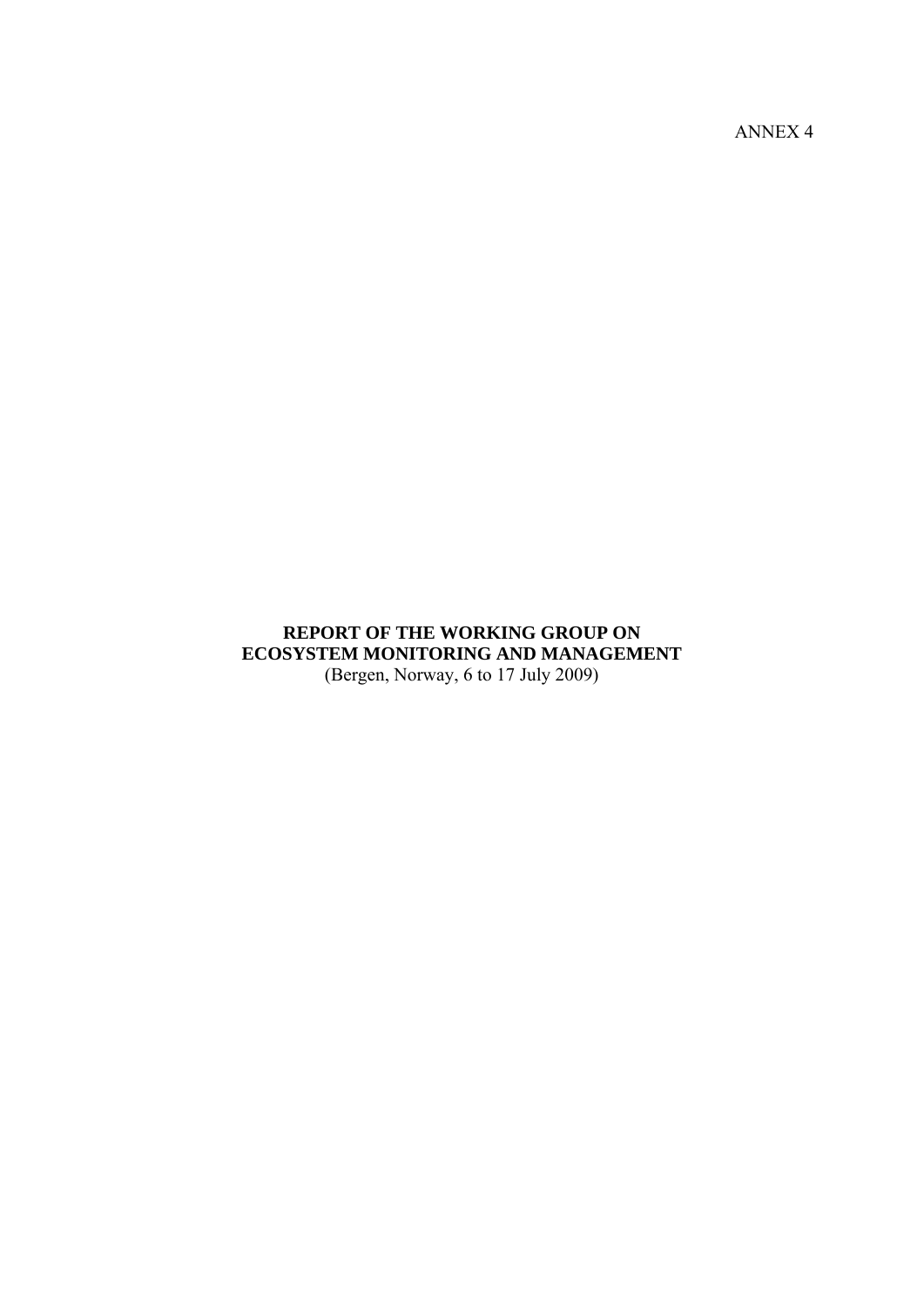### **CONTENTS**

Page

|                                                                                      | 143 |
|--------------------------------------------------------------------------------------|-----|
|                                                                                      |     |
|                                                                                      | 164 |
|                                                                                      | 163 |
|                                                                                      | 163 |
|                                                                                      | 162 |
|                                                                                      | 162 |
|                                                                                      | 162 |
|                                                                                      | 162 |
| Trends in predator populations; environmental and ecological variability             | 160 |
|                                                                                      | 160 |
|                                                                                      | 160 |
|                                                                                      | 159 |
|                                                                                      | 159 |
| Krill                                                                                | 158 |
|                                                                                      | 158 |
|                                                                                      | 156 |
| Approaches to mitigating risks to predator populations from the Ross Sea             |     |
| Review of rationale for existing escapement level of 0.5 for <i>Dissostichus</i> spp | 156 |
| Review historical and current assessment methods                                     | 156 |
|                                                                                      | 156 |
| Focus group – Assessment and management approaches for <i>Dissostichus</i> spp.      |     |
| Removals from the fishery and overlap between the fishery and predators              | 154 |
|                                                                                      | 154 |
| Development of methods to monitor changes in <i>Dissostichus</i> spp. predators      | 153 |
|                                                                                      | 153 |
| Size composition of <i>Dissostichus</i> spp. consumed by predators                   | 153 |
|                                                                                      | 152 |
| Temporal and spatial extent of predator foraging ranges                              | 152 |
| Current and historical abundance/biomass of predator species                         | 152 |
|                                                                                      | 152 |
|                                                                                      | 151 |
|                                                                                      | 151 |
|                                                                                      | 150 |
|                                                                                      | 150 |
| and ontogenetic movement patterns of Dissostichus spp. in the Ross Sea               | 149 |
| Review of information on historical and current biomass, productivity, distribution  |     |
|                                                                                      | 148 |
|                                                                                      | 148 |
| SECOND WORKSHOP ON FISHERIES AND ECOSYSTEM MODELS                                    |     |
|                                                                                      |     |
|                                                                                      | 148 |
| Feedback from previous meetings of the Commission,                                   |     |
|                                                                                      | 147 |
|                                                                                      | 147 |
|                                                                                      | 147 |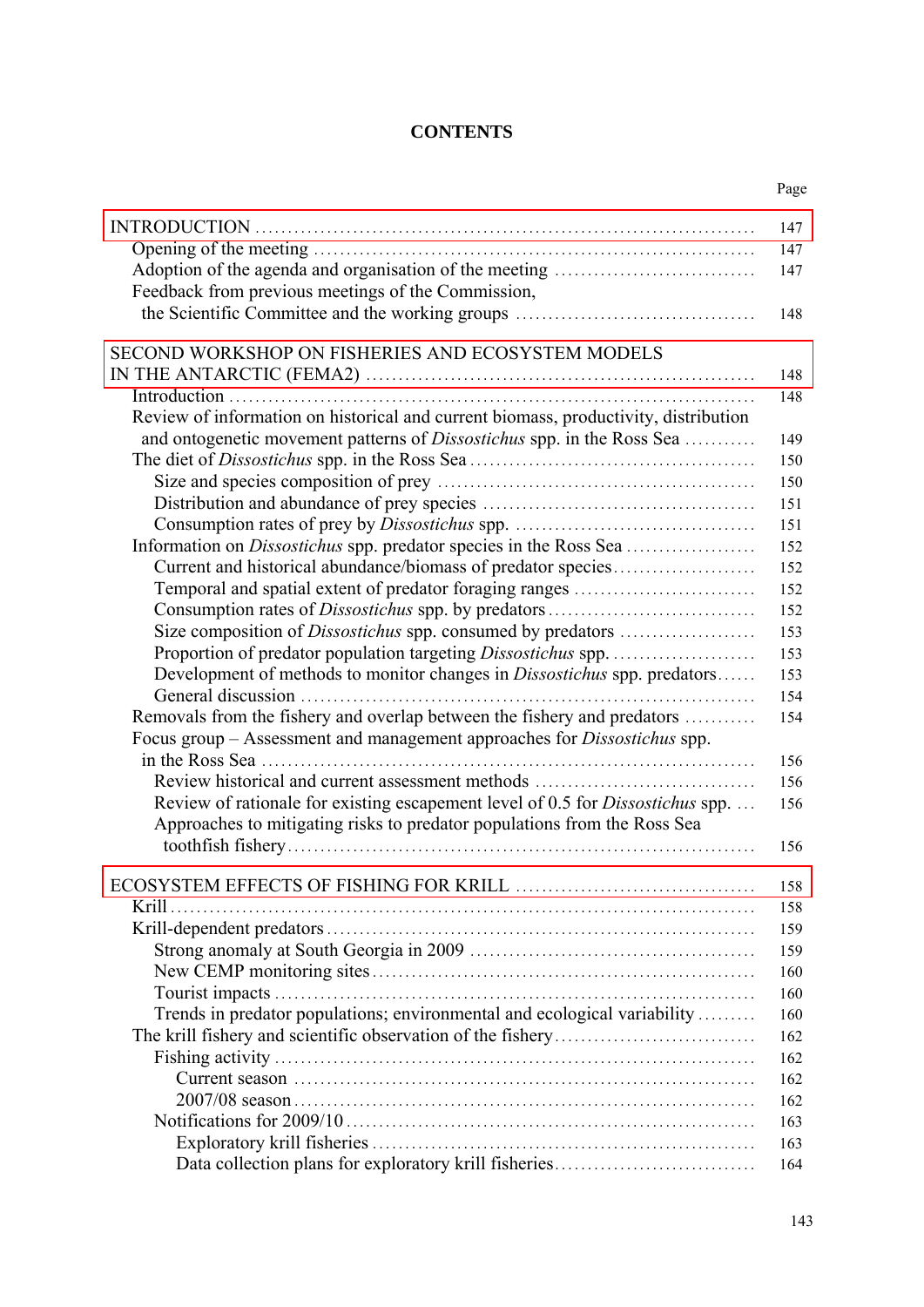|                                                                     | 165 |
|---------------------------------------------------------------------|-----|
|                                                                     | 165 |
|                                                                     | 165 |
|                                                                     | 166 |
|                                                                     | 166 |
|                                                                     | 166 |
|                                                                     | 167 |
|                                                                     | 167 |
|                                                                     | 167 |
|                                                                     | 169 |
|                                                                     | 169 |
|                                                                     |     |
|                                                                     | 171 |
|                                                                     | 171 |
|                                                                     | 173 |
|                                                                     | 173 |
|                                                                     | 174 |
|                                                                     | 175 |
|                                                                     | 176 |
|                                                                     | 176 |
|                                                                     | 177 |
|                                                                     | 182 |
|                                                                     | 182 |
| Feedback management strategies and their performance                | 183 |
|                                                                     | 183 |
|                                                                     | 183 |
| Considerations of monitoring in support of feedback management      | 183 |
|                                                                     |     |
|                                                                     | 185 |
|                                                                     | 185 |
|                                                                     | 186 |
|                                                                     |     |
| SPATIAL MANAGEMENT TO FACILITATE THE CONSERVATION                   |     |
| OF MARINE BIODIVERSITY                                              | 186 |
|                                                                     | 186 |
|                                                                     | 190 |
| Harmonisation of approaches (both within CCAMLR and across the ATS) | 193 |
| ADVICE TO THE SCIENTIFIC COMMITTEE AND ITS WORKING GROUPS           | 195 |
|                                                                     | 196 |
|                                                                     |     |
|                                                                     | 197 |
| Consideration of potential future Focus Topics for WG-EMM           | 197 |
|                                                                     | 197 |
|                                                                     | 198 |
| ADOPTION OF THE REPORT AND CLOSE OF THE MEETING                     | 198 |
|                                                                     |     |
|                                                                     | 199 |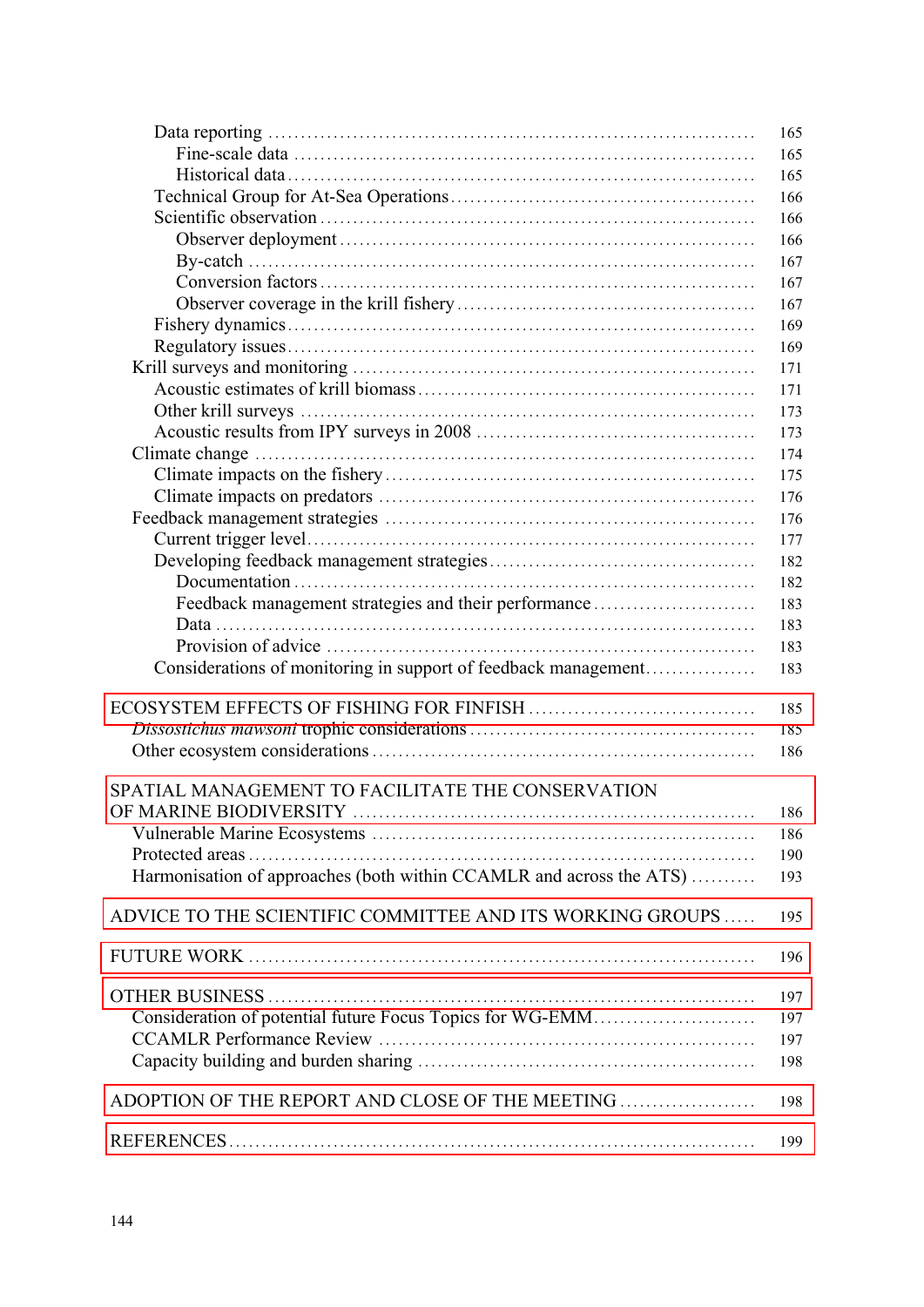| <b>TABI</b>   |      |
|---------------|------|
| <b>FIGURE</b> | 205. |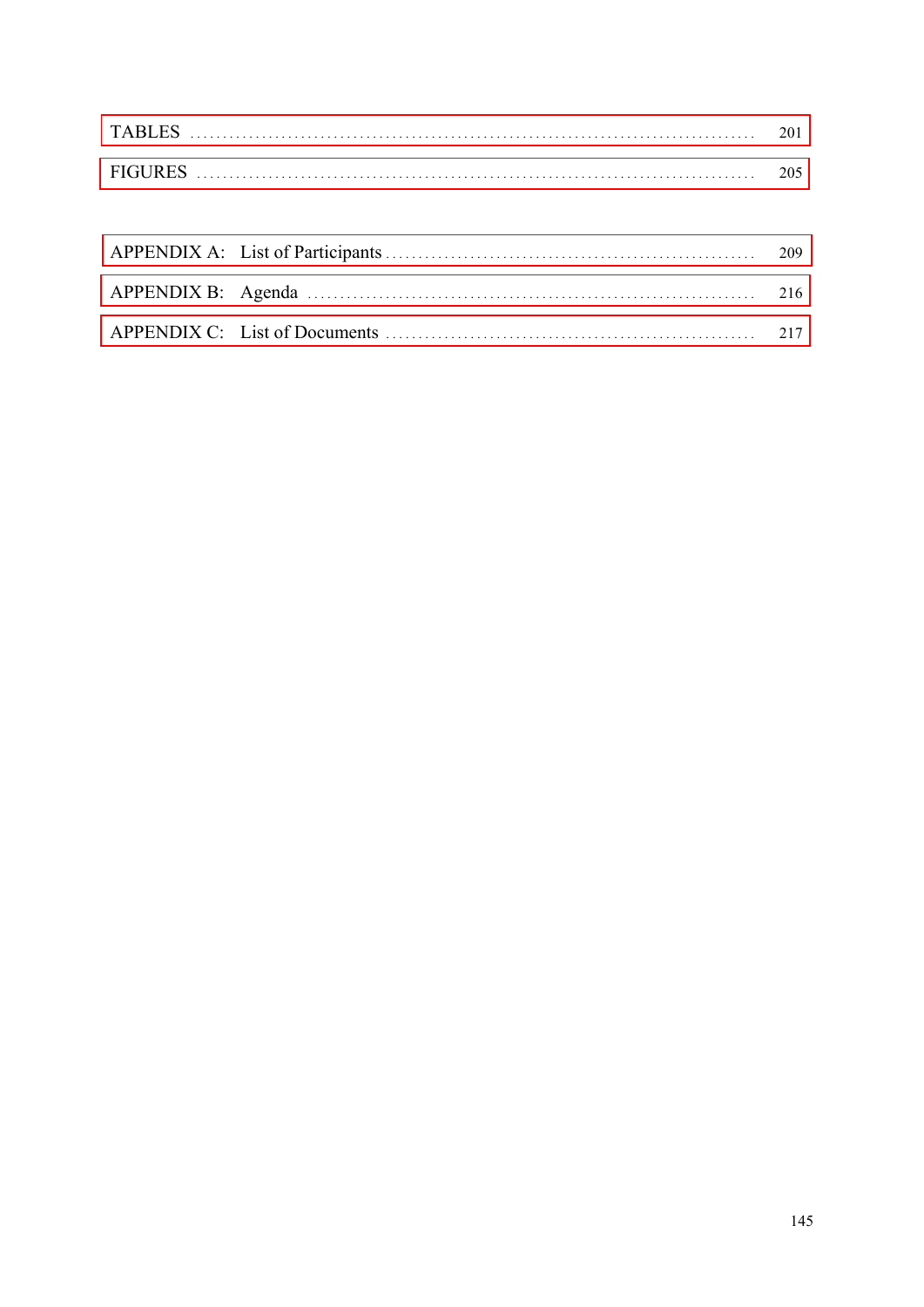# **REPORT OF THE WORKING GROUP ON ECOSYSTEM MONITORING AND MANAGEMENT**

(Bergen, Norway, 6 to 17 July 2009)

#### <span id="page-4-0"></span>INTRODUCTION

Opening of the meeting

1.1 The fifteenth meeting of WG-EMM was held in Bergen, Norway, from 6 to 17 July 2009. The meeting was convened by Dr G. Watters (USA) and local arrangements were coordinated by Mr S. Iversen (Norway).

1.2 Dr Watters opened the meeting and welcomed the participants (Appendix A). He thanked Mr Iversen, the Institute of Marine Research (IMR) and the Ministry of Foreign Affairs, Norway, for hosting the meeting.

1.3 The Working Group conveyed its best wishes to Prof. C. Moreno (Chile), who had resigned from his position as Chair of the Scientific Committee in March 2009 due to ill health. The Working Group noted that Mr Iversen (senior Vice-Chair of the Scientific Committee) had agreed to take on Prof. Moreno's role, with the assistance of Dr V. Bizikov (second Vice-Chair and Russia) in 2009.

1.4 The Working Group recognised Dr D. Miller's long service within the CCAMLR community and noted that he will be retiring as Executive Secretary in February 2010. The Working Group thanked him for all of his contributions to the Working Group and to CCAMLR over many years.

Adoption of the agenda and organisation of the meeting

1.5 The Working Group reviewed the provisional agenda and agreed to include consideration of by-catch in the review of removals by the commercial fishery and methods of characterising predator and *Dissostichus* spp. fishery overlap (Item 2.5). The Working Group also agreed to remove subitems under Item 4 and develop subheadings as required by the content of papers submitted under that item. The adopted agenda is in Appendix B.

1.6 The agenda included a focus topic (Item 2) entitled 'Second Workshop on Fisheries and Ecosystem Models in the Antarctic' (FEMA2). This focus topic was co-chaired by Drs C. Jones (USA and Convener of WG-FSA) and Watters.

1.7 The Working Group considered discussions from four meetings held during the 2008/09 intersessional period:

- Joint SC-CAMLR–CEP Workshop (SC-CAMLR-XXVIII/6)
- meeting of SG-ASAM (Annex 8)
- meeting of WG-SAM (Annex 6)
- meeting of ad hoc TASO (Annex 9).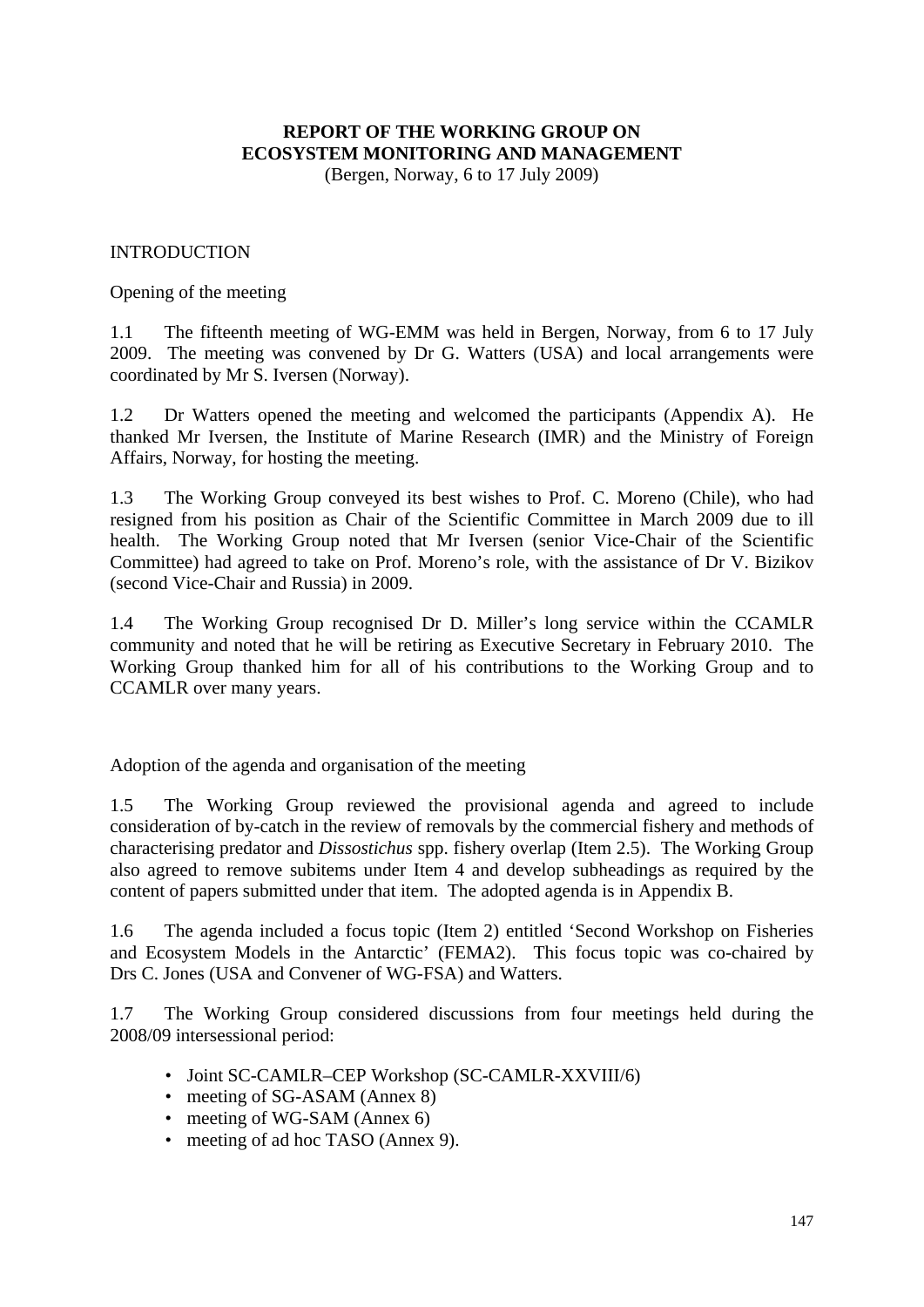<span id="page-5-0"></span>1.8 Documents submitted to the meeting are listed in Appendix C.

1.9 The Working Group noted the Secretariat's high translation workload and discussions at CCAMLR-XXVII (CCAMLR-XXVII, paragraph 3.13), and agreed to make every effort to reduce the overall size of its report and subsequent translation. The report captured essential background, discussion and advice, and made full use of CCAMLR's archive of publications and meeting documents.

1.10 The Working Group agreed to follow WG-SAM's initiative and highlight sections of the report dealing with advice to the Scientific Committee and its working groups, and list these paragraphs in both Advice (Item 6) and Future Work (Item 7).

1.11 The report was prepared by Drs D. Agnew (UK), A. Constable (Australia), M. Goebel (USA), S. Grant (UK), S. Hanchet (New Zealand) and S. Hill (UK), Mr J. Hinke (USA), Drs Jones, S. Kawaguchi (Australia), P. Penhale (USA), D. Ramm (Data Manager), K. Reid (Science Officer), C. Reiss (USA), G. Skaret (Norway), C. Southwell (Australia), P. Trathan (UK), W. Trivelpiece (USA), J. Watkins (UK) and Watters.

Feedback from previous meetings of the Commission, the Scientific Committee and the working groups

1.12 Dr Watters outlined the feedback from previous meetings of the Commission, Scientific Committee and other working groups which had been used to structure WG-EMM's agenda, and highlighted key requirements for advice on:

- scientific observation of the krill fishery
- SSMUs and management strategies for the krill fishery
- research and data collection plan for the exploratory krill fishery in Subarea 48.6
- $B_0$  and precautionary yield estimates
- FEMA2
- VMEs
- protected areas
- CCAMLR Performance Review.

### SECOND WORKSHOP ON FISHERIES AND ECOSYSTEM MODELS IN THE ANTARCTIC (FEMA2)

#### **Introduction**

2.1 The terms of reference for FEMA2 were initially drafted by the Conveners of WG-EMM and WG-FSA, and further developed in consultation with the two working groups. The Scientific Committee reviewed the terms of reference and agreed that FEMA2 be structured in a manner that treats fisheries for toothfish in the Ross Sea (Subareas 88.1 and SSRUs 882A–B) as a case study of how ecosystem considerations can be used to advise on the management of fisheries that target finfish (SC-CAMLR-XXVII, paragraph 3.58). The terms of reference for FEMA2 were to (SC-CAMLR-XXVII, paragraph 3.60):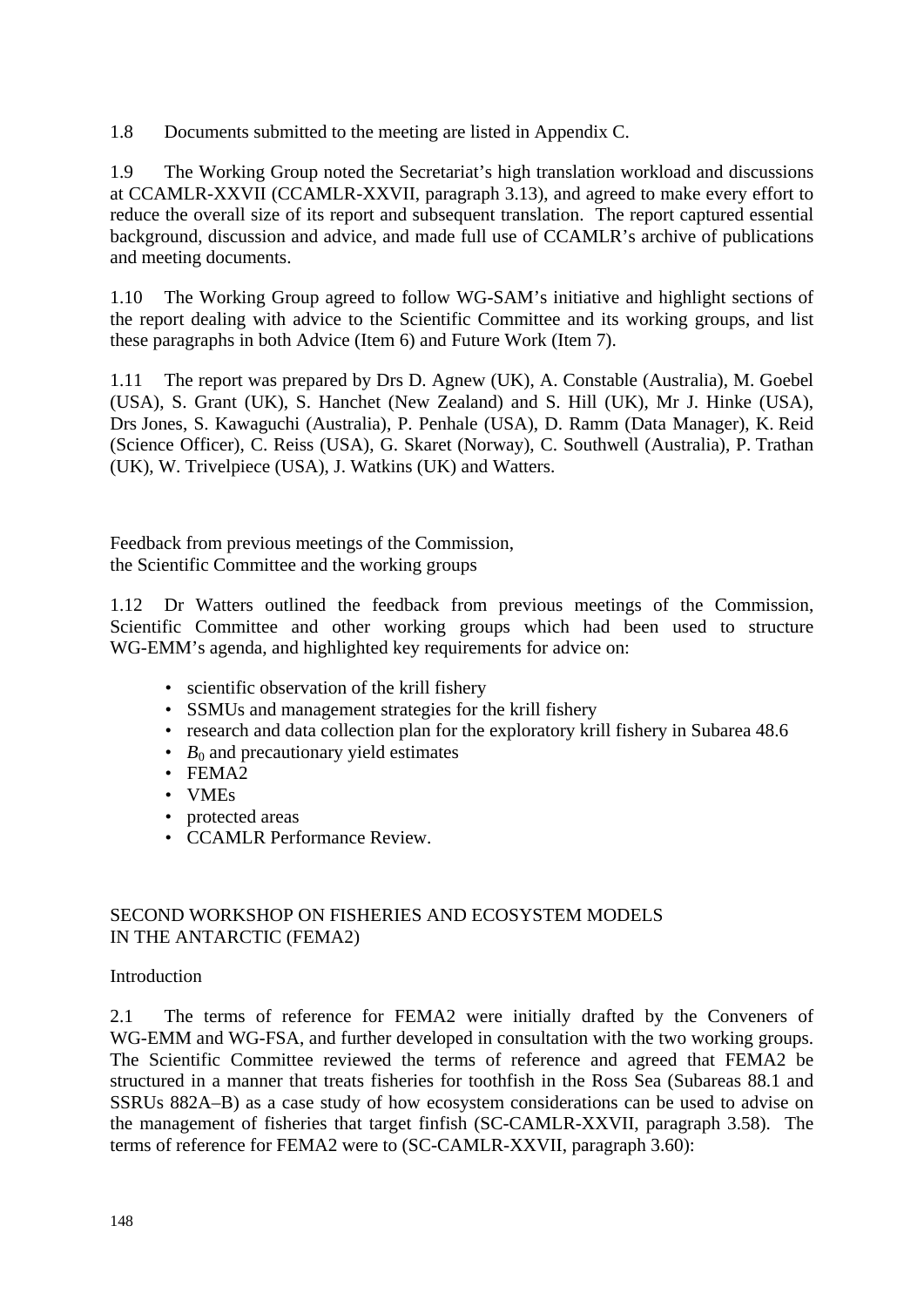- (i) Review existing information on predator species (Weddell seals, toothed whales etc.) in the Ross Sea known to consume *Dissostichus* spp. This may be aided through a comparative analysis of the importance of *Dissostichus* spp. as prey in different regions throughout the Southern Ocean.
- (ii) Consider the current estimates of biomass, distribution and productivity of *Dissostichus* spp. in the Ross Sea, as well as annual removals by the fishery.
- (iii) Review rationale for existing escapement level of 0.5 for *Dissostichus* spp., and determine if 0.5 is an appropriately precautionary level of escapement in the Ross Sea, given the predator requirements, foraging ranges, toothfish stock biomass, distribution and productivity.
- (iv) Review other methods or options for mitigating risks in the Ross Sea toothfish fishery.
- (v) Development of methods to monitor changes in predators in the Ross Sea.

2.2 The Scientific Committee also agreed that it would be useful for FEMA2 to conduct a general discussion about appropriate escapement levels when the age (or size) at which fish recruit to a fishery is contrasted with the age (or size) at which the fish are vulnerable to predation by other predators (SC-CAMLR-XXVII, paragraph 3.61).

2.3 The information and deliberations undertaken in this agenda item refer solely to Ross Sea ecosystem components and the toothfish fishery in Subarea 88.1, unless otherwise stated. The Working Group noted that papers tabled under this agenda item included WG-EMM-09/13 to 09/16, 09/40 to 09/42 and 09/P1 to 09/P4. In reviewing these papers, it was agreed that WG-EMM-09/13, 09/14 and 09/P4 would more appropriately be considered under Item 5. The Conveners of WG-EMM and WG-FSA also brought WG-SAM-09/18 forward for consideration within FEMA2.

2.4 The Working Group noted work in other areas of the Southern Ocean on the food-web interactions of toothfish, including studies at Heard Island and Macquarie Island (He and Furlani, 2001).

Review of information on historical and current biomass, productivity, distribution and ontogenetic movement patterns of *Dissostichus* spp. in the Ross Sea

2.5 WG-EMM-09/40 provided a synthesis of information on the distribution and abundance of Antarctic toothfish (*Dissostichus mawsoni*) from commercial and research fishing in the Ross Sea region. Dr Hanchet presented the findings of the paper together with a brief outline of the hypothetical life history of *D. mawsoni*, including its ontogenetic movements.

2.6 The Working Group noted the synthesis and concluded that:

(i) toothfish generally do not move far in the short term  $(1-2 \text{ years})$  but that, over time, are likely to disperse across the Ross Sea region;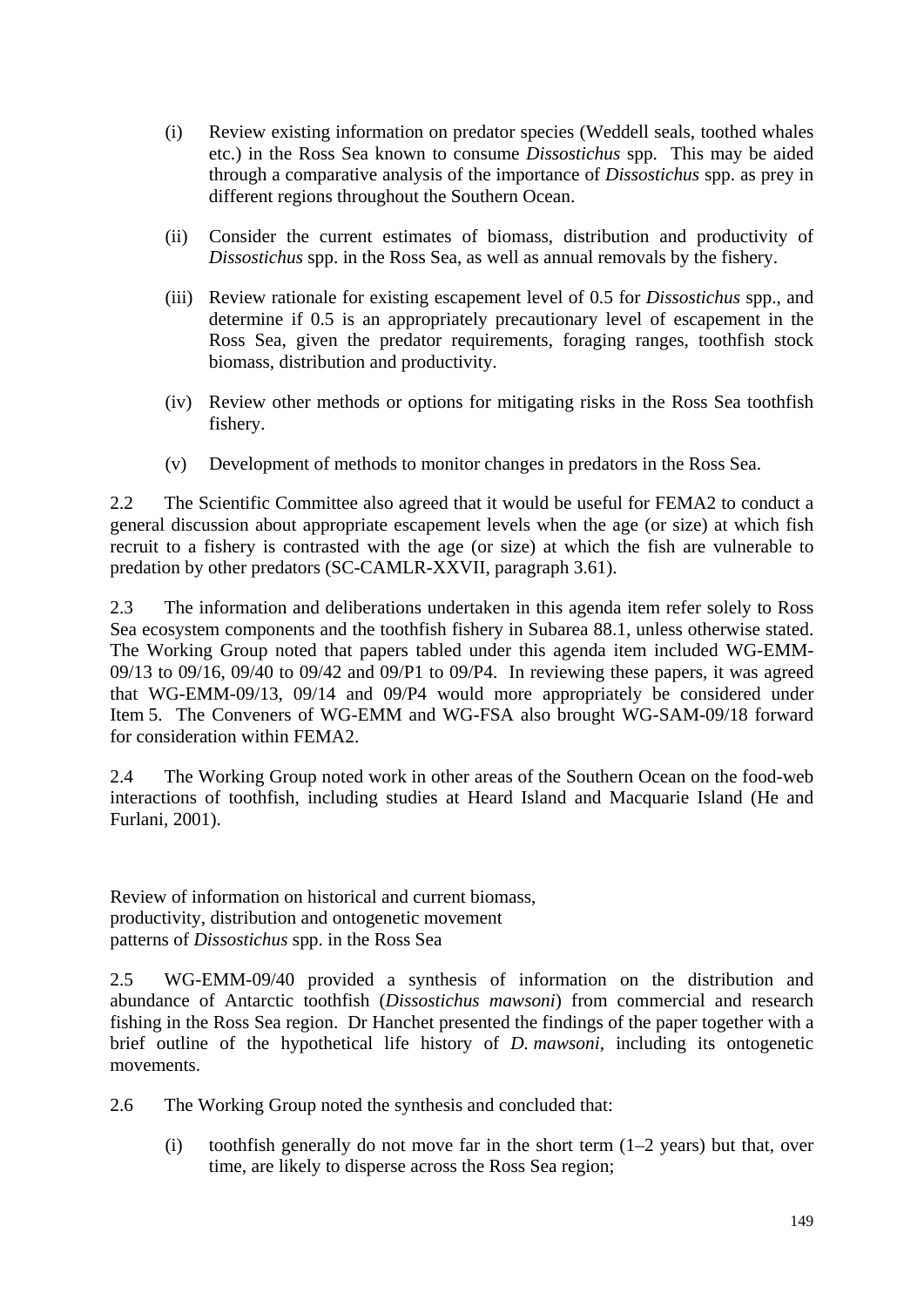- (ii) the CASAL assessment model provided an estimate of abundance for the entire Ross Sea region and that catch limits for subregions were based on the seabed area and CPUE calculations. Further, that a spatial population modelling approach (such as the SPM) would be needed to derive model-based local abundance estimates;
- (iii) there appeared to be high spatial and temporal (both within- and between-year) variability in catch rates from commercial and research fishing on the shelf;
- (iv) there had been observations of toothfish in midwater, but that the spatial and temporal extent of this was unknown.

2.7 WG-EMM-09/41 presented a circulation model for the Ross Sea region, which identified two gyres to the north of the Ross Sea itself. The Working Group noted that the circulation model had been used to simulate the drift of toothfish eggs and larvae in the development of the hypothetical life history of *D. mawsoni* (Hanchet et al., 2008).

2.8 WG-SAM-09/18 outlined the development of spatially explicit ASPMs for *D. mawsoni* in the Ross Sea (see also Annex 6, paragraph 4.1). Mr A. Dunn (New Zealand) noted that the SPM program was not toothfish-specific but could be used to model other fish species, and could be further developed to model interactions with one or more predator or prey species as a Minimum Realistic Model (MRM). The Working Group thanked the authors for providing this paper and noted that it would be useful for evaluating alternative scenarios using different spatial assumptions. This was considered further in paragraphs 2.44 to 2.53.

The diet of *Dissostichus* spp. in the Ross Sea

Size and species composition of prey

2.9 The Working Group noted data on the size and species composition of prey in *D. mawsoni* contained in WG-EMM-09/16, 09/40 and 09/42. On the basis of these analyses, toothfish appear to be generalist predators, with diet varying as they grow and change habit and habitat (Table 1). The Working Group recalled that diet analyses of *D. eleginoides* also support this hypothesis (SC-CAMLR-XXI/BG/30).

2.10 The Working Group recalled that stable isotope analyses of *D. mawsoni* (WG-EMM-08/27) support the conclusion that toothfish occupy a high trophic level, with large toothfish caught in the longline fishery in Subarea 88.1 having a trophic level equivalent to that of Weddell seals and killer whales.

2.11 The Working Group noted that there was evidence that *D. mawsoni* changes from negatively to neutrally buoyant as they grow and accumulate lipid stores (Near et al., 2003), and that understanding the relative importance of pelagic versus demersal prey to toothfish would assist with understanding the ecosystem role of toothfish and food webs in the Ross Sea.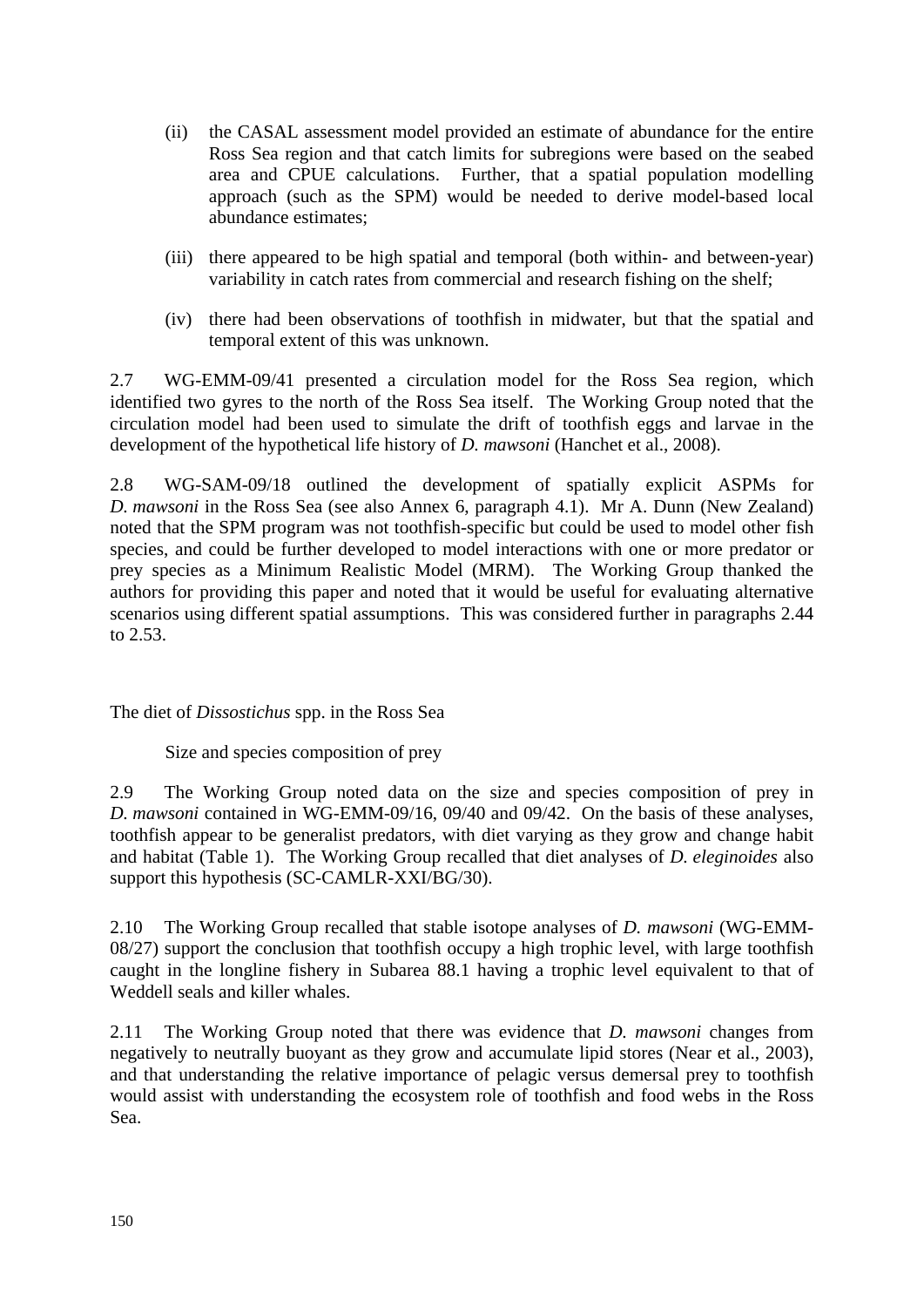2.12 The Working Group noted that mixture analyses to disaggregate stable isotope signals in toothfish tissues may assist in evaluating the relative importance of different prey for different life stages and in different habitats, although uncertainties due to the unknown rates of tissue turnover in toothfish, as well as the assumptions of proposed disaggregation algorithms such as  $IsoSource<sup>1</sup>$ , need to be considered when ascribing sources of isotopes to specific prey types.

2.13 The Working Group noted that scientific observers in the Ross Sea have been monitoring stomach contents of toothfish in the catch for several years, and that this dataset has the potential to detect changes in toothfish diet through time.

2.14 The Working Group encouraged continued monitoring of stomach contents of toothfish, and recommended that such monitoring should include measures of the size of toothfish analysed, the size of the prey, as well as the species composition.

# Distribution and abundance of prey species

2.15 The Working Group noted that the majority of information on the distribution of toothfish demersal fish prey is derived from by-catch in the toothfish fishery in the Ross Sea; however, the recent IPY survey by New Zealand had provided some valuable fisheryindependent data on fish distribution and abundance, including biomass estimates of Whitson's rattail (*Macrourus whitsoni*) (SC-CAMLR-XXVII, Annex 5, paragraphs 6.16 to 6.22).

2.16 The Working Group also noted that preliminary analyses had been performed by New Zealand scientists to estimate distribution and abundance of Antarctic silverfish (*Pleuragramma antarcticum*) from the IPY survey in the Ross Sea (SG-ASAM-09/5).

2.17 The Working Group noted that a comparison of rates of toothfish catch and by-catch of toothfish prey species may assist with understanding patterns and detecting changes in the distribution and abundance of prey. However, the quality of by-catch data identification, availability of size distribution data for by-catch (where size as well as presence determines availability of prey), and the effect of by-catch move-on rules would need to be considered in such analyses.

# Consumption rates of prey by *Dissostichus* spp.

2.18 The Working Group recalled that comprehensive reviews of the trophic structure of the Ross Sea ecosystem, including toothfish and their key prey taxa, had been considered previously by WG-EMM (WG-EMM-07/18), and noted that a mass-balance model had been successfully constructed based on this review (WG-EMM-09/42).

<u>.</u>

<sup>1</sup> www.epa.gov/wed/pages/models/stableIsotopes/isotopes.htm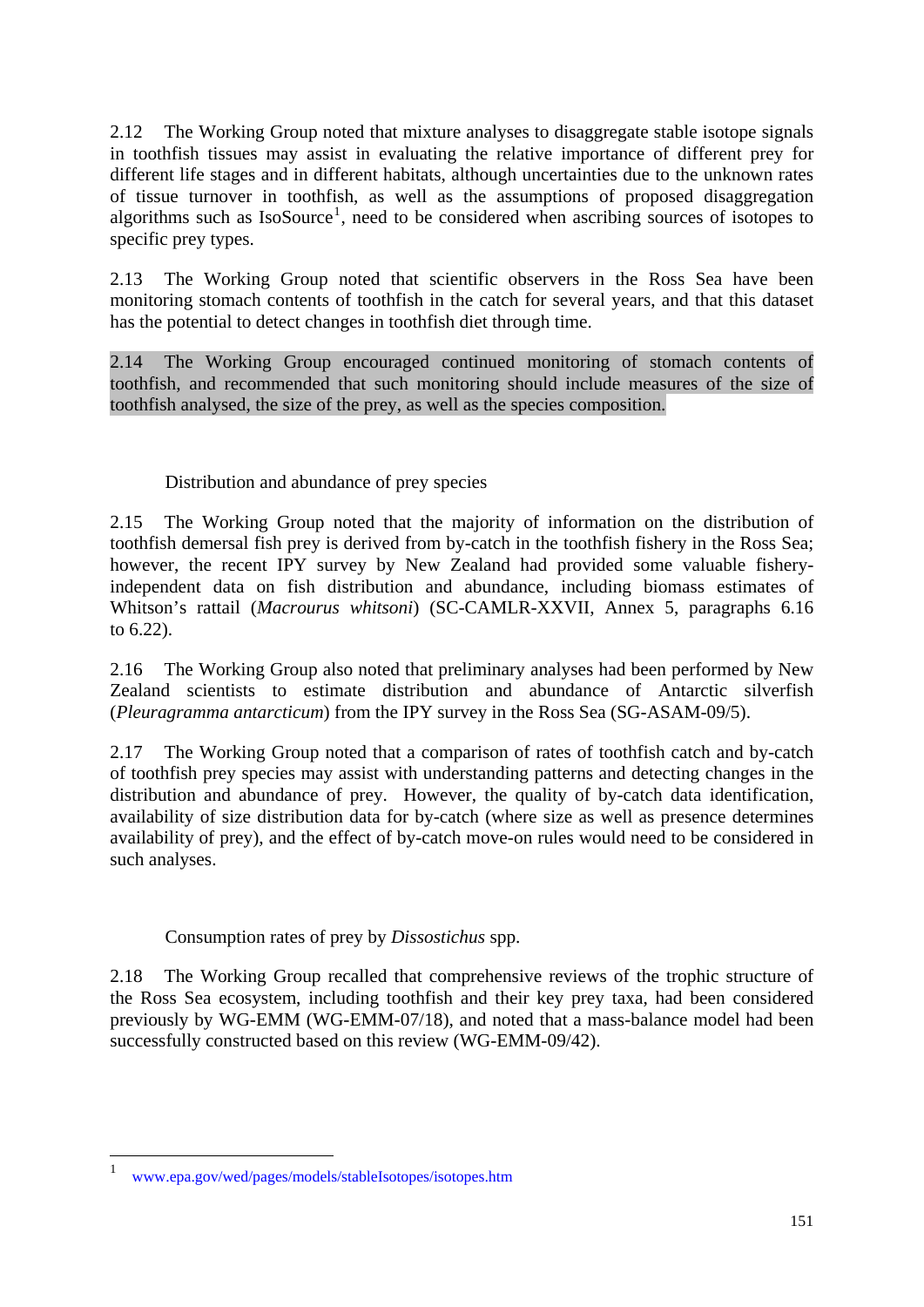2.19 The Working Group noted that the analyses presented in WG-EMM-09/42 indicate that large toothfish are the dominant large fish predator in the Ross Sea, and may consume a large proportion of the production of medium-sized fish (representing taxa such as macrourids and blue antimora (*Antimora rostrata*)).

Information on *Dissostichus* spp. predator species in the Ross Sea

2.20 The Working Group reviewed the available information contained in WG-EMM-09/15, 09/42 (and associated website) and 09/P1 to 09/P4 that concerned predators of *Dissostichus* spp. in the Ross Sea. The Working Group focused its discussions on Weddell seals (*Leptonychotes weddellii*), killer whales (*Orcinus orca*) and Arnoux's beaked whales (*Berardius arnuxii*). The Working Group also considered a number of more general points.

Current and historical abundance/biomass of predator species

2.21 The Working Group noted that point estimates of killer whale occurrence from Cape Crozier in WG-EMM-09/P1 reflected a small part of their population, range and habitat. Consequently, scaling-up to a regional scale from these sightings was not possible; the Working Group also noted that the negative trend in sightings reported in WG-EMM-09/P1 was not statistically significant.

2.22 Dr Southwell reported that unpublished results from APIS suggest that populations of Weddell seals in the Ross Sea region may be much more abundant than population estimates used in WG-EMM-09/42 and 09/P2. The Working Group encouraged the publication of these results.

Temporal and spatial extent of predator foraging ranges

2.23 The Working Group noted that Weddell Seals regularly forage within localised areas, but that satellite telemetry has also revealed long-distance movements of both adults and weaned juveniles. WG-EMM-09/P2 reported on a telemetry dataset that shows that Weddell seals migrate northwards from McMurdo Sound, apparently preferring coastal areas and shallow shelf areas with submarine banks.

2.24 No data were available to examine the spatial or temporal distribution of killer whales or Arnoux's beaked whales, although both are known to occur in the pack-ice zone which makes determining population size and distribution problematic.

# Consumption rates of *Dissostichus* spp. by predators

2.25 The Working Group noted that the most comprehensive consumption rate data available were contained in WG-EMM-09/42.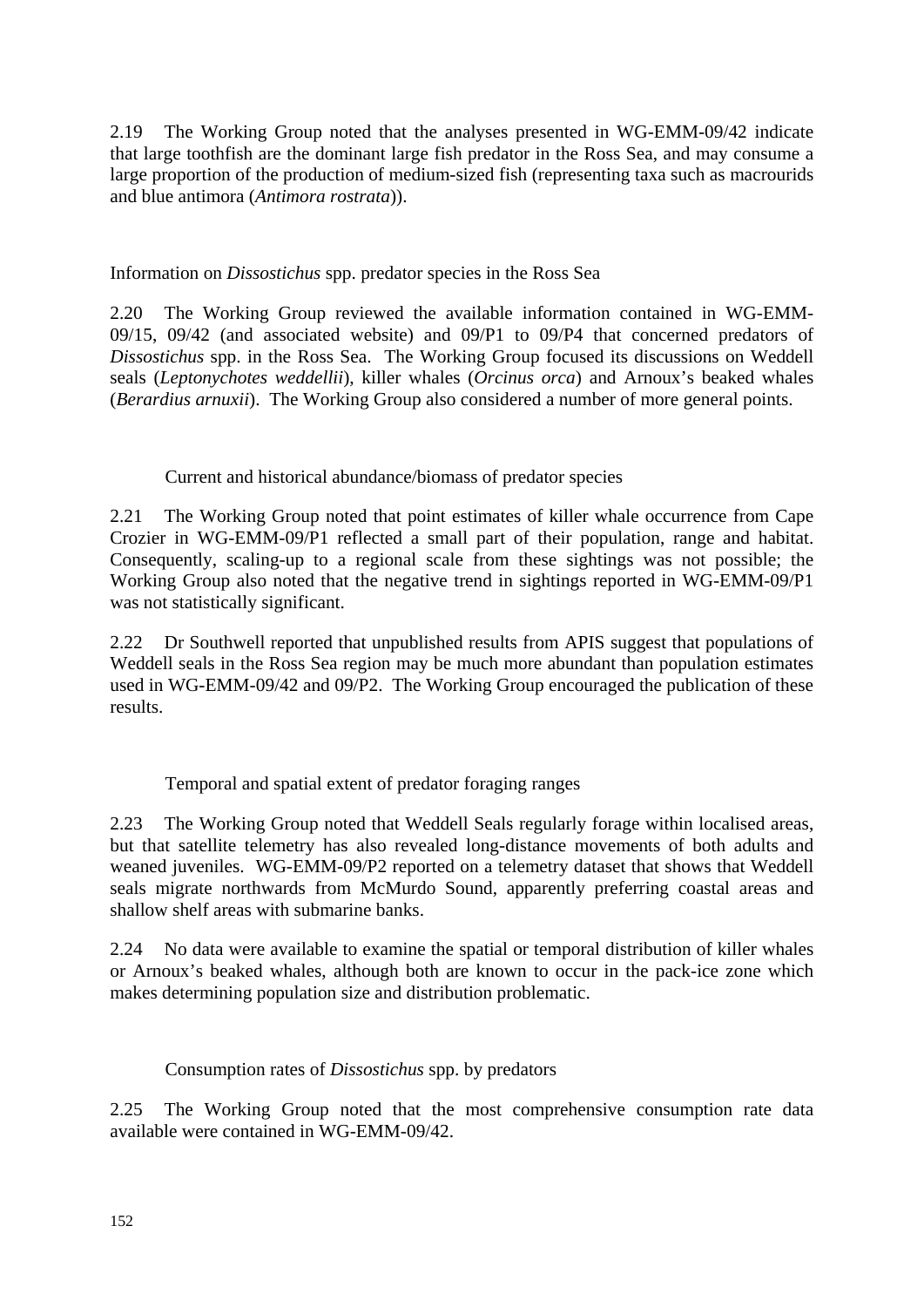2.26 The Working Group noted that visual observations of toothfish-eating Weddell seals suggest that seals consume large toothfish without ingesting the head, vertebrae or skin, which means that hard-part remains are under-represented in scat analyses. However, both WG-EMM-09/42 and 09/P2 indicated that stable isotope analyses suggests that *Dissostichus* spp. are not large/frequent components of the diet of Weddell seals. These analyses also suggest that *D. mawsoni* is at a trophic level that is approximately equivalent to Weddell seals.

2.27 WG-EMM-09/42 and 09/P1 both reported on stable isotope analyses indicating that *Dissostichus* spp. are not obligate components of the diet of killer whales; indeed, WG-EMM-09/42 suggested that toothfish may only represent 5.9% of their diet.

2.28 The Working Group agreed that the speculation in WG-EMM-09/15 that Arnoux's beaked whales may consume both toothfish and macrourids was interesting but no conclusion could be drawn from this.

Size composition of *Dissostichus* spp. consumed by predators

2.29 The Working Group noted that size-specific data on *Dissostichus* spp. consumed by marine mammals in the Ross Sea are not available and are likely to be difficult to obtain in the future. The Working Group recommended that any size-specific data on *Dissostichus* spp. consumed by predators, collected by non-lethal sampling methods, be submitted for review by WG-EMM in order to better address the term of reference outlined in SC-CAMLR-XXVII, paragraph 3.61.

Proportion of predator population targeting *Dissostichus* spp.

2.30 The Working Group noted that no data were submitted that would enable the proportion of predator populations that prey on *Dissostichus* spp. to be assessed and recognised that there may be important temporal and spatial variation in the consumption of *Dissostichus* spp.

Development of methods to monitor changes in *Dissostichus* spp. predators

2.31 The Working Group recalled WG-EMM's discussion in 2008 concerning the monitoring of predator species preying on *Dissostichus* spp. (SC-CAMLR-XXVII, Annex 4, paragraphs 6.28 to 6.36).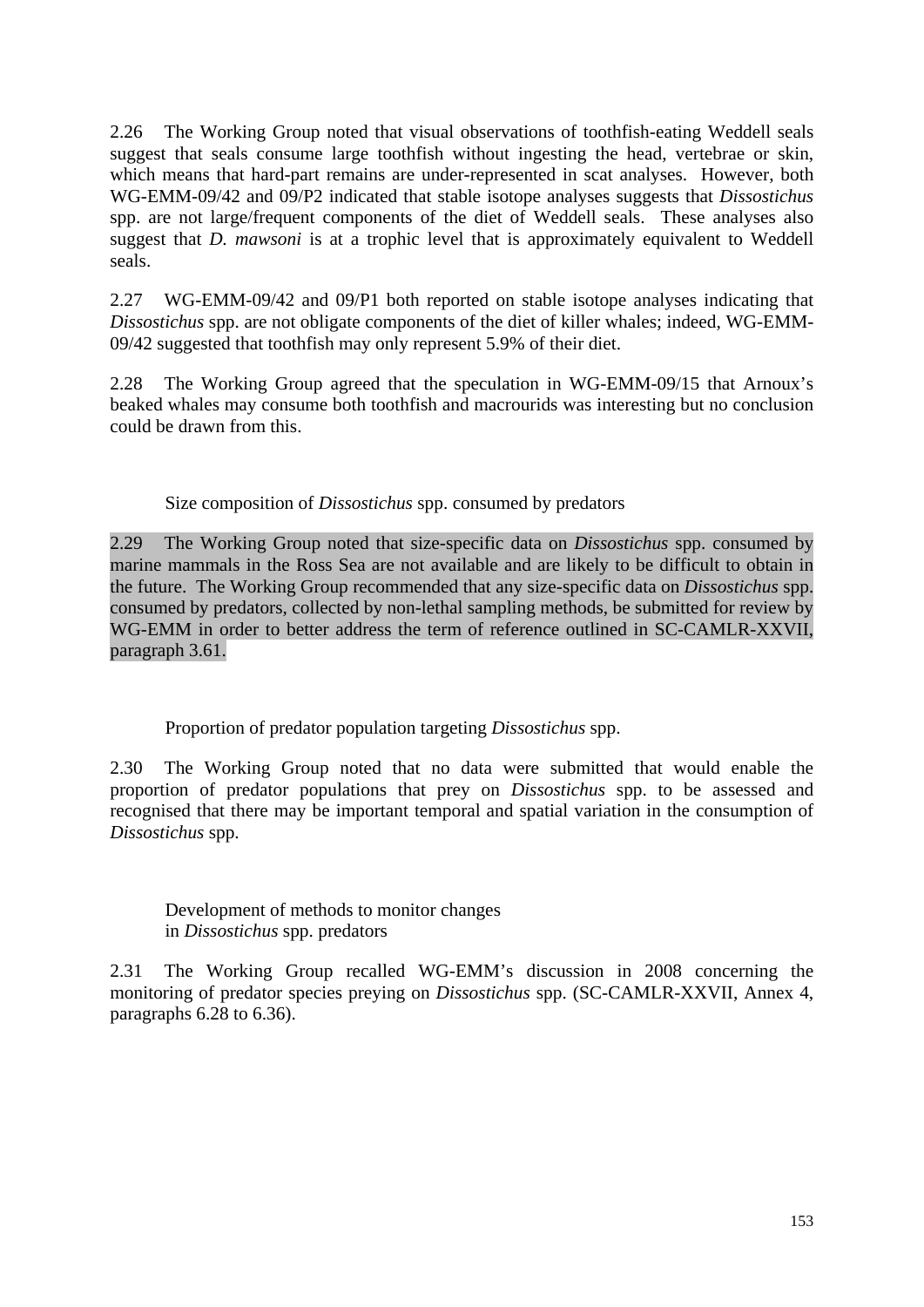### General discussion

2.32 WG-EMM-09/42 emphasised that a balanced ecosystem model for the Ross Sea provided no support for the hypothesis that depletion of toothfish stocks would greatly change the diet of toothfish predators. The authors noted that further work would be done on the dynamics of the food web in future.

2.33 The Working Group encouraged Members to contribute to, provide comments on, and review the background documents of, the different compartments of the trophic model described in WG-EMM-09/42 (www.niwa.co.nz).

2.34 The Working Group thanked the authors for all papers considered in this section. It noted that the ecosystem framework that CCAMLR used to manage fisheries required considerable ecological information and insight. It noted that such insights were important to successful management practice, particularly for new and exploratory fisheries and where ecological links were poorly documented. The Working Group also agreed that, where new ecological ideas and links were hypothesised, it was critically important that these hypotheses were evaluated in the context of management questions.

Removals from the fishery and overlap between the fishery and predators

2.35 The Working Group agreed that consideration of overlap between the fishery and predators should take the following into account:

- (i) the horizontal distribution of the toothfish population, as well as predators and the fishery;
- (ii) the vertical (depth) and spatial distribution of different life-history stages of both toothfish and predators, and the depth distribution of the fishery;
- (iii) the size classes of toothfish that are likely to be important to predators.

2.36 Information from WG-EMM-09/40 showed that the fishery has concentrated on the slope, where larger (sub-adult and adult) toothfish are encountered and fishing is primarily in depths greater than 800 m. Fishing over the shelf has taken place in three areas:

- (i) The deep gully off Terra Nova Bay, in the west of SSRU M which was fished mostly between 2006 and 2008. This area was closed in 2009. A bimodal distribution of fish was encountered here, with modal lengths of 80 and 125 cm.
- (ii) The deep-water area north of Ross Island at the southern boundary of SSRUs M and J, which was fished in 1999, 2007 and 2008. The early fishery encountered fish of modal length 80 cm and the later two years, fish of modal length 110 cm.
- (iii) An area to the south of SSRU L, which was fished in 2001, 2004 and 2008, and encountered fish of modal lengths between 100 and 110 cm.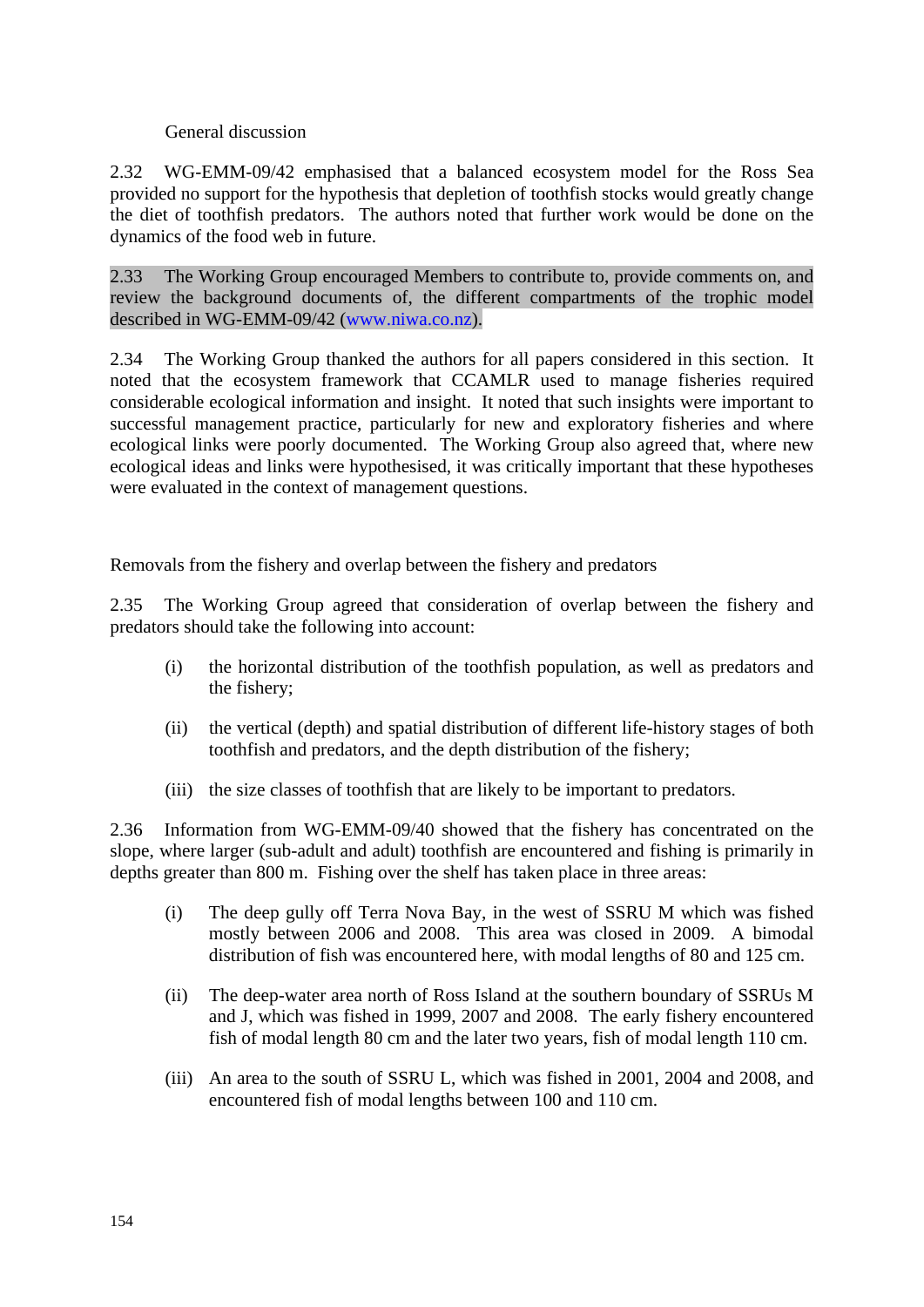2.37 The hypothetical life history for toothfish (Hanchet et al., 2008) suggests that juvenile fish are distributed on the shelf in nursery, and later in sub-adult feeding grounds, then move to the slope. The spatial distribution of median fish lengths, recorded from the fishery, is largely consistent with this hypothesis.

2.38 Information from predators on the overlap with toothfish is sparse. The mass balance model of Pinkerton (WG-EMM-09/42) suggests that there is sufficient toothfish production to satisfy 6.6% of the diet of Weddell seals and 5.9% of the diet of killer whales. Nevertheless, the possibility that toothfish may be locally important to these predators, and therefore that the overlap between the fishery and predators may be important, was considered by the Working Group.

2.39 Killer whales are regularly observed foraging close to the ice edge, and have been observed eating toothfish (WG-EMM-09/P1), but they have not been observed interacting with vessels fishing either on shelf or slope areas (information from the CCAMLR Scheme of International Scientific Observation). The distributional extent of killer whale overlap with the toothfish population is therefore uncertain, but their overlap with the fishery appears to be negligible. Vertically, killer whales do not forage deeper than about 300 m, and the fishery is limited to waters deeper than 550 m, suggesting again that the overlap between killer whale distribution and the fishery is minimal. However, toothfish are known to occur in midwater and may, in this situation, become available to air-breathing predators such as killer whales.

2.40 Toothfish are eaten by Weddell seals (WG-EMM-09/P2) although they are probably not obligate components of their diet. Some information on the distribution of Weddell seals was available from satellite tracking of individuals at McMurdo Station, which indicated that those adults and weaned juveniles that were tracked, foraged in areas that had negligible overlap with the fishery. Information on the wider distribution of Weddell seals, obtained during the APIS surveys, was not available for analysis by the Working Group.

2.41 Weddell seals can dive deeper than killer whales (up to 750 m, although depths of <350 m are more common – WG-EMM-08/43), and WG-EMM-09/P2 reported photographed encounters with toothfish at up to 363 m in shelf waters of 575 m depth. While there is a possibility for them to vertically overlap with toothfish on the slope, this would depend on toothfish undergoing vertical migrations to shallow waters. Furthermore, the evidence from the fishery is that sub-adult and adult toothfish are primarily demersal in habit and Weddell seals have not been recorded by scientific observers from the area of the main fishery.

2.42 The Working Group concluded that the evidence suggests that the overlap of Weddell seals and killer whales with the fishery is negligible. There is overlap between the distribution of these two predators and elements of the toothfish population which may be impacted by the fishery, but this is limited to shallow areas of the shelf and to the sub-adults of the toothfish population which are taken in small numbers by the fishery.

2.43 The Working Group noted that the information currently available addressed the distribution of predators (and toothfish) only during the summer. Information on toothfish distribution, and the distribution and behaviour of predators in the winter may assist this analysis of potential overlap. Models such as the SPM could be used to help evaluate whether this would be important.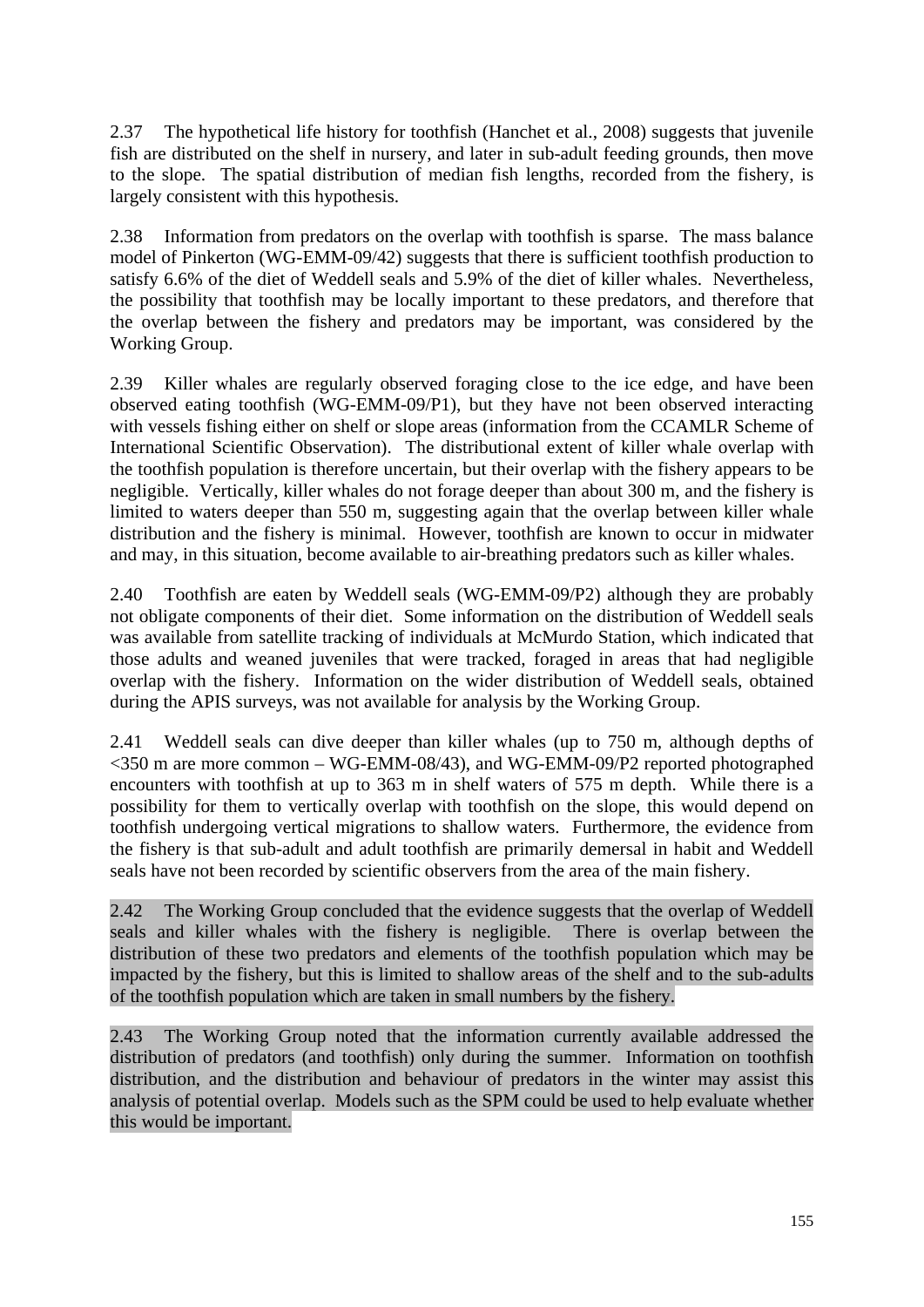Focus group – Assessment and management approaches for *Dissostichus* spp. in the Ross Sea

Review historical and current assessment methods

2.44 WG-EMM noted the evolution of approaches to establishing catch limits for *Dissostichus* spp. in the Ross Sea:

- (i) Assessment of yield for *Dissostichus* spp. evolved from the method encapsulated in the KYM (WG-Krill-92/4; Butterworth et al*.*, 1994) to that encapsulated in the GYM (Constable and de la Mare, 1996) resulting in estimates of yield for Subarea 48.3 in 1995 (SC-CAMLR-XIV, paragraphs 4.37 to 4.61) and Division 58.5.2 in 1996 (SC-CAMLR-XV, paragraphs 4.100 to 4.110).
- (ii) WG-FSA used comparative CPUE and seabed areas along with a discount factor to provide advice on possible catch limits in new and exploratory fisheries for *Dissostichus* spp. in 1998. This practice was discontinued in 2003 when it was deemed unsatisfactory (SC-CAMLR-XXII, paragraphs 4.182 to 4.186).
- (iii) Integrated assessments of the status of *Dissostichus* spp. began for the Ross Sea with the introduction of CASAL in 2005 (SC-CAMLR-XXIV, paragraphs 4.150 to 4.166). This method has been used as the basis for assessments of yield since that time (see Fishery Report in SC-CAMLR-XXVII, Annex 5, Appendix I).

Review of rationale for existing escapement level of 0.5 for *Dissostichus* spp.

2.45 WG-EMM noted the development of the decision rules began in discussions in the CCAMLR Working Group on Developing Approaches to Conservation (1987–1989) and later in SC-CAMLR's WG-Krill and WG-FSA (see Kock, 2000; Constable et al., 2000). The decision rules aim to set catch limits that will achieve operational definitions of Article II despite uncertainties in stock status and the dynamics of the stock and fishery. It was also noted that, where target species are important prey of predators, such as krill, the escapement level of 0.75 is to be used until further information is available to better determine the required escapement level (an example study is Thomson et al., 2000). If a target species is a top predator, and less important as a prey species in its own right, then an escapement level of 0.5 has been used. The 0.5 escapement level of the spawning stock has been regarded in the past as being the escapement level when predator requirements are not taken into account, while no fishing would imply only consideration of predators. However, this needs to be understood in the context of the selectivity functions of the predators of the target species compared to the fishery (see paragraph 2.46).

Approaches to mitigating risks to predator populations from the Ross Sea toothfish fishery

2.46 WG-EMM noted that the escapement level in the decision rule for the spawning biomass may need to be modified upwards if the size/age classes of *Dissostichus* spp. that are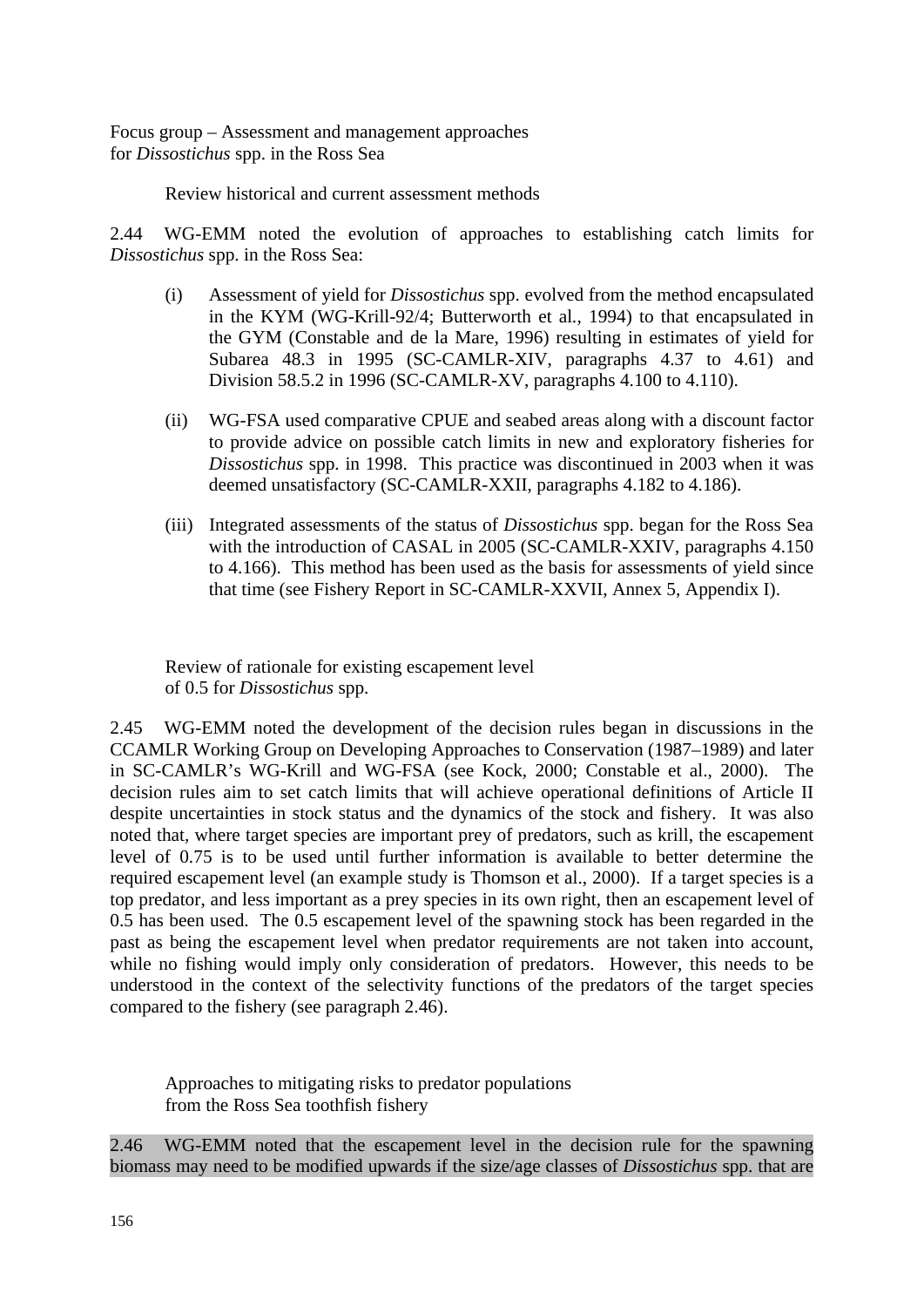important prey for predators are reduced below a suitable escapement level for those classes. It noted the work presented in WG-EMM-97/42 investigating the escapement of juvenile *Dissostichus* spp., which may be prey of elephant seals, and found escapement likely to be above 0.8 for those classes when there is an escapement level of 0.5 for the spawning stock.

2.47 The Working Group reviewed the mean results from CASAL projections from the Ross Sea integrated assessment for *Dissostichus* spp. showing the current escapement levels of juvenile toothfish from that assessment in 2007 and projected future escapement (Figure 1). It was also noted that the results for escapement at the end of the projection are dependent on the stock-recruitment relationship in the assessment, which may change in future assessments. The results in Figure 1 demonstrate that the current status of size classes of interest can be routinely monitored as part of the assessment.

2.48 WG-EMM recommended that WG-FSA consider whether other strategies for monitoring important prey size classes might be employed, noting that their efficacy would best be evaluated using simulation models such as SPM.

2.49 WG-EMM noted that an additional part to the decision rule could be developed regarding finding a catch that would achieve a target level of escapement of the size classes of toothfish that are important prey. The current two parts concerned with escapement of the spawning biomass and the avoidance of depletion of the spawning biomass need to be retained for maintaining the productivity of the stock. The last part of the decision rule would then choose the lower of the catches in all of the parts.

2.50 WG-EMM noted that escapement levels designed to maintain 'ecological relationships' may need to accommodate the effects on prey, as well as the effects on predators, particularly if the predators control superior competitors at lower trophic levels.

2.51 WG-EMM encouraged further modelling of the Ross Sea food web, such as that proposed in WG-EMM-09/42, to help evaluate the possible ecosystem effects of fishing in the region.

2.52 WG-EMM noted that the areas over the shelf, where evidence of overlap between toothfish and predators of toothfish occurs, may comprise mostly small fish (paragraph 2.37). With respect to these predators, a large portion of the shelf area is contained in SSRU 881M, or less than 550 m depth, which is currently closed to fishing. It also noted that seasonal closures to fishing would be no different to area closures because of a short time period of fishing due to sea-ice.

2.53 The Working Group encouraged Members to undertake research to determine relevant spatial and temporal overlaps of *D. mawsoni* with different components of the Ross Sea ecosystem, which could include:

- (i) development of plausible alternative hypotheses of the life history of *D. mawsoni*, and simulation studies of how these alternatives may impact its spatial distribution and abundance;
- (ii) investigation of the functional relationships and associated parameters, including investigation of alternative hypotheses about predator dynamics and movement,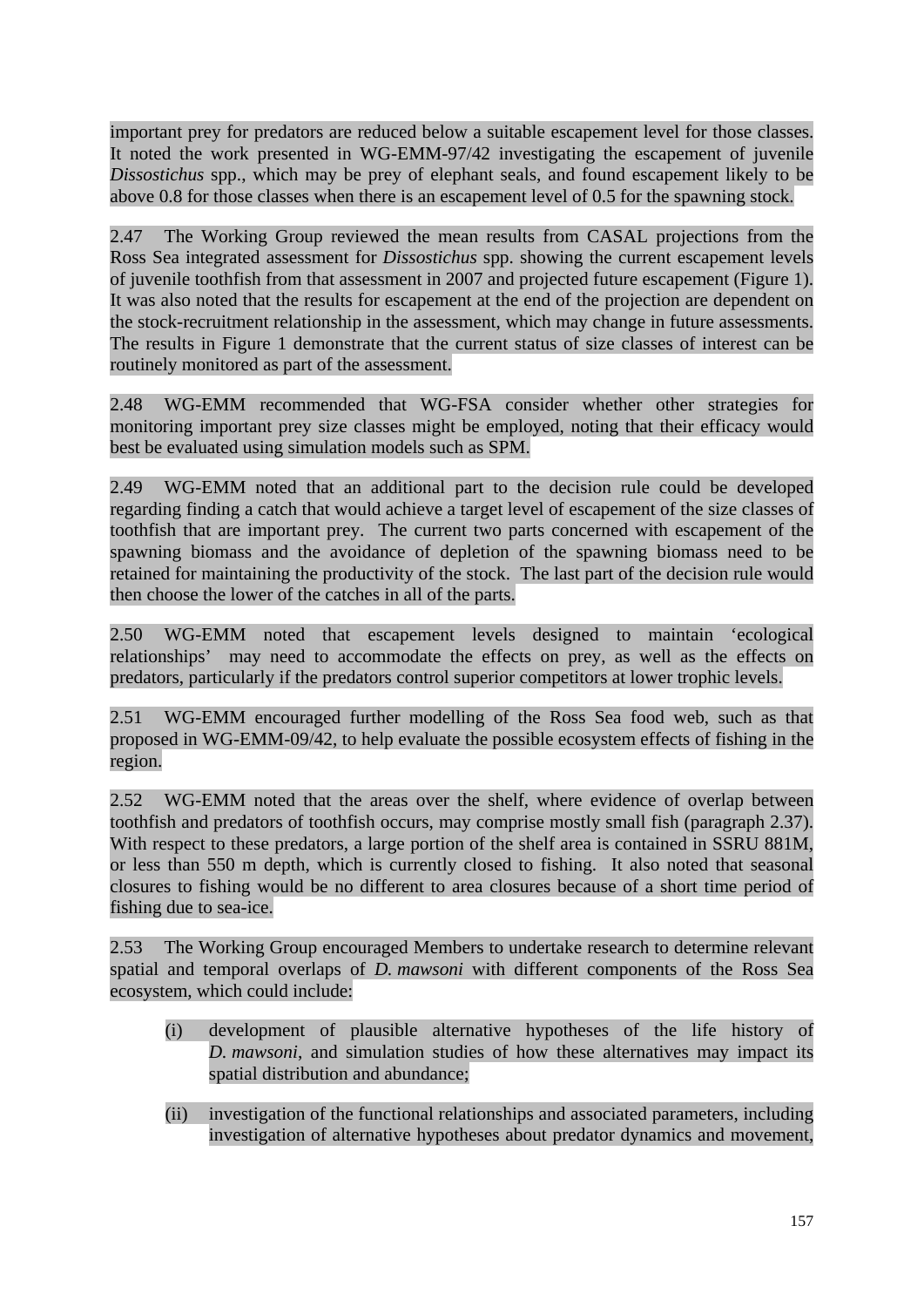<span id="page-15-0"></span>that could be important to develop MRMs of *D. mawsoni* as predators and prey. Further, that simulation studies be carried out using these models to compare food-web effects under alternate exploitation assumptions;

- (iii) simulation studies to investigate the relative importance of density-dependent processes on movements of toothfish;
- (iv) simulation studies to identify and develop indices that could be used in monitoring population and trophic effects under alternate exploitation assumptions.

# ECOSYSTEM EFFECTS OF FISHING FOR KRILL

Krill

- 3.1 WG-EMM-09/11 indicated that:
	- (i) the catch efficiency of some Soviet krill trawls operating in the Area 48 fishery was between 10 and 20% (i.e. only 10–20% of the krill that entered the trawls are landed on board the vessel), and that the mortality rate of krill that escape through the net was between 0 and 100%;
	- (ii) these mortality rates were also related to fishing vessel speed and trawl mouth dimensions, and the Working Group noted that:
		- (a) the start and end positions, and times, are already recorded on the C1 form (thus average tow speed can be computed from the information available);
		- (b) trawl net dimensions are now required to be specified in the notifications of intent to participate in the fishery (Conservation Measure 21-03).

3.2 The Working Group also noted existing research that indicated that mortality of escaped krill from some trawls in the Soviet krill fishery did not exceed 1% (Kasatkina and Latogursky, 1990; Kasatkina and Ivanova, 2003; Zimarev et al., 1990). However, studies on German commercial-sized pelagic trawls indicated a mortality rate of krill passing through the net of between 5 and 35% depending on haul duration (WG-EMM-07/28).

3.3 The Working Group noted the FAO discussions concerning the impact on target fish populations of mortality of escaped catch (Surronen, 2005). It agreed that the total mortality of krill arising from escapement through the net would be termed 'escape mortality', which is calculated as the amount of krill escaping through the mesh  $\times$  the proportion of those krill that die.

3.4 The Working Group agreed that there is the potential that the escape mortality could equal or exceed the mortality owing to catch alone, and it was concerned about this potential level of escape mortality given the importance of the total amount of krill killed by fishing operations to any assessment and to catch allocation schemes.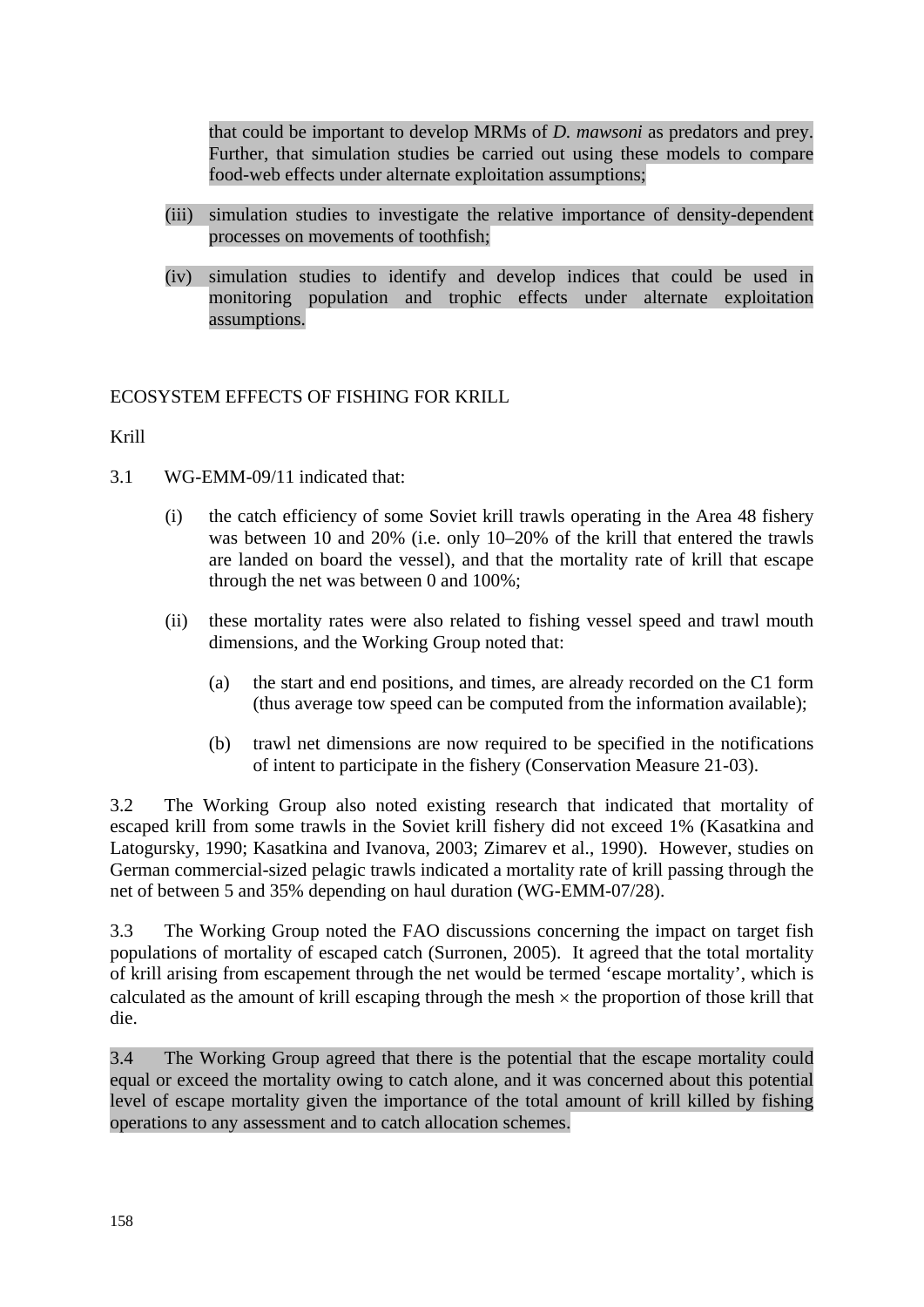3.5 Given the discrepancy between the estimates of mortality of escaped krill, together with the lack of data on the rates at which krill escape from nets in different fishing gear, the Working Group recommended that there should be a concerted effort to estimate escape mortality in the krill fishery, including through the evaluation of existing results and the continued development of existing models (e.g. WG-Krill-93/34).

3.6 The Working Group agreed that such studies could also include acoustic, video and physical sampling of krill within and outside the net. Specific experiments could include:

- attachment of small-mesh plankton nets at a variety of locations around the trawl net
- video analysis of damage to krill escaping from the net
- acoustic estimate of krill at the head of the net versus the catch in the net to estimate efficiency.

3.7 The Working Group further recommended that the Scientific Committee ask the Members fishing for krill in the 2009/10 season to actively investigate the effects of different fishing gear on 'escape mortality' of krill.

3.8 The Working Group considered two papers (WG-EMM-09/44 Rev. 1 and 09/47) on the potential causes for the variability in the availability of krill to the krill fishery owing to oceanography and climate forcing. Noting that there were multiple potential influences on the operation of the fishery, the Working Group agreed that these analyses could be improved by the use of a standardised CPUE index before correlations are performed.

3.9 The Working Group noted that data on krill length and maturity stage collected in Subarea 48.2 on board the *Maksim Starostin* (WG-EMM-09/29) and *Saga Sea* (WG-EMM-09/10) indicated that the size and stage composition did not differ between conventional and continuous trawls on the same vessel, but that there were differences in length and maturity stage between vessels. The differences potentially arose from differences in net selectivity and the use of fresh versus preserved samples. There were also differences in sampling size. The Working Group thanked the authors of these reports and looked forward to receiving further information on the integration of these results with the under-way acoustic data collected by fishing vessels.

Krill-dependent predators

Strong anomaly at South Georgia in 2009

3.10 The Working Group acknowledged that three papers (WG-EMM-09/23, 09/27 and 09/28) described a strong anomaly at South Georgia in 2009 that was manifest in the lowest krill density on record, very low land-based predator performance, changes in the diet of icefish and anomalous values for a range of physical parameters including sea-surface temperature.

3.11 The Working Group thanked the authors for providing these results to the meeting in such a timely manner and noted the potential of using rapid assessments such as this in a feedback monitoring context (see additional considerations of feedback management under Item 3.6).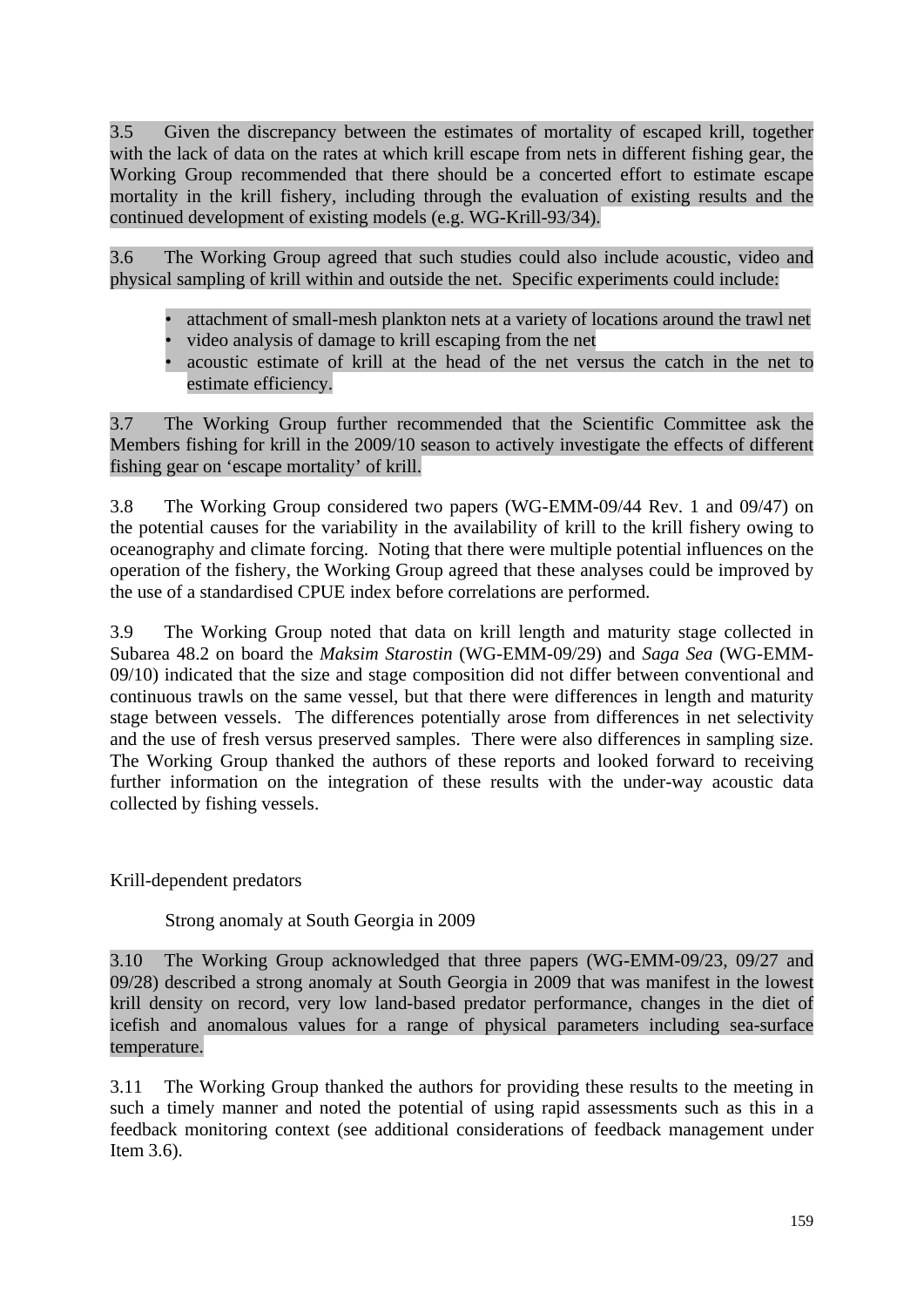### New CEMP monitoring sites

3.12 The Working Group welcomed the establishment of a new CEMP monitoring site by the UK at Cumberland Bay, South Georgia (WG-EMM-09/28) and plans for a new site at Petermann Island on the Antarctic Peninsula through collaboration between Ukraine and Russia (described to the Working Group by Dr G. Milinevsky (Ukraine)), noting that these new sites would provide monitoring data from within SSMUs for which there is currently no CEMP data.

# Tourist impacts

3.13 WG-EMM-09/P7 described a 12-year study of the impacts of tourism on gentoo penguins (*Pygoscelis papua*) at Goudier Island on the Antarctic Peninsula. Data from this study, and that reported by Dr Southwell from studies at Béchervaise Island, suggest that the recruitment may be lower at colonies that are frequently visited by scientists and/or tourists.

3.14 The Working Group agreed that colony counts and breeding success data from Goudier Island control colonies that were collected in a manner consistent with the CEMP standard methods, would be a welcome addition to CEMP. It urged the UK to submit these data to the Secretariat for inclusion in CEMP, noting that this would extend the spatial coverage of CEMP.

3.15 The Working Group noted the CEP proposal to examine the environmental impacts of tourism and non-governmental activities in Antarctica (ACTM XXXII) and recognised the potentially similar requirements for monitoring the impacts of fisheries and tourism. It was agreed that both CEP and CEMP would benefit from coordination between the two groups in the future (see Item 5.3 for additional discussion).

Trends in predator populations; environmental and ecological variability

3.16 The Working Group discussed two papers that examined population dynamics of penguins in the Scotia Sea (WG-EMM-09/17 and 09/43) and from three sites around Antarctica (WG-EMM-09/34).

- 3.17 From the discussion of these papers, the Working Group noted that:
	- (i) the populations of both Adélie penguins (*P. adeliae*) and chinstrap penguins (*P. antarctica*) were declining at a range of sites in the Antarctic Peninsula and Scotia Sea region and that there was convincing evidence to suggest that the paradigm of reciprocal changes in the population of these two species in this region (e.g. McClintock et al., 2008) was no longer valid;
	- (ii) the variability in the breeding success in Adélie penguins at the South Shetland Islands was primarily driven by failure during the incubation stage that was linked to winter sea-ice and spring weather conditions, although there was no long-term trend in breeding success;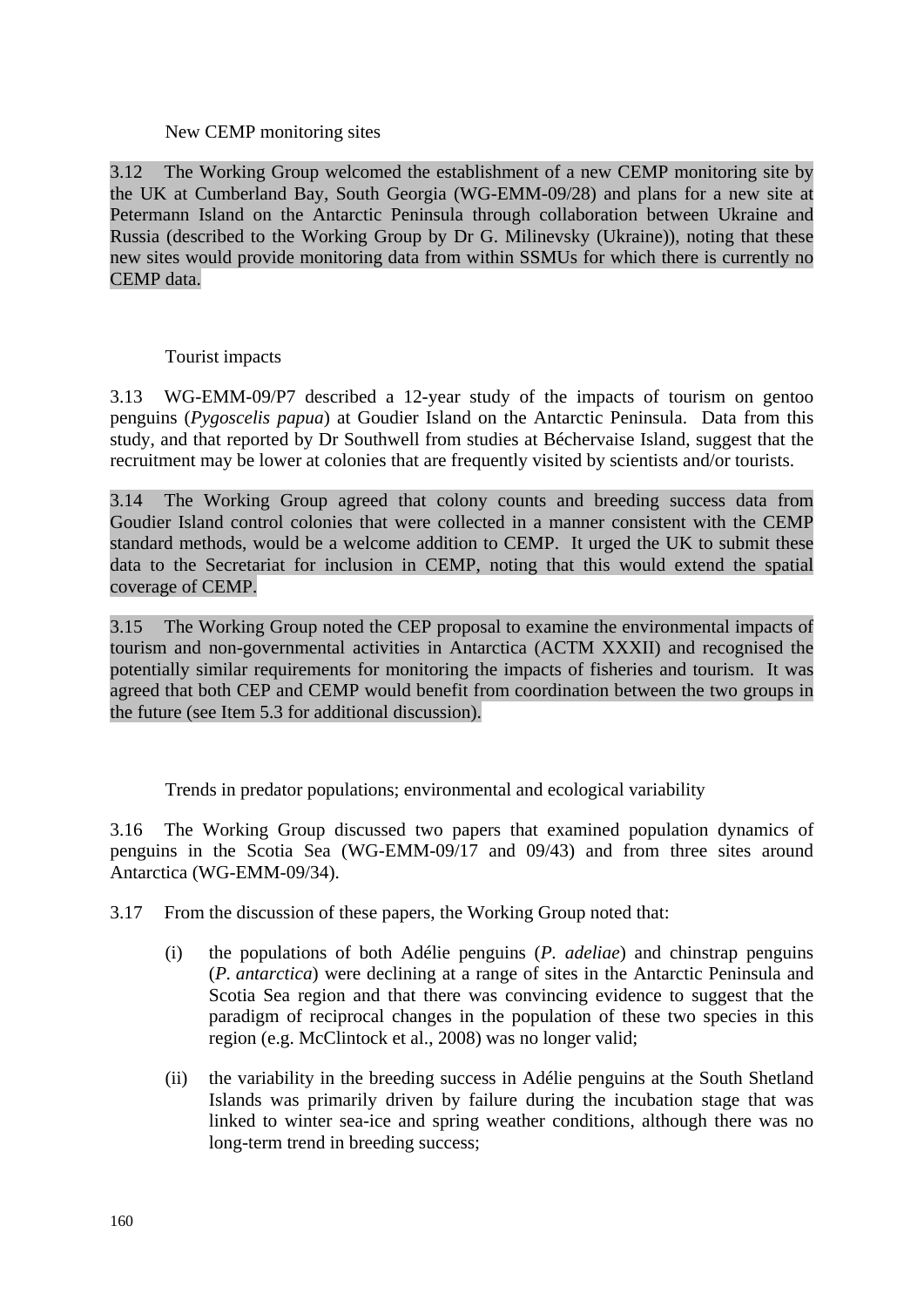- (iii) in contrast to the Antarctic Peninsula, variability in breeding success of Adélie penguins in East Antarctica was primarily driven by the extent of fast-ice during the chick-rearing period;
- (iv) there were differences in the population trajectories and demographic parameters (e.g. age-at-first breeding) between Adélie penguin populations in the Ross Sea and the Antarctic Peninsula.

3.18 The Working Group recognised that this suite of papers (and WG-EMM-09/P9) highlighted an increased understanding of the factors affecting penguin population dynamics across the Antarctic and helped to better understand how they are responding to changes in the ecosystem.

3.19 Dr Southwell (Convener, WG-EMM-STAPP) outlined continued progress in estimating krill consumption in Area 48 by air-breathing predators (pack-ice seals, fur seals, penguins and flying seabirds) initiated by the Predator Survey Workshop (WG-EMM-08/8), and indicated anticipated intersessional progress up to WG-EMM-10 (WG-EMM-09/39 and Table 2). The Working Group noted that:

- (i) the newly completed estimate of krill consumption by crabeater seals (*Lobodon carcinophagus*) (WG-EMM-09/21) for all SSMUs combined is likely to be robust, but estimates for individual SSMUs are dependent on habitat conditions (pack-ice extent), which can change substantially between and within years;
- (ii) aerial surveys of fur seals in Subarea 48.3 were completed in 2008/09 and analysis of the data has commenced. It is expected that analyses of abundance, at-sea distribution, diet and energetics data will be well advanced by WG-EMM-10;
- (iii) collation of penguin count data into an agreed standard database structure (Appendix to WG-EMM-09/39) is well advanced, an estimation method using a parametric bootstrap model written in R (ICESCAPE, WG-EMM-09/20) has been developed, Members were requested to provide data to WG-EMM-STAPP for adjusting raw penguin count data, and work on abundance estimation will commence prior to WG-EMM-10;
- (iv) the collation of at-sea data for flying seabirds to examine the extent and utility of using these data to estimate population size will continue over the intersessional period.

3.20 The Working Group acknowledged the substantial progress made by WG-EMM-STAPP in advancing estimation of krill consumption by predators in Area 48, and endorsed the work program proposed for the coming intersessional period as a matter of priority. In addition, the Working Group requested WG-EMM-STAPP to investigate ways of addressing potential biases in penguin abundance estimates arising from breeding sites with very old count data, and to consider estimation of prey consumption by fish predators.

3.21 Dr Goebel (Convener, Subgroup on Methods) reported on the continued refinement, validation and quality testing of CEMP data. This included a review of the application and reporting of the standard methods for A2 (penguin incubation shift duration), A3 (penguin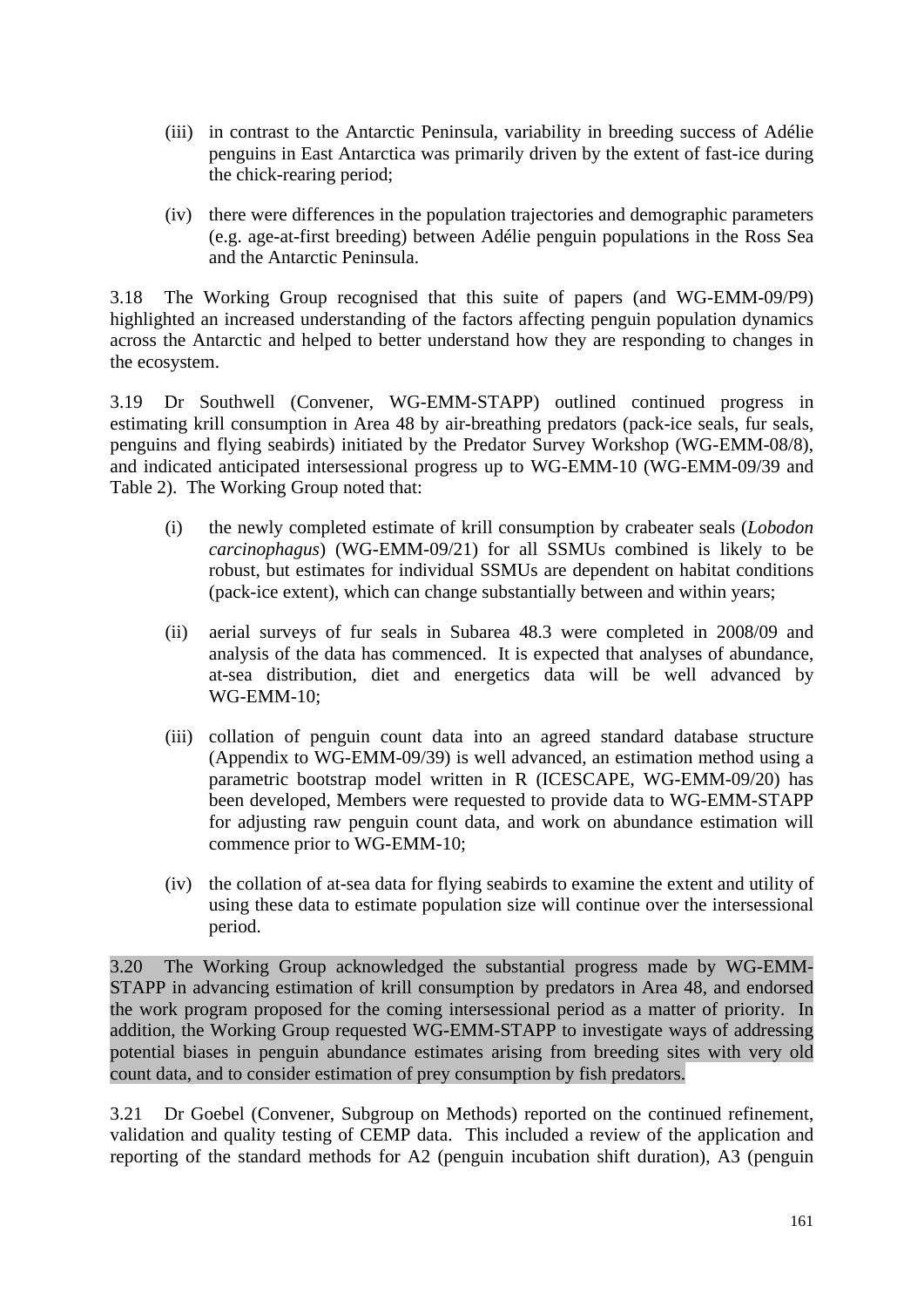breeding population size), A6c (penguin breeding success, chicks fledged per chicks hatched), and a simplified presentation for A8 (penguin chick diet) to a single dietary index based on an index of importance.

3.22 The Working Group noted that no new CEMP methods were proposed and thanked the subgroup and the Secretariat for its ongoing work on CEMP data validation. It noted that the photographic method used in WG-EMM-09/38 in penguin breeding population estimates could be incorporated as a modification to CEMP Standard Method A3 (penguin breeding population size) for some penguin species. Dr Southwell offered to further review the utility of this system with a view to developing a modification to A3 for WG-EMM-10.

The krill fishery and scientific observation of the fishery

Fishing activity

Current season

3.23 Five Members (six vessels) fished for krill in Area 48 in 2008/09, and have taken 82 849 tonnes of krill to date (Norway 33 482 tonnes, Republic of Korea 23 522 tonnes, Japan 13 515 tonnes, Russia 9 654 tonnes and Poland 2 676 tonnes). Most of this catch was taken in Subarea 48.2 (51 316 tonnes) with the remainder in Subarea 48.1 (31 533 tonnes). The forecast total catch of krill for the current season falls in the range 109 000–147 000 tonnes (WG-EMM-09/6).

3.24 The Working Group noted that if the situation of low krill abundance in Subarea 48.3 remains as described in paragraphs 3.10 and 3.11, and the fishery is unable to increase its catches in Subareas 48.1 and 48.2, the forecast catch could be an overestimate if the fishery follows the same spatio–temporal pattern as in previous years.

#### 2007/08 season

3.25 Norway reported the largest catches of krill in 2007/08 with a total catch of 63 293 tonnes. Japan and the Republic of Korea also reported large catches (38 803 tonnes and 38 033 tonnes respectively). Ukraine, Poland and Russia reported catches of 8 133, 8 035 and 222 tonnes respectively (WG-EMM-09/6).

3.26 In 2007/08 all of the total krill catch of 156 521 tonnes was taken from Area 48; this compares with the total catch of 125 063 tonnes reported to the Scientific Committee last year (SC-CAMLR-XXVII, paragraph 4.3). The Working Group noted that this discrepancy arose because the Secretariat did not receive monthly catch and effort data for four months, totalling a krill catch of 19 262 tonnes, due to an email failure (WG-EMM-09/6). This problem arose in part because the Secretariat was unaware that the vessel in question was actually fishing and was therefore not expecting to receive monthly catch and effort data.

3.27 The Working Group expressed its concern over this problem since it may have influenced the interpretation of the catch data in the Scientific Committee and Commission meetings, as the catch last year was the highest since the 1991/92 season.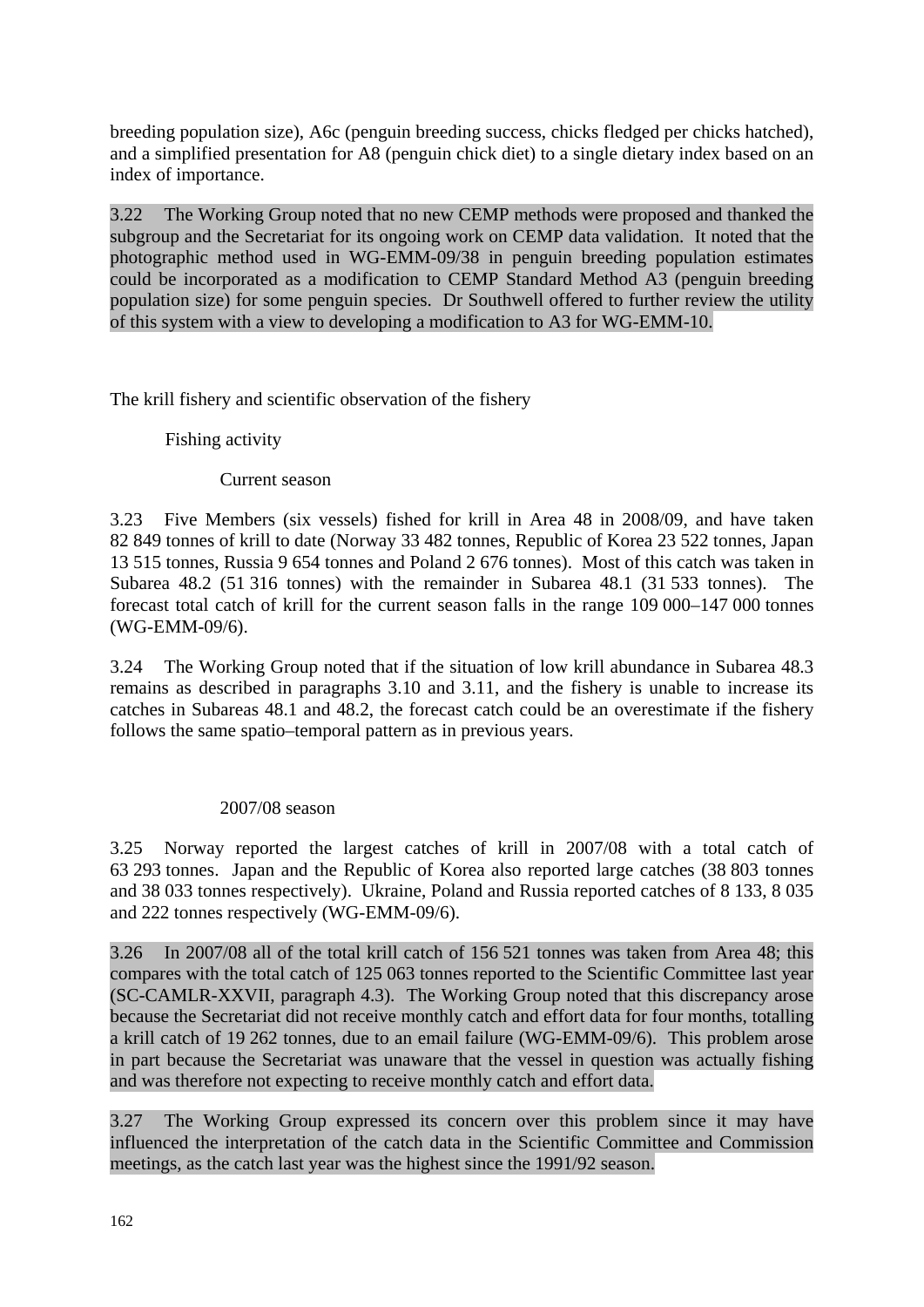# Notifications for 2009/10

3.28 Seven Members (13 vessels) have notified their intention to fish for krill in 2009/10 in Subareas 48.1, 48.2, 48.3 and 48.4, and Divisions 58.4.1 and 58.4.2 (Table 3). The People's Republic of China has notified, for the first time, its intent to harvest a total of 9 000 tonnes of krill with three vessels (WG-EMM-09/7). In addition, Norway has notified for an exploratory fishery for krill in Subarea 48.6 (CCAMLR-XXVIII/14) (paragraphs 3.33 to 3.36). The total notified catch for 2009/10 is 363 000 tonnes compared to a notified catch of 629 000 tonnes for 2008/09 (Figure 2).

3.29 The Secretariat received an additional notification for a krill fishery in 2009/10 from Chile after the deadline in Conservation Measure 21-03; the Working Group did not consider this notification.

3.30 The notifications in respect to the three Chinese vessels did not include information on the use of marine mammal exclusion devices. The Working Group was informed that China will provide amended notifications to include all the necessary information to the Scientific Committee for its consideration.

3.31 In their notifications, Japan and the Republic of Korea indicated the use of streamer lines on their vessels. Japan clarified that streamer lines are used when conducting other fishing operations outside the Convention Area where streamer line use is required; streamer lines are not used in the Convention Area when fishing for krill. The Republic of Korea informed the Working Group of its occasional use of streamer lines within the Convention Area while fishing for krill. The Working Group also noted that Japan and the Republic of Korea had not presented diagrams of their seal exclusion devices. It requested both Members to provide those diagrams to the Scientific Committee for its consideration.

3.32 The Working Group noted that some notifications were prepared in official CCAMLR languages other than English, and therefore were not able to be assessed fully at the Working Group meeting. The Working Group recommended that notifications in official languages other than English may need to be translated in order to be assessed at its meeting. This may require an earlier notification deadline in order for translations to be completed in time for review at the meeting.

# Exploratory krill fisheries

3.33 The Working Group noted that, although Norway had proposed the use of a new marine mammal exclusion device in its notification for an exploratory krill fishery, the operator had notified the Secretariat that this device will be replaced with a mesh-type device similar to the design used by other continuous trawlers operating in the Convention Area.

3.34 The Working Group agreed the need for acoustic instruments on vessels undertaking exploratory krill fisheries to be calibrated within a year prior to their operation to enable the data to be used at least as a relative index of krill density. Calibration data would need to be reported with data from research transects.

3.35 The Working Group agreed that the design of the research program to accompany exploratory krill fisheries should be kept under review, particularly in relation to how the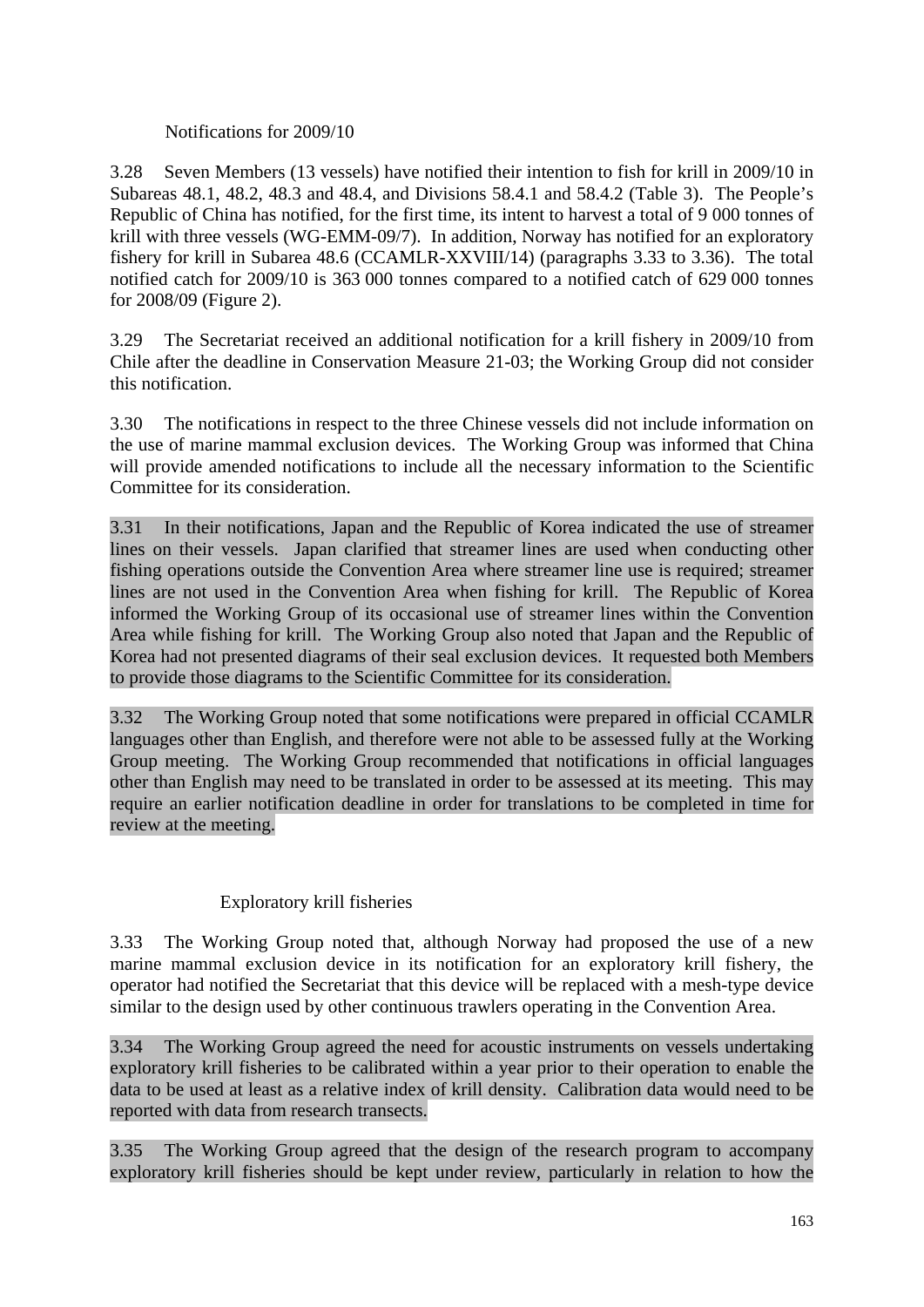results can be used in assessments of precautionary yield for these fisheries. It was noted that continual review and development had been required in the exploratory longline fisheries. It was suggested that WG-SAM be asked to review how acoustic data might be used as relative indices of abundance in these fisheries.

3.36 The Working Group thanked Norway for its commitment to develop and refine the exploratory krill fishery survey plan.

### Data collection plans for exploratory krill fisheries

3.37 Norway notified the meeting that it is not conducting an exploratory krill fishery in Subarea 48.6 in the 2008/09 season, but that it did intend to do so in 2009/10 (CCAMLR-XXVIII/14). In considering the plan by Norway to conduct this exploratory fishery, the Working Group noted that this request is to undertake an acoustic survey for krill prior to fishing rather than as specified in Conservation Measure 51-04 for it to be done after fishing.

3.38 WG-EMM recognised that this was a reasonable request and recommended amendments to Conservation Measure 51-04 to account for this change to the research plan.

3.39 The Working Group currently requests that notifications identify the research plan that the vessel will undertake in order that the Working Group can evaluate the notification. The Working Group recommended that the notification should also include the details of any research institute that the fishing company is collaborating with, including who will provide results of the research, and advice on how these results will be used to meet Conservation Measure 51-04.

3.40 The Working Group advised that the following amendments should be made to Conservation Measure 51-04:

- (i) The vessel could carry out the research plan either before or after the commercial fishery.
- (ii) If the vessel is collaborating with a research institute to conduct the research plan, it should identify the collaborating institute.
- (iii) If the survey is undertaken after the commercial fishery, it should follow the current guidelines within Conservation Measure 51-04, where the measure defines the number of exploratory units to be visited as the catch divided by 2 000 tonnes. If the survey is conducted prior to the commercial fishery, then the fishing vessel must:
	- (a) undertake a research plan for the exploratory units based on the area where it intends to fish;
	- (b) complete additional surveys to fulfil the number of exploratory units required if the number of exploratory units completed at the end of fishing is less than the catch divided by 2 000 tonnes;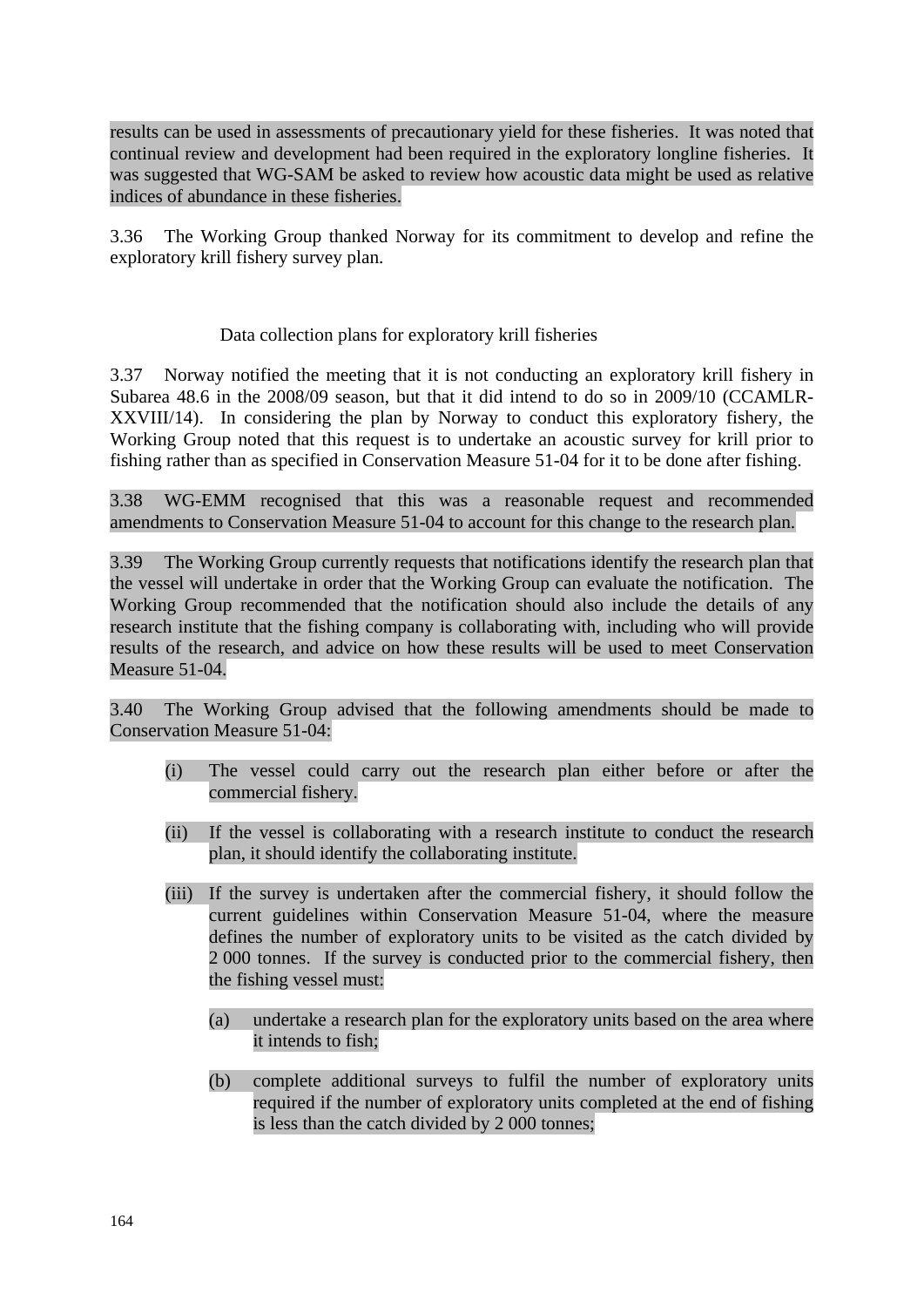- (c) carry out its fishery and survey in a manner in which the research exploratory units surround and include the units where the fishery is carried out.
- (iv) The echo sounder (minimum frequency 38 kHz, minimum observing depth range 200 m) should preferably be calibrated in the actual fishing grounds, however, this is often impossible due to logistical problems of identifying suitable locations for this. Therefore, as a minimum, the echo sounder should be calibrated prior to the vessel leaving the harbour. Calibration data would need to be reported with data from research transects.
- (v) If a vessel is unable to calibrate its echo sounder within the fishing grounds:
	- (a) acoustic survey grids comparable/identical with the first survey (assuming it covers the fishing area) should be conducted on subsequent visits;
	- (b) vessels undertaking continuous trawling should attempt to match some acoustic observations with the respective trawl catches since they have the possibility to trawl acoustic layers more or less immediately after they have been recorded.

3.41 WG-EMM recommended that relevant expert groups consider appropriate methods for data collection and reporting for each of the research plans identified by Conservation Measure 52-04 as they are selected within exploratory fishery notifications.

Data reporting

Fine-scale data

3.42 All Members that fished for krill have submitted complete sets of fine-scale haul-byhaul data for 2007/08 (WG-EMM-09/6).

3.43 With regard to fine-scale haul-by-haul data reporting by vessels using the continuous trawling method, the Working Group noted the improvements made in the last 12 months. Reporting now occurs independently for every two-hour interval compared to previous reports based on daily totals being allocated equally across the two-hour intervals fished.

# Historical data

3.44 The Working Group noted that a research project to digitise former Soviet krill fishing research, as well as exploratory and commercial expedition data, has been started by Ukraine (WG-EMM-09/30) and looked forward to seeing the results, noting that Russia may have additional data from the same period.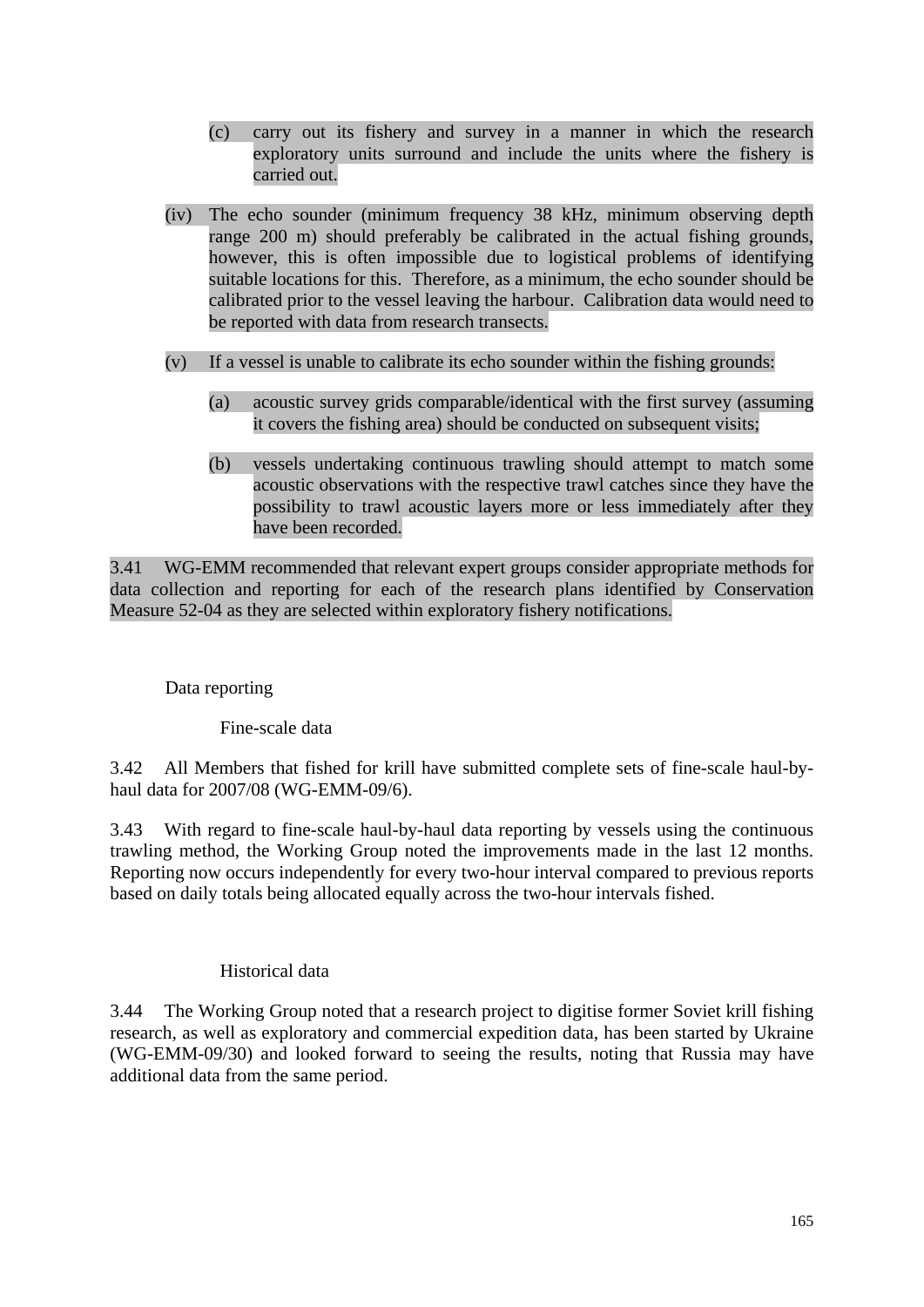Technical Group for At-Sea Operations

3.45 The Working Group noted the following advice to WG-EMM in the ad hoc TASO-09 report (Annex 9):

(i) Krill trawling methods (Annex 9, paragraphs  $2.1$  to  $2.8$ ) –

 Details of vessel gear types should be catalogued to provide a reference for the *Scientific Observers Manual*, and the general terms in use for all trawl types operating in the Antarctic krill fishery as summarised in Annex 1 of TASO-09/5 should be put on the CCAMLR website.

(ii) Methods of estimating green-weight removals in krill trawl fisheries (Annex 9, paragraphs  $3.1$  to  $3.7$ ) –

 Further assessment is needed of the implications of using variable and fixed conversion factors, noting the need for the implementation of an accurate, repeatable volume-to-mass conversion for krill where volumetric measures are used.

(iii) Revision of the *Scientific Observers Manual* (Annex 9, paragraphs 3.14 to  $3.21$ ) –

 Agreement on a new method to quantify finfish by-catch (both larvae and finfish), which would involve the collection of one 50 kg random sample of krill catch for analysis, as well as requesting the crew to retain all the remaining large fish from the haul.

 Members are requested to review the proposed changes in the *Scientific Observers Manual* (TASO-09/4) and provide feedback to the Secretariat prior to the meeting of WG-FSA-09.

(iv) Observer recruitment and training (Annex 9, paragraph  $4.5$ ) –

 Training of observers should include the areas outlined in the TASO-09 report, paragraph 4.5.

Scientific observation

Observer deployment

3.46 Eight scientific observer logbooks were submitted to the Secretariat for the 2007/08 season, and six notifications of the placement of CCAMLR international scientific observers on krill fishing vessels in Area 48 for the 2008/09 season have been received.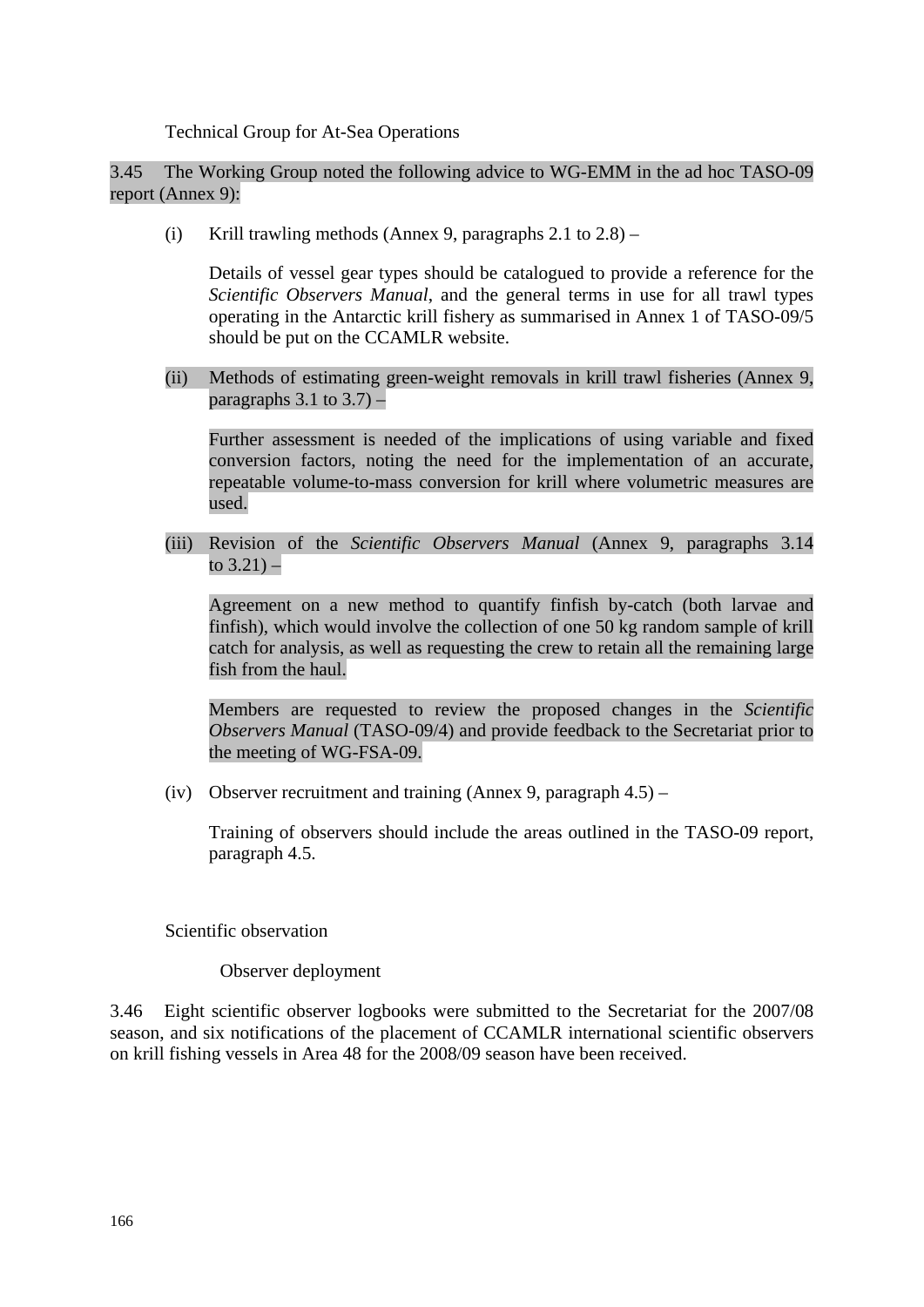### By-catch

3.47 There were no reported incidents of seabird mortality, but four Antarctic fur seals were reported to have been killed by krill trawler operations in Subarea 48.3. It was noted that all vessels have reported use of seal exclusion devices.

3.48 The Working Group advised the Scientific Committee and WG-IMAF that although fur seals are now rarely killed in the krill fishery in Subarea 48.3, seal exclusion devices may not all be 100% effective for avoiding by-catch of these animals.

### Conversion factors

3.49 The Working Group drew attention to the discussion related to a volume-to-mass conversion factor (catch volume including seawater-to-mass of krill) which has for the first time been identified as a potential problem in estimating catch. Conversion factors discussed in previous meetings were limited to product-to-mass conversion. The UK agreed to implement a trial procedure involving the collection of volume-to-mass data for krill samples from the krill fishery and to report the results to TASO and WG-EMM next year (Annex 9, paragraph 3.6).

# Observer coverage in the krill fishery

3.50 WG-EMM-09/18, 09/25 and TASO-09/7 were presented to facilitate discussion over appropriate observer coverage to address the CCAMLR objectives. The Working Group noted that all three documents identified the importance of having a high level of coverage by scientific observers in order to design an observer program for the long term.

3.51 The Working Group noted the intention of Japan to voluntarily deploy Japanese government-appointed observers in areas other than Subarea 48.3. The Working Group also noted that observer coverage on Japanese fishing operations has mainly been in Subarea 48.2 in 2008/09.

3.52 The Working Group further noted that Japan is not currently submitting observer data collected by their government-appointed observers.

3.53 The Working Group requested the Secretariat to determine whether it would be possible to develop a suitable mechanism to have the data submitted for use when needed in work of the Scientific Committee, in a manner consistent with any sensitivities surrounding those data.

3.54 The Working Group agreed that systematic coverage will generate a rich dataset and allow for detailed examination of future observation strategies.

3.55 The Working Group agreed that, to address one of the objectives agreed by the Scientific Committee in 2007, i.e. to understand the overall behaviour and impact of the fishery, it is first necessary for all krill fishing vessels participating in the krill fishery to have systematic deployment of scientific observers to be able to collect the relevant data. The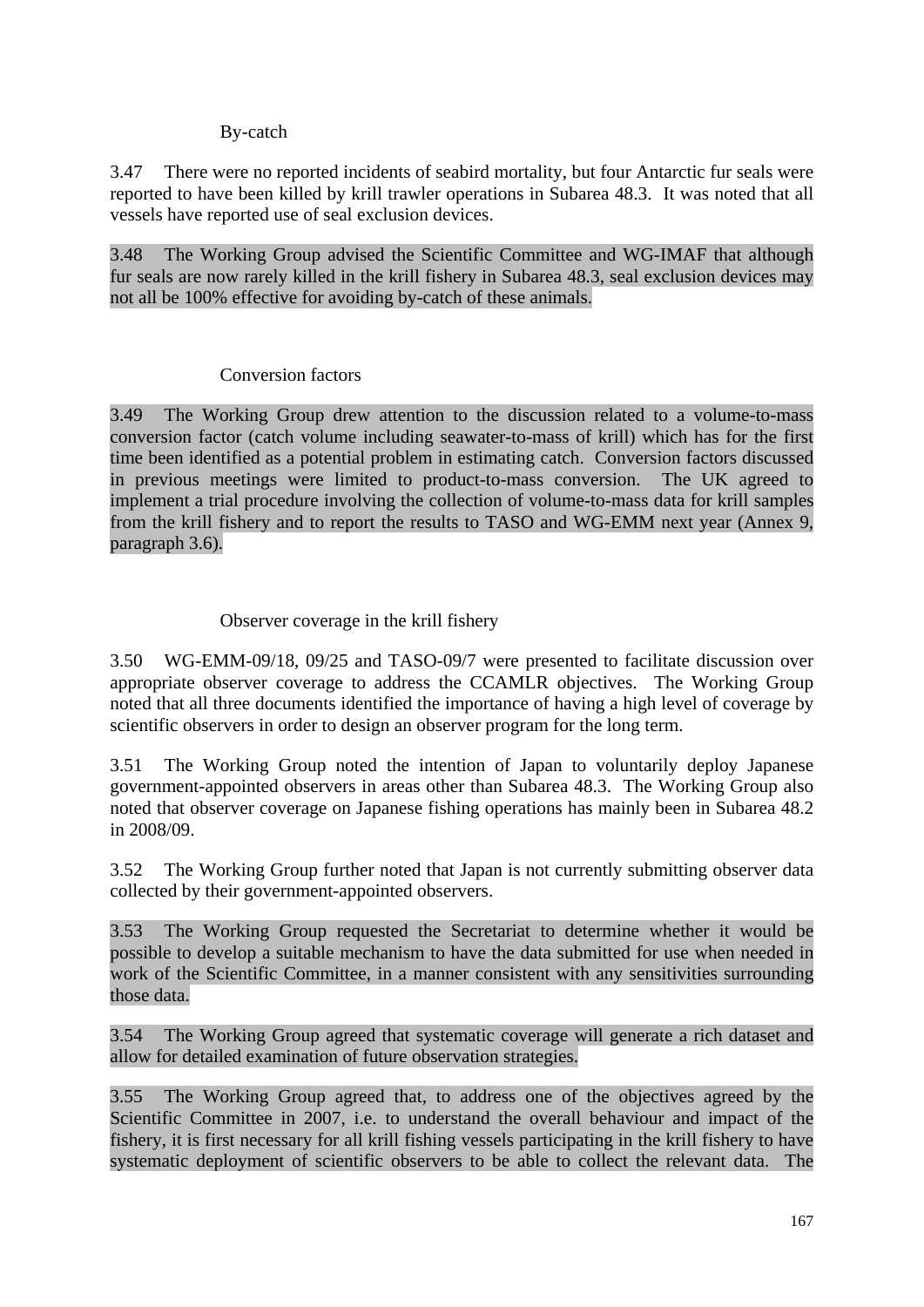results reported in WG-EMM-09/25 suggest that in Subarea 48.3 about four years of systematic partial observer coverage was required before the characteristics of the observer data were sufficiently well understood to develop an efficient sampling program. It was noted that a partial coverage program, such as that being used in Subarea 48.3, requires a high level of coordination that would be complex to implement in Subareas 48.1 and 48.2. Consideration would need to be given to how partial coverage could deliver the required information in Subareas 48.1 and 48.2.

3.56 WG-EMM noted that the purpose of designing an observer program for the krill fishery is to determine an efficient observer program that can provide reliable data to accurately estimate the total mortality (in biomass) of krill and by-catch species (e.g. larval fish, seals and birds) in the krill fishery, as well as the krill length composition in different areas, e.g. SSMUs and seasons. It is expected that the length composition of the krill catch will be used in integrated assessments of krill (SC-CAMLR-XXVI, Annex 4, paragraphs 2.52) to 2.54), the by-catch of larval fish be used in assessments of finfish, and the by-catch of birds and seals be considered in advice by WG-IMAF.

3.57 WG-EMM-09/25 showed how the precision of estimated parameters (i.e. the CV of mean krill length and larval fish catch) would vary as functions of the proportion of vessels that were sampled and the proportion of hauls within vessels that were sampled. Increasing proportions of sampling will increase precision, although the relative improvement in precision declines at high levels of sampling. The Working Group welcomed this analysis.

3.58 The Working Group recommended that WG-SAM consider this issue further with the aim of providing advice on how the accuracy and precision of these quantities influence assessment outputs, and hence the extent to which different levels of observer coverage will improve assessments. Following the format in WG-EMM-09/25 and noting possible additional sources of variation (e.g. variation between subareas), the Working Group encouraged Members to investigate the observer deployment strategies that would deliver data at appropriate spatial and temporal scales. It was noted that observer data need to be stratified in space and time in a way appropriate to the ecology of krill (spatial and depth segregation and/or patchiness of life stages and the chronology of its life history) and the management strategy.

3.59 The Working Group noted that estimates of levels of total krill removal, by-catch and krill length composition from these data will need to be robust to other potential sources of variation, including:

- (i) between-haul variation (noting that catch of the haul may need to be a covariate);
- (ii) gear deployment (including method, e.g. conventional trawl versus continuous, mesh size, configuration and deployment strategy, such as speed and targeting, e.g. product type);
- (iii) vessels;
- (iv) other factors, e.g. depth of hauls.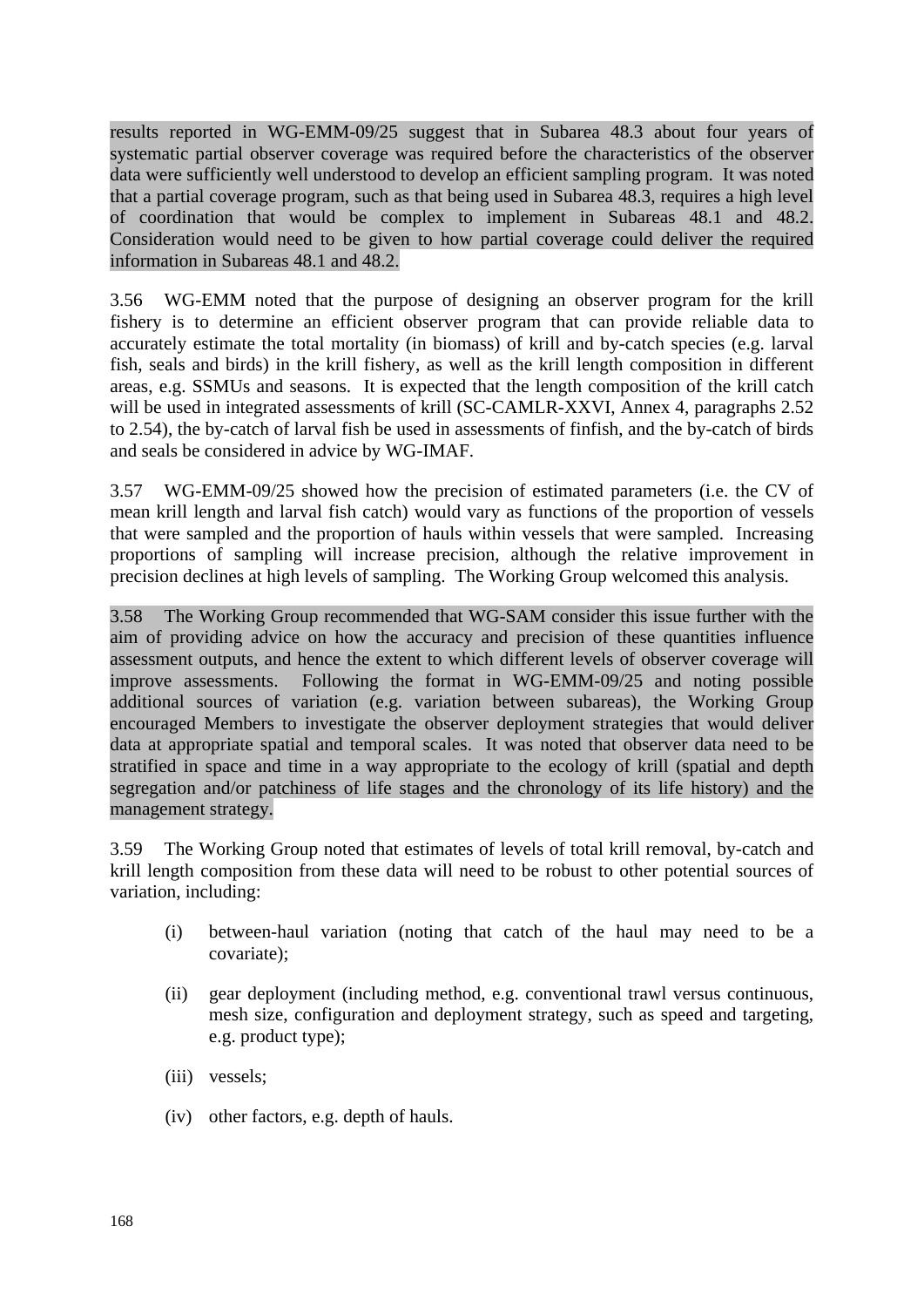### 3.60 The Working Group recommended that WG-SAM be asked to advise on:

- (i) an appropriate estimation structure of an integrated krill assessment that might utilise observer-derived data on krill length, which could be used to evaluate the efficacy of the observer program;
- (ii) how the accuracy and precision of quantities estimated in the observer program influence assessment outputs, and hence the extent to which different levels of observer coverage will improve assessments, taking note of the considerations in paragraphs 3.58 and 3.59;
- (iii) a provisional observer program that could be used in the interim and to help design the observer program in the longer term.

3.61 WG-EMM agreed that this issue is a high priority and recommended that a provisional program for observer coverage be adopted next year, following consideration at WG-SAM and WG-EMM.

### Fishery dynamics

3.62 The Working Group noted the efforts to characterise fishery dynamics in WG-EMM-09/18, 09/P5 and 09/P10.

3.63 The Working Group noted the usefulness of fine-scale haul-by-haul data as a data source to derive movement patterns of krill fishing fleets, i.e. Levy-type random walk (WG-EMM-09/18), and updates of some parameters used in the krill fishery model developed in the late 1980s (WG-EMM-09/P5).

3.64 The Working Group noted that these analyses may help develop fishery models to allow simulation of various fishing patterns for operating models to evaluate the effects of alternative management strategies on the performance and operation of the krill fishery.

#### Regulatory issues

3.65 The Working Group reviewed conservation measures that apply to krill fisheries, and agreed to advise the Scientific Committee on Conservation Measures 10-04, 21-03 and 51-04.

3.66 With regard to Conservation Measure 10-04, in all CCAMLR fisheries other than the krill fishery, Flag States are required to notify the Secretariat of 'each entry to, exit from and movement between subareas and divisions of the Convention Area by each of its fishing vessels' (Conservation Measure 10-04, paragraph 13). However, this requirement currently does not apply to krill fisheries (Conservation Measure 10-04, footnote 4) and this was part of the reason why the Secretariat was not aware of a significant amount of catch being made during the 2007/08 fishing season until receiving fine-scale data after the end of the fishing season.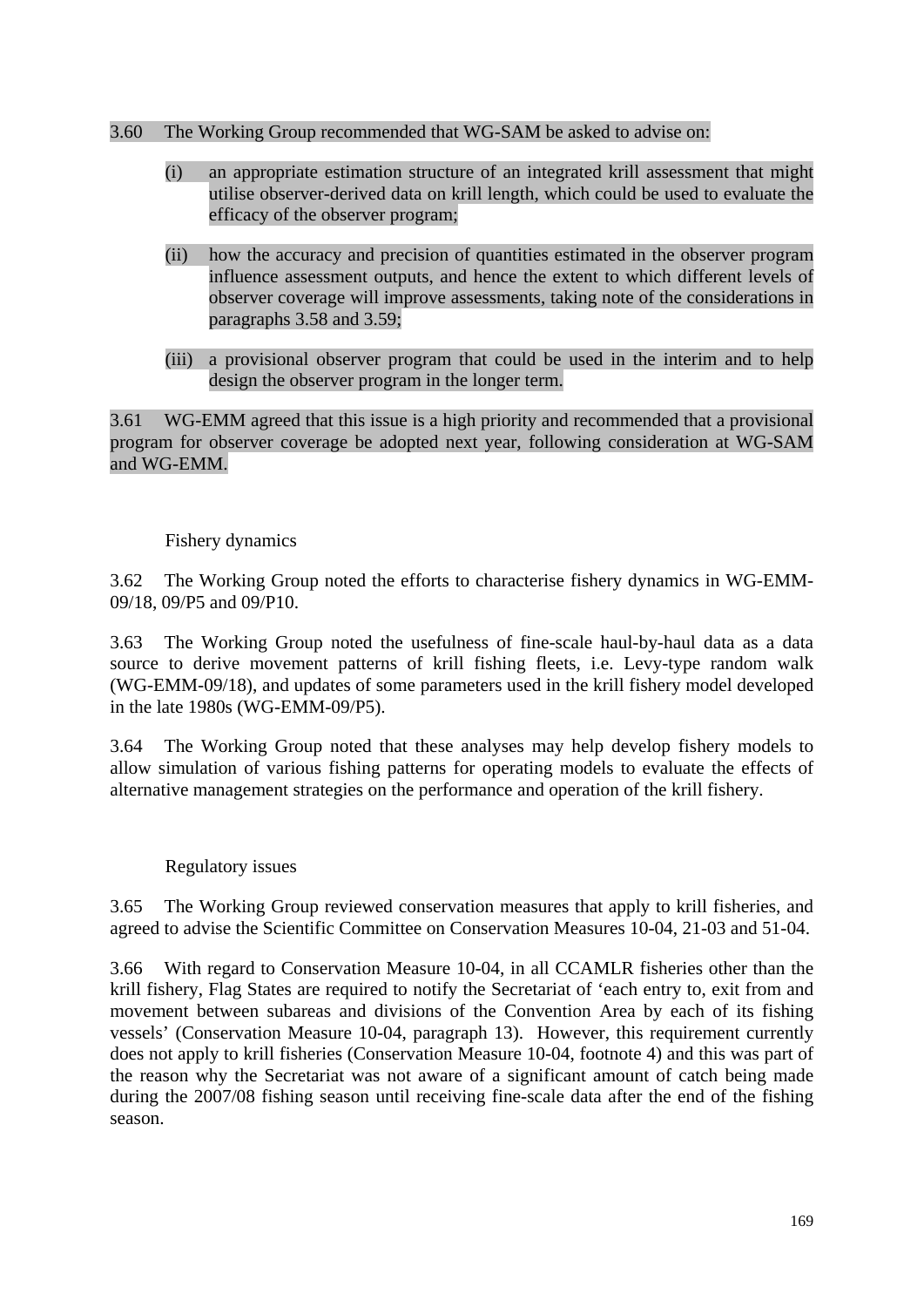3.67 The Working Group advised the Scientific Committee that problems with catch reporting, however they may arise, may be resolved if the krill fishery was not excluded from the requirements of paragraph 13 of Conservation Measure 10-04.

3.68 With regard to Conservation Measure 21-03, the Working Group agreed the need to clarify footnote 1 with respect to the deadline of 1 June for the submission of notifications for exploratory fisheries for krill made under Conservation Measure 21-02.

3.69 The Working Group noted that, while Conservation Measure 23-04 does not apply to the krill fishery, there were the following advantages of aligning the deadline for the submission of fine-scale catch and effort data from krill fisheries with the deadline applicable in other fisheries:

- (i) WG-EMM will be provided with improved availability of fine-scale information, including timely access to fine-scale data during preparation for the annual krill fishery report;
- (ii) it would facilitate improved data validation by enabling more timely and frequent communication between the Secretariat and data providers, and timely cross-checking with monthly catch and effort reports;
- (iii) it would improve the scheduling of data processing and validation in the Secretariat by alleviating the large amount of fine-scale data received by the Secretariat in late March each year.

3.70 The Working Group recommended that Members submit fine-scale data at reporting intervals such as employed in other fisheries.

3.71 With regard to Conservation Measure 51-04, the Working Group noted that there would be advantages if fishing vessels were to conduct research operations prior to commercial operations since:

- (i) it will provide information of krill distribution prior to any disturbance by fishing;
- (ii) vessels are likely to conduct research in the area of interest prior to commercial operation in order to find suitable fishing locations;
- (iii) there would be a greater likelihood that research operations be completed.

3.72 The Working Group recommended revision of the research plan (Conservation Measure 51-04, Annex 51-04/B) to include an option to allow conduct of a research survey prior to commercial operations and other considerations listed in paragraph 3.40.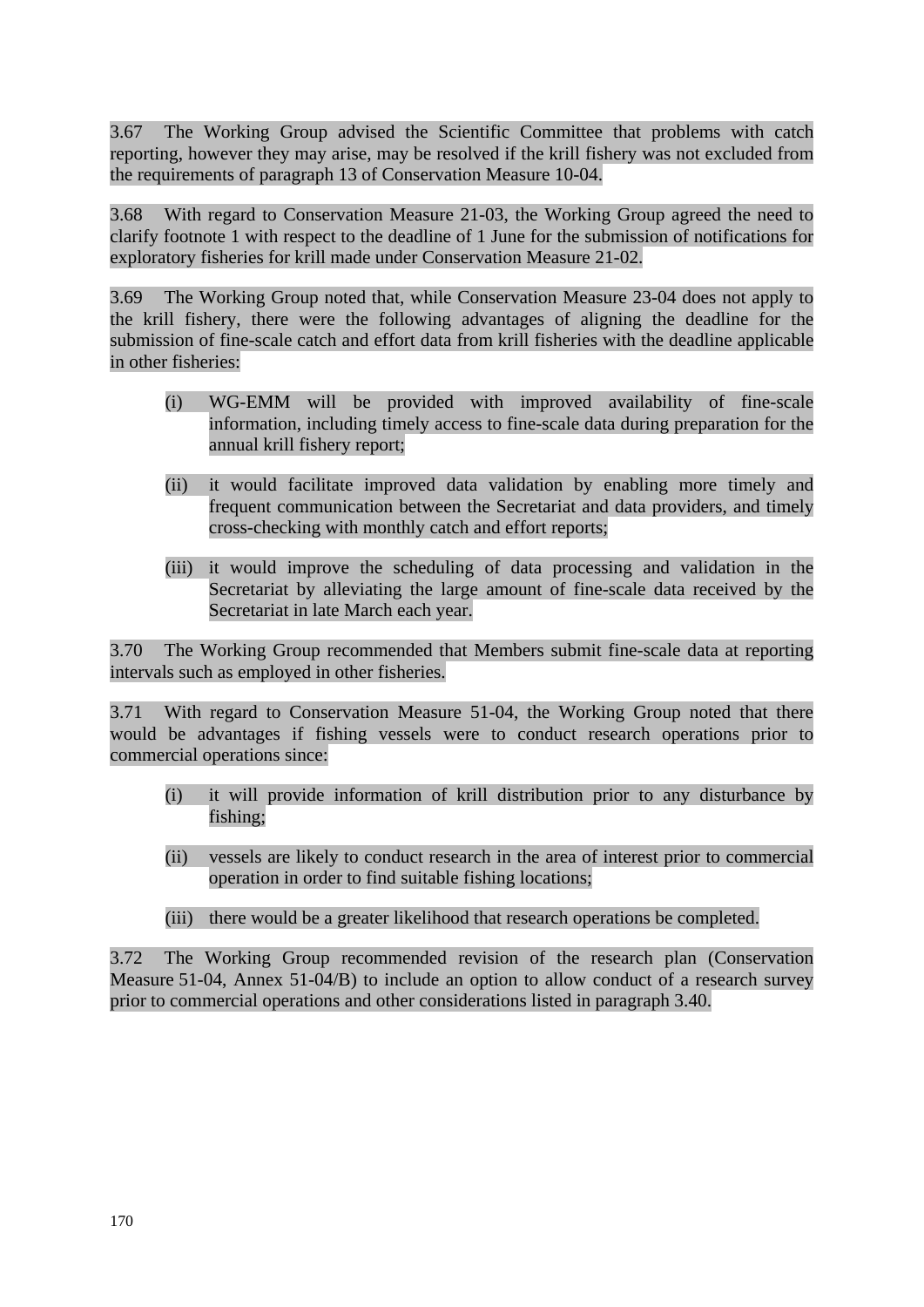Krill surveys and monitoring

Acoustic estimates of krill biomass

3.73 The report from the recent meeting of SG-ASAM (Annex 8) was considered with respect to the determination of the levels of uncertainty in acoustic estimates, the definition of an agreed protocol for the acoustic estimation of krill biomass and the use of ancillary surveys in assessing krill biomass.

3.74 The Working Group noted that present published estimates of  $B_0$  only include uncertainty attributed to sampling design, i.e. variation between transects (Annex 8, paragraph 31).

3.75 The Working Group agreed (Annex 8, paragraphs 30 to 32) that in the future, other elements of uncertainty in the  $B_0$  estimate should be included, particularly with regard to uncertainty due to target strength estimation and target identification. It was recommended that, in addition to an estimate of total uncertainty associated with  $B<sub>0</sub>$ , this estimate should be subdivided into uncertainty associated with survey design and sampling, and uncertainty associated with other processes in the assessment procedure, such as krill availability to the survey.

3.76 The Working Group recommended that the Scientific Committee consider a joint meeting between SG-ASAM and WG-SAM to combine appropriate expertise to evaluate broader aspects of uncertainty in the acoustic estimate of krill biomass.

3.77 The Working Group noted that some of the coefficients used in the simplified SDWBA had been omitted when the analysis to estimate the precautionary catch limit for Area 48 was undertaken in 2007 (Annex 8, paragraph 51), and that correct coefficients had been provided by SG-ASAM (Annex 8, Table 3).

3.78 The Working Group agreed that  $B_0$  should be recalculated using the coefficients given in the SG-ASAM report.

3.79 The Working Group further noted that, given the complexity of the steps to calculate  $B_0$ , the outline protocol given in Appendix 3 of Annex 8, which is to be completed by the Secretariat, would be a valuable step in provision of a detailed protocol for the analysis of the CCAMLR-2000 and other acoustic data. Such a protocol should exhibit sufficient detail so that Member countries are themselves able to implement the protocol in their own postprocessing systems.

3.80 The Working Group agreed that the ideal next step to recalculate  $B_0$  would be for Members to undertake, independently, reanalyses of the CCAMLR-2000 data utilising the protocols outlined in Appendix 3 of Annex 8. Such an approach would provide a method of validating individual calculations of  $B_0$  and such validation is recommended.

3.81 The Working Group noted that, at the current time, the only Member with the complete set of code to reprocess the CCAMLR-2000 dataset is the USA. Other Members were utilising the simplified SDWBA model to analyse their own datasets but would have to invest a substantial amount of time and effort to undertake a complete analysis of the CCAMLR-2000 dataset.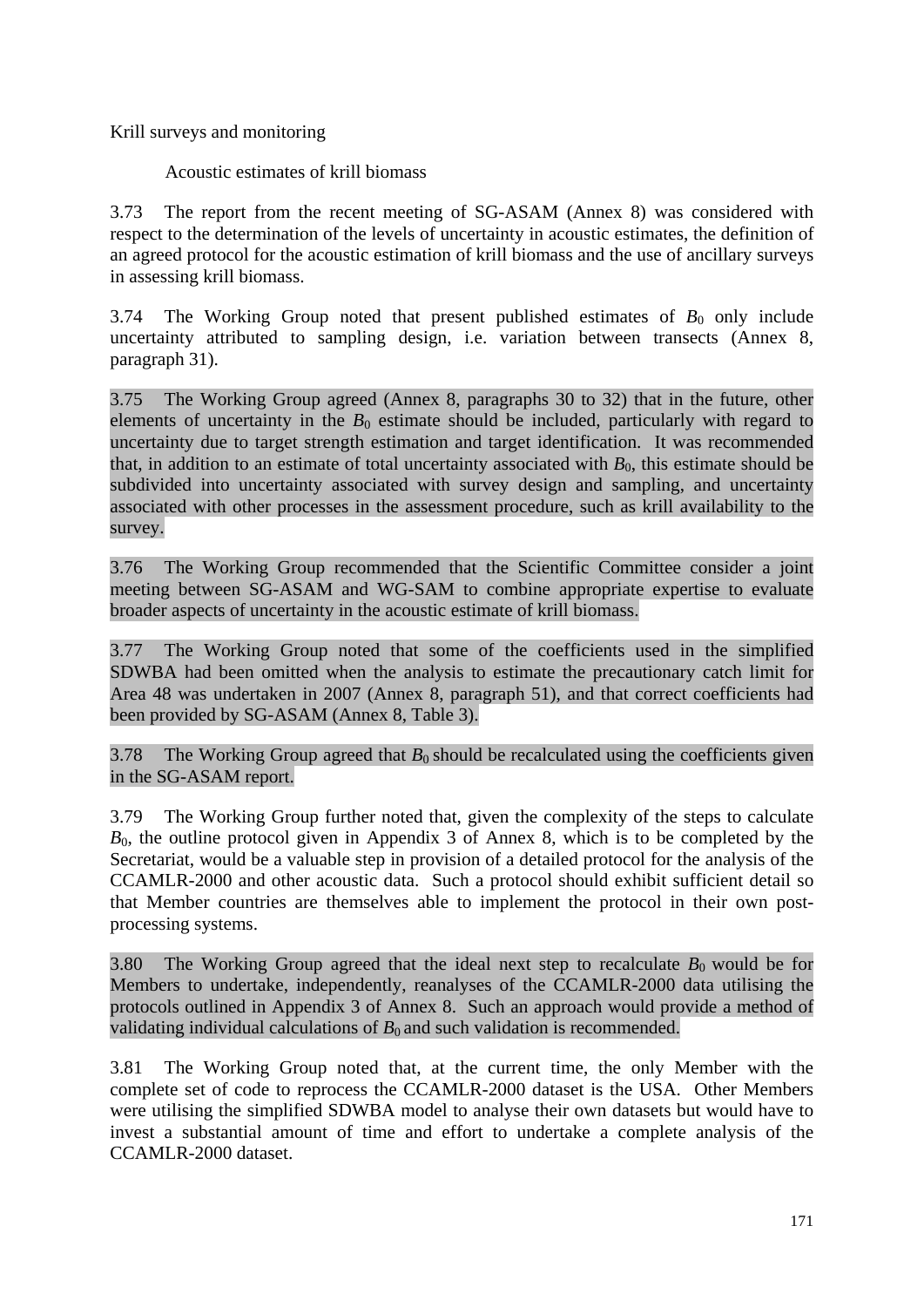3.82 The Working Group agreed that simply distributing and utilising existing Matlab computer code held by the USA would not constitute a full independent recalculation and would not achieve the aim of having independent validation of an individual calculation of  $B_0$ .

3.83 The Working Group therefore agreed that it would not be possible to have a fully validated reanalysis of the CCAMLR-2000 dataset in time for the 2009 meeting of the Scientific Committee. Nevertheless, any Member that may be able to provide an updated biomass estimate was encouraged to do so.

3.84 The Working Group considered whether other krill acoustic datasets would provide insight into the likely result of a reanalysis of CCAMLR-2000  $B_0$ . The US AMLR time series in the South Shetland and Elephant Island regions, and the BAS time series in the South Georgia region, have been analysed using the simplified SDWBA with the most up-to-date SDWBA model parameter values and the three-frequency krill identification protocol. The Working Group noted that these analyses generated biomass values comparable in magnitude to the earlier analyses based on the Greene et al. (1991) TS model, and the CV was generally higher when using the simplified SDWBA.

3.85 The Working Group considered that, on the basis of US AMLR and BAS results, a recalculation of  $B_0$  (see paragraph 3.90) was unlikely to be higher than the biomass estimate presently in use (SC-CAMLR-XXVI, paragraph 3.21).

3.86 On this basis, the Working Group recommended that the current Conservation Measures 51-01, 51-02 and 51-03 are adequate interim conservation measures until the fully validated reanalysis is performed.

3.87 The Working Group agreed that, in the future, if implementation errors to an agreed protocol were discovered, then these should be corrected as soon as possible and WG-EMM and the Scientific Committee notified.

3.88 The Working Group endorsed the recommendation of SG-ASAM (Annex 8, paragraph 50) that the Secretariat work with Members to develop detailed acoustic protocols and make them available on the CCAMLR website, this would include any computer code developed to implement the protocol. Such computer code should be submitted to the Secretariat as soon as possible.

3.89 The Working Group recognised that, at present, a single estimate of absolute acoustic biomass for a CCAMLR area or division is utilised in the estimation of a precautionary catch limit. It was agreed that, in the future, it may be appropriate to consider how both large-scale and regional acoustic survey time series, might be combined to form an integrated assessment of krill biomass. The Working Group suggested that a joint meeting of SG-ASAM and WG-SAM may be an appropriate forum to consider such integrated analyses.

3.90 The Working Group recommended the following work plan for SG-ASAM prior to, and during, its next meeting:

(i) Review documentation of the acoustic protocol to be prepared by the Secretariat (Annex 8, Appendix 3).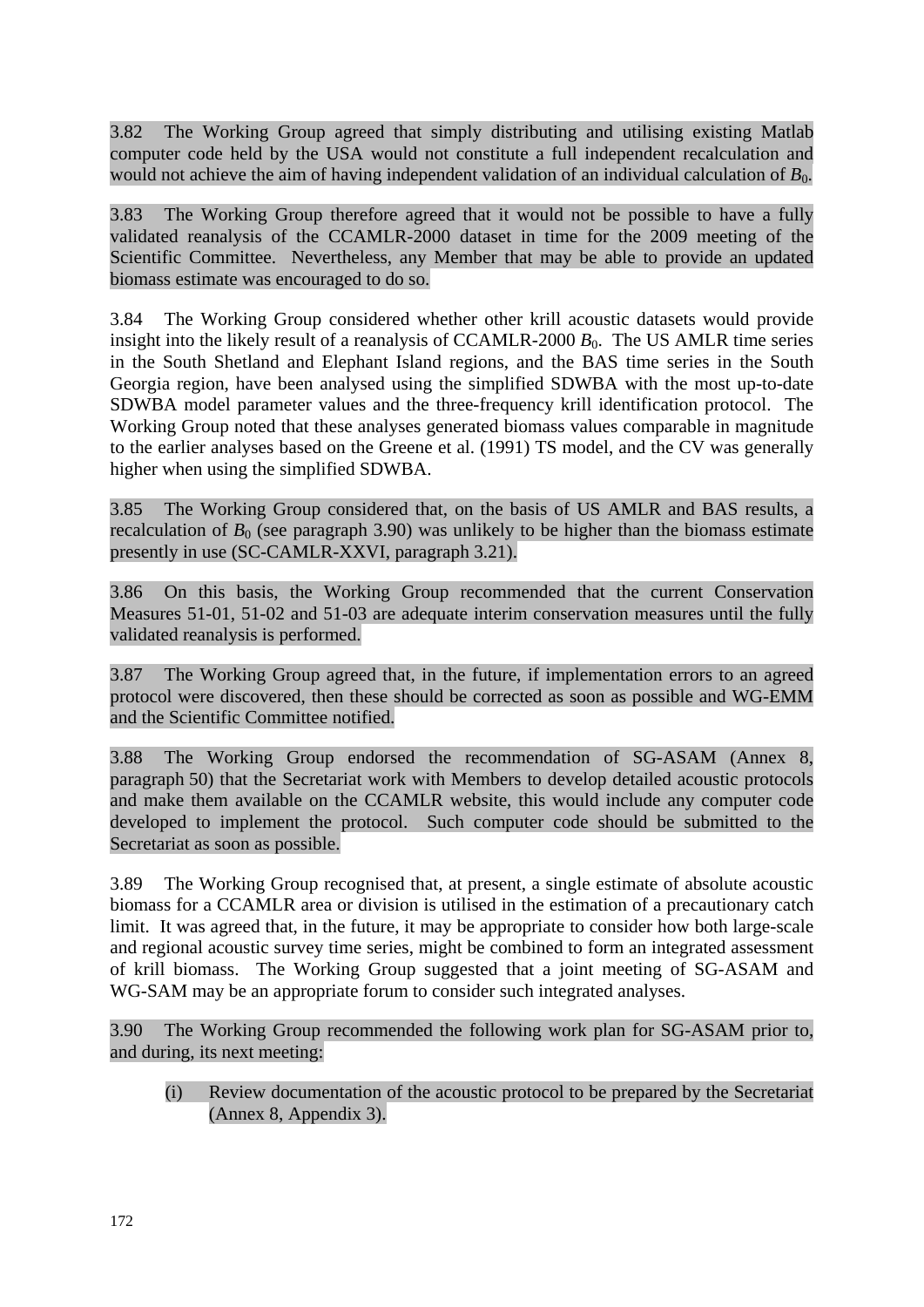- (ii) Undertake a reanalysis of CCAMLR-2000 data:
	- (a) confirm steps of analysis by correspondence prior to the next meeting;
	- (b) independent calculations of  $B_0$  undertaken by Members during the intersessional period prior to the next SG-ASAM meeting, with correspondence between Members as appropriate to clarify pertinent issues;
	- (c) submit documented results to SG-ASAM for review;
	- (d) discuss results and add clarification to protocols if necessary;
	- (e) agree validated  $B_0$  estimate and submit to the 2010 meeting of WG-EMM.

3.91 The Working Group advised that the work plan specified in paragraph 3.90 should be considered a high priority and that the plan would require SG-ASAM to meet in 2010.

### Other krill surveys

3.92 WG-EMM-09/45 presented a krill density estimate from Subarea 48.6 from the Norwegian 2008 AKES survey. The Working Group noted that parts of the method used for estimation of biomass differed from the present CCAMLR protocol. The Working Group further noted that SG-ASAM recommended that any departures from the CCAMLR acoustic protocol and associated uncertainties and influences on results should be documented. The Working Group agreed that this was an important analysis and looked forward to a more detailed presentation of results and associated levels of uncertainty at SG-ASAM with followup reporting to WG-EMM.

3.93 The analysis presented in WG-EMM-09/45 is a first step in generating a combined  $B_0$ estimate for Subarea 48.6 using acoustic data collected during the AKES survey and the German LAKRIS survey. The proposed production and submission of such a combined estimate was welcomed by the Working Group, particularly given that this subarea is likely to be the focus of an exploratory krill fishery. The Working Group noted the large size of this subarea and that any estimate would need to take account of the appropriate area of coverage and degree of stratification. The Working Group encouraged that details of a proposed stratification for these survey data be presented to WG-SAM.

Acoustic results from IPY surveys in 2008

3.94 New Zealand carried out an IPY survey to the Ross Sea in 2008. Acoustics results from the survey were discussed at SG-ASAM. The main target species of the survey was silverfish, but preliminary biomass estimates for krill and ice krill were presented to SG-ASAM. The krill biomass estimates were not calculated according to the standard CCAMLR protocol and New Zealand agreed to recalculate them using the CCAMLR protocol. The Working Group looked forward to receiving the recalculated estimates.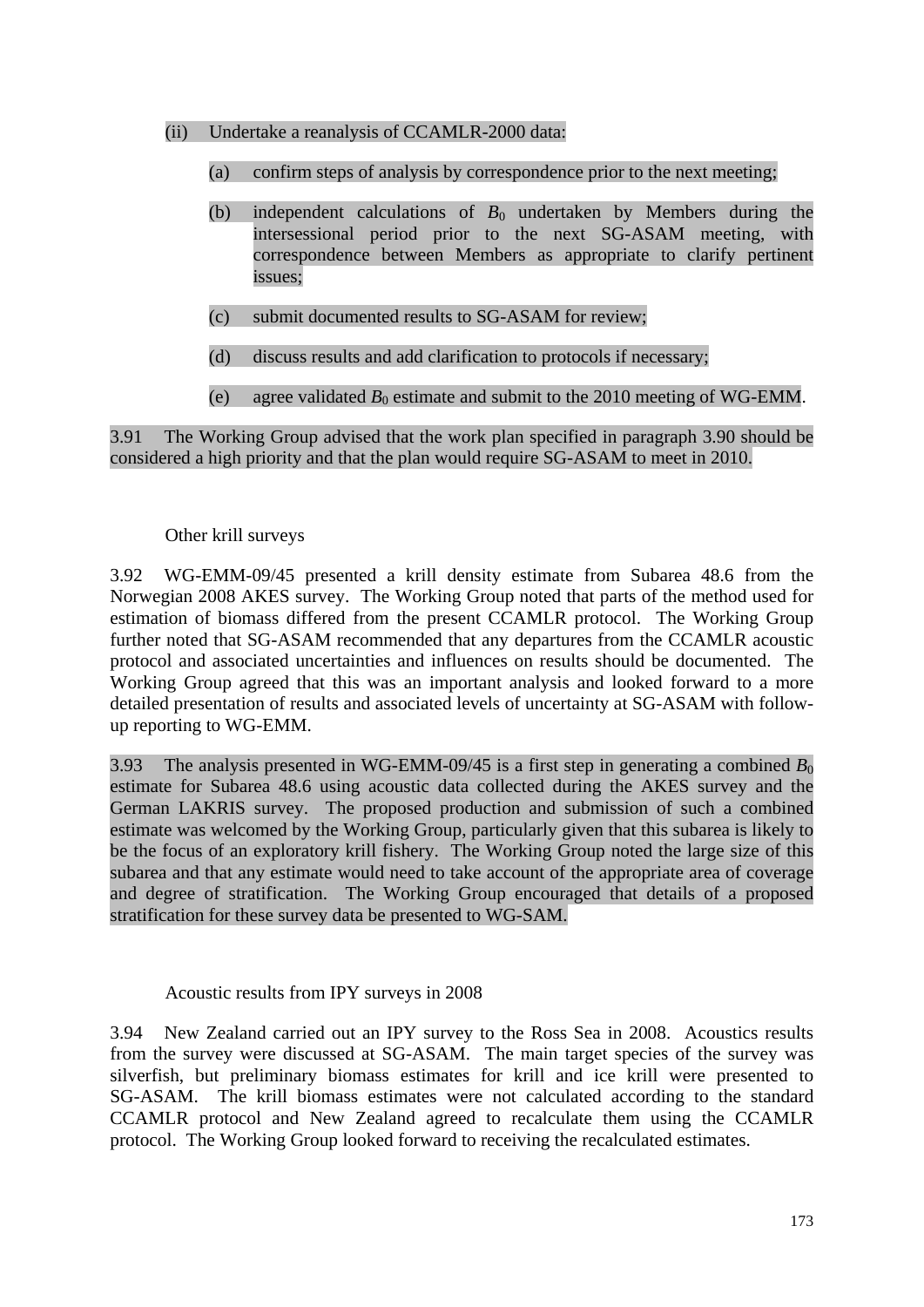Climate change

3.95 The Working Group noted summaries of the proceedings of the first Southern Ocean Sentinel (SOS) Workshop (WG-EMM-09/37) and the joint SC-CAMLR–CEP workshop (SC-CAMLR-XXVIII/6), both held in 2009. Both reports indicate broad international consensus that:

- (i) climate change impacts in the Antarctic are of major concern
- (ii) qualitative assessments of the effects of climate change are possible now
- (iii) management decisions will need to consider how climate change will affect Southern Ocean ecosystems.

3.96 The SOS program is intended to be a long-term monitoring program that can be complementary to CEMP and is a project within the ICED program.

3.97 The Working Group noted that the full report of the SOS Workshop will be provided to the Scientific Committee in 2009, along with qualitative assessments of the current understanding of climate impacts on the Southern Ocean. Dr Constable noted that identifying monitoring objectives was a topic for the next meeting of the SOS program and encouraged Members to participate to ensure the alignment of CEMP and SOS monitoring work. The Working Group encouraged Members to become involved in the development of the SOS program and in the ICED program overall.

3.98 WG-EMM-09/24 reported on how current management in the Antarctic might be impacted by climate change and provided a concise overview of the potential impacts of climate change on the biota and management approaches in the Antarctic, specifically noting that:

- (i) the precautionary approach to management will need to be examined in the context of climate change;
- (ii) harvest strategies may need to be modified to meet the objectives of Article II of the Convention.

The Working Group agreed with this paper that climate change has important implications for management approaches to the krill fishery.

3.99 The Working Group agreed that climate change has the potential to induce rapid change within ecosystems and may impact on how indices generated by CEMP might be used to detect fisheries impacts.

3.100 The Working Group noted that CEMP was designed with an emphasis on detecting fishery impacts and that climate change has implications for how such data are interpreted.

3.101 The Working Group agreed that the detection of climate impacts is likely to benefit from data that are not currently collected under CEMP. It was also agreed that the alignment of CEMP with a broader suite of scientific research would allow integrated datasets to be analysed, and that the broad suite of parameters collected under multiple programs may be useful for management purposes.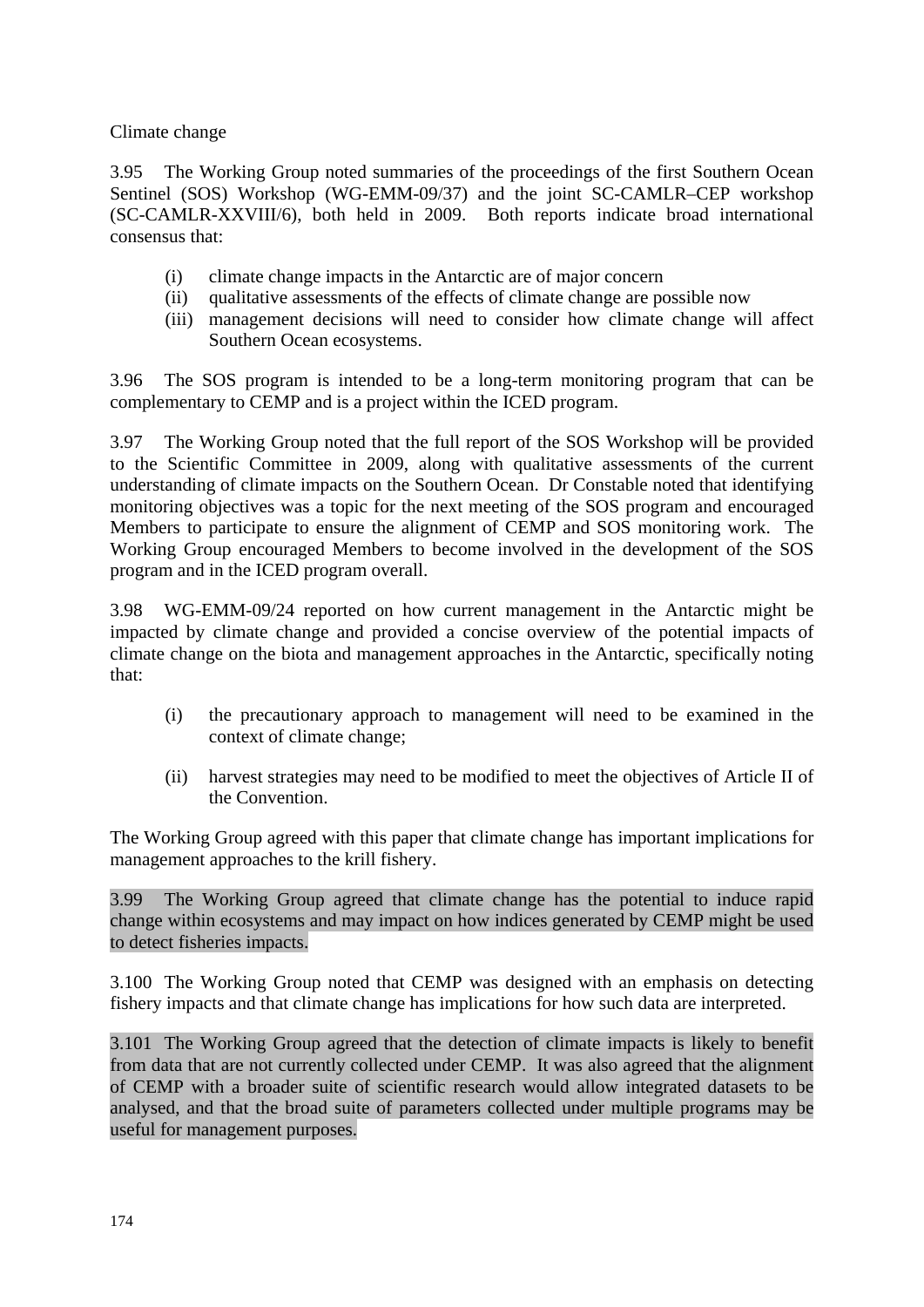3.102 The Working Group agreed that identifying parameters that would be most relevant for distinguishing fisheries impacts from climate impacts is important for future work, and that it would be desirable if such parameters were broadly relevant to a larger scientific and management community.

3.103 The Working Group acknowledged that detection and attribution of climate change impacts at established monitoring sites remains problematic and that the development of monitoring schemes to distinguish between climate and fisheries may require reference (control) sites and/or additional parameters, noting in particular that:

- (i) the data currently reported to CEMP are often a component part of research by individual Members and that procuring resources for additional data collection, particularly if new CEMP sites are required, will pose challenges for national programs;
- (ii) for new CEMP and reference sites, a number of years of monitoring will be needed for establishing baselines suitable for comparison with data from current monitoring sites;
- (iii) there is uncertainty as to how the fishery will respond to climate change (paragraph 3.106), and information on how the fishery might respond to different scenarios of climate change would be helpful to identify potential fishery impacts on krill-dependent predators in the future.

3.104 The Working Group noted that a useful alternative to overcome limitations on data availability is to use qualitative and/or simulation modelling to identify important parameters for monitoring. The Working Group agreed that reviewing CEMP, including the requirements for reference sites for the purposes of monitoring the effects of the krill fishery in an era of rapid climate change, is now a priority issue, noting the comments in paragraph 3.103.

3.105 The Working Group suggested that a review of CEMP and a designation of reference sites be a Focus Topic for its next meeting (paragraph 8.1).

# Climate impacts on the fishery

3.106 The Working Group reviewed two papers: one that discussed the impacts of climate change on the krill fishery through the direct effect of sea-ice on the seasonal distribution of the fishery (WG-EMM-09/P6), and one that examined the effect of UV irradiation on the distribution of krill catches (WG-EMM-09/36).

3.107 The Working Group noted the initiation of the project to examine large-scale physical factors, such as ozone depletion, on the Scotia Sea ecosystem and agreed that future results would be important for the Working Group to examine. Dr Milinevsky requested assistance in the analysis of fine-scale fisheries data, noting a difficulty in producing a suitable index for integration with ozone data from the raw catch data.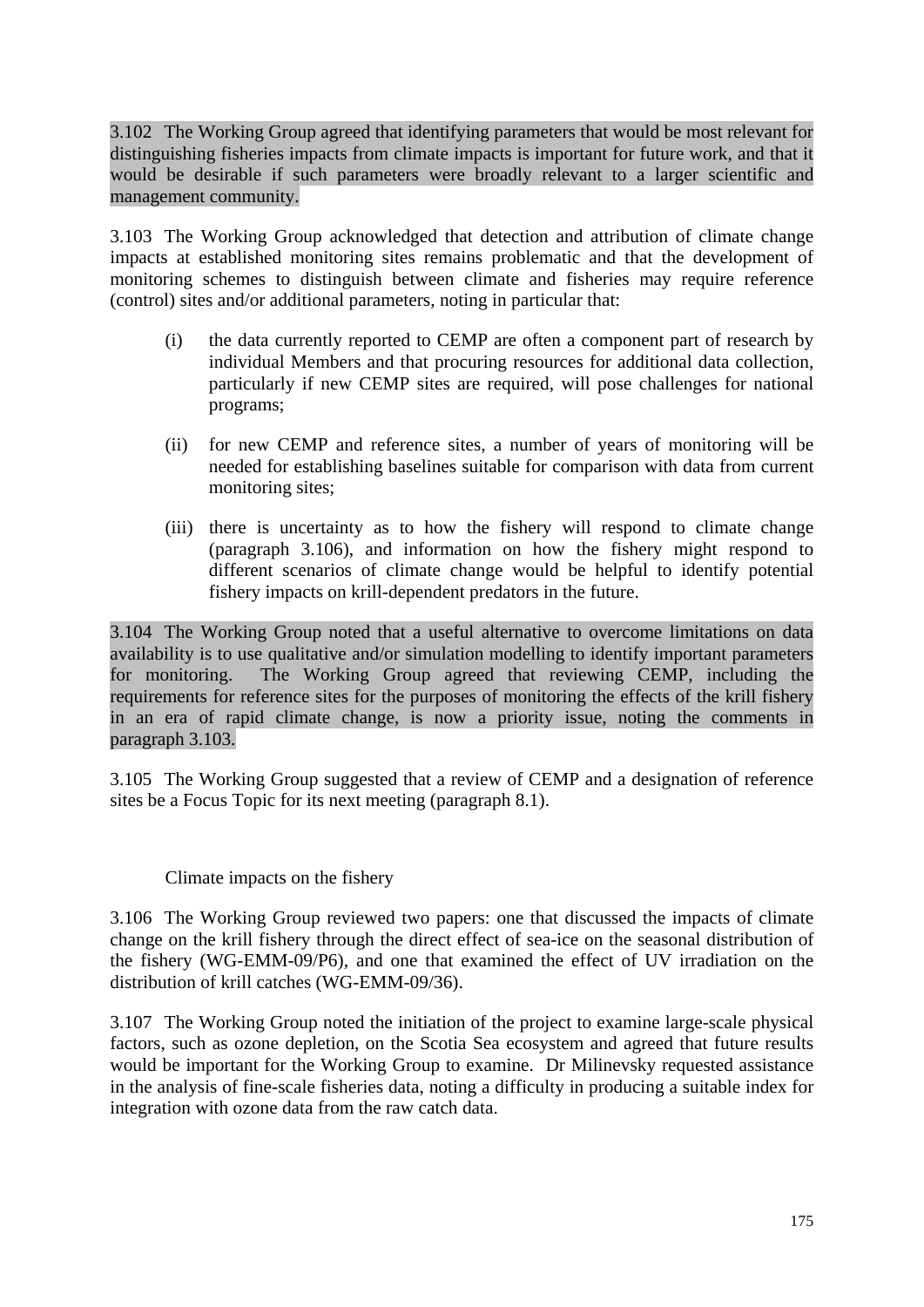Climate impacts on predators

3.108 The Working Group reviewed WG-EMM-09/P9 which reviewed evidence for climate effects on penguins, demonstrating a strong correlation between the Southern Annular Mode and population trends of penguins in the Scotia Sea.

3.109 The Working Group noted that identifying the effects of climate change on top predators is a complex problem. The Working Group agreed that climate change has affected predators over a variety of temporal and spatial scales via direct and indirect pathways and will continue to do so. The Working Group also noted that identifying population responses due to climate change may be simplified if appropriate indicator species are selected.

3.110 The Working Group noted substantial evidence for climate-related changes in reproductive performance of predators, but noted that disentangling the effects of long-term climate change and previous harvesting of predator species would be important for a full understanding of predator population dynamics in Area 48.

Feedback management strategies

3.111 The Working Group noted the discussion of the Scientific Committee in 2008 on 'Stage 1 allocation of the precautionary krill catch limit among SSMUs in Subareas 48.1 to 48.3' (SC-CAMLR-XXVII, paragraphs 3.3 to 3.21). It was further noted that the Scientific Committee did not reach consensus, thus could not provide advice to the Commission on this issue.

3.112 The Working Group recalled its advice to the 2008 meeting of the Scientific Committee (SC-CAMLR-XXVII, paragraphs 3.5 and 3.6) concerning the overall conclusions drawn from the risk assessment of three different options to subdivide the precautionary catch limit for krill in Area 48 among statistical subareas (SSMU allocation).

3.113 The Working Group also recalled the history of this work detailed in its report last year (SC-CAMLR-XXVII, Annex 4, paragraphs 2.1 to 2.7), noting the work had been progressed since 2004 (see also paragraph 3.139). The Working Group noted that the six options for consideration in Stage 1 have been (SC-CAMLR-XXVII, Annex 4, paragraph 2.3):

- 1. the spatial distribution of historical catches by the krill fishery;
- 2. the spatial distribution of predator demand;
- 3. the spatial distribution of krill biomass;
- 4. the spatial distribution of krill biomass minus predator demand;
- 5. spatially explicit indices of krill availability that may be monitored or estimated on a regular basis;
- 6. structured fishing strategies in which catches are rotated within and between SSMUs.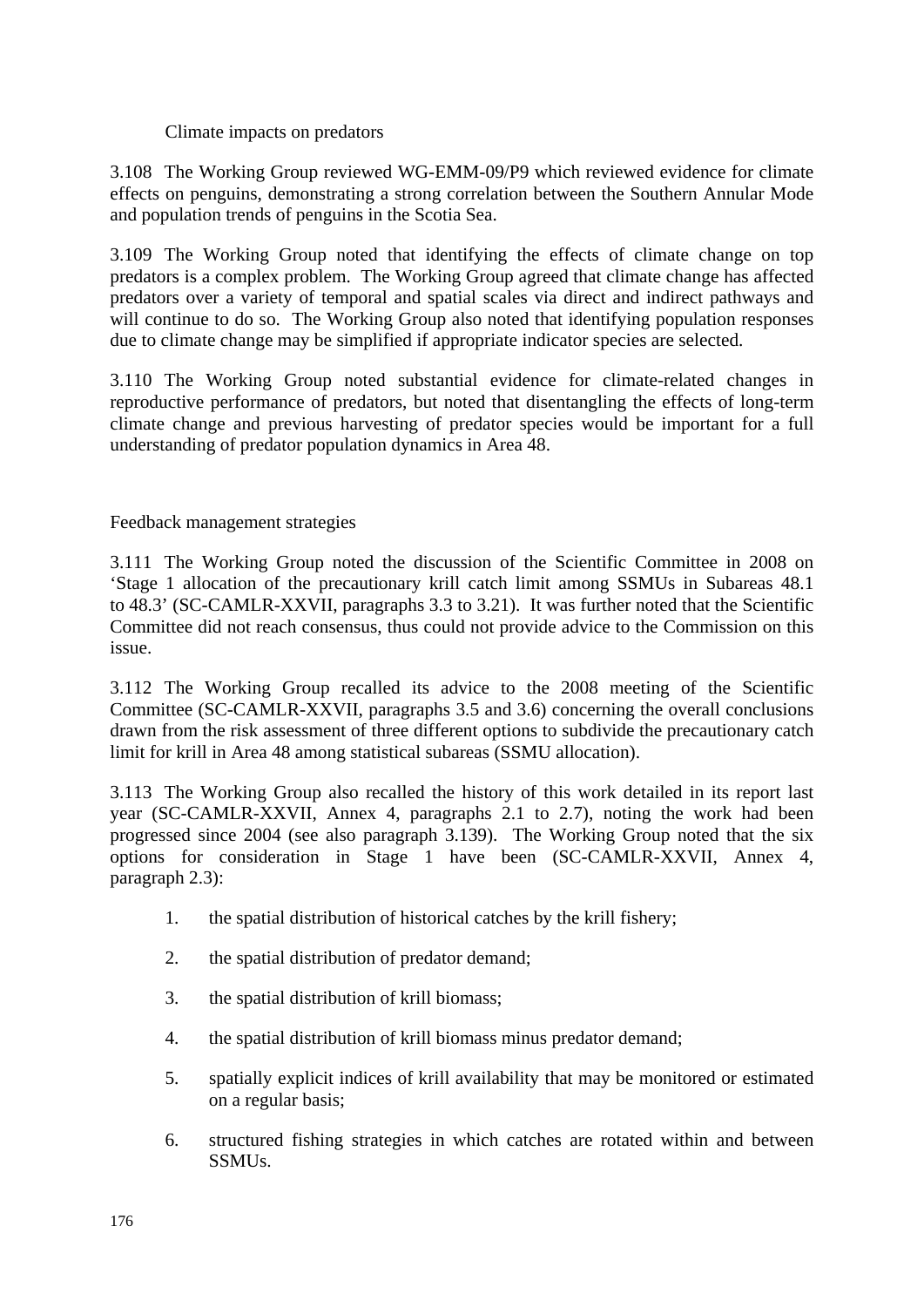Option 1 is equivalent to status-quo management when recent catches are used to inform the SSMU allocation.

3.114 Options 1 to 4 are discussed in this report.

3.115 WG-EMM-09/12 expanded the assessment of risks to predators, krill and the fishery of the three SSMU allocation options (2, 3 and 4) considered in 2008 (WG-EMM-08/30; SC-CAMLR-XXVII, Annex 4, paragraphs 2.40 to 2.57) along with Option 1. The updated risk assessment includes a detailed consideration of harvest levels up to the equivalent of the precautionary catch limit, including the current trigger level. The paper also proposed three alternative approaches for managing future risks to krill-dependent predators.

3.116 The Working Group divided its discussion on this item into the following:

- (i) consideration of the risks of fishing up to the current trigger level; a point of consideration last year (SC-CAMLR-XXVII, paragraph 3.36);
- (ii) further development of feedback management procedures using simulations;
- (iii) consideration of monitoring in support of feedback management strategies.

Current trigger level

3.117 The Working Group recalled the establishment of the original precautionary catch limit for krill in 1991 (Conservation Measure 32/X) and the outcomes of the discussion of the Commission in establishing that measure (CCAMLR-X, paragraphs 6.13 to 6.17), noting the following points:

- (i) The Commission endorsed the advice of the Scientific Committee that:
	- (a) reactive management is not a viable long-term strategy for the krill fishery
	- (b) feedback management is to be preferred as a long-term strategy
	- (c) a precautionary approach is desirable.
- (ii) The Commission expected that the distribution of fishing in the coming years would generally follow historical patterns.
- (iii) The Commission established the trigger level in response to advice from the Scientific Committee that, with respect to the precautionary catch limit:
	- (a) the limit needs to be divided into statistical subareas to allow for the possible interaction between krill populations in these subareas;
	- (b) this limit may need to be supplemented by other management measures to ensure that the catch is not entirely concentrated in the foraging range of vulnerable land-breeding predators;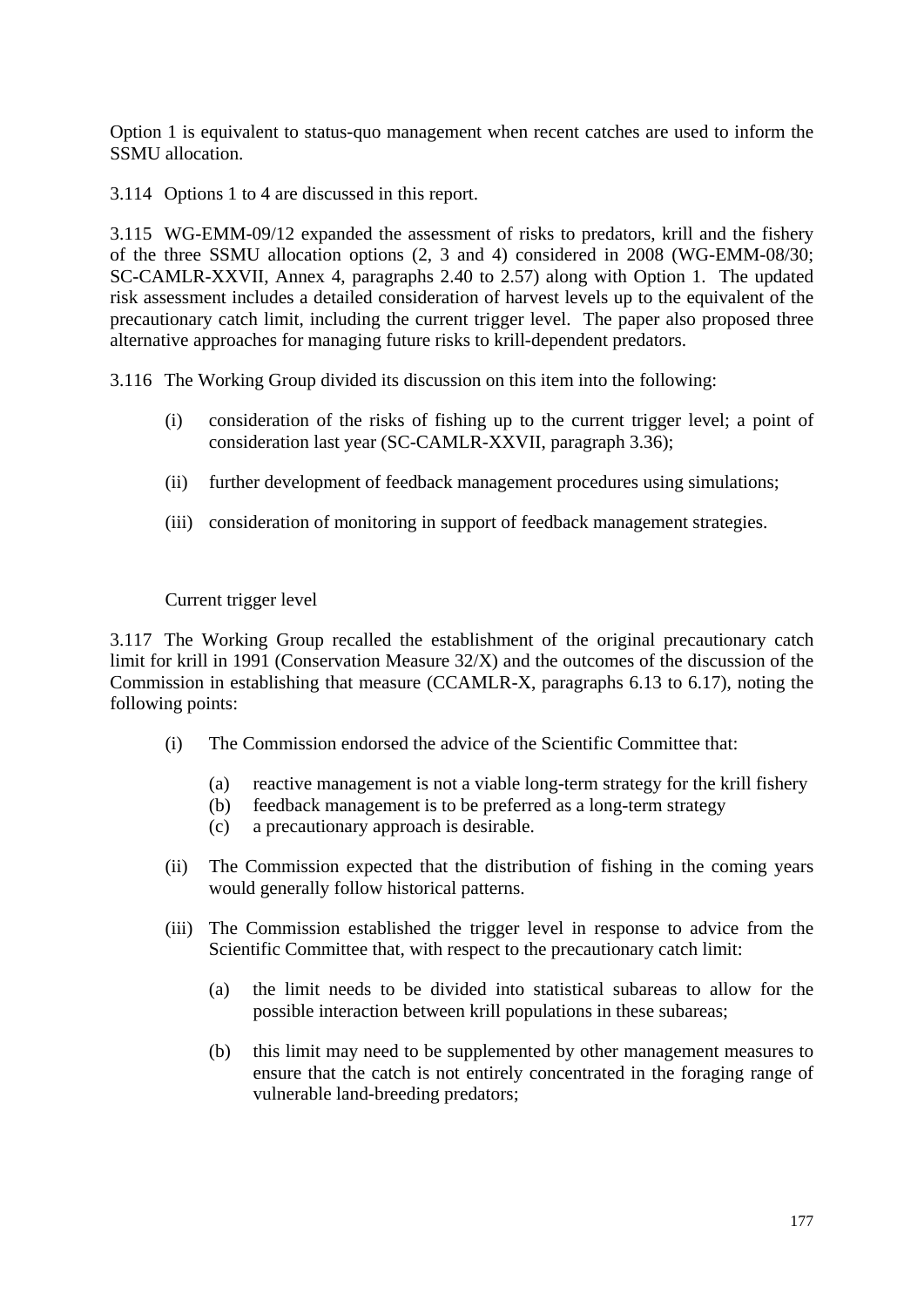- (c) this limit has not involved an allowance for possible unaccounted mortality (paragraphs 3.4 and 3.49) of krill associated with fishing operations (although there was very limited information on the matter).
- (iv) The Commission requested advice on subdividing the catch limit amongst subareas or at finer scales to be considered in the following year.

3.118 In 1992, the Commission agreed to an SSMU allocation according to the following percentages (CCAMLR-XI, paragraph 9.7), noting that the explanation of why the percentages sum to greater than 100% is provided in SC-CAMLR-XI, paragraphs 2.72 to 2.79):

> Subarea 48.1 28 Subarea 48.2 49 Subarea 48.3 24 Subarea 48.4 5 Subarea 48.5 5 Subarea 48.6 20

3.119 The Working Group also recalled that the precautionary catch limit was based on an assessment of long-term annual yield, where the yield was determined as a proportion  $(y)$  of the estimate of krill biomass prior to exploitation  $(B_0)$  (SC-CAMLR-XIII, paragraphs 5.15) to 5.26). Gamma is determined using the KYM to take account of uncertainties in the estimate of biomass along with uncertainties in model parameters and natural variability. It is chosen to satisfy the decision rules for targeted prey species.

3.120 The Working Group noted that WG-EMM-09/12 presented results on anticipated impacts of different harvest levels on krill, krill predators and the krill fishery, where harvesting levels are expressed as a fraction (the 'yield multiplier') of the precautionary catch limit, which in the model equates to a fraction of  $\gamma$ , set for Subareas 48.1 to 48.3. The relative performance of predators and the fishery for Options 1 to 4 are indicated in Figures 2 and 4 of the paper respectively. The Working Group also noted, for WG-EMM-09/12, that:

- (i) the assessment of the long-term annual yield is simulated by multiplying an estimate of biomass in the model by the current  $\gamma$  for Area 48 from the krill yield calculations;
- (ii) these results followed those of last year (SC-CAMLR-XXVII, Annex 4, paragraphs 2.95 to 2.102) but included Option 1 'historical fishing strategy' as well;
- (iii) there is a clear order of increasing impact on predators of the four SSMU allocation options considered: Option 2, Option 3, Option 4, and finally Option 1 (Figure 3). The options are ranked in the reverse order (1, 4, 3, 2) in terms of the implied degree of change to current fishing patterns represented in Option 1 (Figure 4);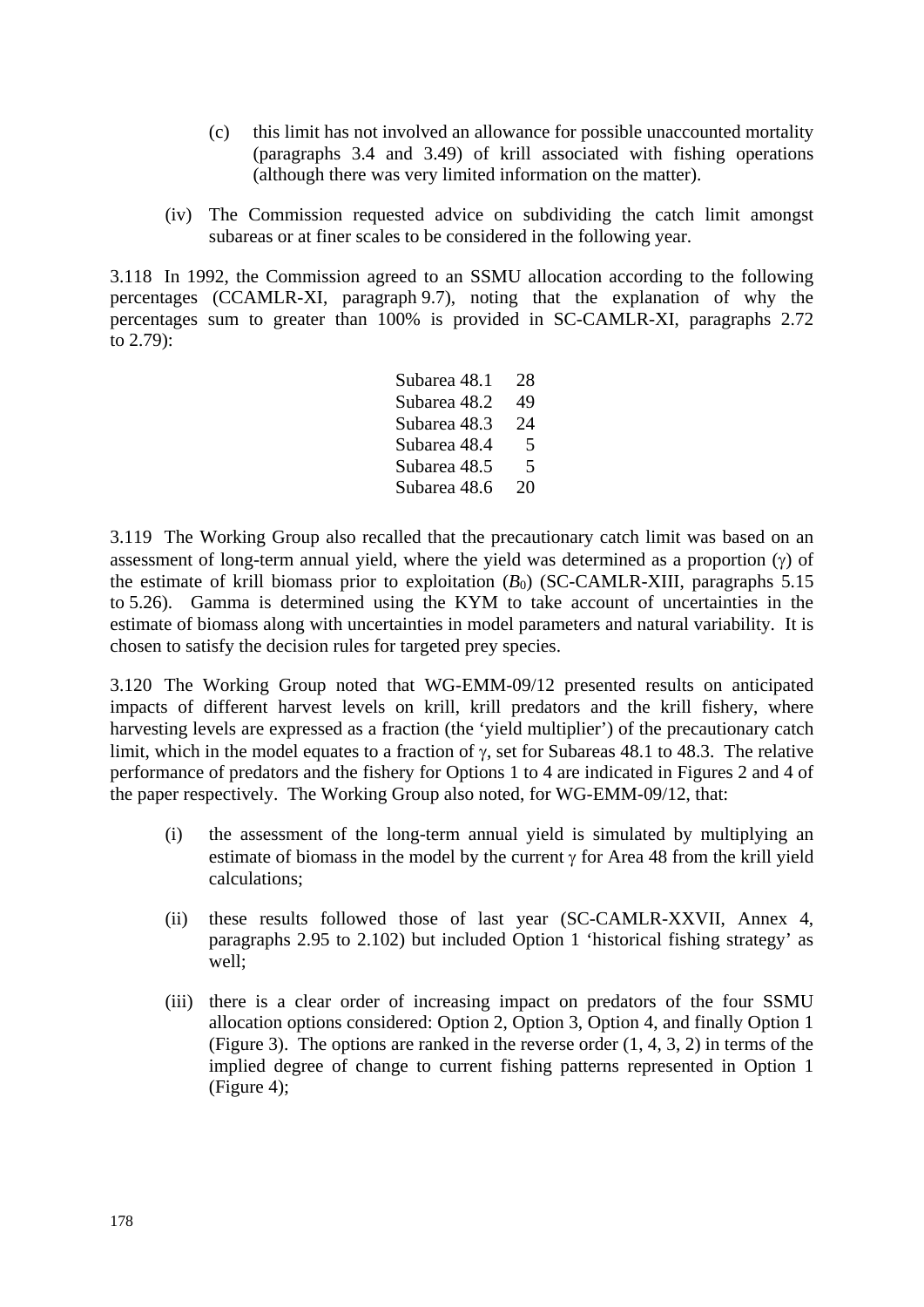(iv) the yield multiplier (*Y*) that relates to a trigger level is determined by dividing the trigger level catch in tonnes (*TLC*) by the catch limit in tonnes (*TAC*),  $Y =$ *TLC*/*TAC*, e.g. 0.62 million tonnes/3.47 million tonnes in Conservation Measure 51-01.

3.121 The Working Group noted that the high risks to predators implied by Option 4 occur because this option concentrates fishing into a small number of coastal SSMUs.

3.122 The meeting agreed that the results in WG-EMM-09/12 showed that the specification of a trigger level of 620 000 tonnes for the krill fishery in Subareas 48.1 to 48.3 was not as cautious a measure as might have been thought at the time this specification was agreed (see paragraph 3.126).

3.123 The Working Group also noted that WG-EMM-09/12 evaluated risks to krill, the predators and the krill fishery at harvest levels equivalent to the existing trigger level (paragraph 3.115). The current trigger level is a fixed value, while the estimate of  $B_0$  is subject to change pending the results of ongoing analysis (paragraphs 3.77 to 3.80). Any changes to the  $B_0$  estimate would also change the yield multiplier, which is equivalent to the trigger level, as in the formula in paragraph 3.120(iv).

3.124 The Working Group agreed that Option 1 may reduce the Commission's ability to achieve the objectives specified in Article II (see also the 2008 advice to the Scientific Committee – SC-CAMLR-XXVII, paragraph 3.9). This concern would be particularly important if the fishery were to become more spatially concentrated than the historical distribution of catch in areas where predators with restricted foraging ranges occur.

3.125 The Working Group recognised that the results displayed in Figures 3 and 4 summarise anticipated performance of predators and the krill fishery under different levels of krill catch and represent the best scientific evidence currently available.

3.126 The Working Group recommended that the Scientific Committee review the trigger level and its application in Conservation Measure 51-01, taking account of the advice in paragraphs 3.131 and 3.132.

3.127 On the basis of decisions of the Commission (paragraphs 3.117 and 3.118) and deliberations in the Working Group and the Scientific Committee, the Working Group agreed that:

- (i) the advice from Members fishing for krill is that the fishery will maintain the distribution of catches according to the historical distribution across Subareas 48.1, 48.2, 48.3 and 48.4;
- (ii) the trigger level was set on the understanding that:
	- (a) the historical fishing pattern would be retained up to the trigger level;
	- (b) in order for the fishery to proceed beyond the trigger level towards the catch limit, a management procedure needed to be in place that provided for finer-scale management of the krill fishery to achieve the objectives in Article II;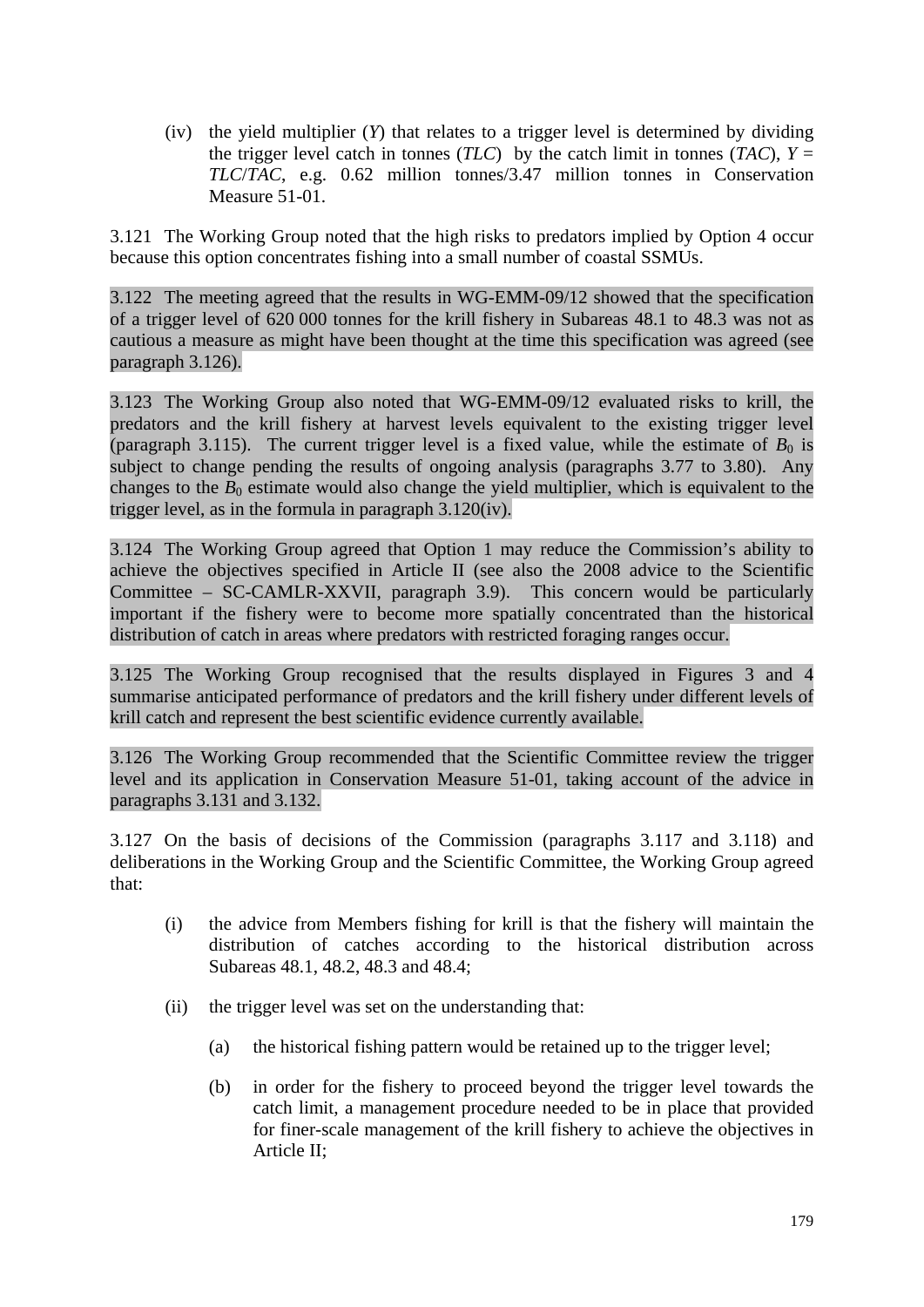- (iii) if the catch by the fishery was near to, but remained less than, the trigger level, it could have an impact on land-based predators if it were to become concentrated into one 'coastal' SSMU or coastal portion of a statistical subarea.
- 3.128 With respect to the current state of knowledge, the Working Group agreed that:
	- (i) the distribution of historical catches is mostly known;
	- (ii) while individual consumption rates of krill predators are mostly understood, the total abundance of krill-dependent predators is currently not known, which means that the total krill consumption by predators cannot be determined at present;
	- (iii) the CCAMLR-2000 Survey can be used to provide an estimate of relative abundances of krill in SSMUs, although this may be revised following the current review of the estimate of  $B_0$  in Area 48;
	- (iv) based on the results of the last fishing season, the reported catch of the fishery is currently at 24% of the trigger level, noting that the total mortality of krill may be higher (paragraphs 3.4 and 3.49);
	- (v) the fishery has the capacity to fish down the krill abundance in a local area before it moves to a new area within a season (SC-CAMLR-XI, paragraphs 5.24 to 5.27; Agnew and Phegan (1995));
	- (vi) the total catch specified in the notifications is greater than the actual catch taken at present (WG-EMM-09/7, Figure 1; SC-CAMLR-XXVII, paragraph 4.8);
	- (vii) the catch in any given year, as well as the local distribution of catches, can vary because of oceanographic, climatological, environmental and biological factors, seasonal variation and economic considerations which could give rise to different catches in different local areas (paragraph 3.152).
- 3.129 The Working Group recalled that:
	- (i) the trigger level represents the aggregate of the highest catches from each subarea during the 1980s;
	- (ii) that, prior to the current work program of WG-EMM (2004 to 2009) the assumptions surrounding the trigger level were not evaluated against current understanding of ecosystem parameters, processes and variability;
	- (iii) Atkinson et al. (2004) have shown a decline in krill abundance (in the order of up to 80%) in Area 48 since the 1980s;
	- (iv) Adélie and chinstrap penguin populations in the Antarctic Peninsula region have declined over the same period (paragraph 3.17(i));
	- (v) climate change is known to be impacting ecosystem components in the region and is likely to continue to do so (paragraphs 3.95 to 3.110).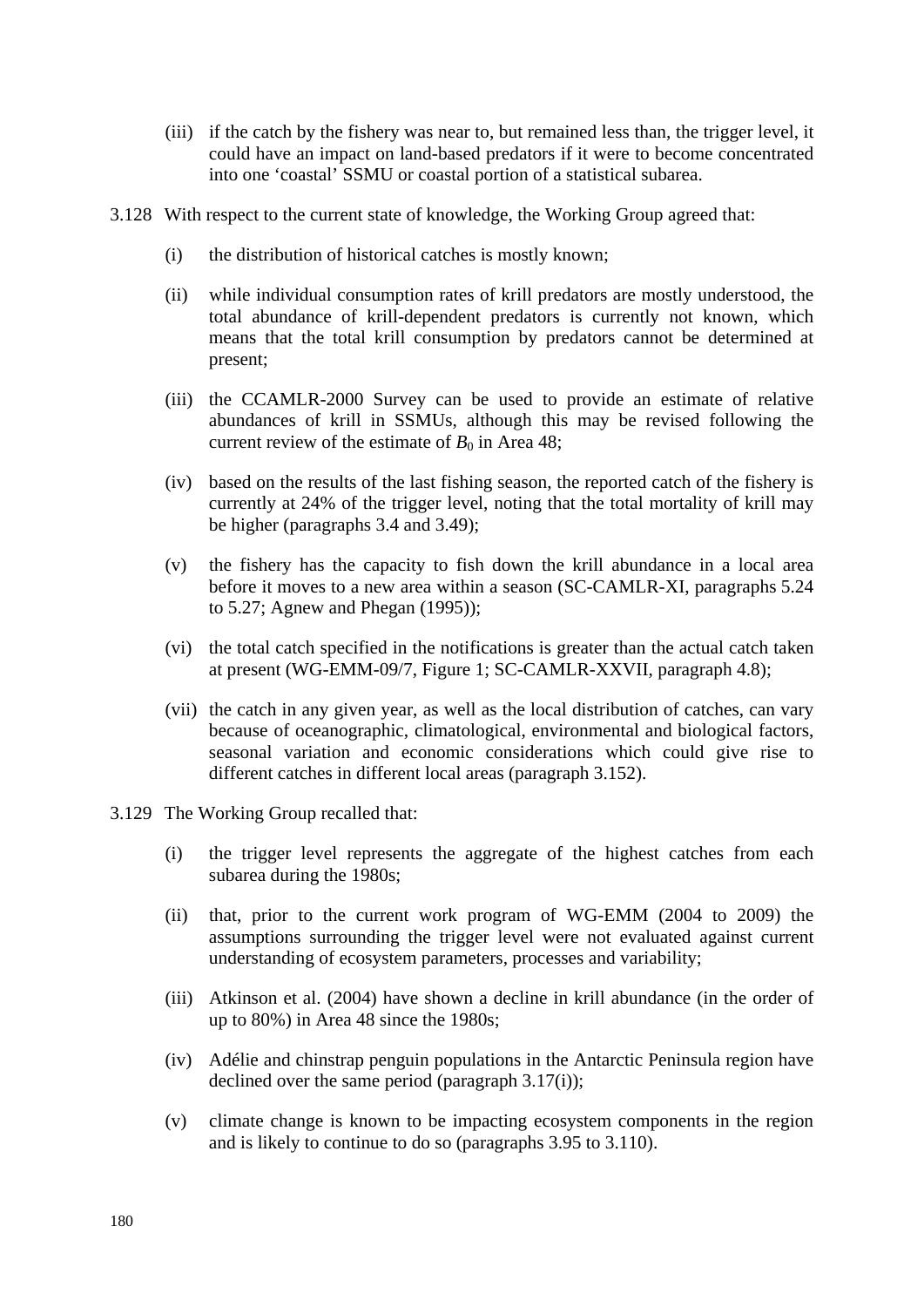3.130 The Working Group agreed that, together, this evidence indicated the precautionary approach agreed by the Commission (paragraph 3.117(i)) will need to include a precautionary spatial allocation of the trigger level in Conservation Measure 51-01.

3.131 The Working Group also agreed that in applying such a spatial allocation:

- (i) the catch from a smaller area<sup>2</sup> in any year could be up to a set proportion of the trigger level;
- (ii) the sum of the proportions across the smaller areas could be greater than the trigger level overall, recognising the consideration of the Scientific Committee and Commission in 1992 (paragraph 3.118);
- (iii) the distribution of catches across the smaller areas need not be the same as the historical distribution in every year, provided that the trigger level and the proportions of that trigger level are not exceeded;
- (iv) these proportions would be replaced by the management procedure to be adopted for the fishery to expand beyond the overall trigger level.

3.132 The Working Group also agreed that the following options could be used for spatially allocating the trigger level:

- (i) the proportions of historical krill catches in each smaller area, which would require a lower trigger level relative to the biomass (Table 4);
- (ii) the proportions of krill biomass in each smaller area estimated from the CCAMLR-2000 Survey (Table 4);
- (iii) the spatial allocations between smaller areas used previously in the conservation measure (paragraph 3.118).

3.133 Options based on estimates of predator abundance were currently considered inappropriate because of the incomplete data on predator abundances.

3.134 Some Members expressed concern that there is currently insufficient information to spatially allocate the trigger level amongst SSMUs.

3.135 The Working Group agreed that a spatial allocation of the trigger level could be made amongst statistical subareas considered in Conservation Measure 51-01 according to the procedure in paragraphs 3.130 and 3.132 to take account of the need for a precautionary approach as the trigger level is approached.

3.136 The Working Group encouraged Members to collaborate and contribute information and strategies that could be used to spatially allocate catches amongst SSMUs (paragraph 3.147).

3.137 The Working Group agreed that an audit or compilation of information related to elements involved in the development of feedback management strategies would assist in

 $\frac{1}{2}$ At present, smaller management areas inside Area 48 are statistical subareas and SSMUs.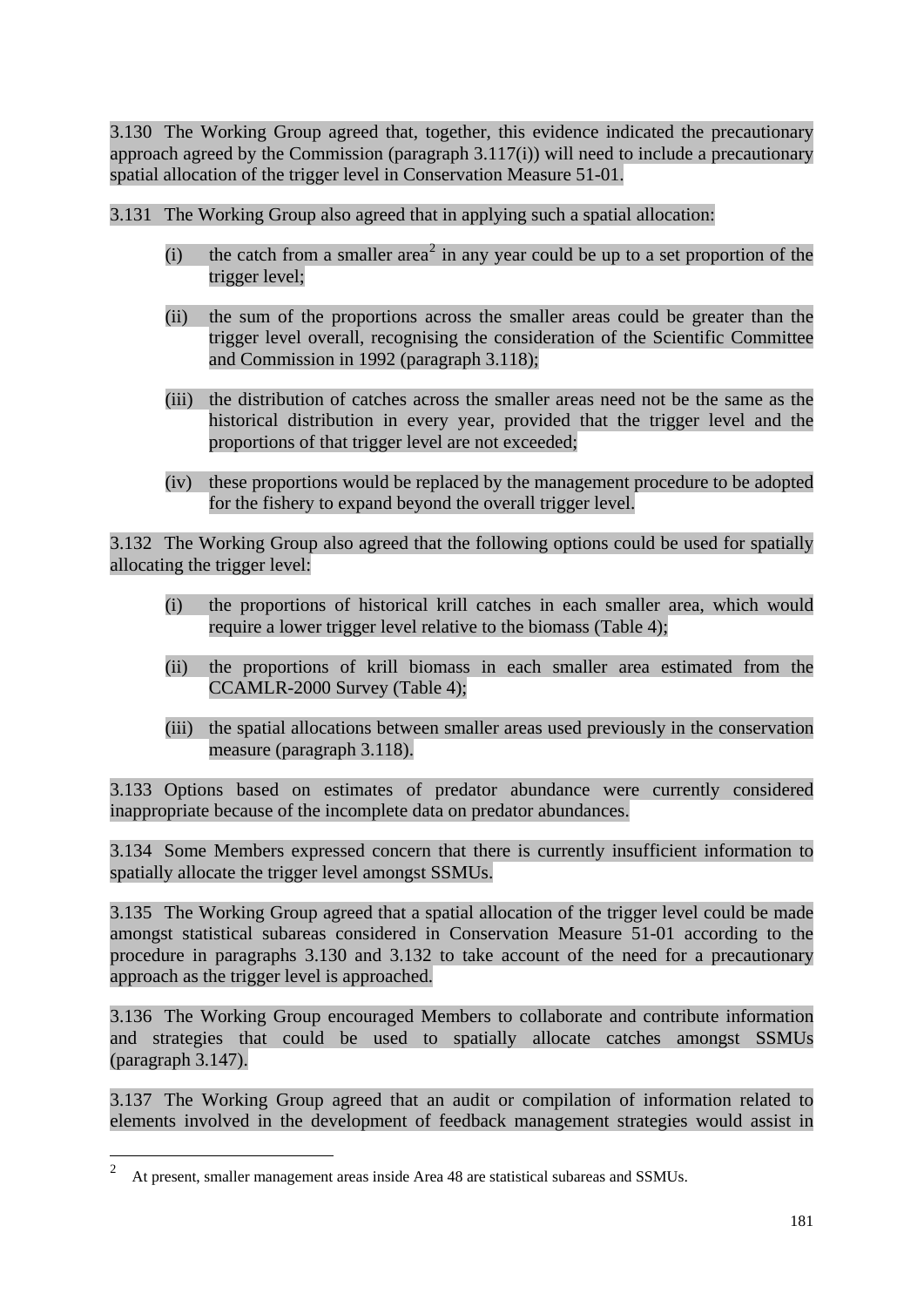addressing concerns raised about uncertainties involved in the risk assessment. Audits of the modelling approaches, the types of data being collected and the field work programs were suggested as useful (see also paragraph 3.141). It was noted that Hill et al. (2007) and the ongoing work arising from the Joint CCAMLR-IWC Workshop meets most of the requirements of a data audit.

3.138 Members were encouraged to contribute any pertinent information beyond that which is routinely submitted to CCAMLR, in order to assist in further characterising risk to the fishery.

### Developing feedback management strategies

3.139 The Working Group recalled the long history of the development of feedback management strategies for krill and how this development is required by the precautionary approach (CCAMLR-X, paragraph 6.13; SC-CAMLR-XXVI, paragraph 3.36). The Working Group also noted that the FOOSA (WG-EMM-05/13 and 06/22) model was well developed and suitable for the task of providing management advice on a Stage 1 SSMU allocation (SC-CAMLR-XXVII, Annex 7, paragraphs 6.5 to 6.25). The Working Group recognised that FOOSA had therefore been endorsed and adopted for work during previous meetings of WG-SAM (SC-CAMLR-XXVII, Annex 7, paragraphs 6.5 to 6.25) and WG-EMM (SC-CAMLR-XXVII, Annex 4, paragraphs 2.1 to 2.102).

#### Documentation

3.140 The Working Group agreed that documentation of the methods, validation and the manner in which results are presented should be enhanced to improve communication with both the Scientific Committee and the Commission with regard to the advice given by WG-EMM on options for allocating the precautionary catch limit for krill amongst the SSMUs in Subareas 48.1 to 48.3 and on feedback management strategies as well.

3.141 One suggestion was to produce a paper or manual, which would describe technical developments in modelling approaches in terms that would inform the non-specialist, so that management advice could be understood as it moves from the Working Group to the Scientific Committee to the Commission. This type of paper or manual, which would be appropriately referenced to technical papers, and updated annually, would document the history of model development in one place. The Working Group noted that this should be straight forward given the documentation already available on the current procedures.

3.142 The Working Group noted that models and their use of data need to be validated and developed for use by the Working Group according to the procedure recommended by WG-SAM (Annex 6, paragraphs 5.11 to 5.18) and taking account of its conclusions last year (SC-CAMLR-XXVII, Annex 4, paragraph 8.16).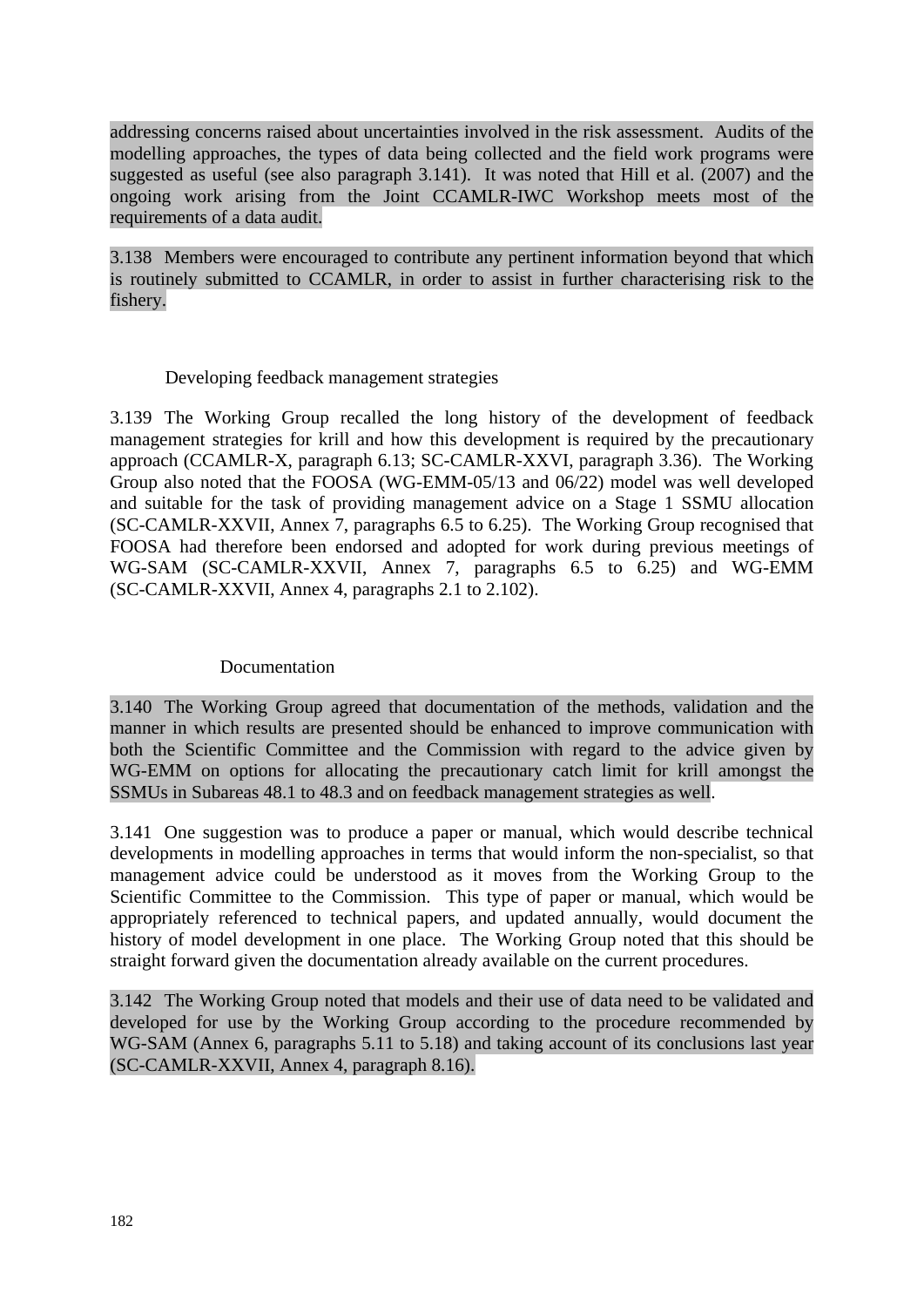### Feedback management strategies and their performance

3.143 The Working Group agreed that the design of a feedback management system will require consideration of data collection, analysis and decision rules for adjusting the harvest strategy. Members were invited to consider the designs of such systems, including the feasibility of different data collection and monitoring programs.

3.144 The Working Group noted that an important part of evaluating management strategies is to use metrics of their performance that relate to the objectives in Article II. It noted that WG-EMM-09/12 used a performance measure of the risk of depleting predator populations to 75% or less than the abundances that might occur in the absence of fishing. The Working Group agreed that this was reasonable and that it may be useful to also examine median plots and the distribution of risk.

3.145 The Working Group noted that besides performance measures which characterise the risk of depleting populations, it is important to also consider Article II.3(c), which aims to prevent or minimise the risk of changes in the marine ecosystem which are not potentially reversible over two or three decades.

### Data

3.146 The Working Group noted that, with regard to Options 2 and 4, WG-EMM-STAPP and others were collating existing krill-dependent predator population survey data with a view to revising abundance estimates and estimating krill consumption.

## Provision of advice

3.147 The Working Group noted that during its 2008 meeting it developed advice from two separate models (FOOSA and SMOM). It was agreed that results which are robust to differences between models (as were the results provided last year) generally provide greater confidence. Members were therefore encouraged to continue developing alternative models to better explore the consequences of management strategies under different scenarios.

3.148 The Working Group also recognised the need to increase participation and expertise in this work in order to reach the level of scientific understanding for communicating the advice arising from this work. Future inquiry into potential mechanisms to support such capacity building would be welcome (paragraphs 8.6 to 8.9).

Considerations of monitoring in support of feedback management

3.149 WG-EMM-09/31 recommended that WG-EMM develop a research and monitoring plan with the aim to progressively reduce the scientific uncertainties and data gaps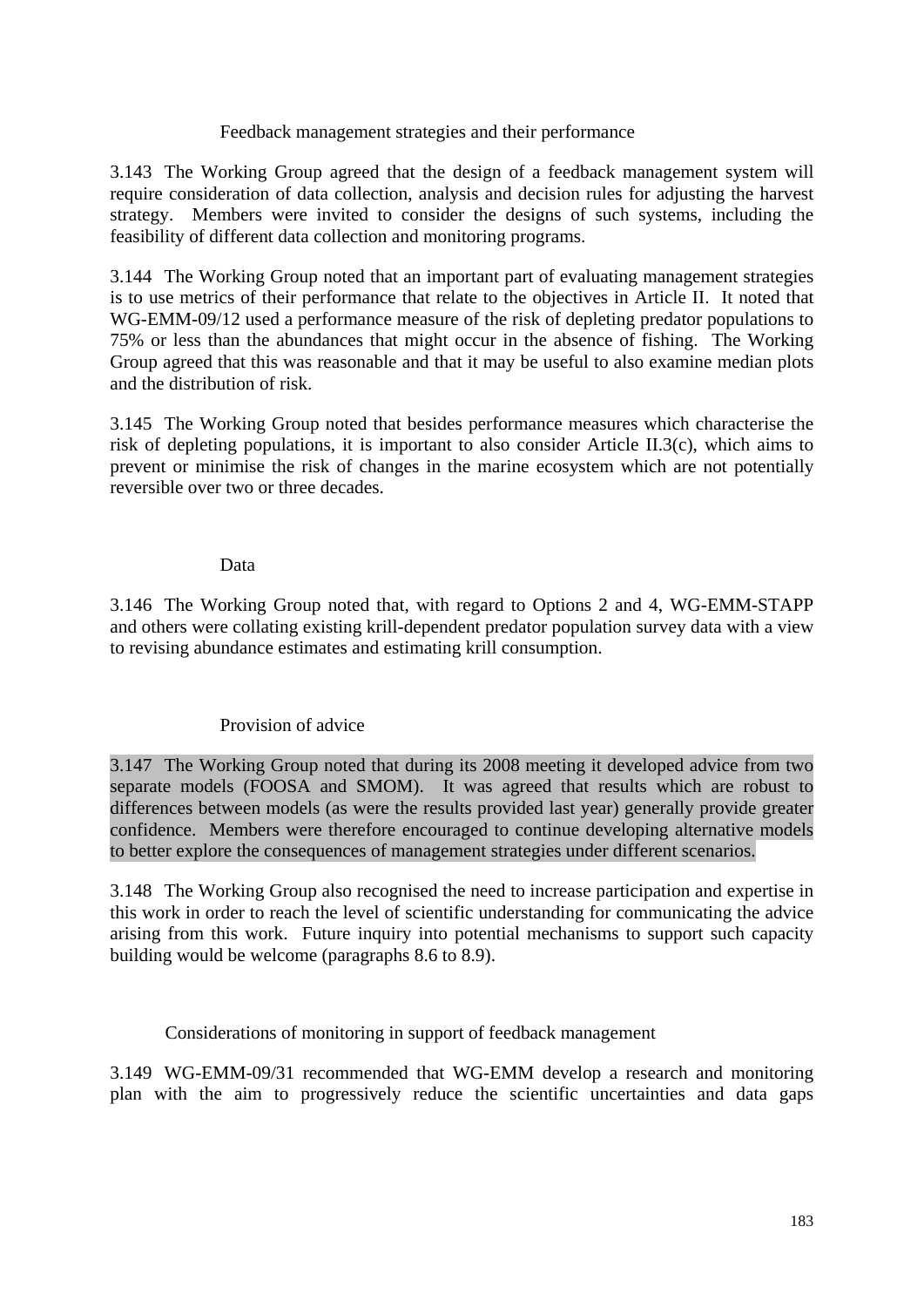affecting the SSMU allocation in Area 48. Additionally, it was suggested the implementation of this plan would benefit from the development of a mechanism which would create the funds available for the needed tasks in scientific research and monitoring.

3.150 WG-EMM-09/26 reviewed a range of methods for detecting an impact that could be used with some CEMP or CEMP-like data as part of a feedback management system for the krill fishery. The paper evaluated the ability of each method to detect a known non-fisheries impact on fur seal pup production at Bird Island. The preferred method, which assesses the frequency of values below a fixed reference point, detected this impact with no time lag. It is relatively easy to evaluate the various risks (type I and type II error and late detection of an impact) associated with the preferred method. This facilitates specification of the criteria for declaring an impact based on trade-offs between these risks. The Working Group noted that many of the monitoring time series are now long enough to be amenable to these methods and looked forward to further application with appropriate datasets.

3.151 The Working Group noted that these issues have been considered in the past (SC-CAMLR-XII, Annex 4, paragraphs 6.5 and 6.6 and Appendix D; SC-CAMLR-XIX, Annex 4, paragraphs 3.45 to 3.54; SC-CAMLR-XX, Annex 4, paragraphs 3.58 to 3.83), and recommended that further consideration be given to scaling results to populations, taking account of spatial and temporal variability and the influence of density-dependent processes. Caution was raised that there is a trade-off between the preference for the use of various types of data in analyses and the costs associated with obtaining such data.

3.152 WG-EMM-09/23 reported an extreme event at South Georgia in early 2009 within a few months of it occurring (paragraph 3.10). The krill shortage that was central to this event affected the reproductive output of krill predators, the performance of the mackerel icefish (*Champsocephalus gunnari*) fishery and, ultimately, the performance of the krill fishery when vessels arrived at South Georgia in June 2009.

3.153 Early detection and reporting of such extreme events may be useful in a feedback management context and to provide advanced information on the likely performance of the fishery. Data which are routinely collected as part of long-term monitoring programs at South Georgia, the South Orkney and the South Shetland Islands could be used to assess krill availability over short time scales. Some of these data are submitted to CCAMLR as part of CEMP. The deadline for CEMP data submission is currently in June. Selected data from these monitoring programs and indicative availability dates are given in Table 5. The full suite of potential indices is reported in WG-EMM-09/23, Reid et al. (2005) and US AMLR Field Season Reports.

3.154 With appropriate coordination and prioritisation, data can generally be made available within a few days of collection. For datasets which require a high degree of processing (e.g. diet composition and length frequency), the data made available shortly after a breeding season will be based on gross analysis but may be appropriate for assessing krill availability. This implies that an indication of krill availability could be provided from 1 February each season, and that a broad suite of krill availability indicators (providing the most robust indication of krill availability) could potentially be provided by mid-May.

3.155 The Working Group agreed that analysis of diet data as an indirect measure of the abundance of prey in specific locations is useful for predators that are constrained to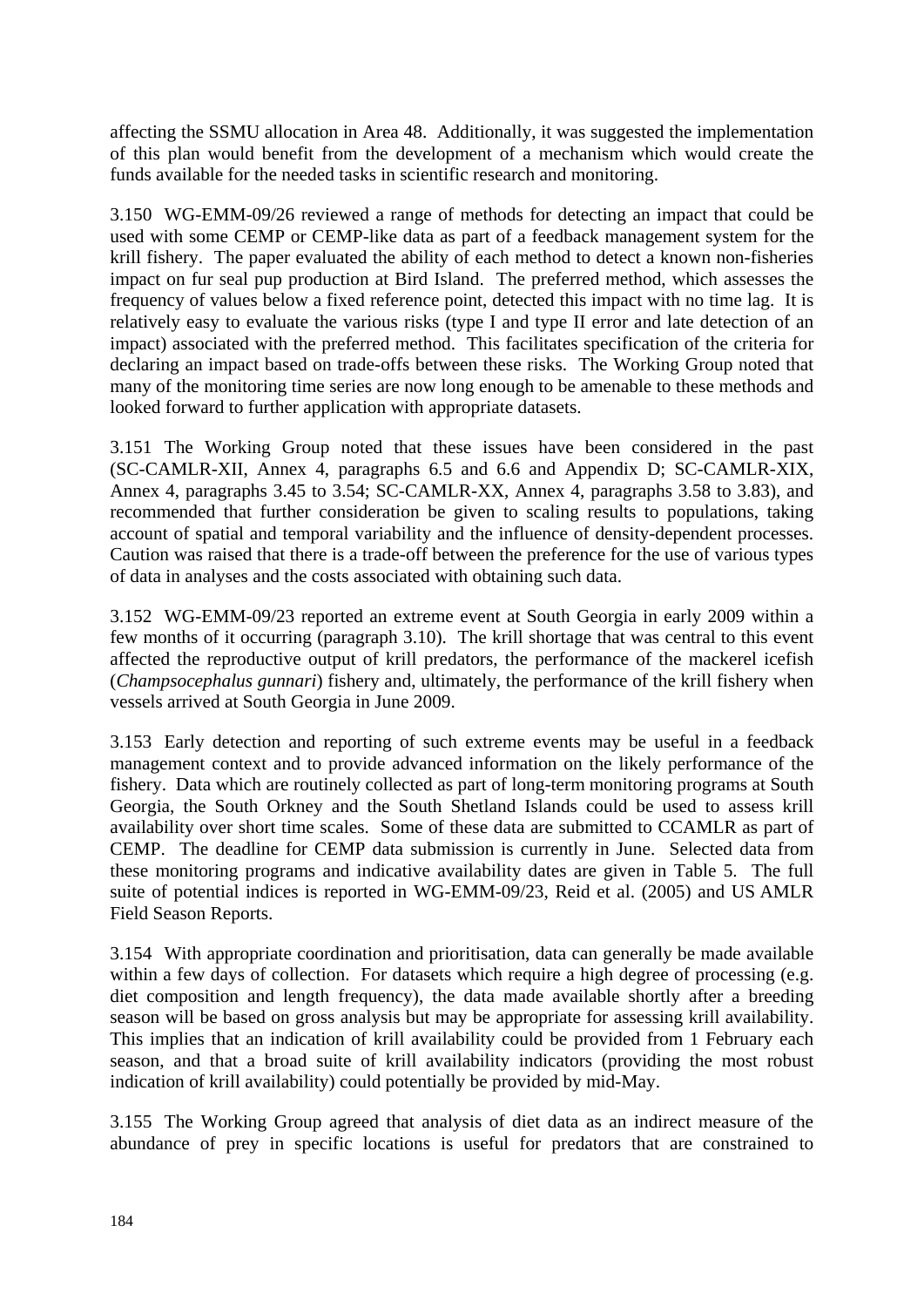feeding at small scales. For example, it might be usefully applied to icefish and fur seals diets. Changes in feeding locations indicated by tracking data are expected to be more appropriate indicators for widely ranging taxa such as whales and pack-ice seals.

### ECOSYSTEM EFFECTS OF FISHING FOR FINFISH

4.1 The Working Group noted that this is a new agenda item and relatively new topic within the work plan of WG-EMM, and was requested by the Scientific Committee as a means to promote further collaboration between WG-EMM and WG-FSA (SC-CAMLR-XXVII, paragraph 3.56). The Working Group recognised that further deliberations during this and future meetings might lead to further refinement of the elements of this agenda item.

#### *Dissostichus mawsoni* trophic considerations

4.2 The Working Group noted many of the discussions about *D. mawsoni* as both predator and prey (within the Ross Sea) were taken under Item 2 of this report.

- (i) Prey species: papers on prey of Antarctic toothfish include WG-EMM-09/16, 09/40 and 09/42. There have been several instances reported where colossal squid (*Mesonychoteuthis hamiltoni*) had been consumed by toothfish, based on the evidence of squid beaks in toothfish stomachs.
- (ii) Predators: papers on potential toothfish predators were WG-EMM-09/15, 09/42, 09/P1 and 09/P2.

 The Working Group also noted WG-FSA-06/P3, which provided evidence of a colossal squid and toothfish interaction. The Working Group agreed that such interactions may be more common than previously thought, but the few stable isotope data that exist suggest different relative trophic positions of squid and toothfish in different areas. The Working Group suggested that collecting more stable isotope data on toothfish predators and prey would assist in resolving these issues.

4.3 The Working Group noted WG-FSA-08/50, which identified medium-term (5–7 year) research objectives for examining ecosystem effects of the Ross Sea toothfish fishery. The paper identified two main objectives which were to address the maintenance of ecological relationships (i.e. predator/prey relationships) and to characterise wider potential ecosystem effects (e.g. by-catch and trophic cascades/keystone predator effects etc.).

4.4 The Working Group suggested that Members consider these objectives and provide feedback to New Zealand scientists who are working to develop an MRM for toothfish and macrourids on the Ross Sea slope, as well as developing monitoring techniques for the two main by-catch taxa (macrourids and skates). The Working Group encouraged continued progress on these research projects.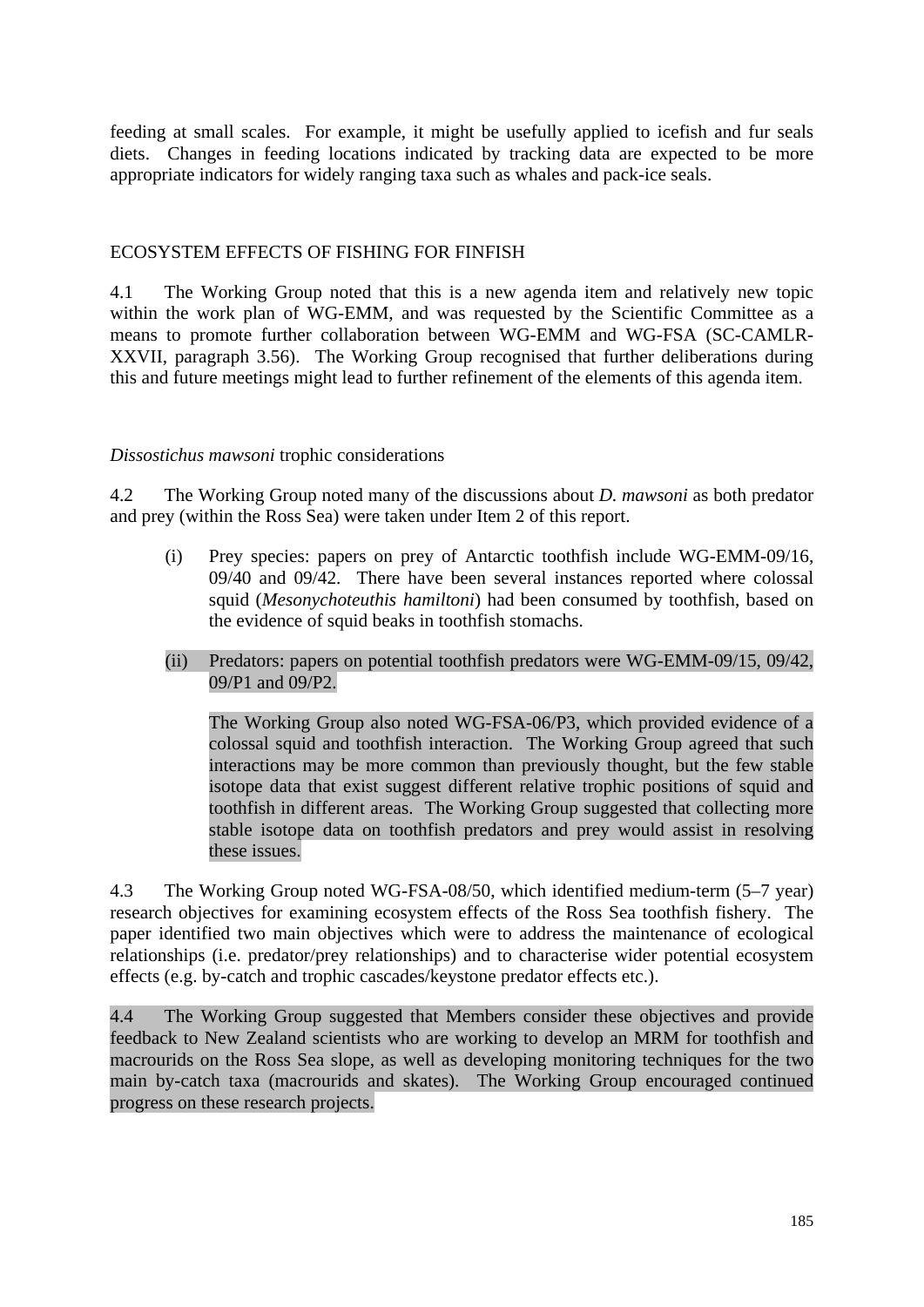Other ecosystem considerations

4.5 The majority of the discussion with respect to climate impacts was considered by the Working Group under Item 3.5. Consideration of climate impacts under this agenda item was restricted to those papers or topics therein pertaining explicitly to finfish.

4.6 The SOS Workshop Report (WG-EMM-09/37) recognised 'harvested species, including icefish and krill' as one of several categories of ecosystem components vulnerable to climate change. The Working Group noted and endorsed the conclusions and future work as outlined in the SOS program relative to finfish.

4.7 WG-EMM-09/27 examined the spatial distribution of prey types implied by icefish stomach contents. The Working Group agreed that this represents a useful method for indirectly examining the spatial patterns of several prey taxa. The utility of this approach is further considered in paragraph 3.155.

4.8 The Working Group noted that the low CPUEs of *C. gunnari* (WG-EMM-09/23) in the fishery, and scientific surveys in 2009, could in part be due to a heterogeneous distribution and distributional shifts due to environmental conditions (WG-SAM-09/20). The Working Group also noted that these same conditions could cause a potentially severe perturbation to the *C. gunnari* population due to decreased condition and increased predation mortality (Everson et al., 1999). The Working Group encouraged WG-FSA to include these ecosystem considerations in their deliberations when providing advice on precautionary catch levels of *C. gunnari* in Subarea 48.3.

4.9 The Working Group noted that Italy and New Zealand had provided SG-ASAM with new information on TS relationships of *P. antarcticum* relative to length (SG-ASAM-09/5 and 09/10). There was good agreement between the results for adult fish, but the results for juveniles in both studies were more uncertain. The relationship was used along with data from the New Zealand IPY cruise to derive the first-ever estimate of *P. antarcticum* biomass in the Ross Sea (paragraphs 2.16 and 3.94). The Working Group agreed that these studies have considerably advanced our knowledge about TS and abundance of *P. antarcticum*.

## SPATIAL MANAGEMENT TO FACILITATE THE CONSERVATION OF MARINE BIODIVERSITY

## Vulnerable Marine Ecosystems

5.1 Conservation Measures 22-06 and 22-07 acknowledge the urgent need to protect VMEs from bottom fishing activities and require the Scientific Committee to advise the Commission on the effectiveness of management measures currently implemented within them this year. Previous discussions on VMEs are summarised in CCAMLR-XXVII, paragraphs 5.4 to 5.30 and SC-CAMLR-XXVII, paragraphs 4.207 to 4.284, Annex 4, paragraphs 3.21 to 3.44 and Annex 5, paragraphs 10.3 to 10.109.

5.2 WG-EMM-09/8 presented a summary of VME notifications and related data received by the Secretariat for the period to June 2009. The Working Group noted that: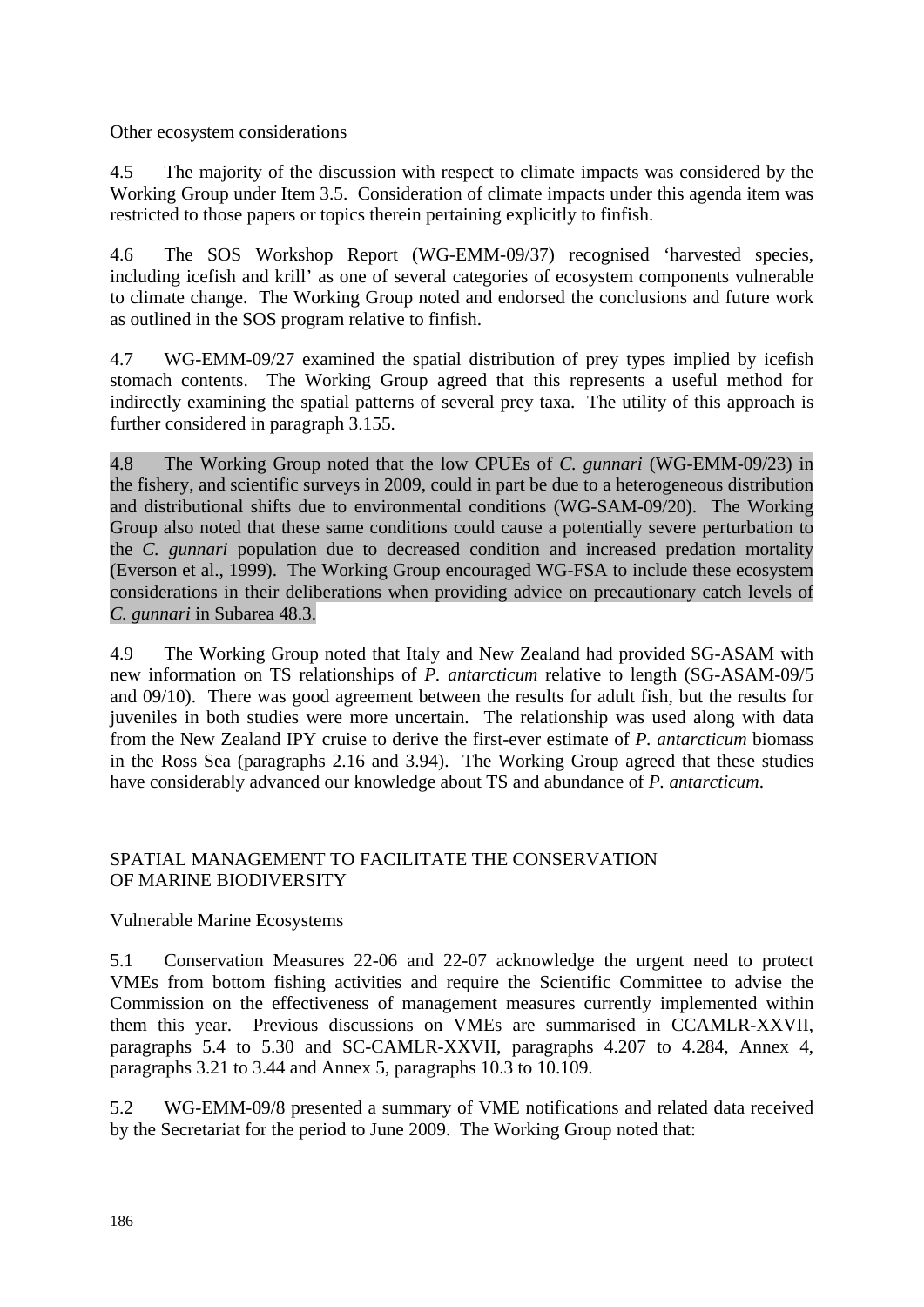- (i) the Secretariat had received 30 VME indicator notifications, resulting in the declaration of seven Risk Areas in Subareas 88.1 and 88.2, and the identification of one VME fine-scale rectangle in Subarea 88.2;
- (ii) 30 notifications were also made during the course of research surveys conducted by the USA in Subareas 48.1 and 48.2, and by Australia in Division 58.4.1;
- (iii) fine-scale data on VME indicator units were reported by 13 out of 18 vessels engaged in exploratory longline fisheries for *Dissostichus* spp. in 2008/09;
- (iv) the Secretariat is developing a web-based registry, including digital maps, of all known VMEs in the Convention Area. The registry will contain information on the location of VMEs, Risk Areas and VME fine-scale rectangles and composition of VME indicator taxa. An update on the status of the registry will be provided to WG-FSA.

5.3 The Working Group noted that it had been requested by the Scientific Committee to review and provide comments on VME notifications. However, although WG-EMM-09/8 provided information on numbers of indicator units encountered in each location (Table 2 of the paper), this is based only on by-catch data, and it is therefore difficult to assess whether the locations defined as Risk Areas should be given an alternative categorisation. The Working Group noted that, while reporting of benthos by-catch improved substantially in the current season and that the thresholds had been reached on some sets, it was difficult to assess the effectiveness of interim Conservation Measure 22-07 without data on the relationship between the by-catch and the habitats on which the sets had fished. However, the Working Group also noted that some vessels failed to report VME indicator catch levels for any hauls (WG-EMM-09/8, Table 7). It was also noted that WG-FSA is the appropriate body to provide information on how to mitigate the risks to VMEs.

5.4 The Working Group requested that the VME Workshop should consider what proportions of fishable areas would comprise different benthic habitats. It further requested that WG-FSA should consider whether the frequency of observations of benthos in by-catch is consistent with the proportional coverage of these different habitats.

5.5 WG-EMM-09/32 described the detection of VMEs in the southern Scotia Arc (Subareas 48.1 and 48.2) during the 2006 and 2009 US AMLR surveys, using research bottom trawl sampling and underwater imagery. High densities of VME indicator taxa were encountered in 17 areas off the northern Antarctic Peninsula and 11 areas off the South Orkney Islands, and these areas have been proposed for inclusion in the CCAMLR VME Registry.

5.6 WG-EMM-09/32 noted that Conservation Measure 22-06 does not provide a threshold level for the abundance of VME taxa that is sufficient to trigger designation of the sampled location as a VME. Annex 22-06/B provides a notification form for Contracting Parties to notify the Secretariat when evidence of VMEs has been encountered, and has not otherwise been reported under Conservation Measure 22-07. The authors proposed a standardised measure of VME indicators per unit area  $(10 \text{ kg}/1200 \text{ m}^2)$  of swept area in the trawl) for consistency with the requirements of Conservation Measure 22-07, to differentiate between areas where VME indicator species might be found at very different levels of abundance.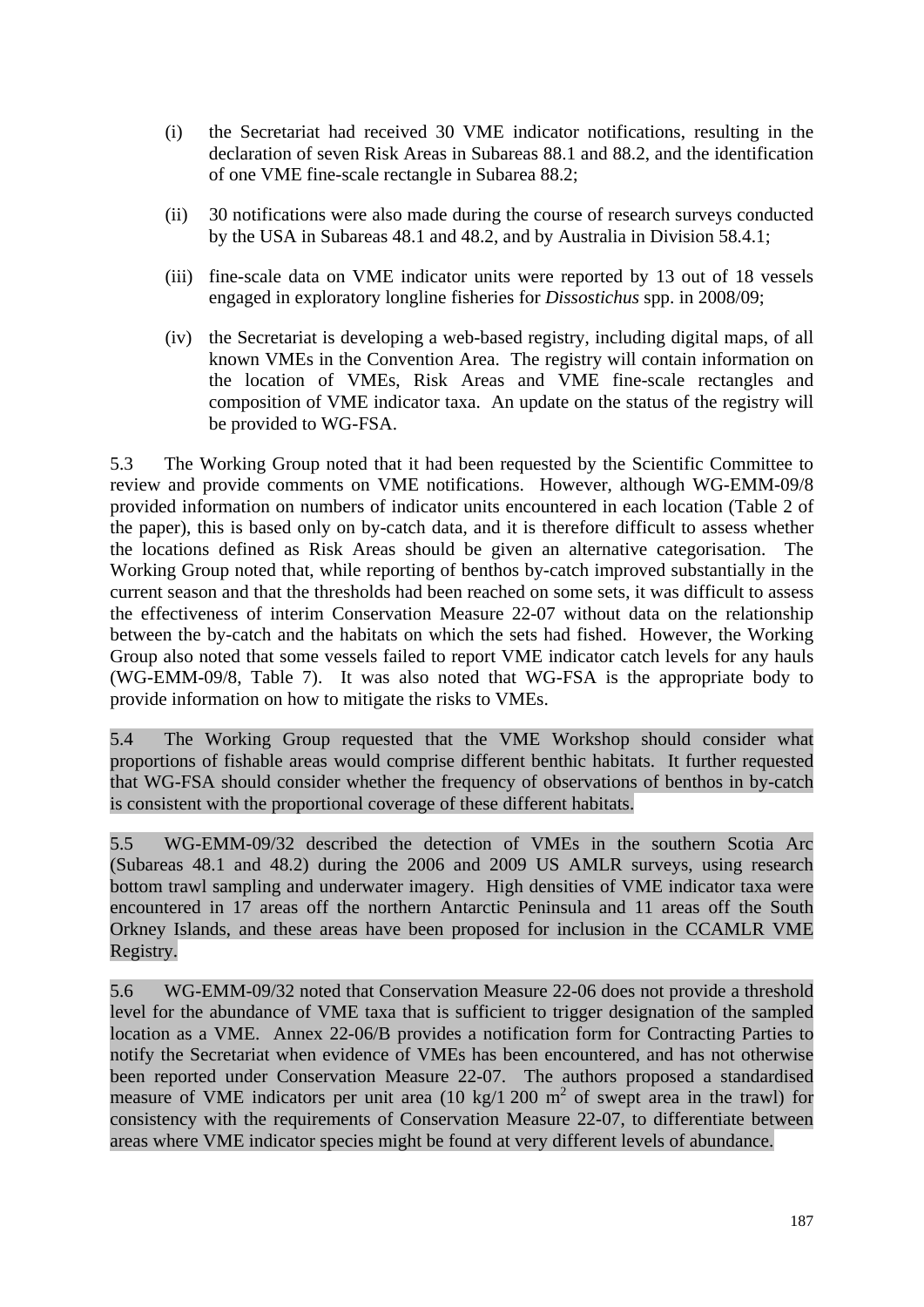5.7 The Working Group agreed that relevant data can be collected and systematically collated from research surveys to provide information on VMEs. Such data could provide proxies to forecast other locations in which these habitats might occur. Historical datasets may also be useful in providing information on VMEs, and Members were encouraged to examine such data in this context.

5.8 The Working Group recommended that WG-EMM-09/32 should be forwarded to WG-FSA for commentary on its proposals, and on operational considerations including the overlap of some VME areas with the experimental harvest regime for crabs in Subarea 48.2 (Conservation Measure 52-02, Annexes 52-02/B and 52-02/C).

5.9 The Working Group also agreed that the following points should be considered by the VME Workshop:

- (i) Data collected from the Scotia Arc suggest that the current minimum depth limit applied by CCAMLR in measures to protect benthic habitats is appropriate, but that there may be deeper locations which also require attention. The VME Workshop should consider whether it is possible to define a depth range suitable for application in such measures throughout the Convention Area.
- (ii) In certain locations, there was insufficient evidence of indicator taxa in the catch to trigger the 10 kg/1 200  $m^2$  threshold, although the video transect provided ample evidence of a VME. In particular, the substantial difference in mass between 'heavy' and 'light' indicator taxa means that 'light' taxa are much less likely to occur in sufficient mass to trigger the presence of a VME at the current threshold. It is proposed that a lower threshold for 'light' indicator taxa should be considered, and that the level of this threshold should be discussed further.
- (iii) The presence of high densities of rare taxonomic groups or unique community assemblages specific to the Southern Ocean may warrant additional attention, and perhaps an increased level of precaution. In addition, high densities of unique and potentially endemic taxonomic groups not listed in Annex 22-06/B or the CCAMLR Benthic Invertebrate Classification Guide (e.g. Pterobranchia) had been encountered off the South Orkney Islands, and could be considered for inclusion as VME indicator taxa.

5.10 The Working Group noted two additional papers that will be useful in informing further work to model the vulnerability and resilience of benthic habitats:

- (i) WG-EMM-09/35 described a method to predict the vulnerability of benthic organisms to disturbance, using relationships between life-history characteristics and physical and chemical habitat variables. These relationships can be used as predictive tools to provide values for life-history parameters, and suggest that many of these taxa will show low resilience to disturbance, with recovery trajectories predicted to be in the orders of many decades or centuries.
- (ii) WG-SAM-09/21 developed a simulation model to capture key properties of the benthic system, such as rates of decay, recovery and connectedness between areas (Annex 6, paragraphs 4.8 to 4.19).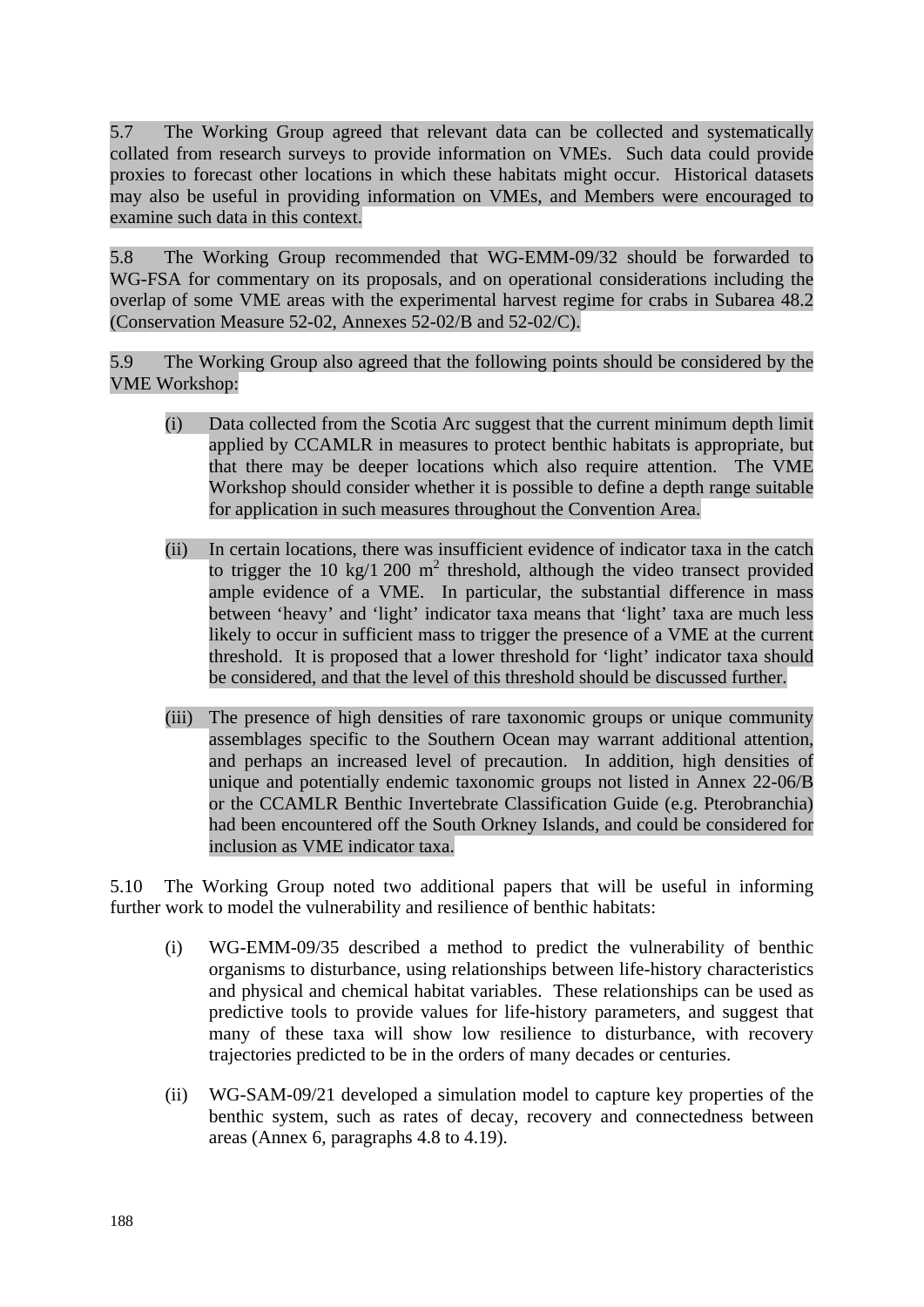5.11 The Working Group agreed that there was a need to further develop plausible bounds for parameters used in the models described in WG-SAM-09/21 and WG-EMM-09/35 for consideration by the VME Workshop and WG-FSA. It also agreed that it would be useful to expand the approach set out in WG-EMM-09/35 to other taxonomic groups.

5.12 With reference to WG-SAM-09/21, the Working Group noted the conclusions of WG-SAM concerning the model itself (Annex 6, paragraphs 4.7 to 4.15) and model evaluation and validation (Annex 6, paragraphs 4.11 to 4.17), in particular the recommendations that WG-EMM and the VME Workshop should:

- (i) discuss ecologically appropriate parameterisations and functional forms for use in the simulation model;
- (ii) distinguish, as far as possible, between appropriately interpreted empirical observations and subjective expert knowledge to inform the parameterisation and selection of functional forms.

5.13 The Working Group provided the following advice for further development of the model described in WG-SAM-09/21, for the VME Workshop and WG-FSA:

- $(i)$  Map
	- (a) data layers that would be of value for modelling the dynamics of habitats, fish and fishery include depth, proximity to glaciers and ice shelves as well as data that could drive fish or habitat distributions;
	- (b) the development of example maps by Members that could be imported into the simulations, for areas where adequate data exists (e.g. portions of the Ross Sea slope), based on bathymetry, satellite data, geomorphology or bioregionalisations, would be valuable for including in the evaluations.
- $(ii)$  Fish
	- (a) fish may or may not have distributions related to habitats, depending on their habit and locations and the different spatial scales at which fish can be expected to respond to environmental variation. Options to vary these dependencies will be helpful.
- (iii) Habitats
	- (a) there is a need to identify what each habitat layer represents, whether that be broad biophysical classification, spatial patch type, species or population, noting that the opportunity for many layers in the model means that many different levels of biological/ecological resolution can be included within a single simulation;
	- (b) there may not be a need to have a decay function if the recovery and disturbance models can be developed to be independent of that requirement;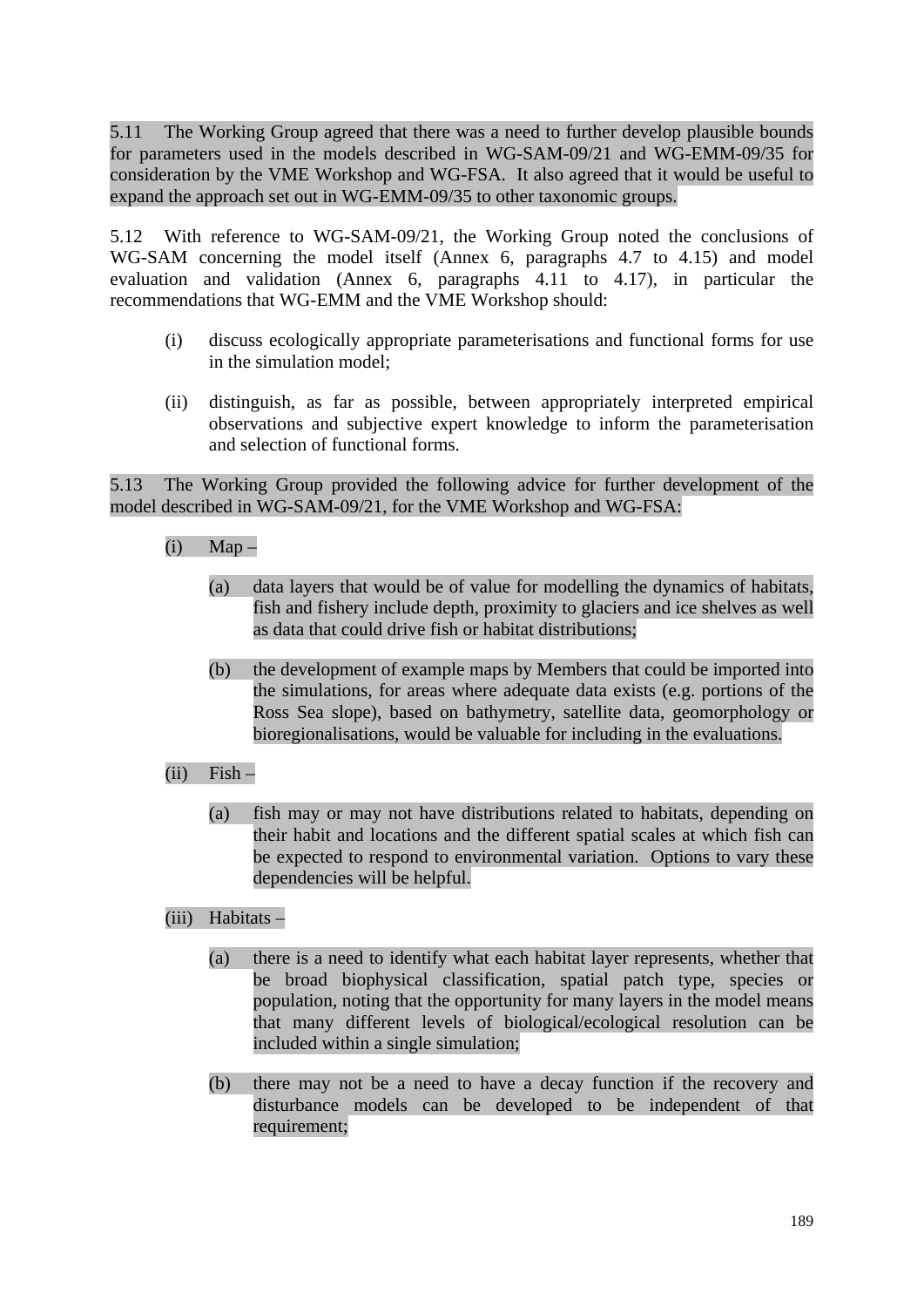- (c) options for considering rare species and local endemism would be useful in the model but this is likely to be best represented in user-defined maps and inputs of habitat data;
- (d) using available data and bioregionalisation work, some consideration could be given to how to characterise the spatial variation and covariation of habitat layers within cells and between habitats and how fish may be related to these.

### (iv) Natural disturbance –

(a) disturbance by ice scour is likely to be the most important natural disturbance to represent, but that this should be restricted to cells in shallow areas of maps that are eventually constructed, although a further consideration may be the proximity to iceberg sources.

## $(v)$  Fishery –

- (a) the use of an ideal free distribution to model the fishery (i.e. the intensity of fishing effort is directly proportional to the abundance of the fish) seems sensible with variation in its performance in individual cells, subject to (b) below;
- (b) it was suggested that it is important to be able to represent spatial limitations of a fishery when this occurs, such as could occur when constrained by the seasonal advance and retreat of sea-ice (as in the Ross Sea), taking account of interannual variation if needed;
- (c) taking account of previous fishery disturbances would be useful;
- (d) the observations of benthic by-catch should be scaled by the degree of impact;
- (e) it is important to account for both footprint width and the degree of impact within the footprint when calculating the impact of fishing on VMEs.

5.14 The Working Group requested that the author of WG-SAM-09/21 provide the VME Workshop with a summary table of the parameters and questions to be addressed for the model to be appropriately configured for evaluating strategies for conserving VMEs at the meeting of WG-FSA. The Working Group encouraged Members to contribute information to the workshop that could be used as inputs to the model and to help construct scenarios for these evaluations.

## Protected areas

5.15 The Working Group recalled its previous deliberations on protected areas, noting the conclusions of the Scientific Committee last year (SC-CAMLR-XXVII, paragraph 3.55) and that WG-EMM-09/9 provided a useful summary of approaches within CCAMLR and the Antarctic Treaty on this issue, as well as outlining how a range of tools for spatial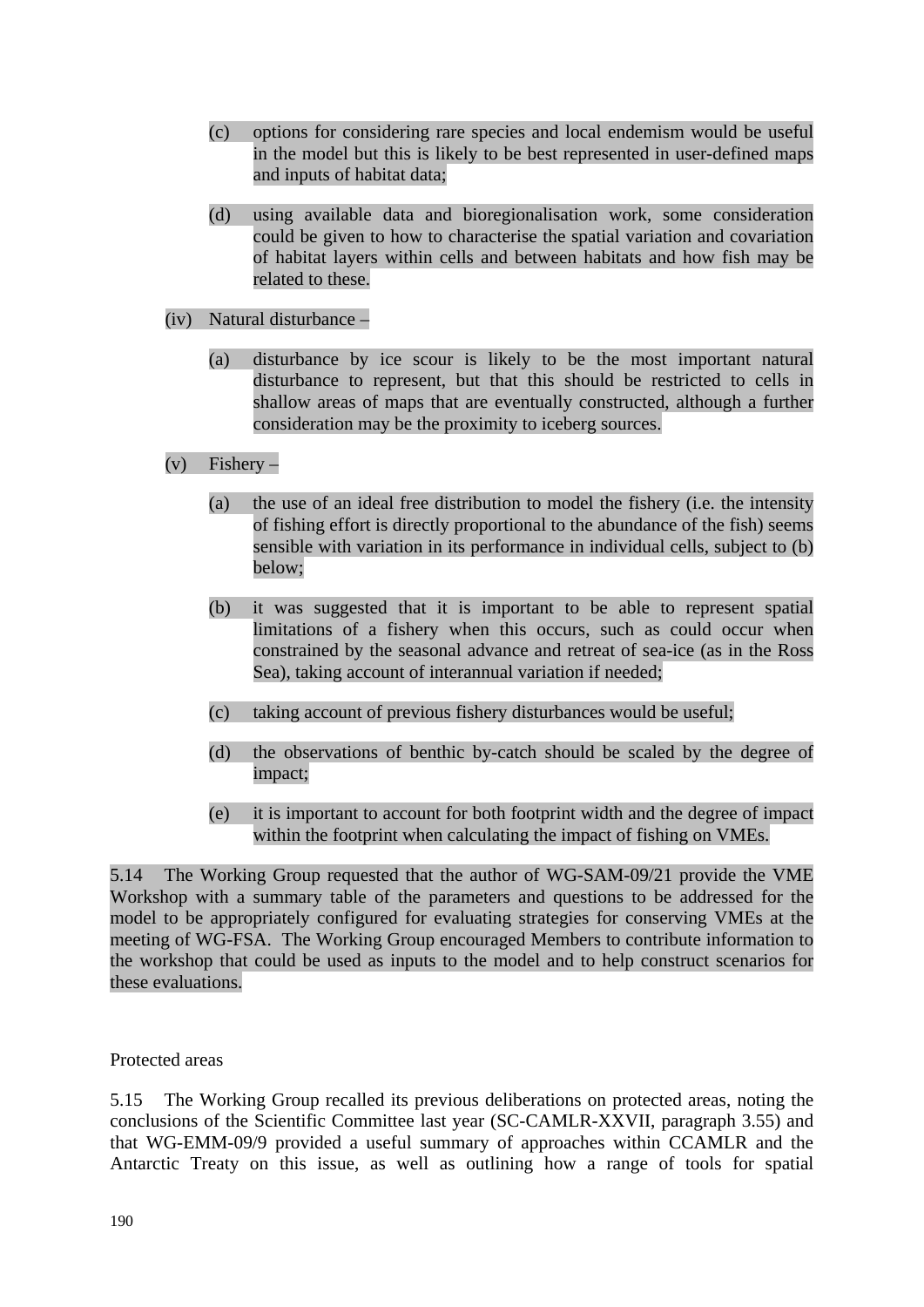management can be used to help the Commission achieve its objectives on MPAs. It also noted that the Commission had 'urged the Scientific Committee to proceed with this work as a matter of priority. The Commission reaffirmed the need to develop advice on MPAs which was commensurate with Articles II and IX of the Convention' (CCAMLR-XXIII, paragraph 4.13).

5.16 The Working Group noted the endorsement by the Scientific Committee of the priority areas (SC-CAMLR-XXVII, Annex 4, paragraph 3.77 and Figure 12) on which focus should be given for developing a representative system of MPAs (SC-CAMLR-XXVII, paragraph 3.55(iv)). It also noted that these areas are not expected to become MPAs in their entirety, but that smaller areas within, but not limited to, the priority areas may be identified for designation as MPAs. The Working Group also noted that the priority areas had been endorsed by the Committee on Environmental Protection (CEP XII Report<sup>3</sup>, paragraph 163).

5.17 The Working Group noted that a number of papers are pertinent to further consideration of protected areas in the following four priority areas:

- (i) Priority Area  $1 -$  Antarctic Peninsula, including the spatial distribution of whales being determined by distribution of life stages of krill (WG-EMM-09/33). It also noted:
	- (a) the predictable spatial segregation of different whale species and how this was likely to apply for other krill predators around the South Shetlands;
	- (b) the potential for ships of opportunity, such as tourist vessels, to be used to identify distributions of predators;
	- (c) the potential to use spatial distributions of predators as data layers in analyses of potential areas for MPAs.
- (ii) Priority Area 2 South Orkney Islands, including collation of data for the area and analyses within a systematic conservation planning framework (WG-EMM-09/22), which is discussed further below.
- (iii) Priority Areas 10 and 11 Ross Sea and adjacent area, including consideration of oceanography (WG-EMM-09/41), food webs (WG-EMM-09/42), toothfish dynamics (WG-EMM-09/40) and the ecosystem as a whole (WG-EMM-09/13, 09/14 and 09/P3). It also noted that many of these papers are consistent with the identification of these areas as priority areas.

5.18 With respect to Priority Area 11, Dr B. Sharp (New Zealand) presented preliminary outcomes from a New Zealand workshop on bioregionalisation and spatial ecosystem processes in the Ross Sea region, held in June 2009. He noted the main outcomes for the Ross Sea region were:

- (i) a fine-scale pelagic bioregionalisation
- (ii) a fine-scale benthic/demersal bioregionalisation
- (iii) a list/map of important ecosystem processes that may be amenable to protection using spatial management tools.

<sup>3</sup> www.ats.aq/documents/ATCM32/att/atcm32\_att084\_rev2\_e.doc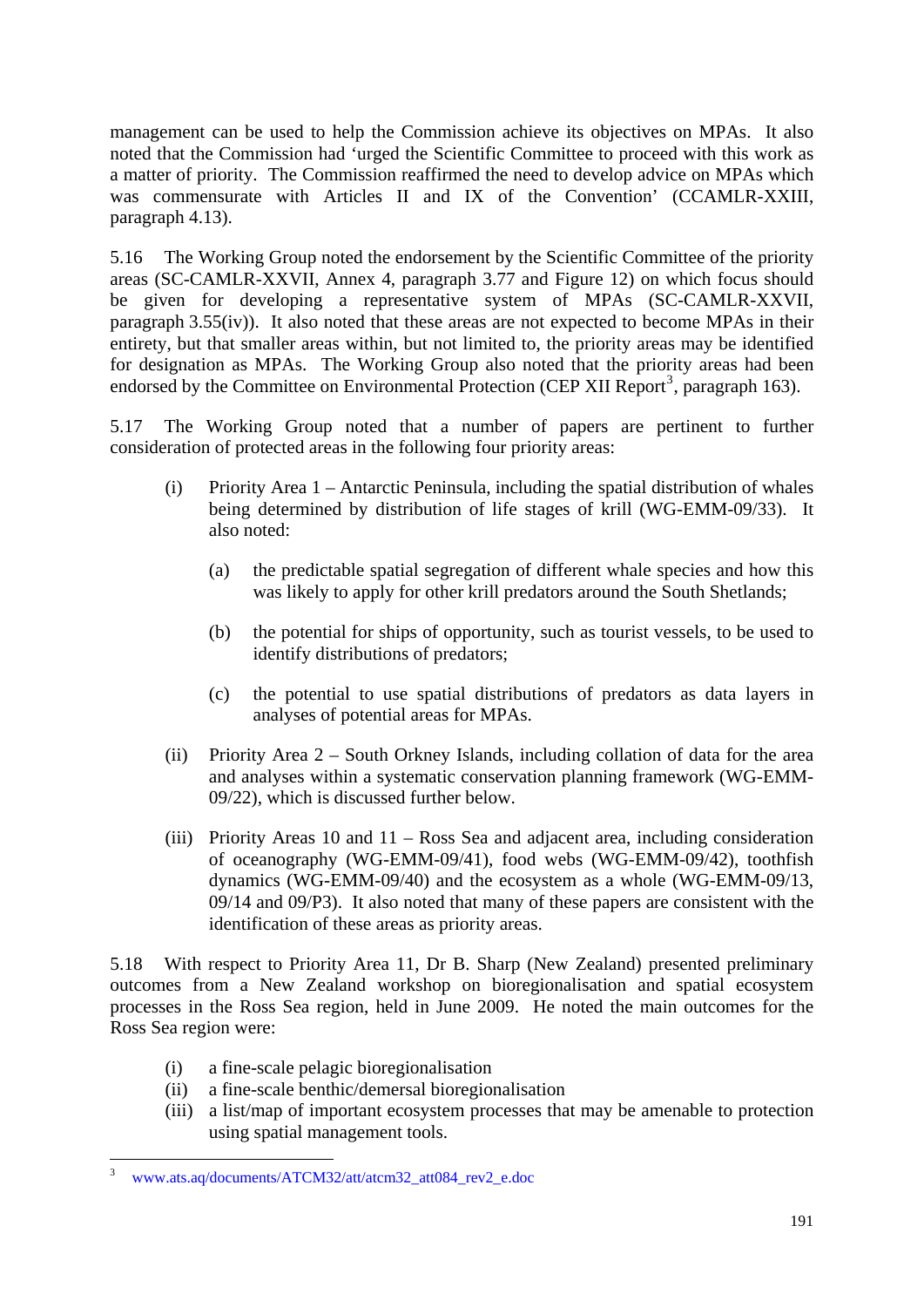5.19 The Working Group noted that the Ross Sea bioregionalisations will make a significant contribution to the work of the Scientific Committee and looked forward to the results being submitted in the near future.

5.20 WG-EMM-09/22 described an updated method and preliminary results for the selection of benthic and pelagic areas of conservation importance in Subarea 48.2, noting that the work was now at a stage that a preliminary assessment on MPAs in this area can be provided for consideration by the Scientific Committee this year.

5.21 The Working Group noted the following points about this assessment using MARXAN in Subarea 48.2:

- (i) the objectives used as inputs to the MARXAN analysis were given values at the lower end of the ranges typically used in such analyses. It was noted that increasing these values tended not to significantly increase the size or locations of the core areas identified for inclusion in MPAs;
- (ii) the data layers included in the analysis accommodated a range of scales of ecological processes expected to operate in the vicinity of the South Orkney Islands;
- (iii) increasing the number of data layers would potentially result in the inclusion of highly correlated data, which would tend to bias the results towards those data that are over-represented in the analysis;
- (iv) more selective use of data may provide a refined result but potentially would not reflect appropriate ecological processes.

5.22 The Working Group noted that the use of fishery data appears not to take account of socio-economic requirements, which were identified as a factor that had been considered at WSSD. However, the Working Group agreed that the analysis of the fishery requirements was sufficient given the following:

- (i) the economics of fishing activities is not currently considered by the Commission and therefore cannot be incorporated into the analysis unless this policy is changed;
- (ii) information provided to the Working Group in section 3.6 indicates that the fishery already concentrates on a number of favoured areas and, as a result, the analysis incorporates adequate knowledge of fishing operations. Further, no new information is available that would result in changes to preferred fishing areas.

5.23 The Working Group agreed that the data used in WG-EMM-09/22 have been used appropriately and that the analyses are likely to yield a conservative and unbiased estimate of target areas for MPAs in the South Orkney Islands region. It therefore recommended that the Scientific Committee consider these results (see Figures 5 and 6) and any extension to the analysis in WG-EMM-09/22 to identify MPAs in Subarea 48.2 for inclusion in a representative system of MPAs.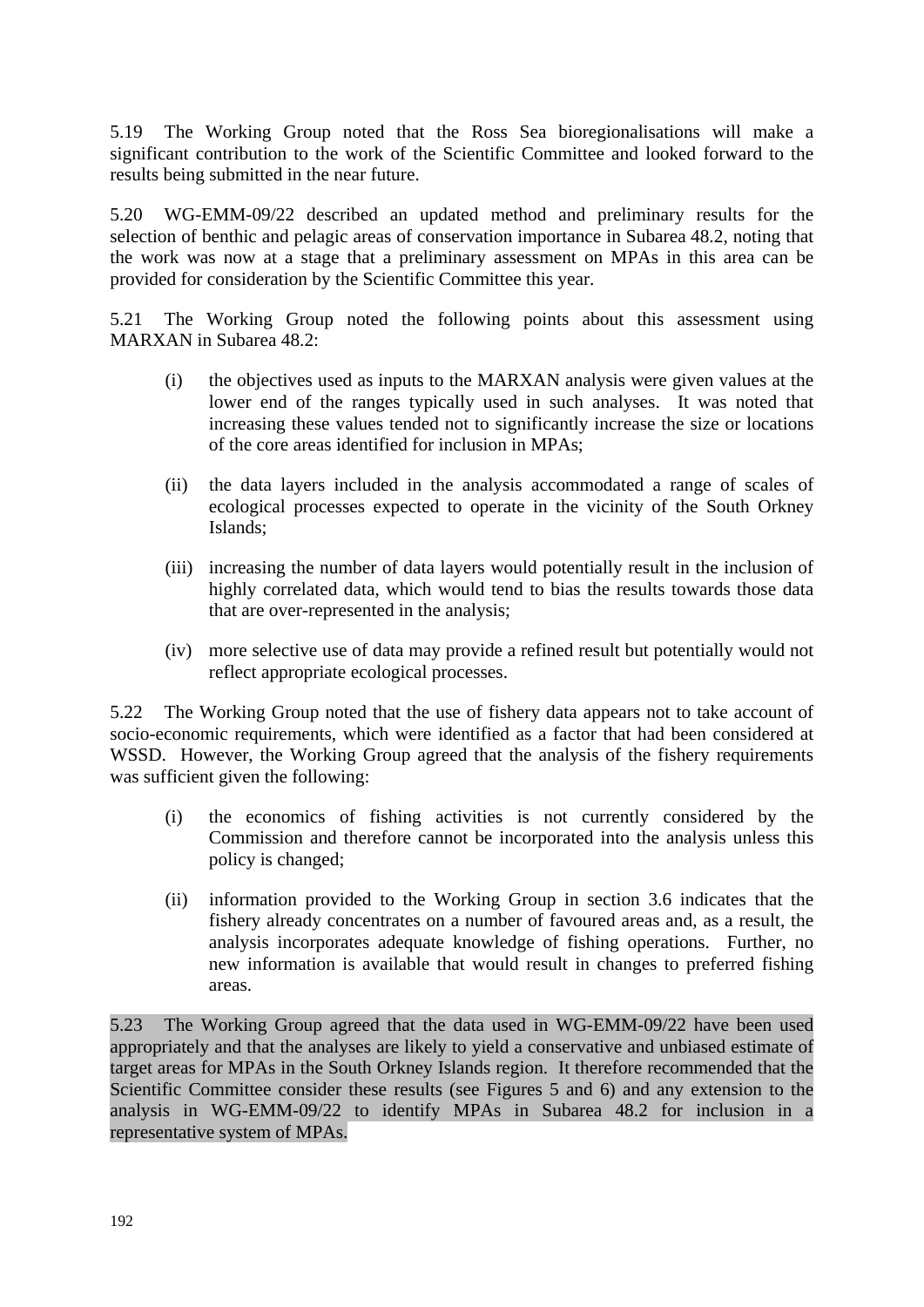5.24 The Working Group thanked the authors of WG-EMM-09/22 for providing their analysis and the procedure for identifying areas for inclusion in a representative system of MPAs which should be easily understood by scientists, fishers and policy makers. The Working Group encouraged Members to continue the application of this approach (SC-CAMLR-XXVII, Annex 4, paragraph 3.59), and other approaches, within the priority areas (paragraphs 5.16 and 5.32).

Harmonisation of approaches (both within CCAMLR and across the ATS)

5.25 SC-CAMLR-XXVIII/6 is the report of the Joint SC-CAMLR–CEP Workshop held in Baltimore, USA, on 3 and 4 April 2009. Two papers that were provided to the workshop were also submitted to WG-EMM and have been discussed in other sections – WG-EMM-09/9 (see paragraph 5.15) and WG-EMM-09/24 (see paragraph 3.98). It was noted that both papers were well received by the Joint Workshop and the authors were congratulated for their work.

5.26 WG-EMM noted that the CEP had accepted all of the recommendations of the workshop report and, in commending it to SC-CAMLR, the CEP had stressed the importance of maintaining momentum on the issues identified (CEP XII Report, paragraph 267).

5.27 The Working Group agreed with the recommendations of the Joint Workshop (SC-CAMLR-XXVIII/6), noting the five areas of common interest:

- (i) climate change and the Antarctic marine environment
- (ii) biodiversity and non-native species in the Antarctic marine environment
- (iii) Antarctic species requiring special protection
- (iv) spatial marine management and protected areas
- (v) ecosystem and environmental monitoring,

and it recommended that the report of the Joint Workshop be published as an annex to the Scientific Committee's report in order to make the recommendations readily available to Members.

5.28 WG-EMM-09/46 described how Conservation Measure 91-02 (2004) affords protection of the Cape Shirreff CEMP site. Cape Shirreff is also protected as ASPA 149 through the Antarctic Treaty. The management plans for Cape Shirreff are due for review by CCAMLR in 2009 and by the ATCM in 2010. Both plans recognise the importance of the CEMP site and associated scientific research and afford area protection.

5.29 The Working Group agreed with the recommendation in WG-EMM-09/46 that, to assist with harmonising protection under CCAMLR and the Antarctic Treaty, and to avoid duplication of effort on the part of researchers, national governments and the secretariats of CCAMLR and the ATS, Conservation Measure 91-02 be allowed to lapse with the protection of Cape Shirreff continuing under the management plan of ASPA 149.

5.30 The Working Group noted that with the lapsing of Conservation Measure 91-02, there would be no sites afforded additional protection under the provision of Conservation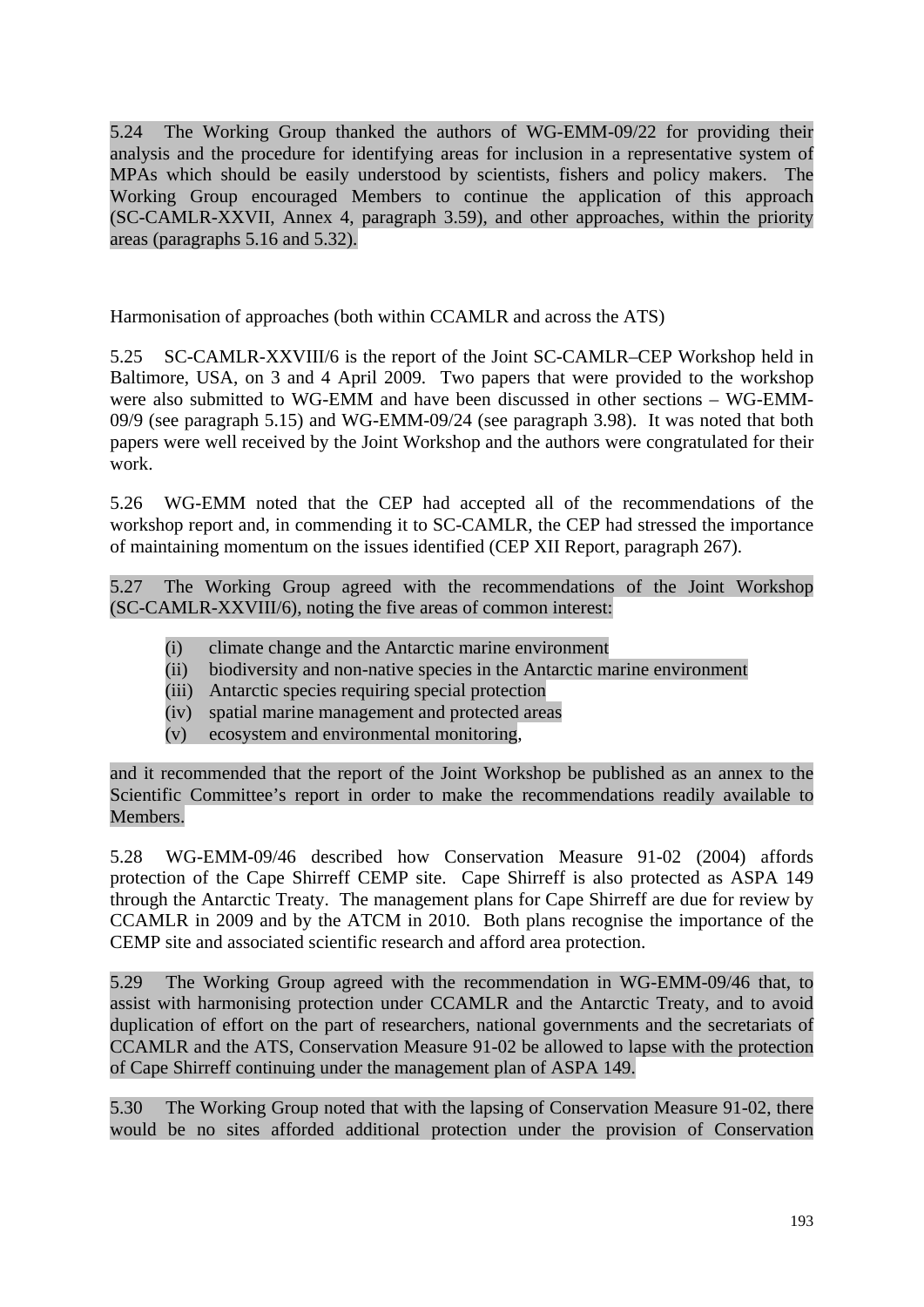Measure 91-01. It recommended that, where sites from which CEMP data are currently collected and afforded protection as ASPAs or ASMAs, they be listed in an annex to Conservation Measure 91-01.

5.31 The Working Group noted that a Special Fund had been established by Belgium in 2005 to support work on MPAs (CCAMLR-XXIV, paragraph 3.29). The Secretariat confirmed that additional funds had been contributed by the UK in 2009, and that the total amount now available in the Special Fund is approximately A\$58 000. The Working Group expressed its appreciation to Belgium and the UK for making these funds available.

5.32 The Working Group agreed that significant further work is required to progress the establishment of a representative system of MPAs across the Convention Area by 2012, within the timeline agreed by the WSSD. It also noted the high priority afforded to this work by the Scientific Committee (SC-CAMLR-XXVII, paragraph 3.55) and the Commission (CCAMLR-XXVII, paragraph 7.2), and recalled that the issue of MPAs had been identified as one of the Scientific Committee's priority items in its consideration of the Performance Review Panel Report (SC-CAMLR-XXVII, paragraph 10.10).

5.33 It was agreed that work to progress the establishment of a representative system of MPAs across the Convention Area could include projects which aimed to:

- (i) collate physical and biological datasets to support bioregionalisation and systematic conservation planning analyses across the Convention Area and/or for specific region(s);
- (ii) identify areas for protection, focusing on the 11 priority areas defined by the Working Group (SC-CAMLR-XXVII, Annex 4, Figure 12), and endorsed by the Scientific Committee (SC-CAMLR-XXVII, paragraph 3.55(iv)) and CEP (CEP XII Report, paragraph 163);
- (iii) build capacity among Members to contribute towards systematic conservation planning and other analyses relevant to the development of MPAs;
- (iv) work within existing or future research groups to achieve these objectives.

5.34 The Working Group recognised that the MPAs Special Fund could be utilised to facilitate such work, and recommended that a correspondence group should be convened immediately following WG-EMM to expedite the development of coordinated proposals for use of the available funds. The terms of reference for this correspondence group would be to:

- (i) consider the types of proposal(s) which might be appropriate for further development, based on the aims outlined in paragraph 5.33;
- (ii) elaborate the details of specific proposal(s), as appropriate;
- (iii) outline any further work which may be required to facilitate the development of proposals and/or the allocation of funds;
- (iv) submit a paper to SC-CAMLR-XXVIII summarising the discussions on (i) to (iii), and requesting specific advice from the Scientific Committee on the next steps, as appropriate.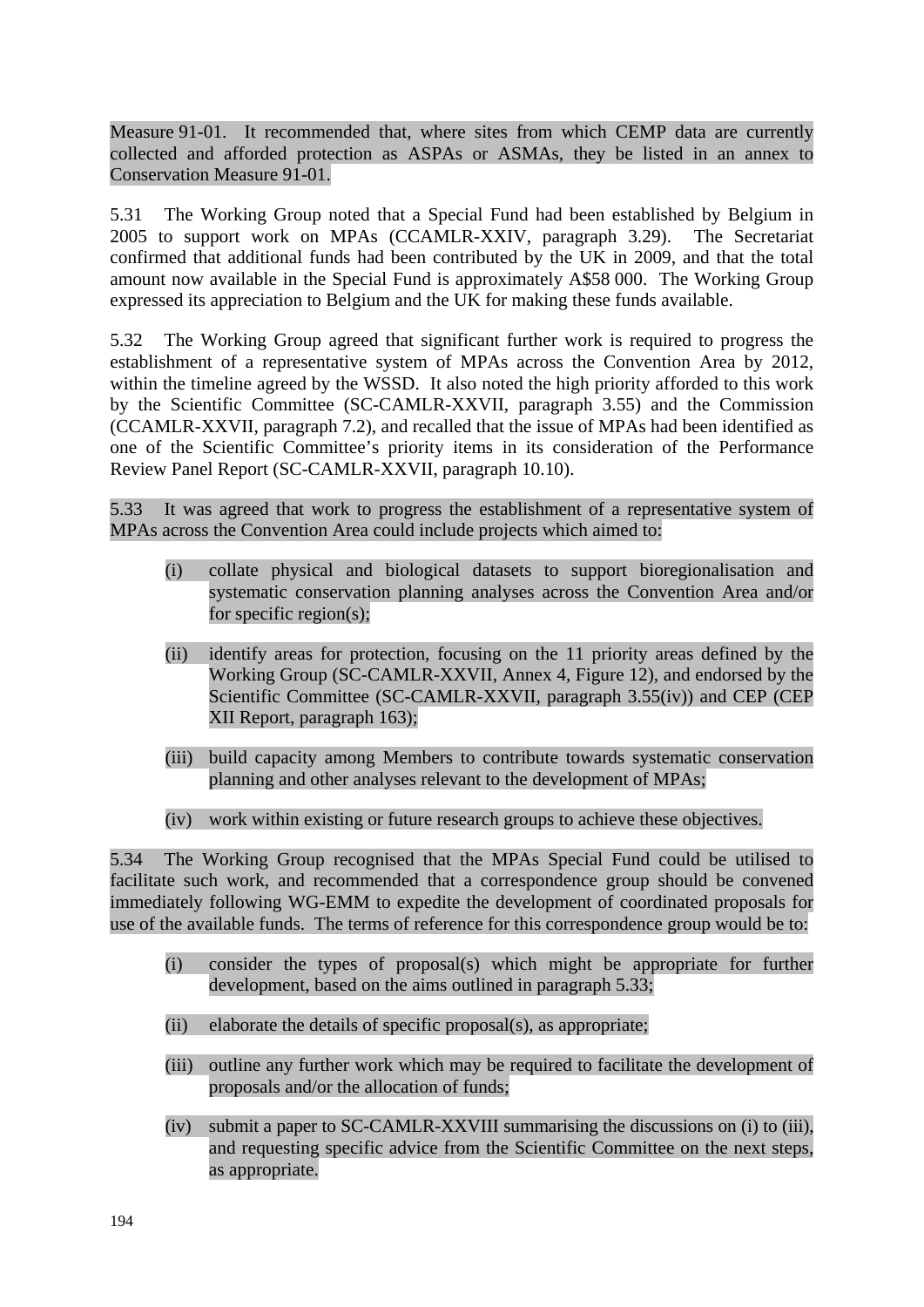5.35 The correspondence group would not be responsible for reviewing proposals or making recommendations on the allocation of funds, and the Working Group noted that the Scientific Committee would provide advice on these decisions as required.

5.36 It was agreed that Dr Grant would coordinate the correspondence group. The Working Group requested the Secretariat to communicate details of the correspondence group and its terms of reference to all Members as soon as possible, and to encourage Members to participate in its discussions.

5.37 The Working Group also noted that, if they wish to do so, Members are able to submit individual proposals to the Secretariat for use of the MPA Special Fund, in addition to any coordinated proposals that might be developed by the correspondence group (see CCAMLR-XXVII, paragraph 7.7).

#### ADVICE TO THE SCIENTIFIC COMMITTEE AND ITS WORKING GROUPS

6.1 The Working Group identified the following advice to the Scientific Committee and its Working Groups:

- (i) overlap with toothfish fishery and predators (paragraph 2.42);
- (ii) mitigating risks to predator population from the Ross Sea toothfish fishery (paragraphs 2.46 to 2.50 and 2.52);
- (iii) potential mortality rate of krill in the fishery (paragraphs 3.4 and 3.7);
- (iv) ecosystem anomaly at South Georgia (paragraph 3.10);
- (v) new CEMP sites (paragraphs 3.12 and 3.14);
- (vi) progress and work plan for WG-EMM-STAPP (paragraph 3.20);
- (vii) revised total krill catch in 2007/08 (paragraphs 3.26 and 3.27);
- (viii) translation requirements for krill notifications (paragraph 3.32);
- (ix) research requirements in exploratory krill fisheries (paragraphs 3.34, 3.35 and 3.38 to 3.41);
- (x) efficacy of seal exclusion devices in the krill fishery (paragraph 3.48);
- (xi) requirements for observer coverage in the krill fishery (paragraphs 3.54, 3.55, 3.58, 3.60 and 3.61);
- (xii) conservation measures relevant to the krill fishery (paragraphs 3.67 to 3.72);
- (xiii) acoustic estimation of krill biomass (paragraphs 3.75 to 3.78, 3.80, 3.82, 3.83, 3.85 to 3.88, 3.90 and 3.91);
- (xiv) impacts of climate change (paragraphs 3.99, 3.101, 3.102 and 3.104);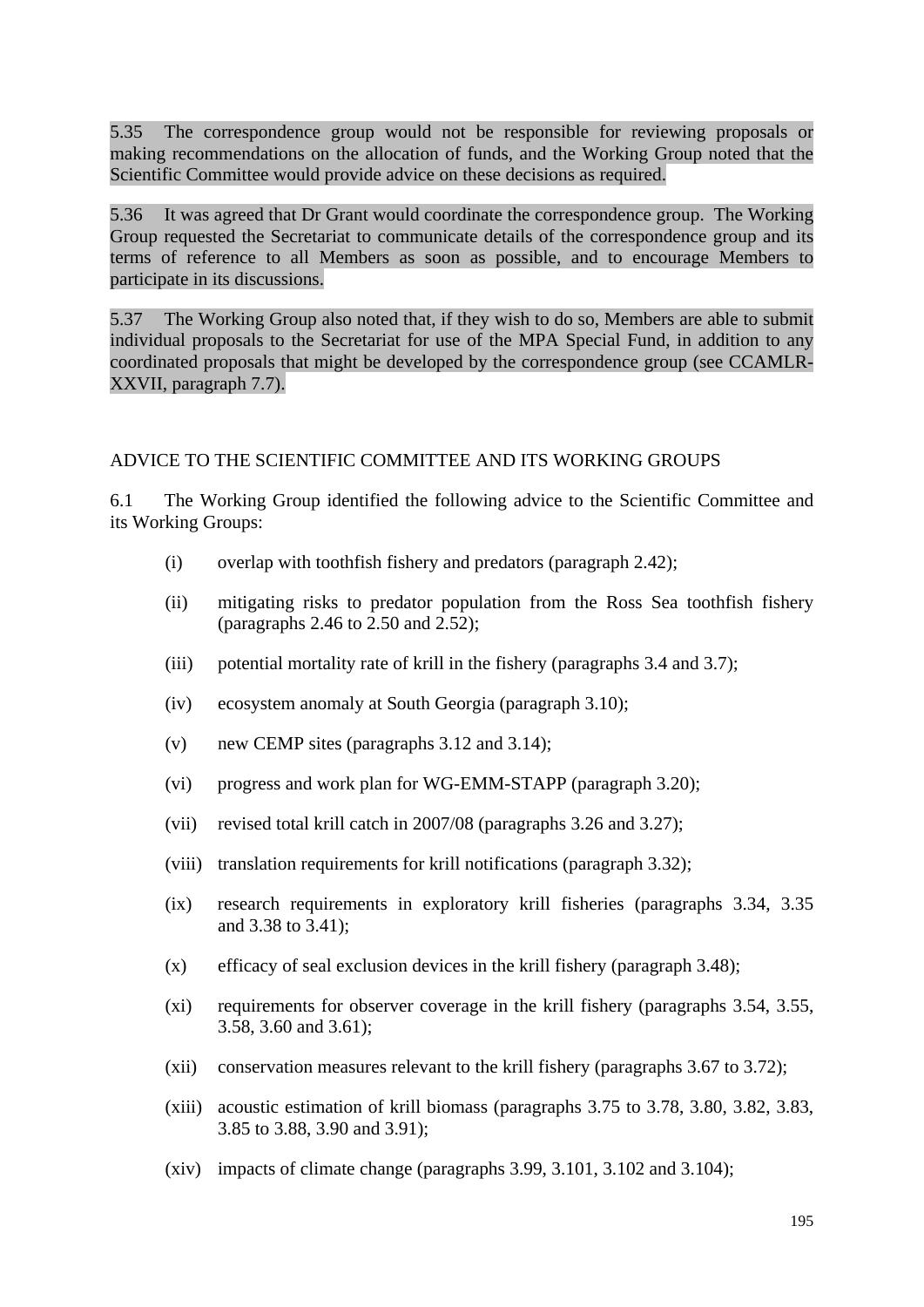- (xv) trigger level in Conservation Measure 51-01 (paragraphs 3.122 to 3.126 and 3.130 to 3.137);
- (xvi) developing feedback management strategies (paragraphs 3.140 and 3.142);
- (xvii) inclusion of ecosystem considerations of icefish by WG-FSA (paragraph 4.8);
- (xviii) advice to the VME Workshop (paragraphs 5.4 to 5.9, 5.13 and 5.14);
- (xix) representative system of MPAs in Subarea 48.2 (paragraph 5.23);
- (xx) report of the Joint SC-CAMLR–CEP Workshop (paragraph 5.27);
- (xxi) recommendations with respect to Conservation Measures 91-01 and 91-02 (paragraphs 5.29 and 5.30);
- (xxii) development of proposal for projects and access to MPA Special Fund (paragraphs 5.35 to 5.37);
- (xxiii) capacity building and burden sharing (paragraphs 8.7 to 8.9).

#### FUTURE WORK

- 7.1 The Working Group identified the following future work:
	- (i) stomach contents of toothfish (paragraph 2.14);
	- (ii) size-specific data on toothfish consumed by predators (paragraph 2.29);
	- (iii) models of the Ross Sea ecosystem (paragraphs 2.33, 2.51 and 2.53);
	- (iv) distribution of toothfish and predators in winter (paragraph 2.43);
	- (v) potential mortality rate of krill in the fishery (paragraphs 3.5 and 3.6);
	- (vi) coordination of monitoring with the CEP (paragraph 3.15);
	- (vii) photographic census methods (paragraph 3.22);
	- (viii) diagrams of seal exclusion devices from Japan and the Republic of Korea (paragraph 3.31);
	- (ix) krill conversion factors and volume-to-mass estimation (paragraphs 3.45(ii) and 3.49);
	- (x) revision of the CCAMLR *Scientific Observers Manual* (paragraph 3.45(iii);
	- (xi) submission of Japanese observer data to CCAMLR (paragraph 3.53);
	- (xii) stratification of Subarea 48.6 (paragraph 3.93);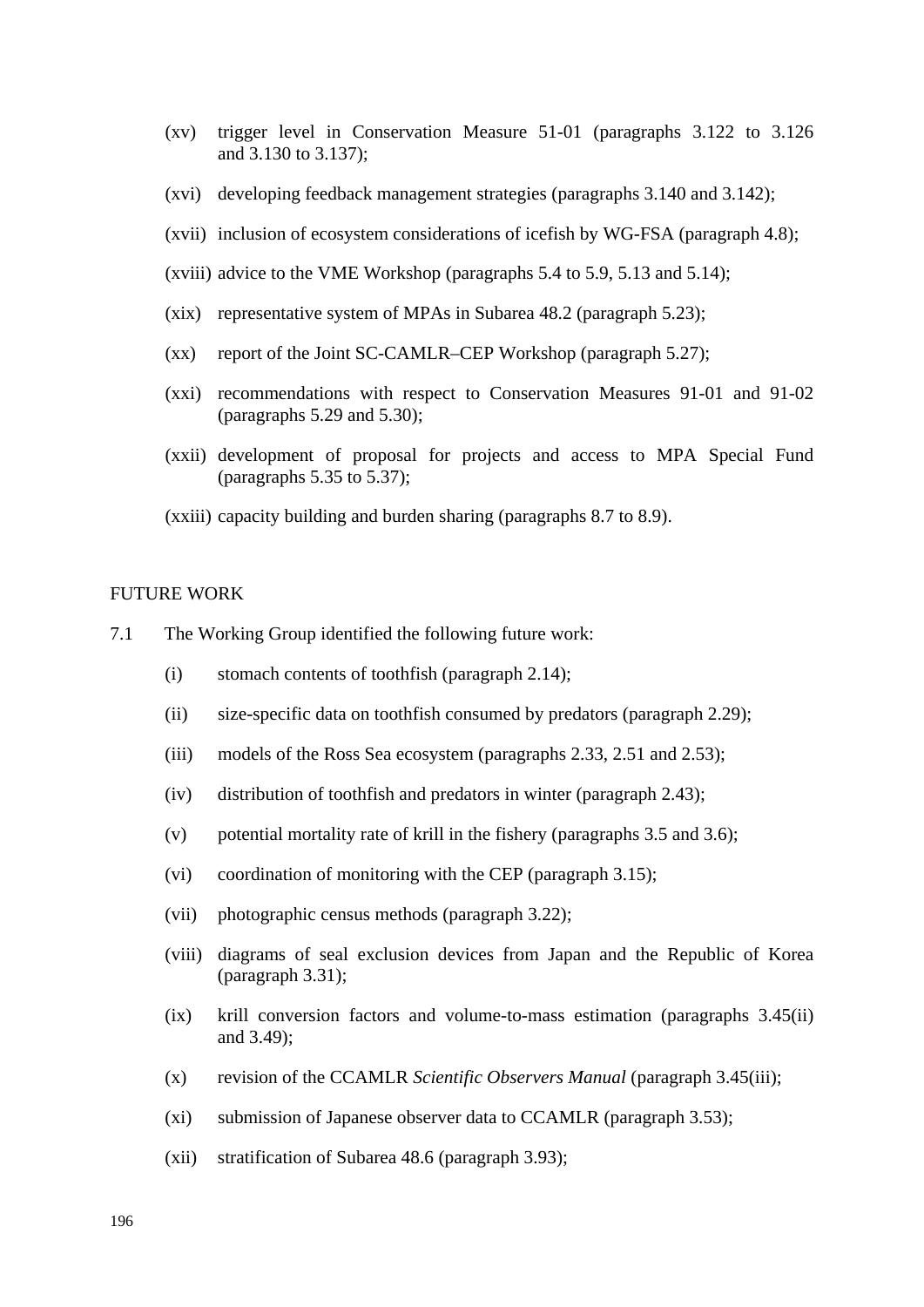- (xiii) characterising risk to the krill fishery (paragraph 3.138);
- (xiv) model validation procedures (paragraph 3.142);
- (xv) development of alternative models (paragraph 3.147);
- (xvi) MRM of toothfish and macrourids (paragraph 4.4);
- (xvii) collection of stable isotope data on toothfish predators and prey (paragraph 4.2(ii));
- (xviii) data collation to map VMEs and parameterise models (paragraphs 5.7, 5.11 and 5.13);
- (xix) application of systematic conservation planning tools in priority areas (paragraph 5.24);
- (xx) development of proposal for projects and access to MPA special funds (paragraphs 5.33 and 5.34).

### OTHER BUSINESS

Consideration of potential future Focus Topics for WG-EMM

8.1 The Working Group discussed the potential for future Focus Topics on the development of an observer scheme for krill (paragraph 3.61) and the future design of the monitoring requirements to deliver feedback management of krill, especially considering climate change and including the concept of reference sites (paragraph 3.105). In recognising the role of Focus Topics to provide flexibility to address the priorities of the Scientific Committee, the Working Group agreed to await the recommendation of the Scientific Committee meeting this year before determining the requirement for, and potential theme of, any Focus Topic at WG-EMM in 2010.

8.2 The Working Group also noted that it is important to recognise that workshops and Focus Topics often represent the initiation of a longer-term work plan (e.g. the work of WG-EMM-STAPP arising from the Predator Workshop in 2008 (paragraph 3.19)) and that this should be considered in managing future workload and expectation.

#### CCAMLR Performance Review

8.3 The Working Group discussed the priorities identified by the Scientific Committee arising from the report of the CCAMLR Performance Review Panel (SC-CAMLR-XXVII, paragraphs 10.1 to 10.11) that were relevant to its work.

8.4 The Working Group recognised the importance of the Report of the CCAMLR Performance Review Panel and that the positive nature of the report had been widely acknowledged and provided an opportunity to continue to promote the work of CCAMLR.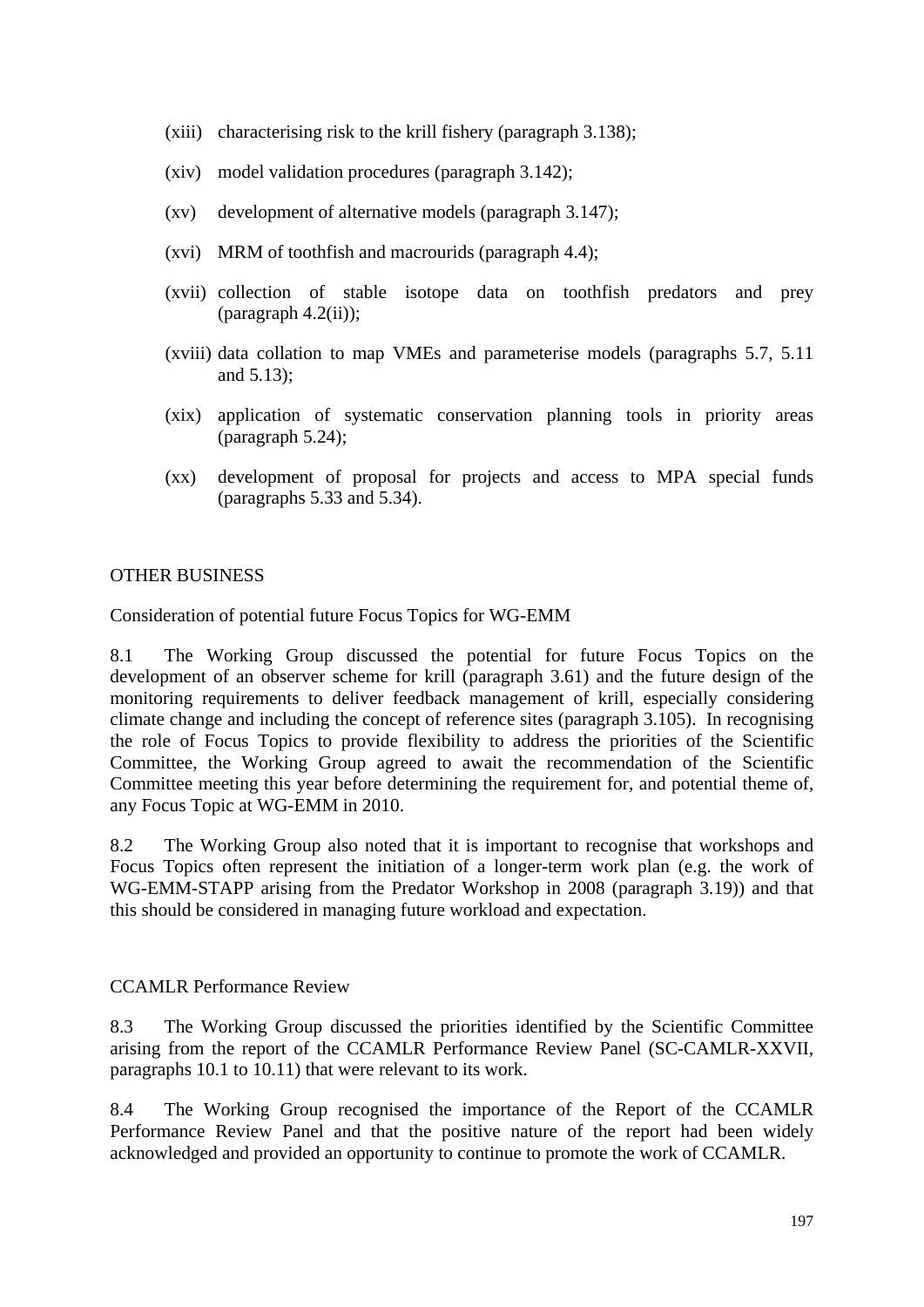8.5 In considering the mechanism to address the priority areas outlined by the Scientific Committee, the Working Group noted that it already had a very full workload and the issues of capacity building and burden sharing provided an overarching theme that would influence its ability to address these in the future. These latter issues were also highlighted as priorities in the Performance Review Panel Report.

Capacity building and burden sharing

8.6 In recognising the issues raised in paragraph 8.5, the Working Group agreed that addressing the issue of capacity building was an important precursor to address burden sharing and discussed a potential mechanism to achieve greater active engagement in its work.

8.7 The Working Group agreed that one potential mechanism to achieve greater participation might be to create a funding mechanism to support the attendance at Working Group meetings of young scientists from Members who otherwise would not have been able to engage in the work of WG-EMM. This would involve the Member nominating a young scientist and providing a CV and an abstract for a paper to be provided to the Working Group. Following the outcomes of the selection process, the successful nominee would be invited to submit their paper to the next meeting of the Working Group. In order to maximise the opportunity to develop an area of work based on the feedback from the Working Group, the successful nominee would be funded to attend their first Working Group meeting through the Special Fund, and there would be a commitment from the Member to fund their attendance at the next meeting of the Working Group (such a commitment would be a prerequisite).

8.8 In addition to the facilitation of attendance at its meeting, the Working Group recognised the potential value of adopting an active mentoring scheme, possibly including collaboration between the successful nominee and an established participant in the Working Group, and being tied to the meeting scholarship program outlined above.

8.9 The Working Group advised the Scientific Committee to consider various mechanisms for capacity building, including those outlined above, as a matter of priority.

## ADOPTION OF THE REPORT AND CLOSE OF THE MEETING

9.1 The report of the meeting of WG-EMM was adopted.

9.2 In closing the meeting, Dr Watters thanked all of the rapporteurs, participants and the Secretariat for their helpful engagement and high level of scientific input into the meeting, in particular he thanked Dr Jones for chairing those parts of the meeting during which his own papers were considered. On behalf of the meeting Dr Watters also thanked Mr Iversen, and through him the IMR and Norwegian Foreign Ministry, for providing excellent facilities and meeting arrangements. Dr Watters also thanked the Secretariat for its support.

9.3 Dr Constable, on behalf of the participants, thanked Dr Watters for his good humour, spirit and enthusiasm throughout the meeting.

9.4 The meeting closed.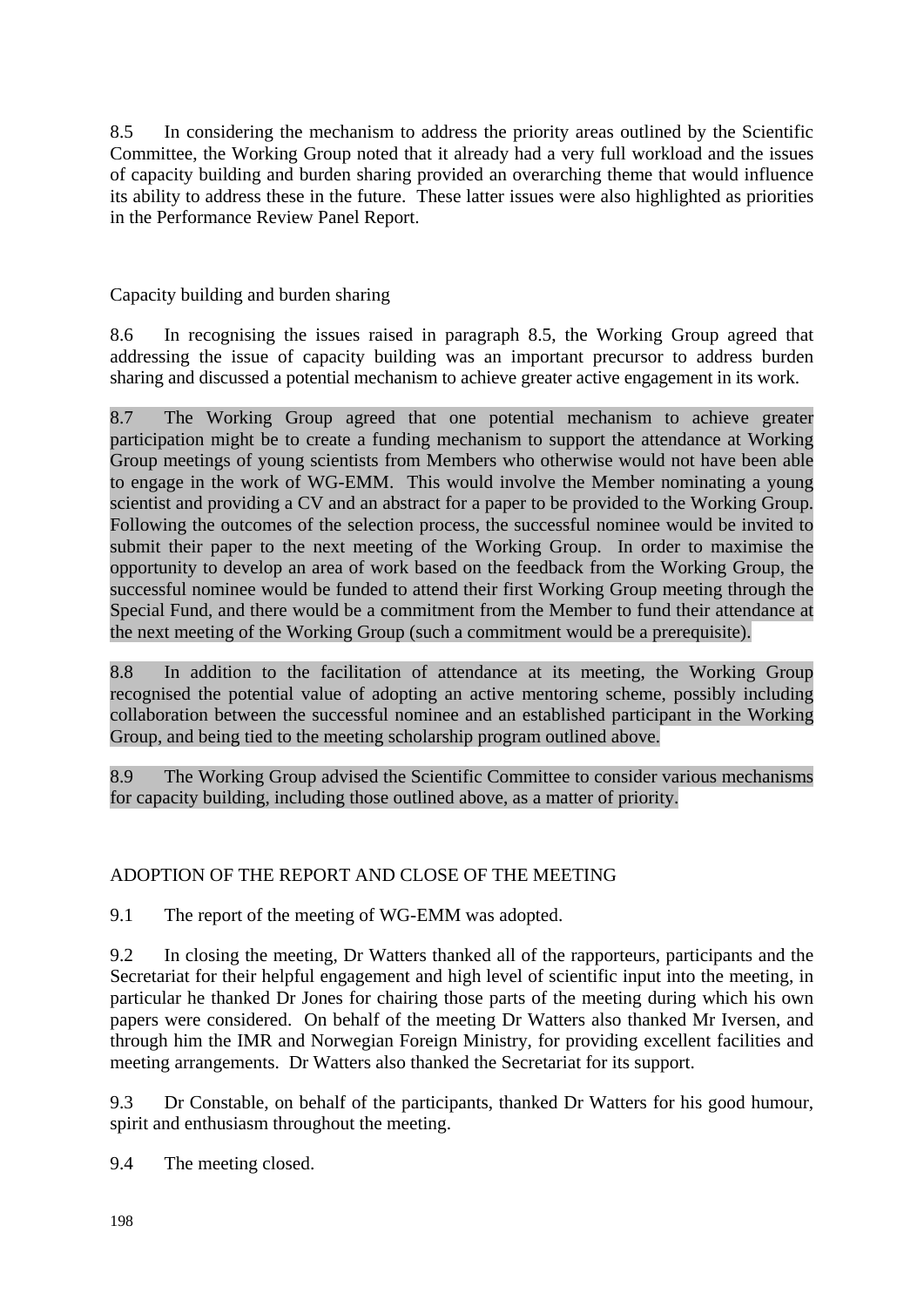#### **REFERENCES**

- Agnew, D.J. and G. Phegan. 1995. A fine-scale model of the overlap between penguin foraging demands and the krill fishery in the South Shetland Islands and Antarctic Peninsula. *CCAMLR Science*, 2: 99–110.
- Atkinson, A., V. Siegel, E. Pakhomov and P. Rothery. 2004. Long-term decline in krill stock and increase in salps within the Southern Ocean. *Nature*, 432: 100–103.
- Butterworth, D.S., G.R. Gluckman, R.B. Thomson, S. Chalis, K. Hiramatsu and D.J. Agnew. 1994. Further computations of the consequences of setting the annual krill catch limit to a fixed fraction of the estimate of krill biomass from a survey. *CCAMLR Science*, 1: 81–106.
- Constable, A. and W.K. de la Mare. 1996. A generalised model for evaluating yield and the long-term status of fish stocks under conditions of uncertainty. *CCAMLR Science*, 3: 31–54.
- Constable, A.J., W.K. de la Mare, D.J. Agnew, I. Everson and D. Miller. 2000. Managing fisheries to conserve the Antarctic marine ecosystem: practical implementation of the Convention on the Conservation of Antarctic Marine Living Resources (CCAMLR). *ICES J. Mar. Sci*., 57 (3): 778–791.
- Everson, I., G. Parkes, K.-H. Kock and I. Boyd. 1999. Variation in standing stock of the mackerel icefish *Champsocephalus gunnari* at South Georgia. *J. Appl. Ecol*., 36 (4): 591–603.
- Greene, C.H., T.K. Stanton, P.H. Wiebe and S. McClatchie. 1991. Acoustic estimates of Antarctic krill. *Nature*, 349: p. 110.
- Hanchet, S.M., G.J. Rickard, J.M. Fenaughty, A. Dunn and M.J. Williams. 2008. A hypothetical life cycle for Antarctic toothfish (*Dissostichus mawsoni*) in the Ross Sea region. *CCAMLR Science*, 15: 35–53.
- He, X. and D.M. Furlani (Eds). 2001. *Ecologically Sustainable Development of the Fishery for Patagonian Toothfish (Dissostichus eleginoides) around Macquarie Island: Population Parameters, Population Assessment and Ecological Interaction*s. CSIRO Division of Marine Research (Series FRDC Project: 97/122).
- Hill, S.L., K. Reid, S.E. Thorpe, J. Hinke and G.M. Watters. 2007. A compilation of parameters for ecosystem dynamics models of the Scotia Sea – Antarctic Peninsula region. *CCAMLR Science*, 14: 1–25.
- Kasatkina, S.M. and V.I. Latogursky. 1990. Distribution characteristics of krill aggregations in the fishing ground off Coronation Island in the 1989/90 season. *Selected Scientific Papers, 1990 (SC-CAMLR-SSP/7).* CCAMLR, Hobart, Australia: 49–74.
- Kasatkina S.M. and V.F. Ivanova. 2003. Fishing intensity of Russian fleet in krill fishery in Subareas 48.2 and 48.3. CCAMLR *Science*, 10: 15–36.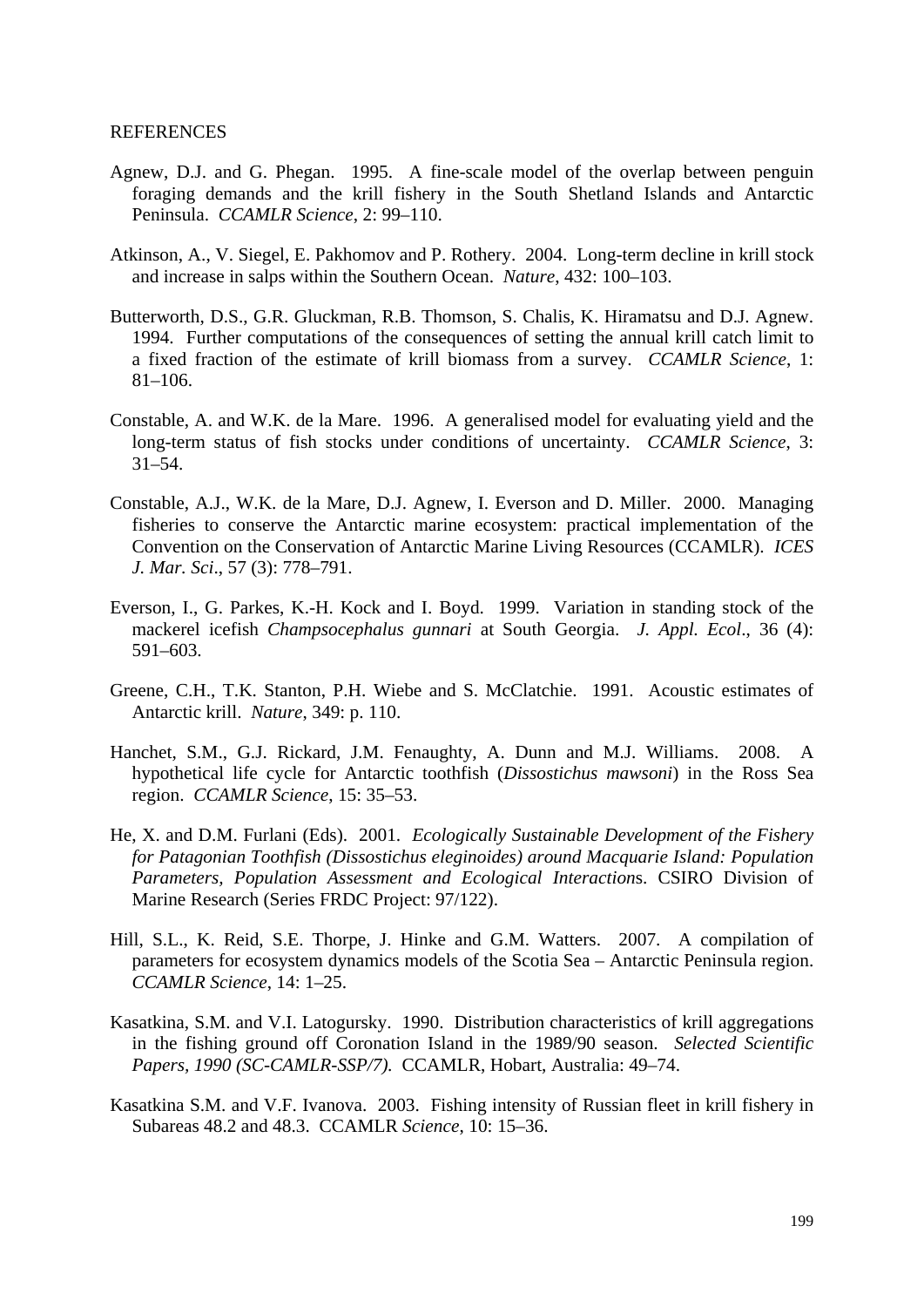- Kock, K.-H. (Ed.). 2000. *Understanding CCAMLR's Approach to Management*. CCAMLR: www.ccamlr.org/pu/e/e\_pubs/am/toc.htm.
- McClintock, J., H. Ducklow and W. Fraser. 2008. Ecological responses to climate change on the Antarctic Peninsula. *Amer. Sci.*, 96: 302–310.
- Near, T.J., S.E. Russo, C.D. Jones and A.L. DeVries. 2003. Ontogenetic shift in buoyancy and habitat in the Antarctic toothfish, *Dissostichus mawsoni* (Perciformes: Nototheniidae). *Polar Biol.*, 26 (2): 124–128.
- Reid, K., J.P. Croxall, D.R. Briggs and E.J. Murphy. 2005. Antarctic ecosystem monitoring: quantifying the response of ecosystem indicators to variability in Antarctic krill. *ICES J. Mar. Sci.*, 62 (3): 366–373.
- Surronen, P. 2005. Mortality of fish escaping trawl gears. *FAO Fish. Tech. Pap*., 478: 72 pp.
- Thomson, R.B., D.S. Butterworth, I.L. Boyd and J.P. Croxall. 2000. Modelling the consequences of Antarctic krill harvesting on Antarctic fur seals. *Ecol. Appl.,* 10 (6): 1806–1819.
- Zimarev, Yu.V., S.M. Kasatkina and Yu.P. Frolov. 1990. Midwater trawl catchability in relation to krill and possible ways of assessing gross catch. *Selected Scientific Papers, 1990 (SC-CAMLR-SSP/7)*. CCAMLR, Hobart, Australia: 87–113.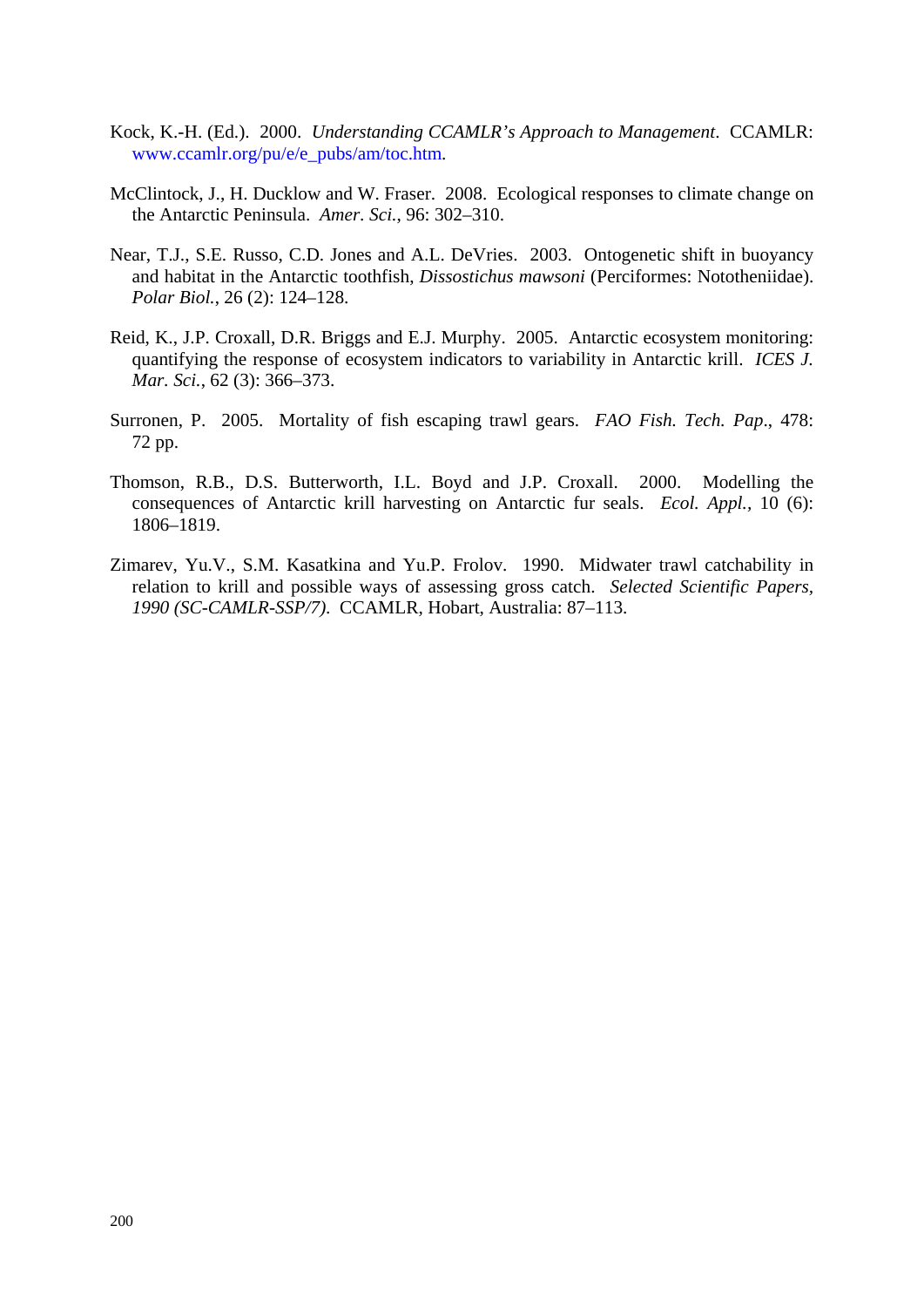Table 1: Progress by WG-EMM-STAPP in estimating krill consumption by air-breathing predators in Area 48. Italics: progress up to WG-EMM-09; bold: likely progress to WG-EMM-10; X: work commenced; XX: work well progressed; XXX: work completed.

| Tasks required for estimating<br>krill consumption | Pack-ice<br>seals<br>(at sea) | Fur seals<br>(on land) | Penguins<br>(on land) | Flying<br>seabirds<br>(on land) | Flying<br>seabirds<br>(at sea) |
|----------------------------------------------------|-------------------------------|------------------------|-----------------------|---------------------------------|--------------------------------|
| Collection/collation data                          | <i>XXX</i>                    | <i>XXX</i>             | <b>XXX</b>            | $XXX^*$                         | XX                             |
| Develop estimation procedure                       | <i>XXX</i>                    | XX                     | XX                    | $XXX^*$                         |                                |
| Estimate abundance: breeders                       | XXX                           | XX                     | XX                    | $XXX^*$                         |                                |
| Estimate abundance: non-breeders                   | <i>XXX</i>                    | XX                     | X                     |                                 |                                |
| At-sea distribution                                | <i>XXX</i>                    | XX                     |                       |                                 |                                |
| Diet and energetics                                | XXX                           | XХ                     | XX                    |                                 | XX                             |
| Estimate krill consumption                         | XXX                           |                        |                       |                                 |                                |

\* For white-chinned petrels in Subarea 48.3 only.

Table 2: Ontogenetic patterns in diet of *Dissostichus mawsoni* in the Ross Sea, based on information in WG-EMM-09/16, 09/40 and 09/42.

| Life stage  | <b>Size</b>      | Habit           | Habitat          | Main prev                   |
|-------------|------------------|-----------------|------------------|-----------------------------|
| Post-larvae | $<$ 15 cm        | <b>Nektonic</b> | Oceanic          | Krill, zooplankton          |
| Juvenile    | 15~60cm          | Demersal        | Shelf            | Silverfish, crustaceans     |
| Pre-adult   | $60 \sim 100$ cm | Bathypelagic    | Slope            | Icefish, macrourids, squid  |
| Adult       | $100+$ cm        | Bathypelagic    | Slope, seamounts | Squid, macrourids, Antimora |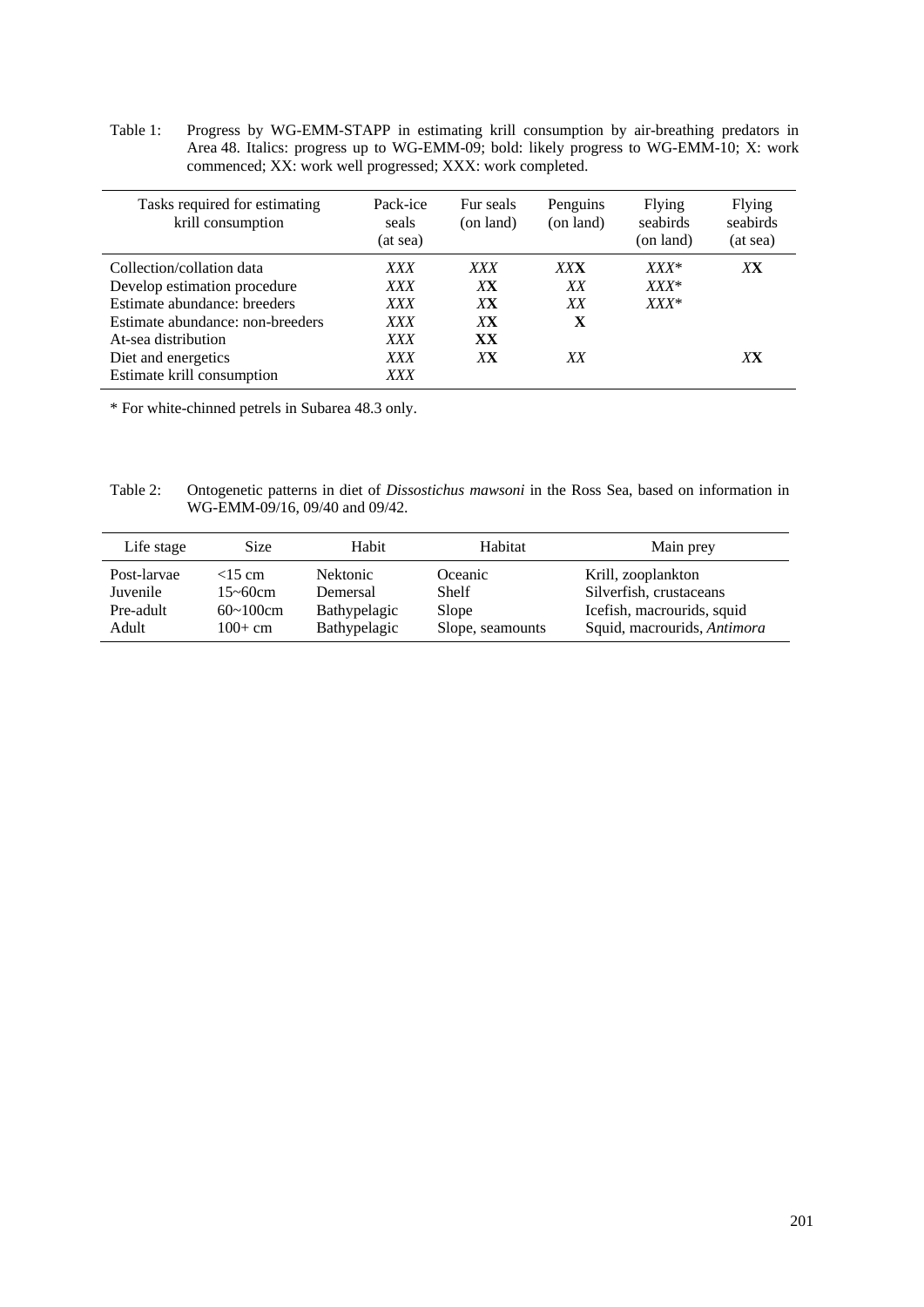| Member      | Name of vessel          | Expected       |      |     |     | Months during which fishing will proceed |     |     |                        |       |     |     |                |                                      |                         |         |      |              | Subareas and/or divisions where |        | Fishing     |
|-------------|-------------------------|----------------|------|-----|-----|------------------------------------------|-----|-----|------------------------|-------|-----|-----|----------------|--------------------------------------|-------------------------|---------|------|--------------|---------------------------------|--------|-------------|
|             |                         | level of catch | 2009 |     |     |                                          |     |     | 2010                   |       |     |     |                |                                      | fishing will take place |         |      | technique    |                                 |        |             |
|             |                         | (tonnes)       |      |     |     |                                          |     |     |                        |       |     |     |                |                                      |                         | Subarea |      |              | Division                        |        |             |
|             |                         |                | Dec  | Jan | Feb | $M_{\rm{air}}$                           | Ąpr | May | $\mathop{\mathrm{Im}}$ | $\Xi$ | Aug | Sep | $\overline{c}$ | $\overset{\sim}{\operatorname{Now}}$ | 48.1                    | 48.2    | 48.3 | 48.4         | 58.4.1                          | 58.4.2 |             |
| China       | An Xing Hai             | 3 000          | X    | X   | X   | $\mathbf X$                              |     |     |                        |       |     |     |                |                                      | X                       | X       | X    | X            |                                 |        |             |
|             | Kai Li                  | 3 0 0 0        | X    | X   | X   | X                                        |     |     |                        |       |     |     |                |                                      | X                       | X       | X    | X            |                                 |        |             |
|             | Kai Xin                 | 3 0 0 0        | X    | X   | X   | X                                        |     |     |                        |       |     |     |                |                                      | X                       | X       | X    | X            |                                 |        |             |
| Japan       | Fukuei Maru             | 30 000         |      | X   | X   | X                                        | X   | X   | X                      | X     | X   |     |                |                                      | X                       | X       | X    |              |                                 |        |             |
| Korea,      | Insung Ho               | 12 000         |      |     | X   | X                                        | X   | X   | X                      | X     | X   |     |                |                                      | X                       | X       | X    |              |                                 |        |             |
| Republic of |                         |                |      |     |     |                                          |     |     |                        |       |     |     |                |                                      |                         |         |      |              |                                 |        |             |
|             | Kwang Ja Ho             | 18 000         |      |     | X   | X                                        | X   | X   | X                      | X     | X   |     |                |                                      | X                       | X       | X    |              |                                 |        |             |
|             | Dongsan Ho              | 35 000         |      | X   | X   | X                                        | X   | X   | X                      | X     | X   | X   | X              |                                      | X                       | X       | X    |              |                                 |        |             |
| Norway      | Juvel                   | 50 000         | X    | X   | X   | X                                        | X   | X   | X                      | X     | X   | X   |                |                                      | X                       | X       | X    |              |                                 |        |             |
|             | Saga Sea                | 50 000         | X    | X   | X   | X                                        | X   | X   | X                      | X     | X   | X   | X              | X                                    | X                       | X       | X    |              | X                               | X      | C           |
|             | $Thorsh\phi\nu di'$     | 65 000         | X    | X   | X   | X                                        | X   | X   | X                      | X     | X   | X   |                |                                      | X                       | X       | X    |              |                                 |        | <b>CPB</b>  |
| Poland      | Dalmor II               | 9 0 0 0        |      |     |     | X                                        | X   | X   | X                      | X     | X   |     |                |                                      | X                       | X       | X    |              |                                 |        |             |
| Russia      | <b>Maksim Starotsin</b> | 75 000         | X    | X   | X   | X                                        | X   | X   | X                      | X     | X   | X   | X              | X                                    | X                       | X       | X    | $\mathbf{x}$ |                                 |        | <b>TCPB</b> |
| Ukraine     | Konstruktor Koshkin     | 10 000         |      |     | X   | X                                        | X   |     |                        |       |     |     |                |                                      | X                       | X       |      |              |                                 |        |             |
| Total       | 13 vessels              | 363 000        | 7    | 9   | 12  | 13                                       | 10  | 9   | 9                      | 9     | 9   | 5   | 3              | 2                                    | 13                      | 13      | 12   | 4            |                                 |        |             |

#### Table 3: Summary of notifications for krill fisheries in 2009/10.

Fishing technique: T – traditional; C – continuous fishing system; P – pumping to clear codend; B – beam trawling<br><sup>1</sup> Thorshøvdi has notified its intent to fish in the exploratory fishery in Subarea 48.6 – total of 15 000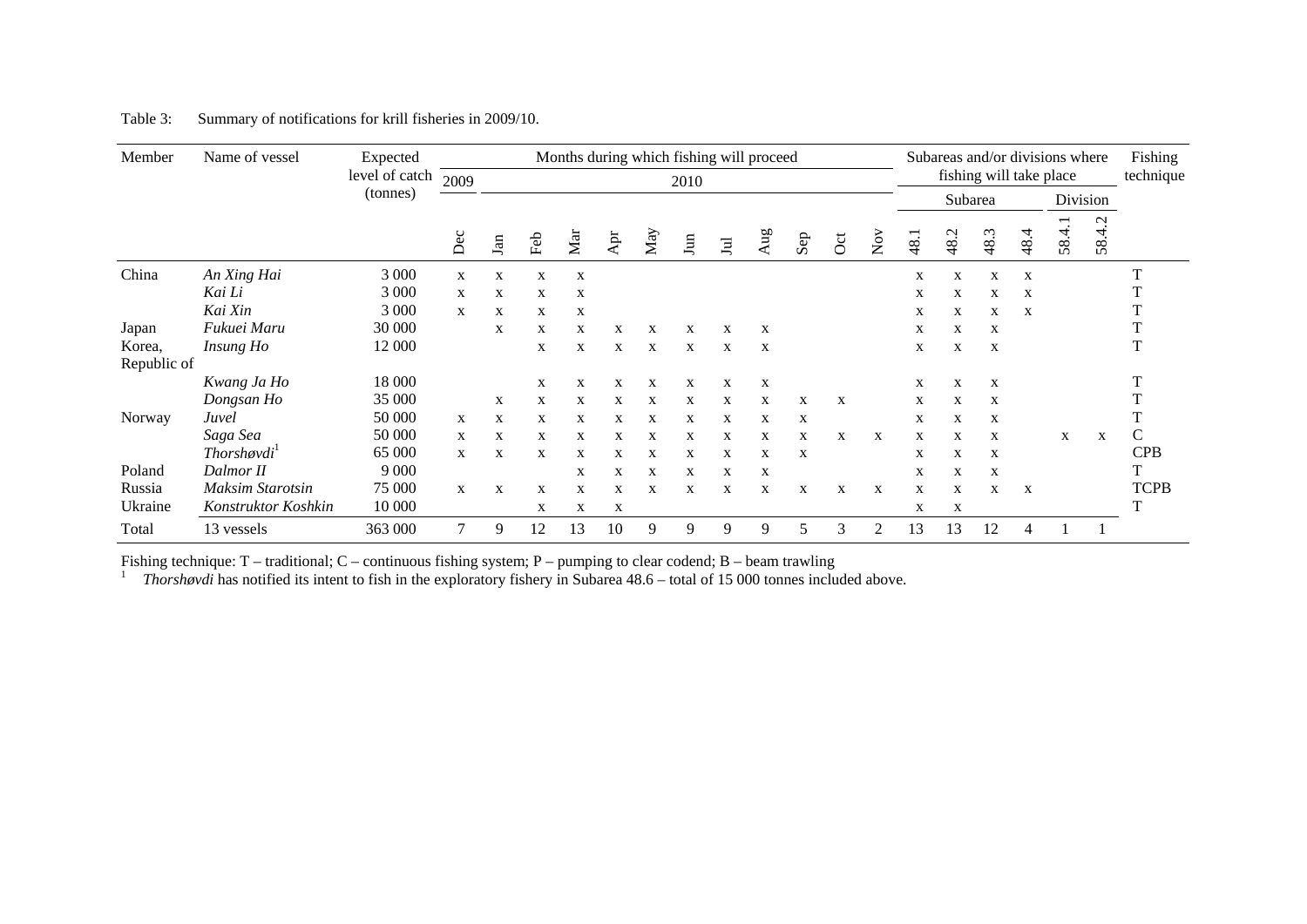Table 4: Proportional subdivision of recent krill catches and krill biomass from the CCAMLR 2000 Survey among the 15 SSMUs in Statistical Areas 48.1–48.3. Subdivisions of the historical catches are derived from SSMU-specific catches for the last five fishing seasons (see WG-EMM-09/6, Table 8). Subdivisions of krill biomass are from Hill et al. (2007). Pelagic SSMUs are highlighted in bold type, and the total subdivision to these SSMUs is reported in the row marked 'pelagic'. The total subdivision to coastal SSMUs is reported in the row marked 'coastal'. Totals are also provided by Subarea. Antarctic Peninsula (AP) SSMUs: Pelagic Area (APPA); Bransfield Strait East (APBSE); Bransfield Strait West (APBSW); Drake Passage East (APDPE); Drake PassageWest (APDPW); Antarctic Peninsula West (APW); Antarctic Peninsula East (APE); Elephant Island (APEI). South Orkney Islands (SO) SSMUs: Pelagic Area (SOPA); North East (SONE); South East (SOSE); West (SOW). South Georgia (SG) SSMUs: Pelagic Area (SGPA); East (SGE); West (SGW).

| Subarea        | <b>SSMU</b>  | Proportion of catch | Proportion of biomass |
|----------------|--------------|---------------------|-----------------------|
| 48.1           | <b>APPA</b>  | 0.0006              | 0.0729                |
|                | <b>APBSE</b> | 0.0387              | 0.0160                |
|                | <b>APBSW</b> | 0.0254              | 0.0122                |
|                | <b>APDPE</b> | 0.0250              | 0.0091                |
|                | <b>APDPW</b> | 0.1038              | 0.0088                |
|                | <b>APW</b>   | 0.0009              | 0.0204                |
|                | APE          | 0.0000              | 0.0341                |
|                | APEI         | 0.0188              | 0.0205                |
| 48.2           | <b>SOPA</b>  | 0.0036              | 0.3058                |
|                | <b>SONE</b>  | 0.0099              | 0.0238                |
|                | SOSE         | 0.0003              | 0.0347                |
|                | SOW          | 0.4448              | 0.0361                |
| 48.3           | <b>SGPA</b>  | 0.0004              | 0.3475                |
|                | SGE          | 0.1933              | 0.0326                |
|                | SGW          | 0.1343              | 0.0255                |
| 48.1           |              | 0.2132              | 0.1940                |
| 48.2           |              | 0.4587              | 0.4004                |
| 48.3           |              | 0.3281              | 0.4056                |
| <b>Pelagic</b> |              | 0.0047              | 0.7262                |
| Coastal        |              | 0.9953              | 0.2738                |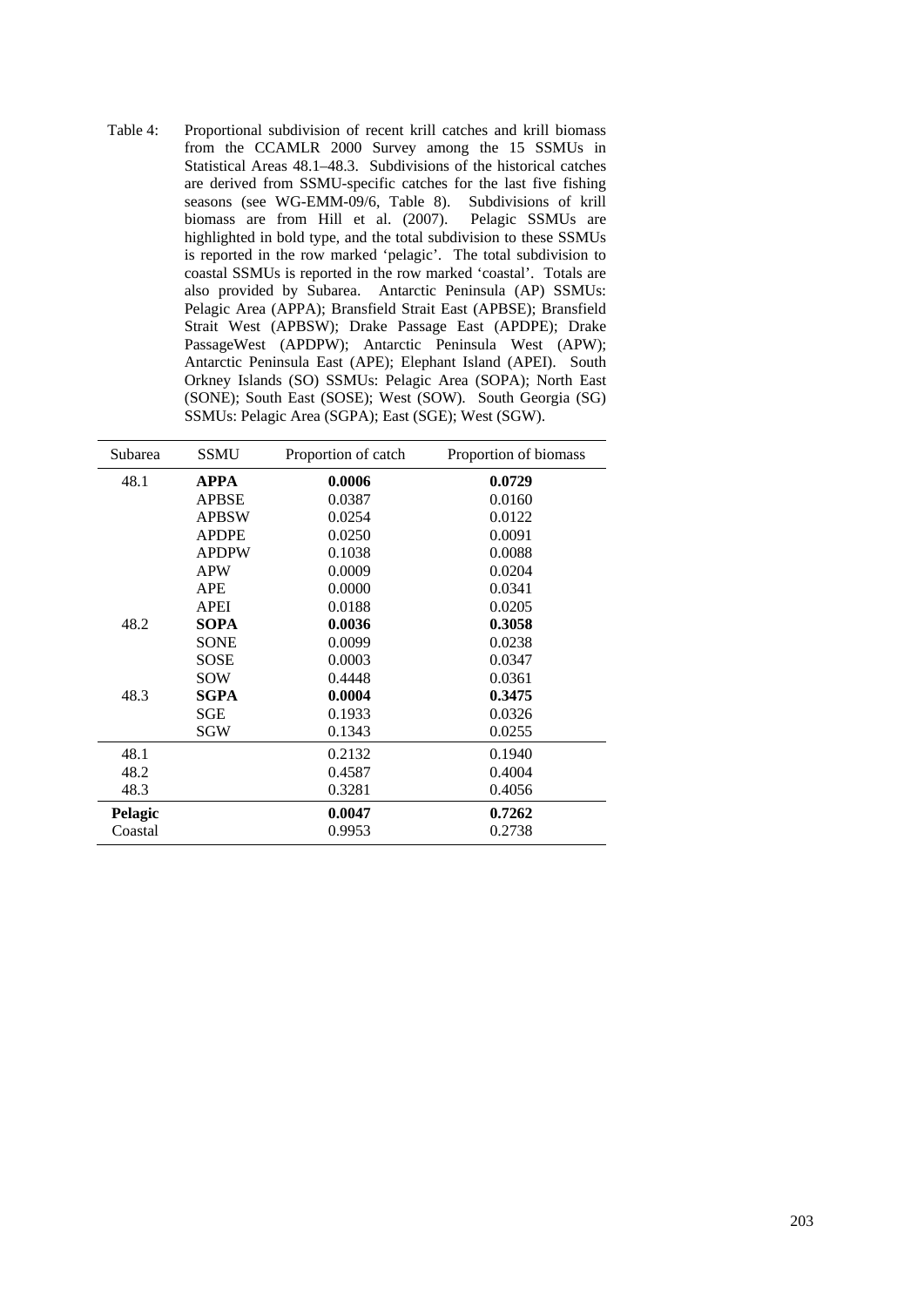| <b>CEMP</b><br>method | Parameter                          | Species                          | Location                                   | Indicative availability<br>date                         |
|-----------------------|------------------------------------|----------------------------------|--------------------------------------------|---------------------------------------------------------|
| A <sub>6</sub>        | Penguin breeding success           | Adélie                           | South Orkney and<br>South Shetland Islands | 06-Feb*                                                 |
|                       |                                    | Chinstrap                        | South Orkney and<br>South Shetland Islands | $01$ -Mar*                                              |
|                       |                                    | Gentoo                           | South Orkney and<br>South Shetland Islands | $01$ -Feb                                               |
|                       |                                    | Gentoo                           | South Georgia                              | $01$ -Feb                                               |
|                       |                                    | Macaroni                         | South Georgia                              | $25$ -Feb*                                              |
| A7                    | Penguin fledging mass              | Adélie                           | South Orkney Islands                       | $06$ -Feb*                                              |
|                       |                                    | Adélie                           | South Shetland Islands                     | $25$ -Jan*                                              |
|                       |                                    | Chinstrap                        | South Orkney Islands                       | $01$ -Mar*                                              |
|                       |                                    | Chinstrap                        | South Shetland Islands                     | 25-Feb*                                                 |
|                       |                                    | Gentoo                           | South Georgia                              | 23-Feb*                                                 |
|                       |                                    | Macaroni                         | South Georgia                              | 25-Feb*                                                 |
| A8                    | Penguin chick diet                 | Adélie                           | South Orkney and<br>South Shetland Islands | $01$ -Feb*                                              |
|                       |                                    | Chinstrap                        | South Orkney and<br>South Shetland Islands | $01-Mar*$                                               |
|                       |                                    | Gentoo                           | South Georgia                              | 15-Mar*                                                 |
|                       |                                    | Macaroni                         | South Georgia                              | $01$ -Mar*                                              |
| B2                    | Flying seabird breeding<br>success | <b>Black-browed</b><br>albatross | All                                        | 16 April OR the date<br>when all birds have<br>fledged* |
|                       | Krill acoustic density             | Krill                            | South Georgia                              | $01$ -Feb                                               |
|                       | estimate                           | Krill                            | South Shetland Islands                     | $01$ -Feb                                               |
|                       | Mackerel icefish diet              | Mackerel<br>icefish              | South Georgia                              | 01-Mar                                                  |
|                       | Weaning mass                       | Fur seal                         | South Georgia                              | $01-Jan$                                                |
|                       | Pup survival                       | Fur seal                         | South Georgia                              | $01-Jan$                                                |
|                       | Early diet                         | Fur seal                         | South Shetland Islands                     | $01$ -Feb                                               |
| C <sub>1</sub>        | Foraging trip duration             | Fur seal                         | South Shetland Islands                     | $01-May$                                                |
|                       |                                    | Fur seal                         | South Georgia                              | $01-May$                                                |

| Table 5: | Parameters indicating krill availability with indicative availability dates derived (where possible and |
|----------|---------------------------------------------------------------------------------------------------------|
|          | indicated *) from the CEMP standard methods.                                                            |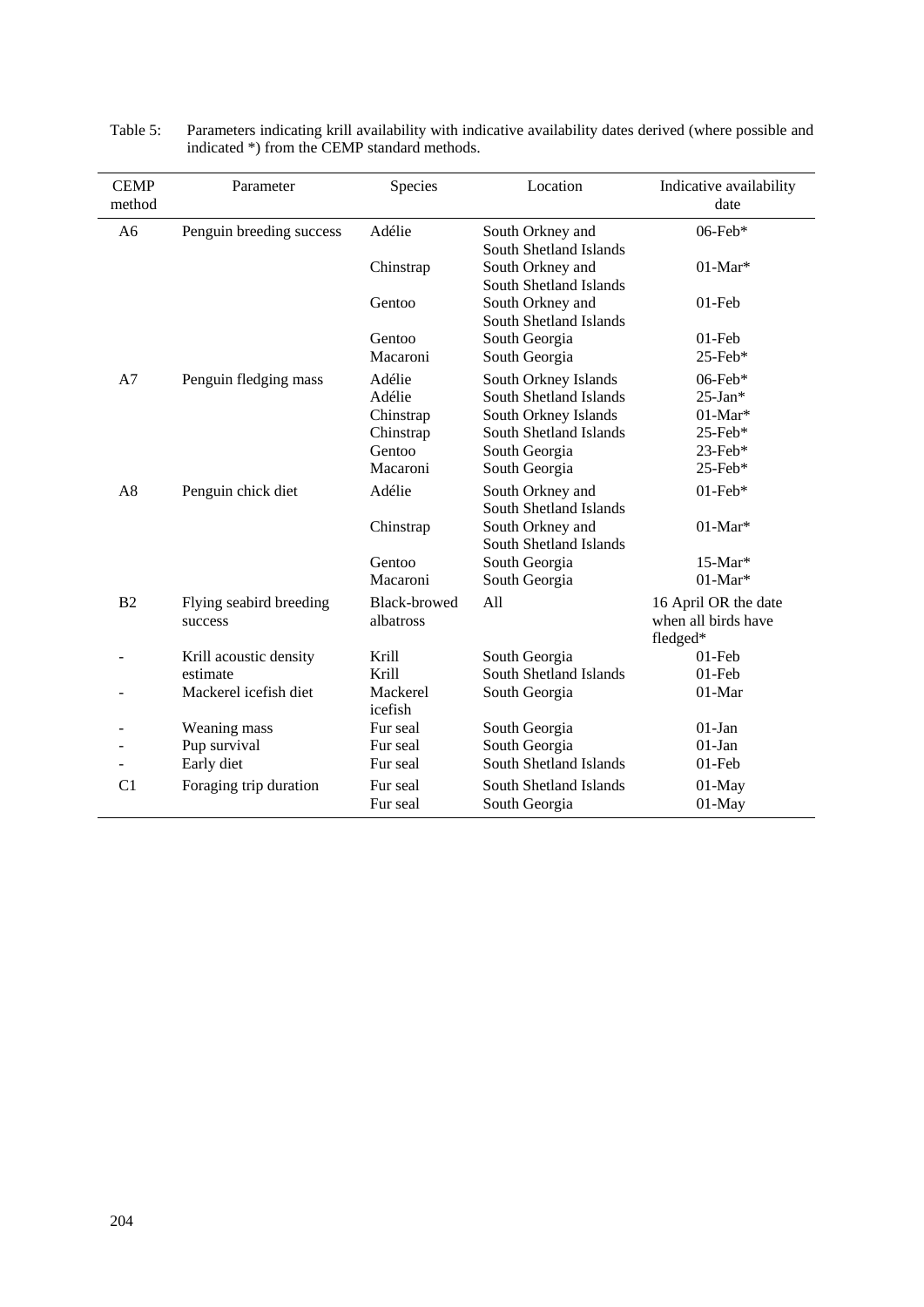(a) End of 2007



(b) End of the projection period (2042)



Figure 1: Estimated median relative abundance by size class from the 2007 assessment for *Dissostichus* spp. in Subarea 88.1. Relative abundance is determined as the ratio of the abundance in the size class in the year relative to the initial  $(B_0)$  abundance. Bar widths are proportional to the relative abundance of each size class in the population.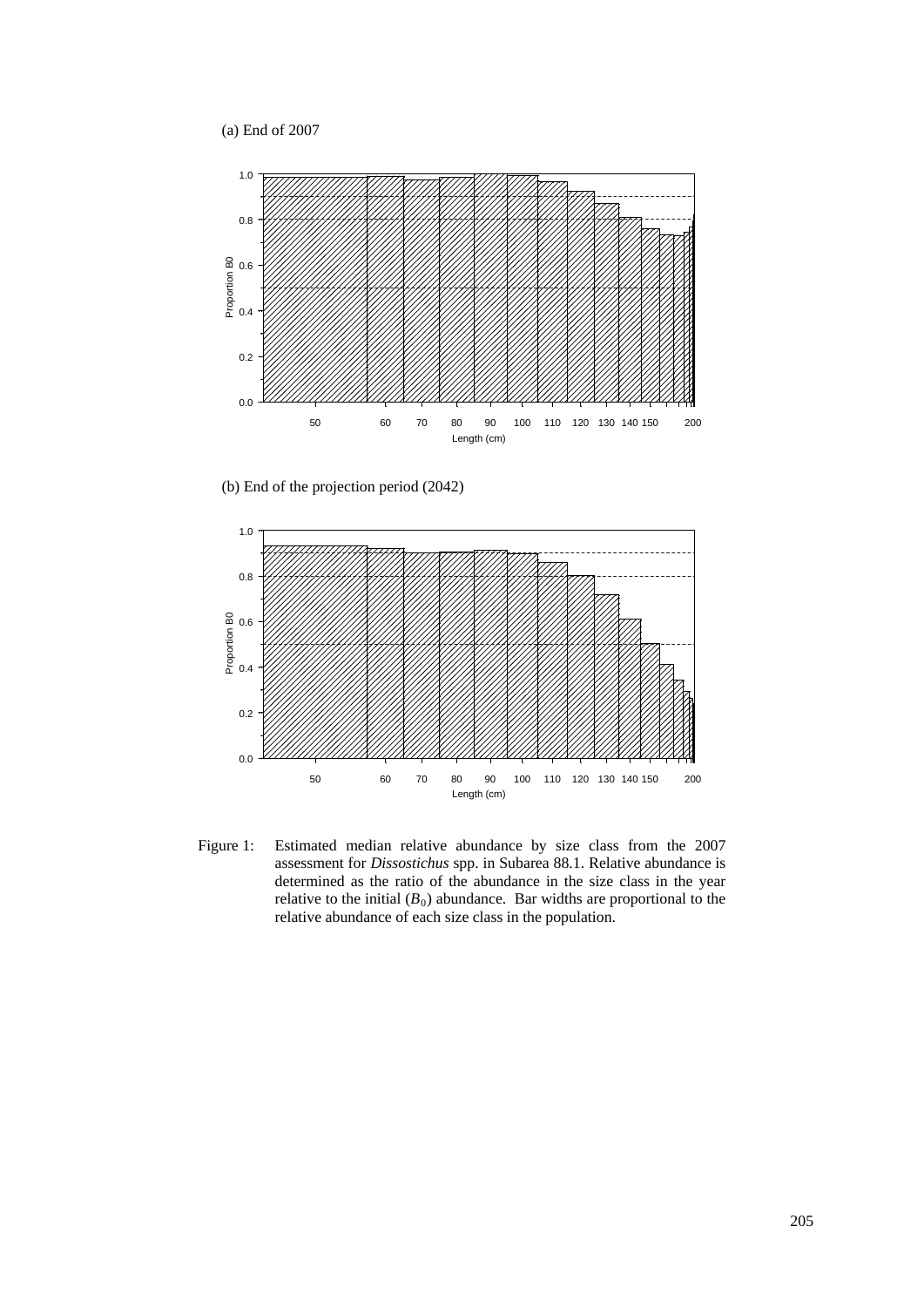

Figure 2: Notified and realised catches in the krill fishery in 2009/10.



Figure 3<sup>\*</sup>: Effects on predators. Model-averaged, fishing-option-specific probabilities that, at the end of the fishing period, the abundances of predators will be reduced to values less than or equal to 75% of abundances from comparable no-fishing trials. Probabilities are averaged (using equal weights) across parameterisations that are intended to characterize plausible bounds on the flux of krill through the SSMUs and the relationship between foraging success and reproductive success for krill-dependent predators. The x-axis is harvest rate, labelled 'yield multiplier'. Status quo is allocation proportional to the historical distribution of krill catch; Option 2 is the SSMU allocation proportional to predator abundance; Option 3 is the SSMU allocation proportional to the abundance of krill from the CCAMLR-2000 Survey; and Option 4 is the SSMU allocation proportional to predator abundance minus krill abundance. The vertical dotted lines mark yield multiplier values of 0.026 (indicating the harvest rate at recent catch levels), 0.15 (indicating the harvest rate at the present trigger level), and 1.0 (indicating the harvest rate at the full precautionary catch limit).

This figure is available in colour on the CCAMLR website.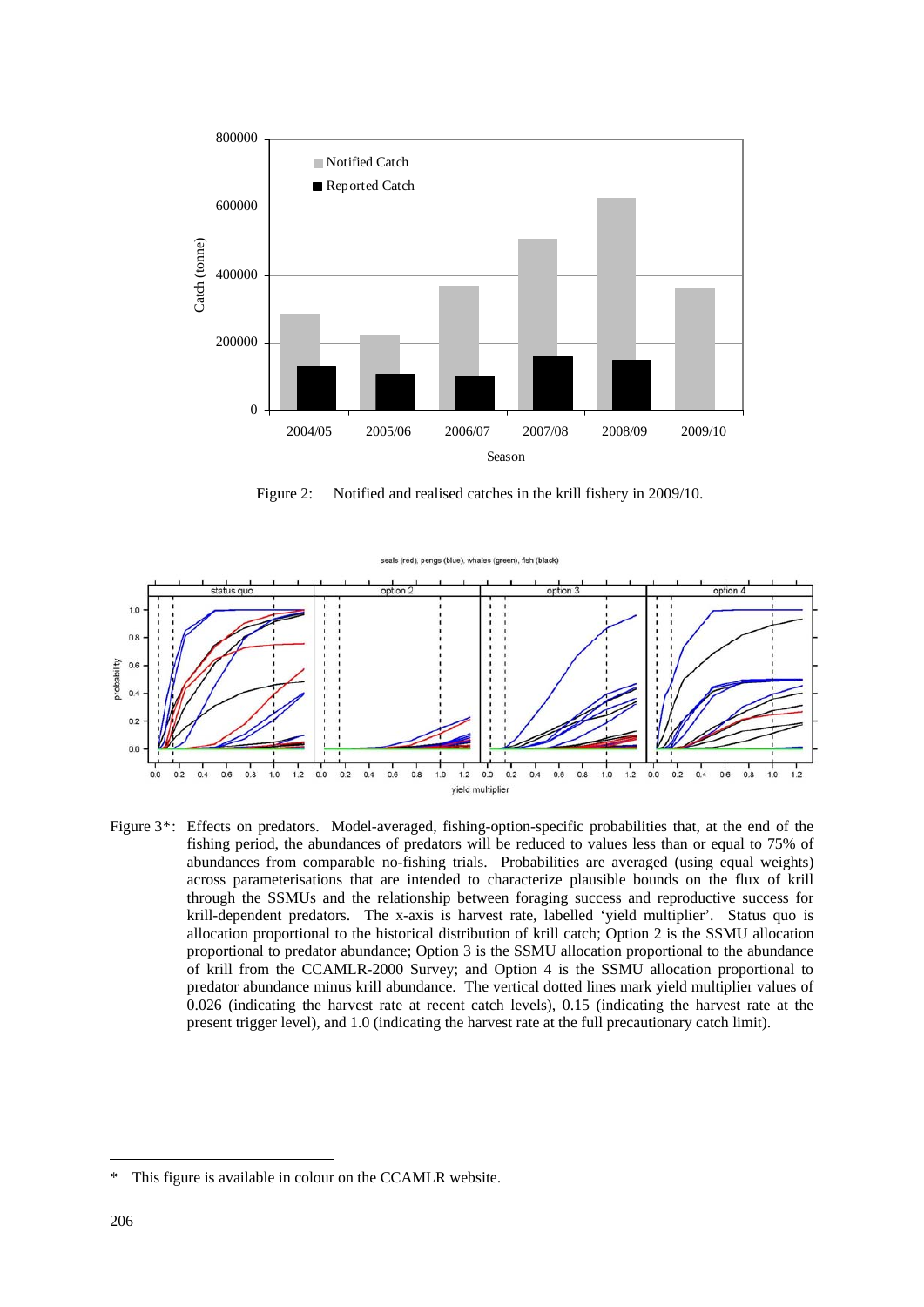

Figure 4\*: Effects on the fishery. Model-averaged, fishing-option-specific log of mean catches. The trend lines are SSMU-specific; coastal SSMUs are indicated in blue and pelagic SSMUs are indicated in red. Fishery performance was averaged (using equal weights) across parameterisations that are intended to characterize plausible bounds on the flux of krill through the SSMUs and the relationship between foraging success and reproductive success for krill-dependent predators. Note, many SSMU-specific, model-averaged catches predicted from the implementation of Fishing Option 4 were low compared to other options because all the parameterisations implicitly describe initial conditions that would prohibit fishing in many SSMUs. The x-axis is harvest rate, labelled 'yield multiplier'. Status quo is allocation proportional to the historical distribution of krill catch; Option 2 is the SSMU allocation proportional to predator abundance; Option 3 is the SSMU allocation proportional to the abundance of krill from the CCAMLR-2000 Survey; and Option 4 is the SSMU allocation proportional to predator abundance minus krill abundance. The vertical dotted lines mark yield multiplier values of 0.026 (indicating the harvest rate at recent catch levels), 0.15 (indicating the harvest rate at the present trigger level), and 1.0 (indicating the harvest rate at the full precautionary catch limit).

This figure is available in colour on the CCAMLR website.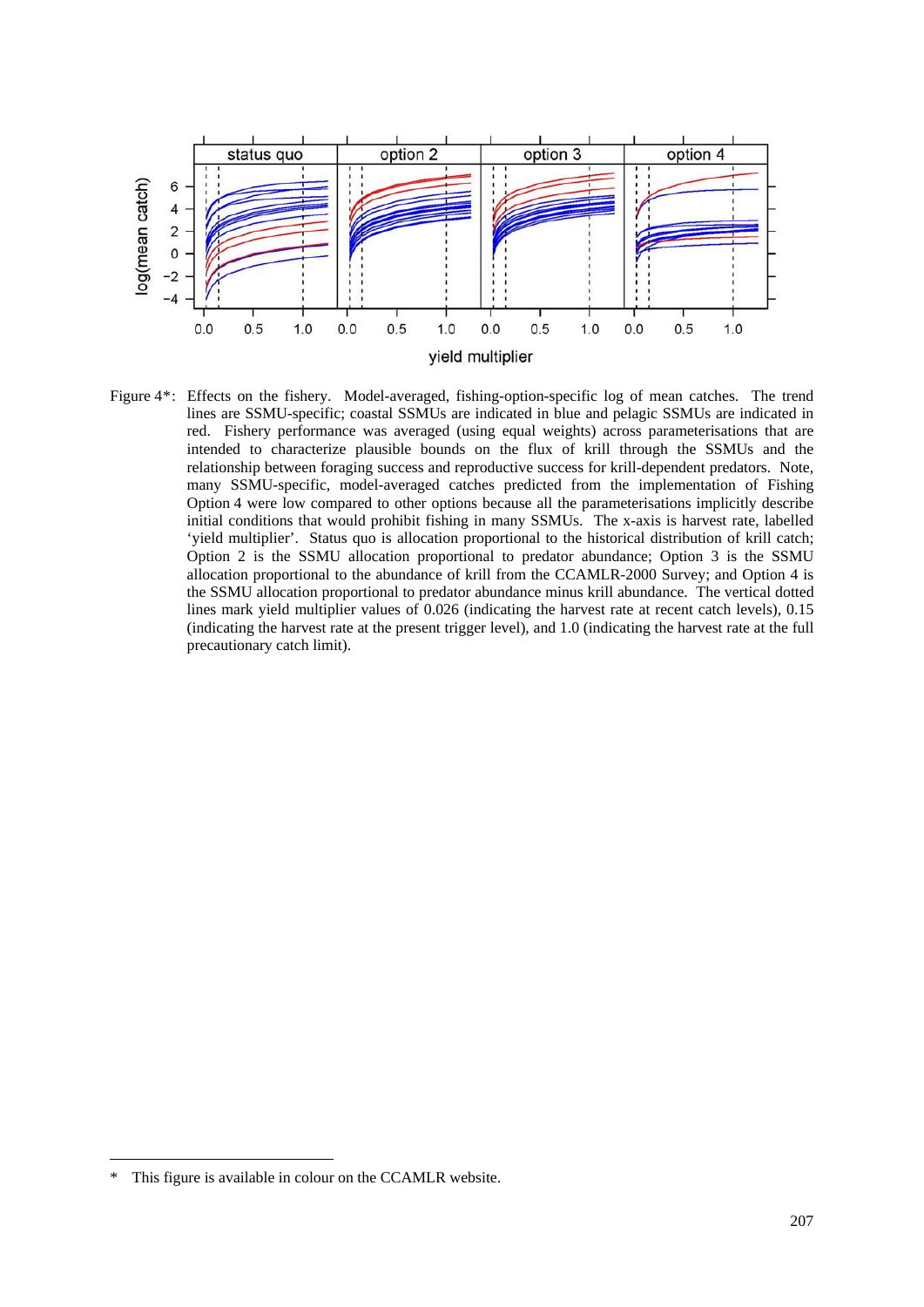

Figure 5\*: Output from MARXAN analysis undertaken as part of a systematic conservation planning process for the South Orkney Islands (from WG-EMM-09/22, Figure 4b). Map shows the selection frequency of planning units within Subarea 48.2, when MARXAN analysis was run using input data on albatross and petrel foraging areas, penguin foraging areas, pelagic bioregions, chlorophyll concentration, sea ice concentration, and ocean front buffers (see WG-EMM-09/22 for full description of methods and results). Planning units selected most frequently are considered to have the highest importance for conservation, based on the defined conservation objectives.



Figure 6\*: Output from MARXAN analysis showing areas selected when an additional 'cost' factor was introduced for planning units in which krill fishing occurs (other input data are the same as in Figure 5) (from WG-EMM-09/22, Figure 4c; see WG-EMM-09/22 for full description of methods and results).

These figures are available in colour on the CCAMLR website.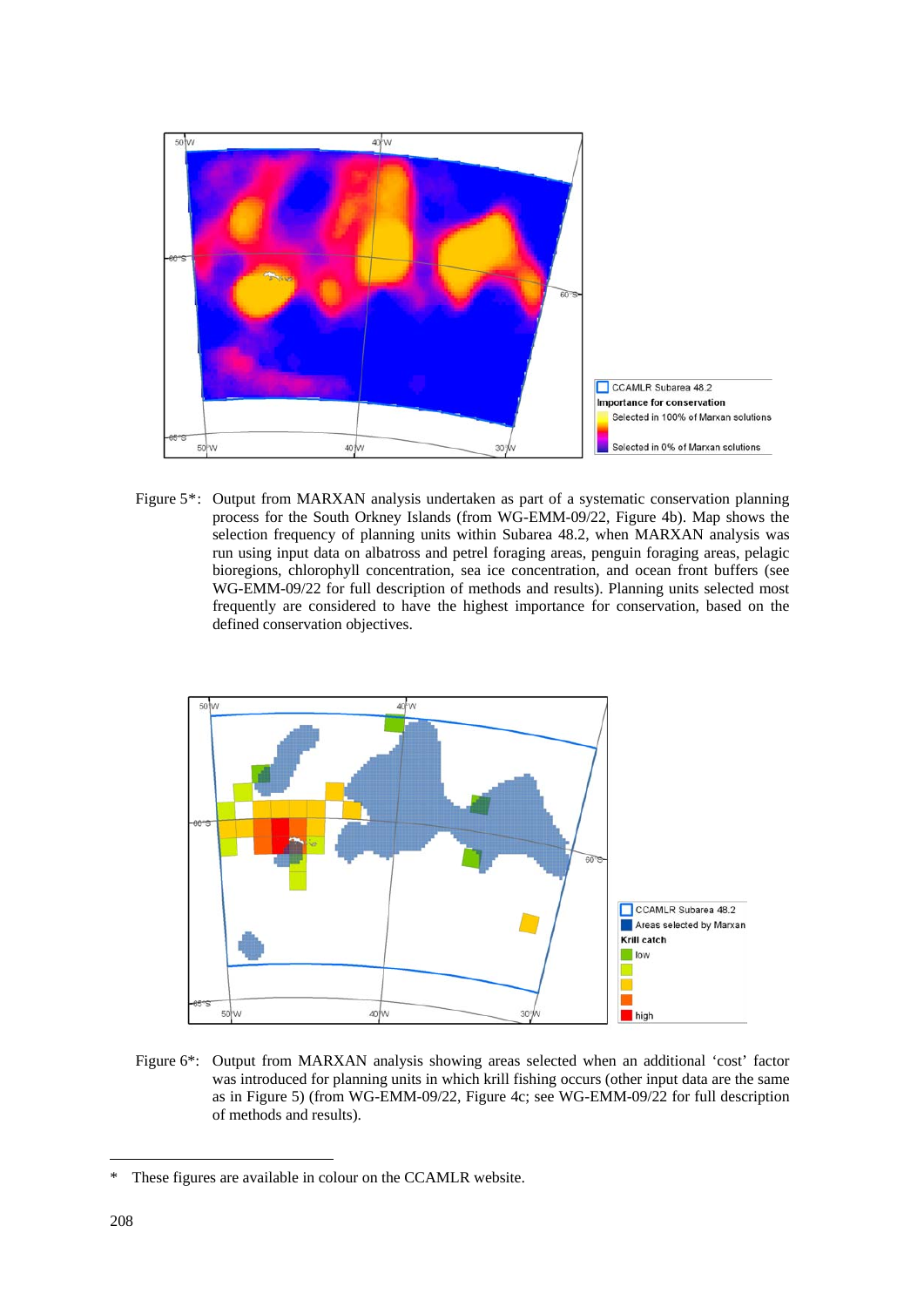# APPENDIX A

# **LIST OF PARTICIPANTS**

#### Working Group on Ecosystem Monitoring and Management (Bergen, Norway, 6 to 17 July 2009)

| AHN, Jong Kwan (Mr)       | International Fisheries Organisation Division<br>Distant Water Fisheries Bureau<br>Ministry for Food, Agriculture and Fisheries<br>#88, GwanMun-Ro<br>Gwacheon-si<br>Gyeonggi-do 427-719<br>Republic of Korea<br>ahnjk90@korea.kr |
|---------------------------|-----------------------------------------------------------------------------------------------------------------------------------------------------------------------------------------------------------------------------------|
| AGNEW, David (Dr)         | <b>MRAG</b><br>18 Queen Street<br>London W1J 5PN<br><b>United Kingdom</b><br>d.agnew@mrag.co.uk                                                                                                                                   |
| BUTTERWORTH, Doug (Prof.) | Department of Mathematics<br>and Applied Mathematics<br>University of Cape Town<br>Rondebosch 7701<br>South Africa<br>doug.butterworth@uct.ac.za                                                                                  |
| CALISE, Lucio (Dr)        | <b>Institute of Marine Research</b><br><b>Observation Methodology</b><br>Nordnesgaten 50<br>PO Box 1870 Nordnes<br>N-5817 Bergen<br>Norway<br>lucio.calise@imr.no                                                                 |
| CHO, JII (Ms)             | <b>International Legal Affairs Division</b><br><b>Treaties Bureau</b><br>Ministry of Foreign Affairs and Trade<br>95-1 Doryeom-dong, Jongno-gu<br>Seoul<br>Republic of Korea<br>jicho07@mofat.go.kr                               |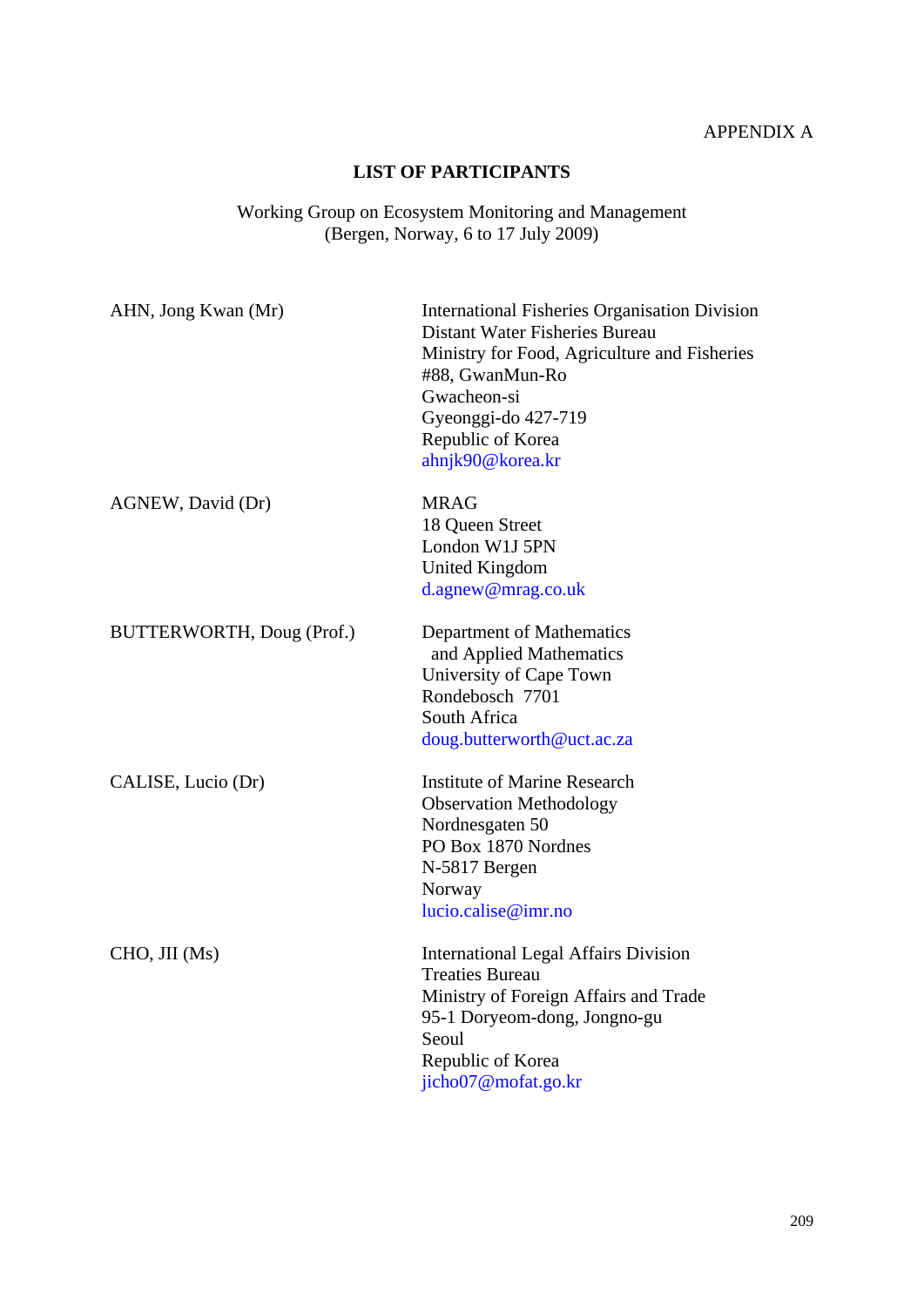| CONSTABLE, Andrew (Dr)<br>(WG-SAM Convener) | Antarctic Climate and Ecosystems<br><b>Cooperative Research Centre</b><br><b>Australian Antarctic Division</b><br>Department of Environment, Water,<br>Heritage and the Arts<br>203 Channel Highway<br>Kingston Tasmania 7050<br>Australia<br>andrew.constable@aad.gov.au |
|---------------------------------------------|---------------------------------------------------------------------------------------------------------------------------------------------------------------------------------------------------------------------------------------------------------------------------|
| DANKEL, Dorothy (Dr)                        | <b>Institute of Marine Research</b><br>Nordnesgaten 50<br>PO Box 1870 Nordnes<br>N-5817 Bergen<br>Norway<br>dorothy.dankel@imr.no                                                                                                                                         |
| DUNN, Alistair (Mr)                         | National Institute of Water and<br>Atmospheric Research (NIWA)<br>Private Bag 14-901<br>Kilbirnie<br>Wellington<br>New Zealand<br>a.dunn@niwa.co.nz                                                                                                                       |
| FIELDING, Sophie (Dr)                       | <b>British Antarctic Survey</b><br>High Cross, Madingley Road<br>Cambridge CB3 0ET<br><b>United Kingdom</b><br>$\operatorname{sof}\nolimits$ @bas.ac.uk                                                                                                                   |
| GOEBEL, Michael (Dr)                        | <b>US AMLR Program</b><br><b>Southwest Fisheries Science Center</b><br><b>National Marine Fisheries Service</b><br>3333 Torrey Pines Court<br>La Jolla, CA 92037<br><b>USA</b><br>mike.goebel@noaa.gov                                                                    |
| GRANT, Susie (Dr)                           | <b>British Antarctic Survey</b><br>High Cross, Madingley Road<br>Cambridge CB3 0ET<br><b>United Kingdom</b><br>suan@bas.ac.uk                                                                                                                                             |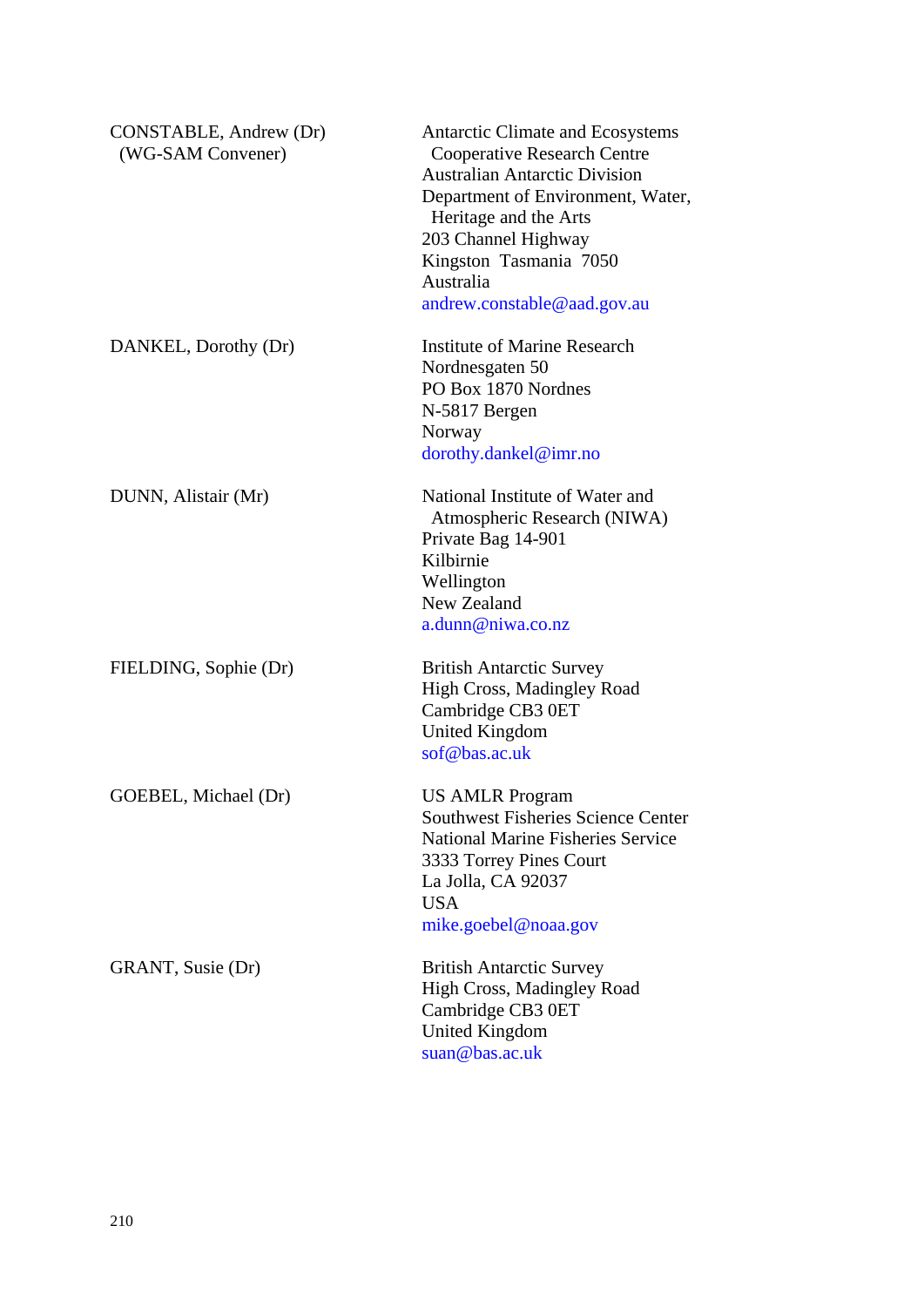| HANCHET, Stuart (Dr)                                               | National Institute of Water and<br>Atmospheric Research (New Zealand)<br>PO Box 893<br><b>Nelson</b><br>New Zealand<br>s.hanchet@niwa.co.nz                                                                                                  |
|--------------------------------------------------------------------|----------------------------------------------------------------------------------------------------------------------------------------------------------------------------------------------------------------------------------------------|
| HILL, Simeon (Dr)                                                  | <b>British Antarctic Survey</b><br><b>Natural Environment Research Council</b><br>High Cross, Madingley Road<br>Cambridge CB3 0ET<br>United Kingdom<br>sih@bas.ac.uk                                                                         |
| HINKE, Jefferson (Mr)                                              | Marine Biology Research Division<br>Scripps Institution of Oceanography<br><b>UC San Diego</b><br>9500 Gilman Drive<br>La Jolla, CA 92093<br><b>USA</b><br>jefferson.hinke@noaa.gov                                                          |
| <b>IVERSEN</b> , Svein (Mr)<br>(Scientific Committee Acting Chair) | <b>Institute of Marine Research</b><br>Nordnesgaten 50<br>PO Box 1870 Nordnes<br>N-5817 Bergen<br>Norway<br>sveini@imr.no                                                                                                                    |
| JANG, Jae Dong (Mr)                                                | <b>International Fisheries Organisation Division</b><br>Distant Water Fisheries Bureau<br>Ministry for Food, Agriculture and Fisheries<br>#88, GwanMun-Ro<br>Gwacheon-si<br>Gyeonggi-do 427-719<br>Republic of Korea<br>jangjdo9@mofat.go.kr |
| JONES, Christopher (Dr)<br>(WG-FSA Convener)                       | <b>US AMLR Program</b><br><b>Southwest Fisheries Science Center</b><br><b>National Marine Fisheries Service</b><br>3333 Torrey Pines Court<br>La Jolla, CA 92037<br><b>USA</b><br>chris.d.jones@noaa.gov                                     |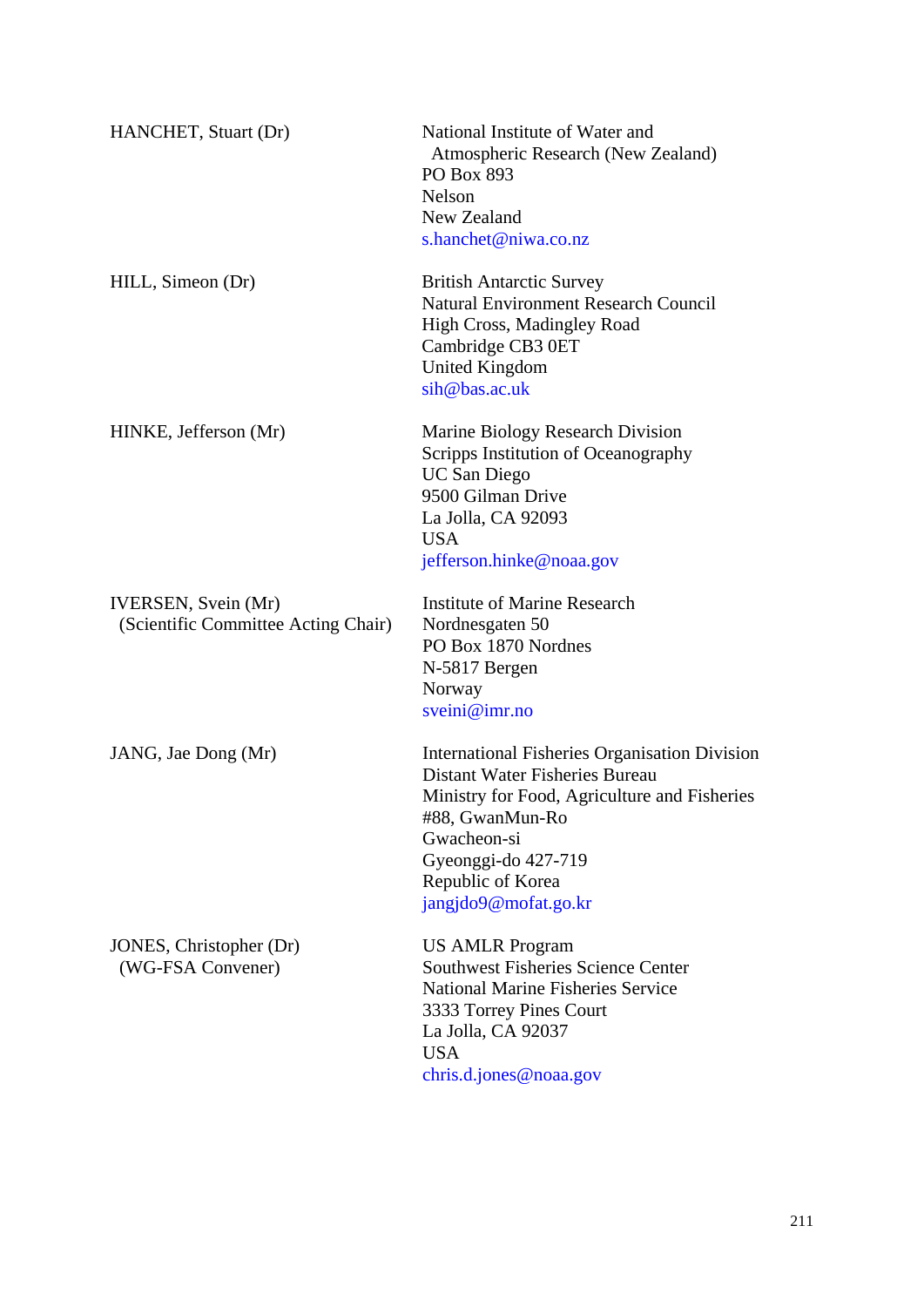| KASATKINA, Svetlana (Dr) | <b>AtlantNIRO</b><br>5 Dmitry Donskoy Street<br>Kaliningrad 236000<br>Russia<br>ks@atlant.baltnet.ru                                                                                            |
|--------------------------|-------------------------------------------------------------------------------------------------------------------------------------------------------------------------------------------------|
| KAWAGUCHI, So (Dr)       | <b>Australian Antarctic Division</b><br>Department of the Environment, Water,<br>Heritage and the Arts<br>203 Channel Highway<br>Kingston Tasmania 7050<br>Australia<br>so.kawaguchi@aad.gov.au |
| KIYOTA, Masashi (Dr)     | National Research Institute of Far Seas Fisheries<br>2-12-4, Fukuura, Kanazawa-ku<br>Yokohama, Kanagawa<br>236-8648 Japan<br>kiyo@affrc.go.jp                                                   |
| KNUTSEN, Tor (Dr)        | <b>Institute of Marine Research</b><br><b>Research Group Plankton</b><br>Nordnesgaten 50<br>PO Box 1870 Nordnes<br>N-5817 Bergen<br>Norway<br>tor.knutsen@imr.no                                |
| KRAFFT, Bjørn (Dr)       | <b>Institute of Marine Research</b><br>Nordnesgaten 50<br>PO Box 1870 Nordnes<br>N-5817 Bergen<br>Norway<br>bjoern.krafft@imr.no                                                                |
| MIDDLETON, David (Dr)    | NZ Seafood Industry Council ('SeaFIC')<br>Private Bag 24-901<br>Wellington 6142<br>New Zealand<br>middletond@seafood.co.nz                                                                      |
| MILINEVSKY, Gennadi (Dr) | National Taras Shevchenko University of Kyiv<br>Volodymirska, 64<br>01601 Kyiv<br>Ukraine<br>genmilinevsky@gmail.com                                                                            |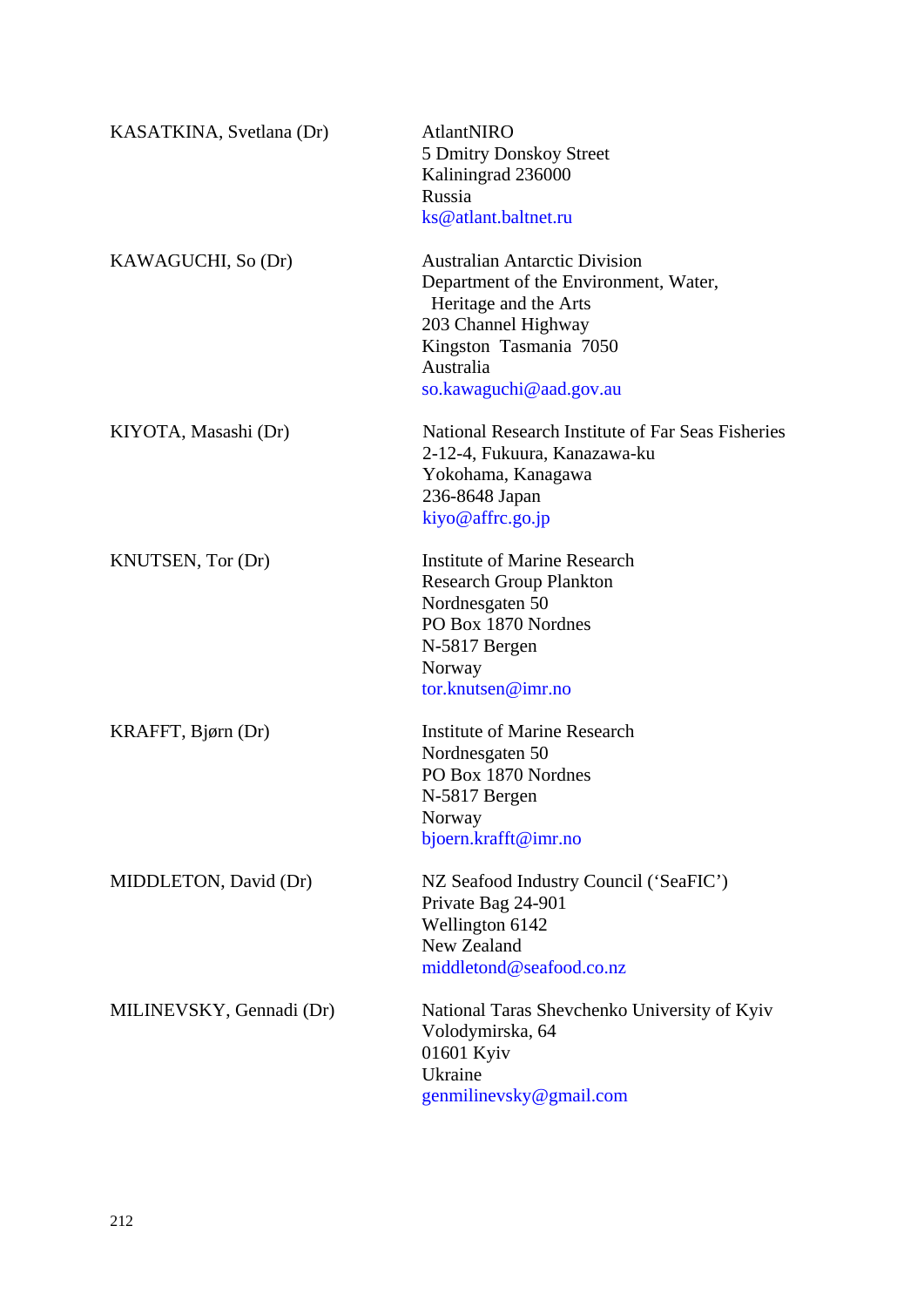| PENHALE, Polly (Dr)    | <b>National Science Foundation</b><br>Office of Polar Programs<br>4201 Wilson Blyd<br>Arlington, VA 22230<br>New Zealand<br>ppenhale@nsf.gov                                                                        |
|------------------------|---------------------------------------------------------------------------------------------------------------------------------------------------------------------------------------------------------------------|
| REISS, Christian (Dr)  | <b>US AMLR Program</b><br><b>Southwest Fisheries Science Center</b><br><b>National Marine Fisheries Service</b><br>3333 Torrey Pines Court<br>La Jolla, CA 92037<br><b>USA</b><br>christian.reiss@noaa.gov          |
| SHARP, Ben (Dr)        | Ministry of Fisheries<br>PO Box 1020<br>Wellington<br>New Zealand<br>ben.sharp@vanuatu.com.vu<br>ben.sharp@fish.govt.nz                                                                                             |
| SHUST, Konstantin (Dr) | <b>VNIRO</b><br>17a V. Krasnoselskaya<br>Moscow 107140<br>Russia<br>antarctica@vniro.ru<br>kshust@vniro.ru                                                                                                          |
| SIEGEL, Volker (Dr)    | Institute of Sea Fisheries<br>Johann Heinrich von Thünen-Institute<br>Federal Research Institute for Rural Areas,<br>Forestry and Fisheries<br>Palmaille 9<br>22767 Hamburg<br>Germany<br>volker.siegel@vti.bund.de |
| SKARET, Georg (Dr)     | Institute of Marine Research<br>Nordnesgaten 50<br>PO Box 1870 Nordnes<br>N-5817 Bergen<br>Norway<br>georg.skaret@imr.no                                                                                            |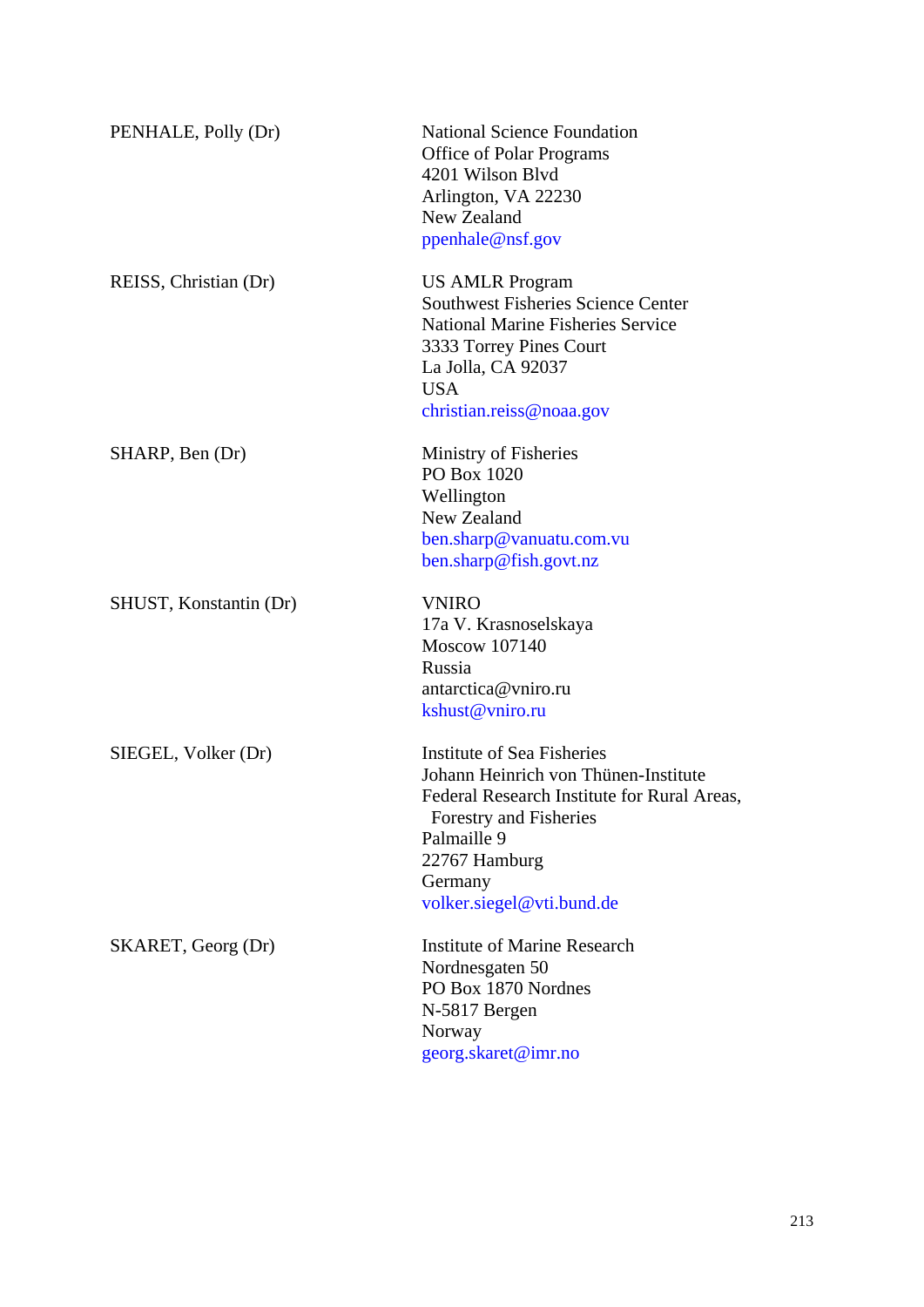| SOUTHWELL, Colin (Dr)                     | <b>Australian Antarctic Division</b><br>Department of the Environment, Water,<br>Heritage and the Arts<br>203 Channel Highway<br>Kingston Tasmania 7050<br>Australia<br>colin.southwell@aad.gov.au           |
|-------------------------------------------|--------------------------------------------------------------------------------------------------------------------------------------------------------------------------------------------------------------|
| SPIRIDONOV, Vasily (Dr)                   | P.P. Shirshov Institute of Oceanology<br>Nakhimov Avenue, 36<br>Moscow 117997<br>Russia<br>vspiridonov@wwf.ru                                                                                                |
| TRATHAN, Phil (Dr)                        | <b>British Antarctic Survey</b><br>High Cross, Madingley Road<br>Cambridge CB3 0ET<br><b>United Kingdom</b><br>pnt@bas.ac.uk                                                                                 |
| TRIVELPIECE, Wayne (Dr)                   | <b>US AMLR Program</b><br><b>Southwest Fisheries Science Center</b><br><b>National Marine Fisheries Service</b><br>3333 Torrey Pines Court<br>La Jolla, CA 92037<br><b>USA</b><br>wayne.trivelpiece@noaa.gov |
| WATKINS, Jon (Dr)                         | <b>British Antarctic Survey</b><br>High Cross, Madingley Road<br>Cambridge CB3 OET<br><b>United Kingdom</b><br>jlwa@bas.ac.uk                                                                                |
| WATTERS, George (Dr)<br>(WG-EMM Convener) | <b>US AMLR Program</b><br><b>Southwest Fisheries Science Center</b><br><b>National Marine Fisheries Service</b><br>3333 Torrey Pines Court<br>La Jolla, CA 92037<br><b>USA</b><br>george.watters@noaa.gov    |
| WEEBER, Barry (Mr)                        | <b>Antarctic Marine Project</b><br>3 Finnimore Terrace<br>Vogeltown<br>Wellington<br>New Zealand<br>b.weeber@paradise.net.nz                                                                                 |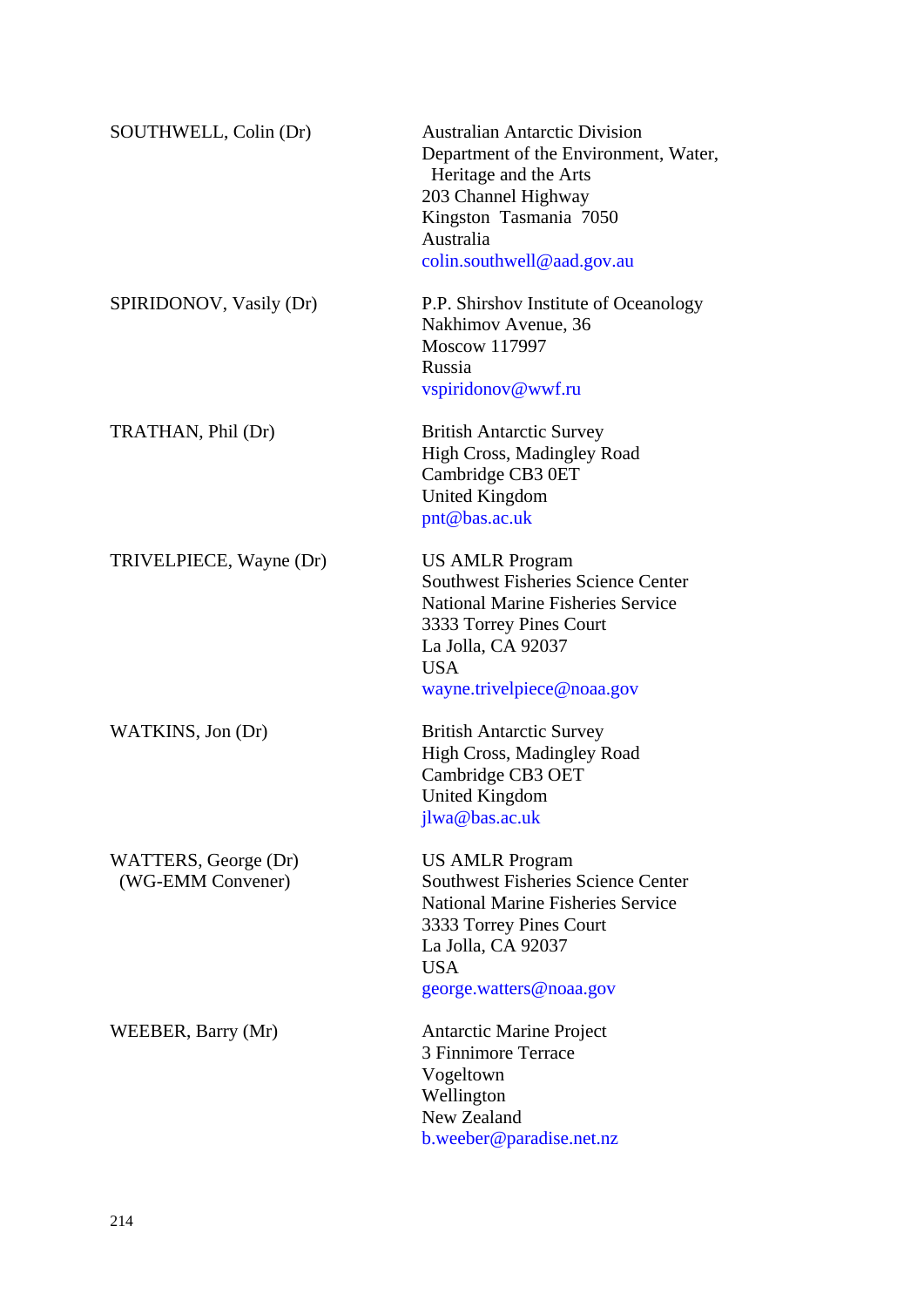WELSFORD, Dirk (Dr) Australian Antarctic Division Department of the Environment, Water, Heritage and the Arts 203 Channel Highway Kingston Tasmania 7050 Australia dirk.welsford@aad.gov.au

ZHAO, Xianyong (Dr) Yellow Sea Fisheries Research Institute Chinese Academy of Fishery Sciences 106 Nanjing Road Qingdao 266071 China zhaoxy@ysfri.ac.cn

Secretariat:

Denzil MILLER (Executive Secretary) CCAMLR David RAMM (Data Manager) PO Box 213<br>
Reith REID (Science Officer) PO Box 213 Keith REID (Science Officer) Genevieve TANNER (Communications Officer) Tasmania Australia

ccamlr@ccamlr.org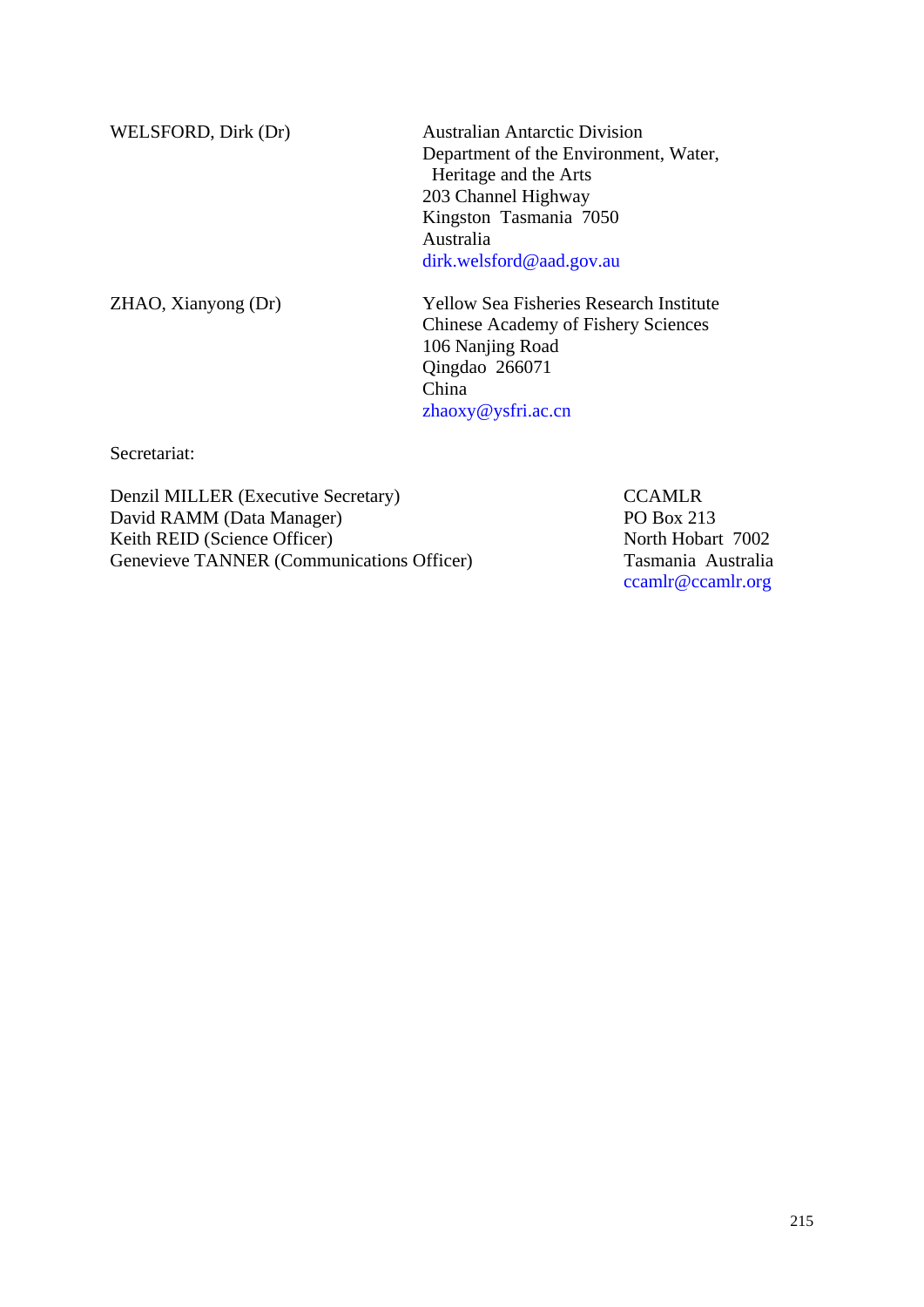## APPENDIX B

# **AGENDA**

# Working Group on Ecosystem Monitoring and Management (Bergen, Norway, 6 to 17 July 2009)

#### 1. Introduction

- 1.1 Opening of the meeting
- 1.2 Adoption of the agenda and appointment of rapporteurs
- 1.3 Review of requirements for advice and interactions with other working groups
- 2. Focus Topic: Second Workshop on Fisheries and Ecosystem Models in the Antarctic
- 3. Ecosystem effects of fishing for krill
	- 3.1 Krill
	- 3.2 Krill-dependent predators
	- 3.3 The krill fishery and scientific observation of the fishery
	- 3.4 Krill surveys and monitoring
	- 3.5 Climate impacts
	- 3.6 Feedback management strategies
	- 3.7 Advice to the Scientific Committee and collaboration with its other working groups
- 4. Ecosystem effects of fishing for finfish
- 5. Spatial management to facilitate the conservation of marine biodiversity
	- 5.1 Vulnerable marine ecosystems
	- 5.2 Protected areas
	- 5.3 Harmonisation of approaches (both within CCAMLR and across the Antarctic Treaty System)
- 6. Advice to the Scientific Committee and its working groups
- 7. Future work
- 8. Other business
- 9. Adoption of the report and close of the meeting.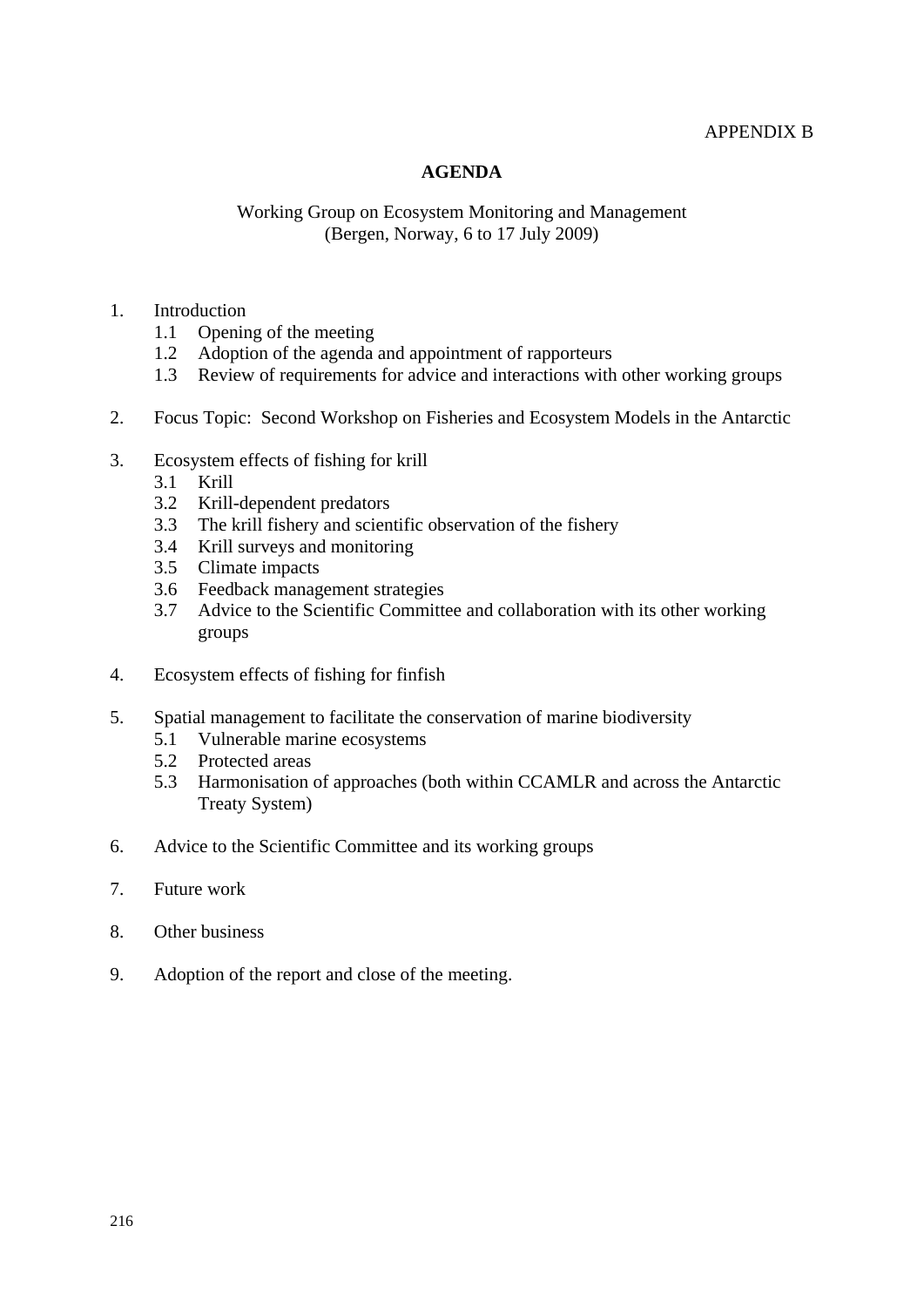# **LIST OF DOCUMENTS**

## Working Group on Ecosystem Monitoring and Management (Bergen, Norway, 6 to 17 July 2009)

| WG-EMM-09/1        | Draft Preliminary Agenda for the 2009 Meeting of the Working<br>Group on Ecosystem Monitoring and Management (WG-EMM)                                                                                                                                                             |
|--------------------|-----------------------------------------------------------------------------------------------------------------------------------------------------------------------------------------------------------------------------------------------------------------------------------|
| WG-EMM-09/2        | List of Participants                                                                                                                                                                                                                                                              |
| WG-EMM-09/3        | List of Documents                                                                                                                                                                                                                                                                 |
| <b>WG-EMM-09/4</b> | Summary of observations aboard krill trawlers operating in the<br><b>Convention Area</b><br>Secretariat                                                                                                                                                                           |
| WG-EMM-09/5        | CEMP Indices: 2009 update<br>Secretariat                                                                                                                                                                                                                                          |
| WG-EMM-09/6        | Krill fishery report: 2009 update<br>Secretariat                                                                                                                                                                                                                                  |
| WG-EMM-09/7        | Summary of notifications for krill fisheries in 2009/10<br>Secretariat                                                                                                                                                                                                            |
| <b>WG-EMM-09/8</b> | Encounters with vulnerable marine ecosystems in the Convention<br>Area<br>Secretariat                                                                                                                                                                                             |
| WG-EMM-09/9        | Spatial protection and management of Antarctic marine<br>biodiversity<br>S. Grant (United Kingdom)                                                                                                                                                                                |
| WG-EMM-09/10       | Demographic studies of Antarctic krill in the South Orkney<br>Islands area 2009, fieldwork and preliminary results<br>B.A. Krafft and G. Skaret (Norway)                                                                                                                          |
| WG-EMM-09/11       | On incidental mortality of Antarctic krill at krill fishery<br>L. Pshenichnov (Ukraine)                                                                                                                                                                                           |
| WG-EMM-09/12       | The risks of not deciding to allocate the precautionary krill catch<br>limit among SSMUs and allowing uncontrolled expansion of the<br>krill fishery up to the trigger level<br>G.M. Watters (USA), S. Hill (United Kingdom), J.T. Hinke<br>(USA) and P. Trathan (United Kingdom) |
| WG-EMM-09/13       | The Ross Sea as a unique evolutionary site<br>J.T. Eastman and D.G. Ainley (USA)                                                                                                                                                                                                  |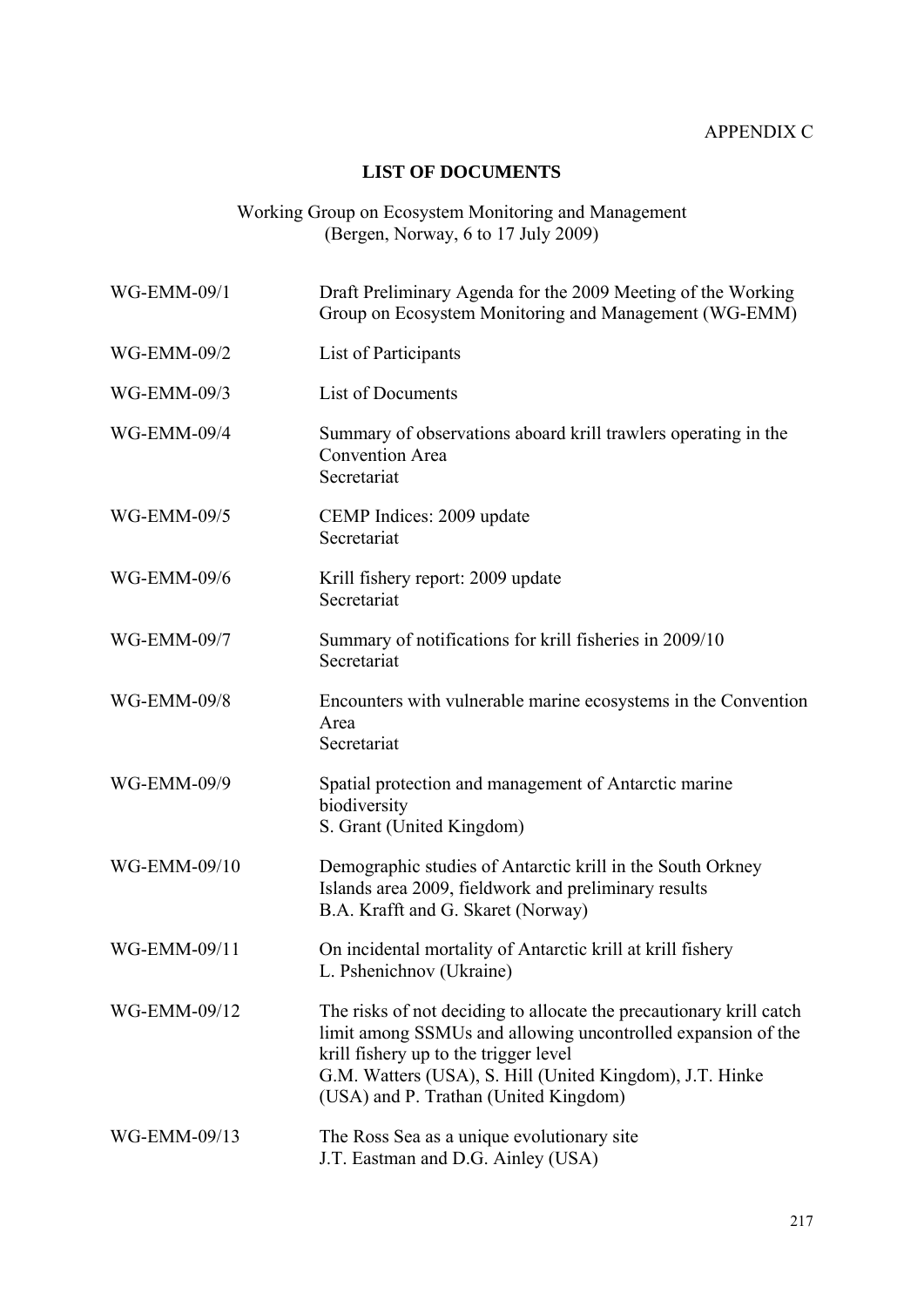| WG-EMM-09/14 | Workshop Report – The Ross Sea: Science, Policy and the Public<br>in a Pristine Marine Environment<br>J. Weller and D.G. Ainley (USA)                                                                                                                                                                  |
|--------------|--------------------------------------------------------------------------------------------------------------------------------------------------------------------------------------------------------------------------------------------------------------------------------------------------------|
| WG-EMM-09/15 | Antarctic toothfish and macrourids are likely important prey of<br>Arnoux's beaked whales in the Ross Sea region<br>R.L. Brownell Jr and D.G. Ainley (USA)                                                                                                                                             |
| WG-EMM-09/16 | The diet of the Antarctic toothfish in the Ross Sea<br>J.T. Eastman and A.L. DeVries (USA)                                                                                                                                                                                                             |
| WG-EMM-09/17 | Chinstrap penguins: misunderstood and vulnerable monitors of<br>ecosystem changes in the Scotia Sea region of Antarctica<br>W.Z. Trivelpice, J.T. Hinke, A.K. Miller, C. Reiss,<br>S.G. Trivelpiece and G.M. Watters (USA)                                                                             |
| WG-EMM-09/18 | Characterising krill fishery dynamics using a random walk model<br>S. Kawaguchi, S. Candy and A. Constable (Australia)                                                                                                                                                                                 |
| WG-EMM-09/19 | Japanese scientific observer activities for krill fishery in<br>CCAMLR Convention Area from 2003/04 to 2007/08 fishing<br>seasons<br>M. Kiyota and T. Iida (Japan)                                                                                                                                     |
| WG-EMM-09/20 | Integrating Count Effort by Seasonally Correcting Animal<br>Population Estimates (ICESCAPE): A method for estimating<br>abundance and its uncertainty from count data using Adélie<br>penguins as a case study<br>J. McKinlay, C. Southwell and R. Trebilco (Australia)<br>(CCAMLR Science, submitted) |
| WG-EMM-09/21 | Krill consumption estimates for crabeater seals at the Antarctic<br>Peninsula and the western Weddell Sea with special reference to<br>SSMUs of Area 48.1<br>J. Forcada and P.N. Trathan (United Kingdom)                                                                                              |
| WG-EMM-09/22 | Towards a system of marine spatial protection for the South<br>Orkney Islands<br>S. Grant, P.N. Trathan, J. Tratalos and J. Silk (United Kingdom)                                                                                                                                                      |
| WG-EMM-09/23 | Multiple indicators suggest a strong ecosystem anomaly at South<br>Georgia in 2009<br>S. Hill, M. Belchier, M. Collins, S. Fielding, E. Murphy,<br>P. Trathan, H. Venables and C. Waluda (United Kingdom)                                                                                              |
| WG-EMM-09/24 | Climate change and the Antarctic marine environment:<br>management implications<br>P.N. Trathan and D. Agnew (United Kingdom)                                                                                                                                                                          |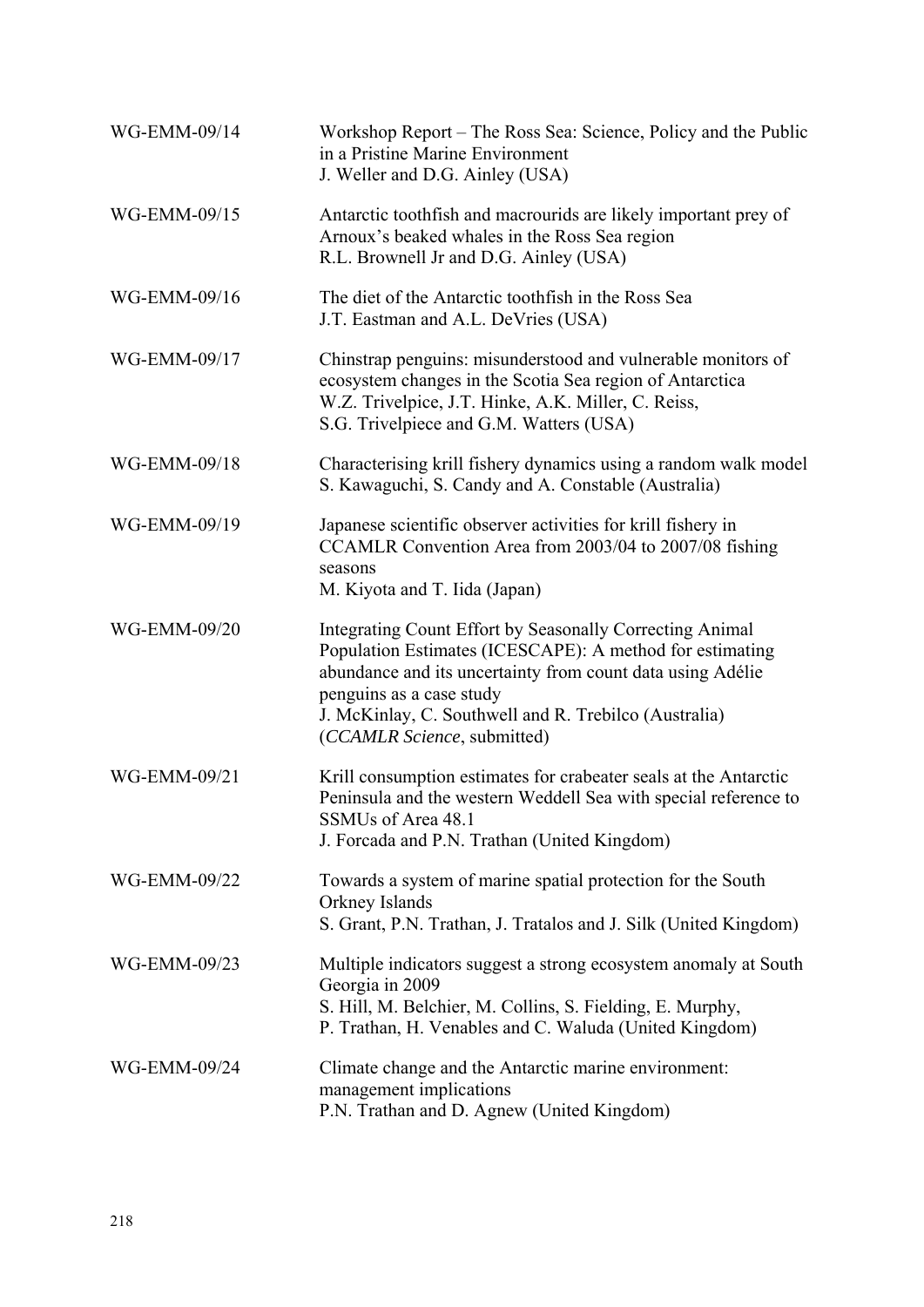| WG-EMM-09/25 | Analysis of krill observer coverage in Subarea 48.3<br>D.J. Agnew, P. Grove, T. Peatman, R. Burns and C. Edwards<br>(United Kingdom)<br>(CCAMLR Science, submitted)                                                                     |
|--------------|-----------------------------------------------------------------------------------------------------------------------------------------------------------------------------------------------------------------------------------------|
| WG-EMM-09/26 | Options for using unreplicated ecosystem monitoring data to<br>detect impacts<br>S. Hill, J. Forcada, P. Trathan and C. Waluda (United Kingdom)<br>(CCAMLR Science, submitted)                                                          |
| WG-EMM-09/27 | Spatial patterns in mackerel icefish diet provides insights into<br>krill abundance and distribution<br>M.A. Collins and C.E. Main (United Kingdom)                                                                                     |
| WG-EMM-09/28 | Development of a new higher predator monitoring program at<br>Cumberland Bay, South Georgia<br>J. Ashburner and M. Belchier (United Kingdom)                                                                                            |
| WG-EMM-09/29 | Analysis of scientific observer data from the Russian krill<br>trawler Maxim Starostin in the South Orkney Islands region<br>(Subarea 48.2) during the season 2008/09<br>D. Sologub (Russia)                                            |
| WG-EMM-09/30 | The research project to digitise historical Soviet krill fishing<br>expedition data<br>L. Pshenichnov and G. Milinevsky (Ukraine)                                                                                                       |
| WG-EMM-09/31 | Relevant issues in regards to the management of Antarctic krill<br>fisheries in Area 48<br>L. Pshenichnov and G. Milinevsky (Ukraine)                                                                                                   |
| WG-EMM-09/32 | Detection of vulnerable marine ecosystems in the southern Scotia<br>Arc (CCAMLR Subareas 48.1 and 48.2) through research bottom<br>trawl sampling and underwater imagery<br>S.J. Lockhart and C.D. Jones (USA)                          |
| WG-EMM-09/33 | Demographic patterns of Antarctic krill (Euphausia superba)<br>explain the spatial segregation of baleen whales (Mysticeti)<br>around the South Shetland Islands, Antarctica<br>J.A. Santora, C.S. Reiss, V.J. Loeb and R.R. Veit (USA) |
| WG-EMM-09/34 | Rapid climate change and life history: how plastic is the Adélie<br>penguin?<br>J. Hinke, S. Trivelpiece and W. Trivelpiece (USA)                                                                                                       |
| WG-EMM-09/35 | Predicting the vulnerability of benthic, habitat-forming organisms<br>to disturbance using life-history characteristics<br>K. Martin-Smith (Australia)                                                                                  |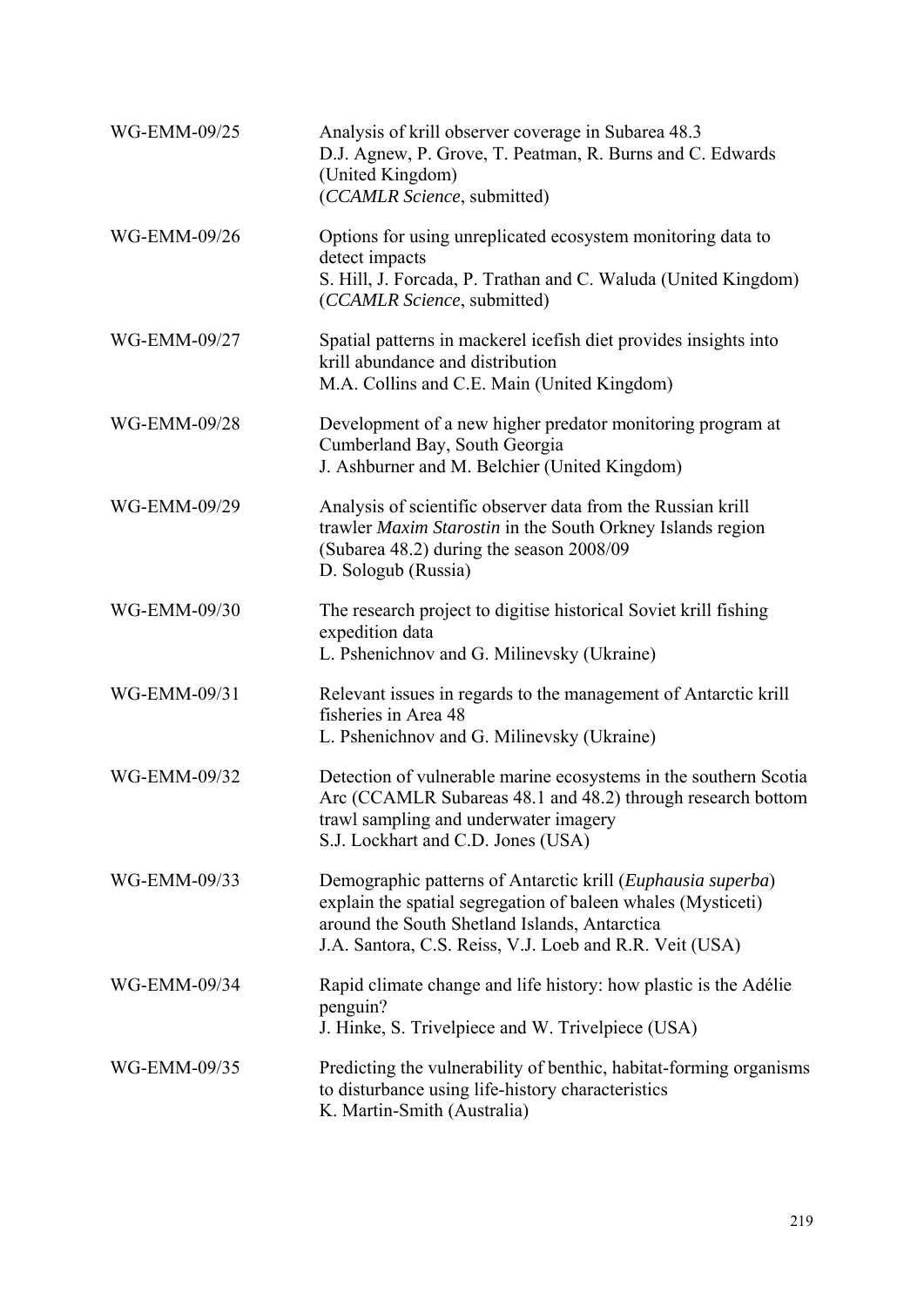| WG-EMM-09/36        | On the stratosphere ozone distribution asymmetry possible impact<br>on krill based ecosystem<br>G. Milinevsky (Ukraine)                                                                                                                                                                                                                                                                                    |
|---------------------|------------------------------------------------------------------------------------------------------------------------------------------------------------------------------------------------------------------------------------------------------------------------------------------------------------------------------------------------------------------------------------------------------------|
| WG-EMM-09/37        | Southern Ocean Sentinel: Report of the First International<br>Workshop in 2009<br>A.J. Constable                                                                                                                                                                                                                                                                                                           |
| WG-EMM-09/38        | Improving estimates of Adélie penguin breeding population size:<br>developing factors to adjust one-off population counts for<br>availability bias<br>C. Southwell, J. McKinlay, L. Emmerson, R. Trebilco and<br>K. Newbery (Australia)<br>(CCAMLR Science, submitted)                                                                                                                                     |
| WG-EMM-09/39        | Update on progress in intersessional work from the Predator<br><b>Survey Workshop</b><br>C. Southwell (Australia), J. Forcarda (United Kingdom),<br>M. Goebel, J. Hinke, H. Lynch (USA), P. Lyver (New Zealand),<br>J. McKinlay (Australia), N. Ratcliffe (United Kingdom),<br>D. Ramm, K. Reid (CCAMLR Secretariat), C. Reiss,<br>W. Trivelpiece, S. Trivelpiece (USA) and P. Trathan<br>(United Kingdom) |
| WG-EMM-09/40        | Distribution and abundance of Antarctic tooth fish in the Ross Sea<br>S.M. Hanchet, S. Mormede and A. Dunn (New Zealand)<br>(CCAMLR Science, submitted)                                                                                                                                                                                                                                                    |
| WG-EMM-09/41        | Circulation in the Ross Sea sector of the Southern Ocean:<br>representation in numerical models<br>G.J. Rickard (New Zealand), M. Roberts (United Kingdom),<br>M.J.M. Williams, A. Dunn, M.H. Smith and M. Pinkerton<br>(New Zealand)                                                                                                                                                                      |
| WG-EMM-09/42        | A balanced model of the food web of the Ross Sea, Antarctica<br>M.H. Pinkerton, J.M. Bradford-Grieve and S.M. Hanchet<br>(New Zealand)                                                                                                                                                                                                                                                                     |
| WG-EMM-09/43        | Strong effects of environmental conditions on reproductive<br>success of penguins at King George Island<br>J. Hinke, C. Reiss and W. Trivelpiece (USA)                                                                                                                                                                                                                                                     |
| WG-EMM-09/44 Rev. 1 | Properties of water dynamics and krill distribution in the South<br>Sandwich Islands subarea<br>S.M. Kasatkina and V.N. Shnar (Russia)                                                                                                                                                                                                                                                                     |
| WG-EMM-09/45        | Krill density estimates in CCAMLR Subarea 48.6 based on<br>acoustic data collected during January–March 2008<br>G. Skaret, B.A. Krafft and R. Korneliussen (Norway)                                                                                                                                                                                                                                        |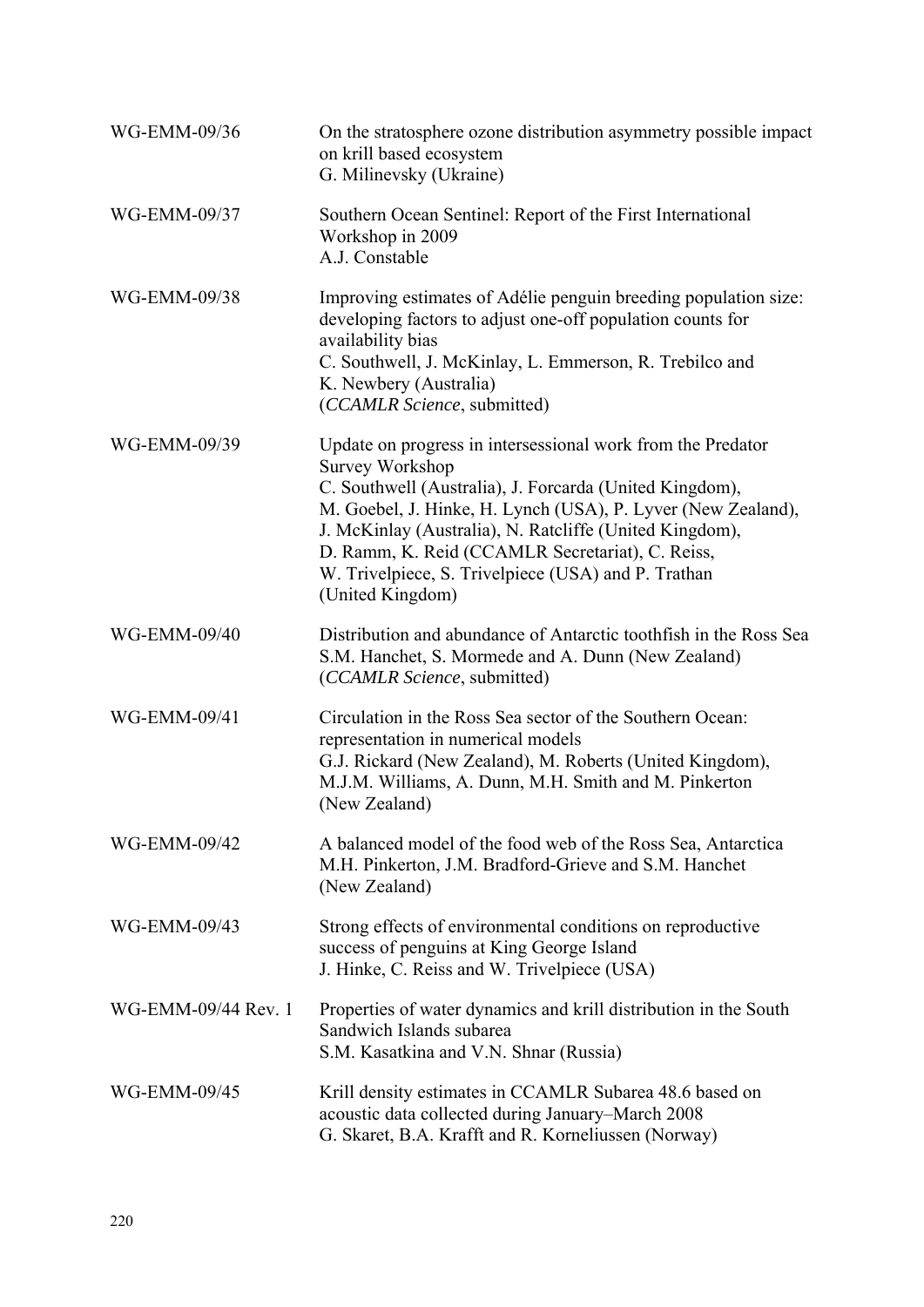| WG-EMM-09/46           | Area protection afforded to Cape Shirreff through CCAMLR<br>and the Antarctic Treaty<br>P.A. Penhale (USA) and V. Vallejos Marchant (Chile)                                                                                                                                                                         |
|------------------------|---------------------------------------------------------------------------------------------------------------------------------------------------------------------------------------------------------------------------------------------------------------------------------------------------------------------|
| WG-EMM-09/47           | Krill catches indicate the impact of the El-Niňo – Southern<br>Oscillation related processes on the distribution of krill biomass<br>between subareas of the Atlantic sector of Antarctic<br>Vassily Spiridonov (Russia)                                                                                            |
| <b>Other Documents</b> |                                                                                                                                                                                                                                                                                                                     |
| WG-EMM-09/P1           | An apparent decrease in the prevalence of 'Ross Sea killer<br>whales' in the southern Ross Sea<br>D.G. Ainley, G. Ballard and S. Olmastroni<br>(Aquat. Mamm., in press)                                                                                                                                             |
| WG-EMM-09/P2           | The importance of Antarctic toothfish as prey of Weddell seals in<br>the Ross Sea: a review<br>D.G. Ainley and D.B. Siniff<br>( <i>Ant. Sci.</i> , in press)                                                                                                                                                        |
| WG-EMM-09/P3           | A history of the exploitation of the Ross Sea, Antarctica<br>D.G. Ainley<br>( <i>Polar Rec.</i> , in press)                                                                                                                                                                                                         |
| WG-EMM-09/P4           | Impacts of cetaceans on the structure of Southern Ocean food<br>webs<br>D. Ainley, G. Ballard, L.K. Blight, S. Ackley, S.D. Emslie,<br>A. Lescroël, S. Olmastroni, S.E. Townsend, C.T. Tynan,<br>P. Wilson and E. Woehler<br>(Mar. Mamm. Sci., in press)                                                            |
| WG-EMM-09/P5           | Quantifying movement behaviour of vessels in the Antarctic krill<br>fishery<br>S. Kawaguchi and S.G. Candy<br>(CCAMLR Science, Vol. 16 (2009): 131-148)                                                                                                                                                             |
| WG-EMM-09/P6           | Direct effects of climate change on the Antarctic krill fishery<br>S. Kawaguchi, S. Nicol and A.J. Press<br>( <i>Fisheries Manag. Ecol.</i> , in press)                                                                                                                                                             |
| <b>WG-EMM-09/P7</b>    | Population assessments of gentoo penguins ( <i>Pygoscelis papua</i> )<br>breeding at an important Antarctic tourist site, Goudier Island,<br>Port Lockroy, Palmer Archipelago, Antarctica<br>P.N. Trathan, J. Forcada, R. Atkinson, R.H. Downie and<br>J.R. Shears<br>( <i>Biol. Cons.</i> , 141 (2008): 3019–3028) |